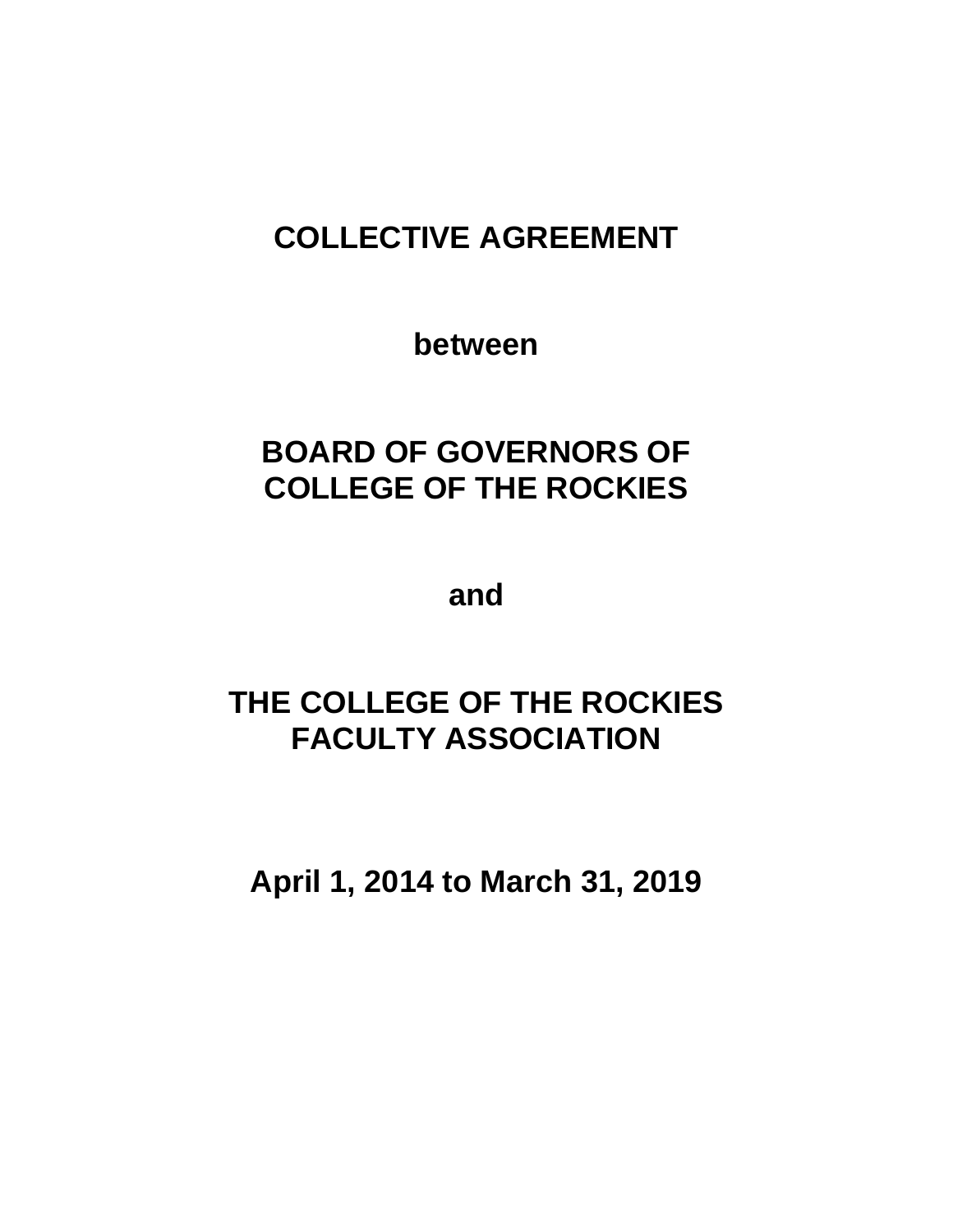# **TABLE OF CONTENTS**

| <b>Article</b>                                                                                 | <b>Title</b><br>Page                                                              |  |
|------------------------------------------------------------------------------------------------|-----------------------------------------------------------------------------------|--|
| 1                                                                                              |                                                                                   |  |
| 2<br>2.2<br>2.2.1<br>2.2.2<br>2.2.3<br>2.2.4<br>2.2.5<br>2.2.6<br>2.2.7<br>2.2.8<br>2.3        | Applicability of Articles/Clauses per the Aforementioned Defined Employees 3      |  |
| 3<br>3.1<br>3.1.1<br>3.1.2<br>3.1.3<br>3.1.4<br>3.2<br>3.3                                     |                                                                                   |  |
| 4                                                                                              |                                                                                   |  |
| 5<br>5.1<br>5.2<br>5.2.3<br>5.2.3.2<br>5.3<br>5.4<br>5.4.1<br>5.4.1.1<br>5.4.2<br>5.4.3<br>5.5 | University Studies and Career/Technology - Program/Course/Instructional           |  |
| 5.5.1<br>5.5.2                                                                                 |                                                                                   |  |
| 5.5.3                                                                                          |                                                                                   |  |
| 5.5.4                                                                                          | Preparation Hours Per Week for University Studies and/or Career Technology        |  |
| 5.5.5                                                                                          |                                                                                   |  |
| 5.6                                                                                            |                                                                                   |  |
| 5.7<br>5.8                                                                                     | Contact Hours re Melded (University Studies and Career/Technology, and Vocational |  |
| 5.9                                                                                            |                                                                                   |  |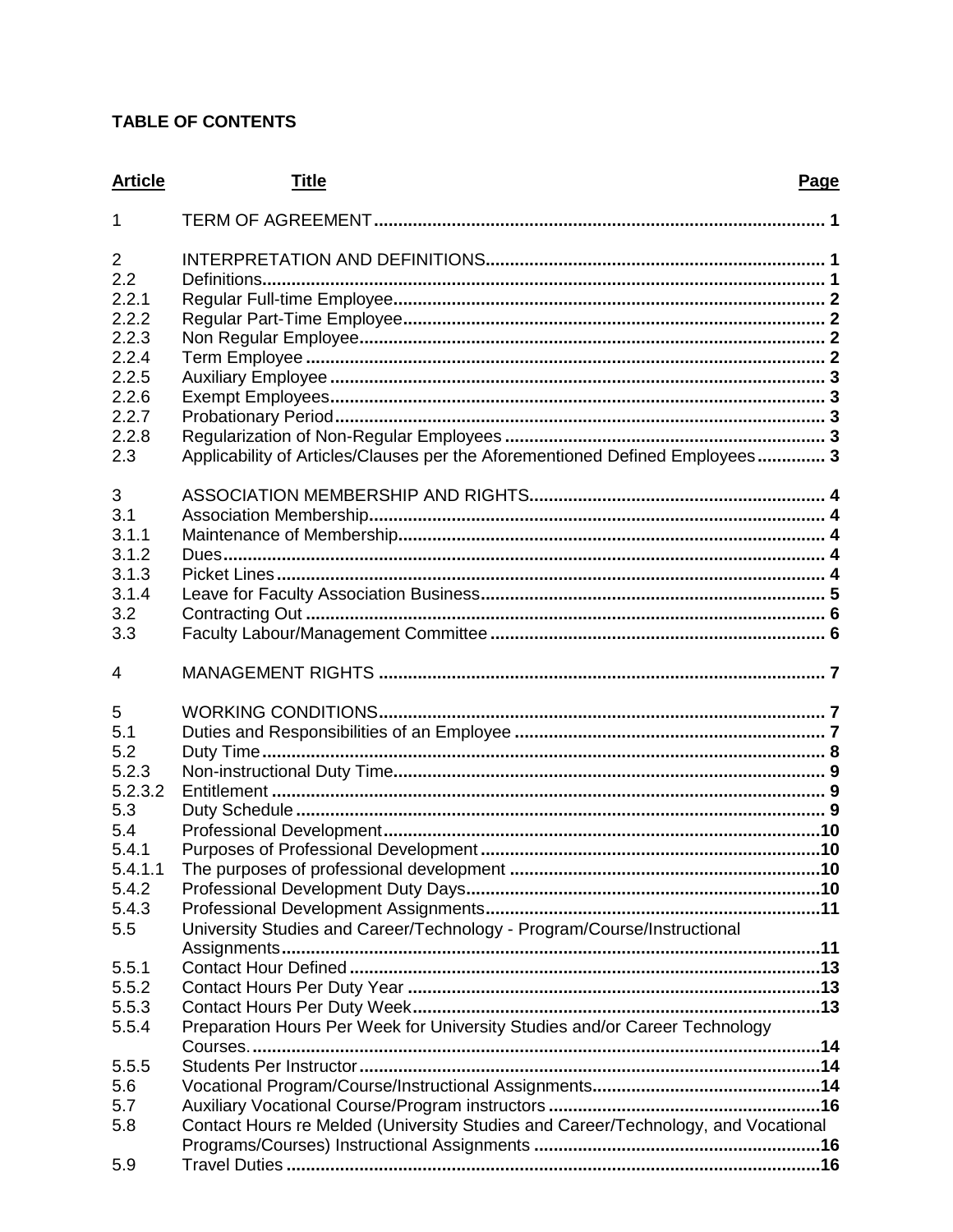| 5.10           |                                                                |
|----------------|----------------------------------------------------------------|
| 5.11           |                                                                |
| 6              |                                                                |
| 6.1.2.3        |                                                                |
| 6.1.3          |                                                                |
| 6.2            |                                                                |
| 6.2.2          |                                                                |
| 6.3            |                                                                |
| 6.3.2          |                                                                |
| 6.4            |                                                                |
| $\overline{7}$ |                                                                |
| 7.1            |                                                                |
| 7.2            |                                                                |
| 7.2.1.1        |                                                                |
| 7.3            |                                                                |
| 7.4            |                                                                |
| 7.5            |                                                                |
| 7.6            |                                                                |
| 8              |                                                                |
| 8.1            |                                                                |
| $9\,$          |                                                                |
| 9.1            |                                                                |
| 9.2            |                                                                |
| 9.2.2          |                                                                |
| 9.3            |                                                                |
| 9.4            |                                                                |
| 9.5            |                                                                |
| 9.6            |                                                                |
| 9.7            | Group Life Insurance/Accidental Death and Dismemberment31      |
| 9.8            |                                                                |
| 9.9            |                                                                |
| 9.10           |                                                                |
| 10             |                                                                |
| 10.2           |                                                                |
| 10.3           |                                                                |
| 10.4           |                                                                |
| 10.5           |                                                                |
| 11             |                                                                |
| 11.1           |                                                                |
| 11.2           |                                                                |
| 11.3           |                                                                |
| 11.4           |                                                                |
| 11.5           |                                                                |
| 11.6           | General Leave of Absence Without Pay for a Regular Employee 35 |
| 11.7           |                                                                |
| 11.8           |                                                                |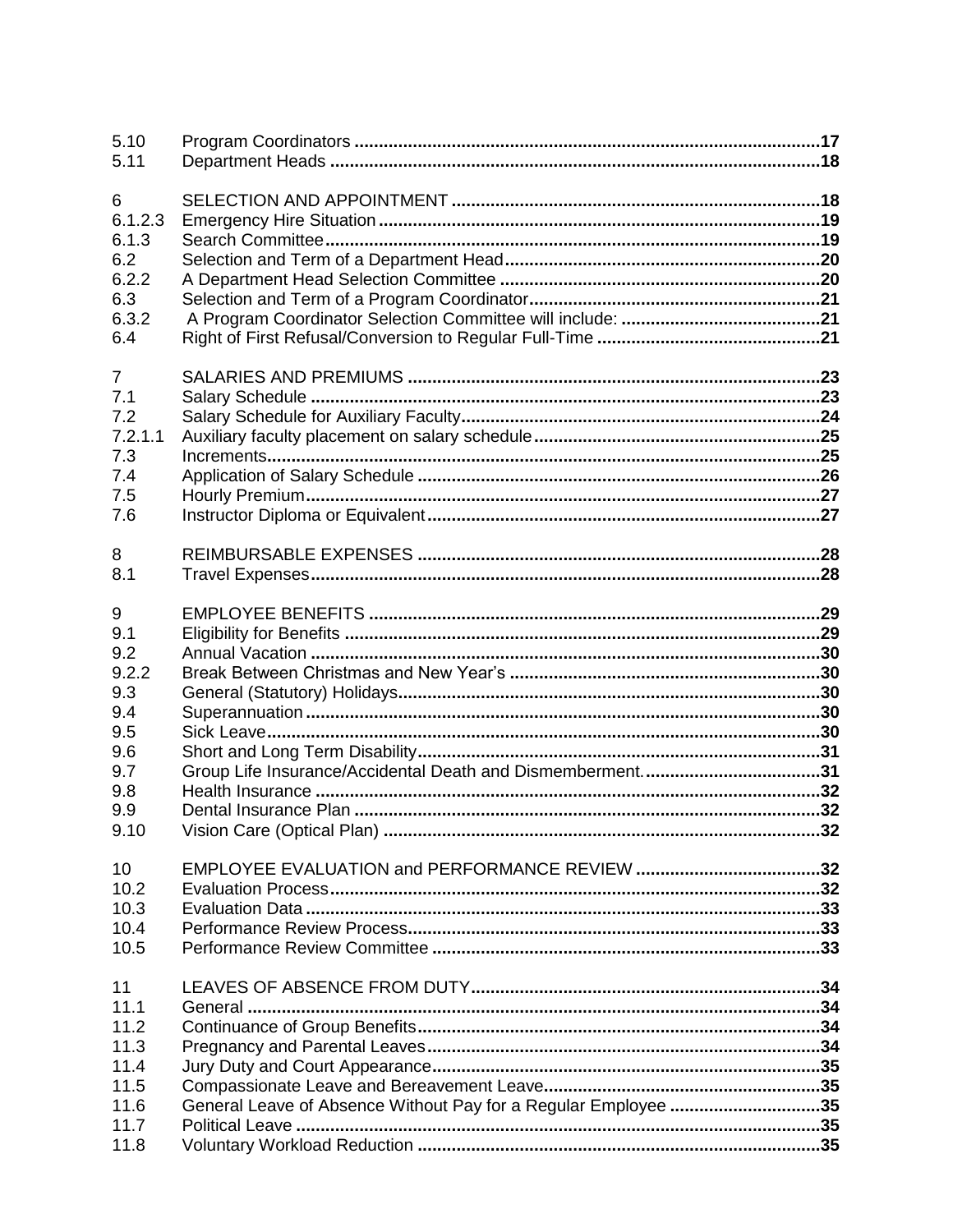| 12<br>12.1                  |                                                                                                                          |  |
|-----------------------------|--------------------------------------------------------------------------------------------------------------------------|--|
| 12.2                        |                                                                                                                          |  |
| 13<br>13.1                  | EMPLOYEE LAYOFF AND RECALL AND TECHNOLOGICAL CHANGE 36                                                                   |  |
| 13.1.1<br>13.1.3<br>13.1.4  |                                                                                                                          |  |
| 13.1.5<br>13.1.6<br>13.1.7  |                                                                                                                          |  |
| 13.1.8<br>13.1.9<br>13.1.10 |                                                                                                                          |  |
| 13.1.11<br>13.1.12          |                                                                                                                          |  |
| 14                          |                                                                                                                          |  |
| 15<br>16.                   |                                                                                                                          |  |
| 17                          |                                                                                                                          |  |
| 18                          |                                                                                                                          |  |
| 19                          |                                                                                                                          |  |
| 20                          |                                                                                                                          |  |
| 21                          |                                                                                                                          |  |
| 22                          |                                                                                                                          |  |
| 23<br>23.1<br>23.7<br>23.8  | PROFESSIONAL DEVELOPMENT FUNDING AND SCHOLARLY ACTIVITIES49                                                              |  |
| 24<br>24.1                  |                                                                                                                          |  |
|                             |                                                                                                                          |  |
|                             | LETTERS OF UNDERSTANDING<br>2. Letter of Understanding re: University Studies and Career Technical Preparation Hours Per |  |
|                             | 5. Letter of Understanding re: Courses Offered Through Institutes or Community Development                               |  |
|                             |                                                                                                                          |  |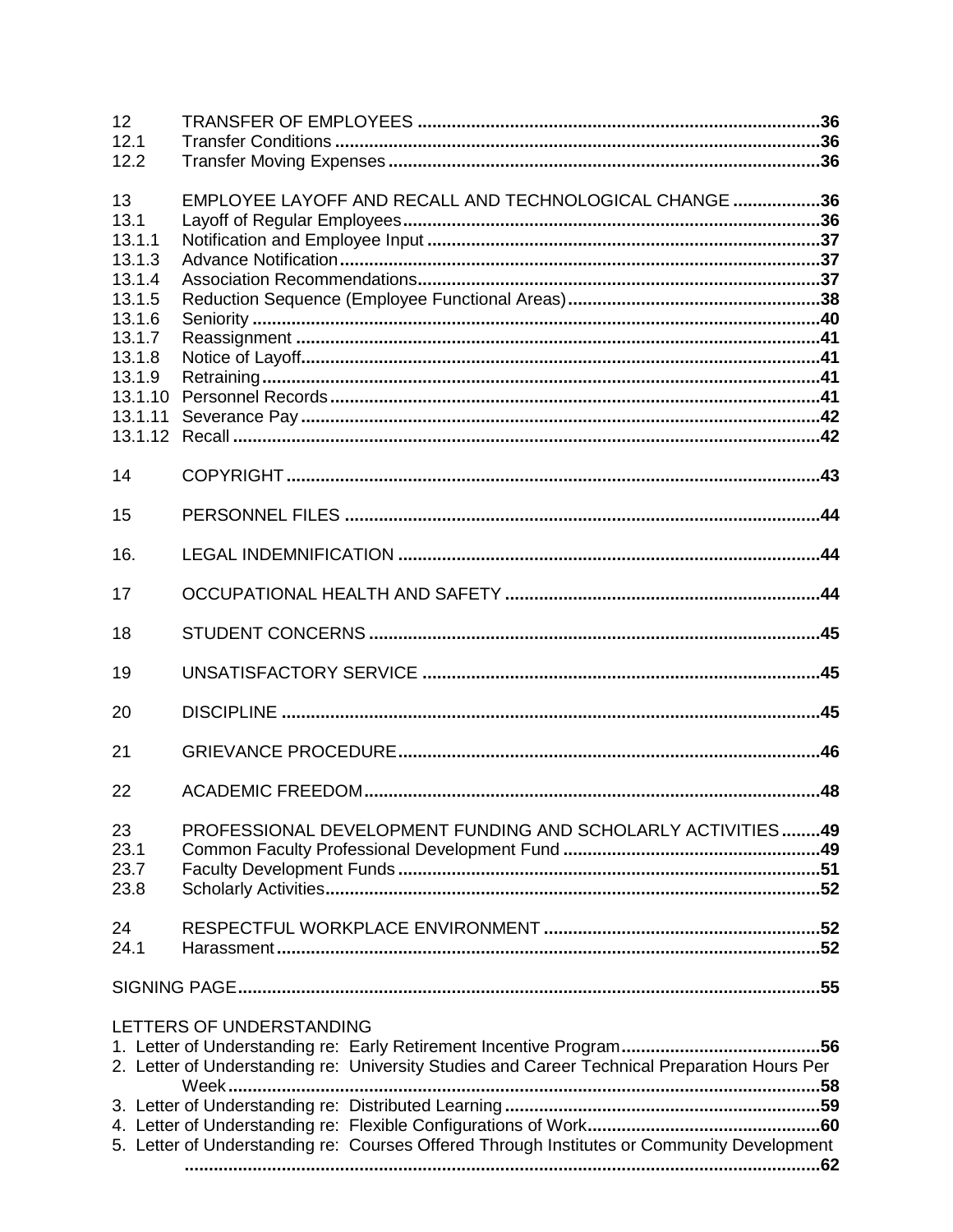| 6. Letter of Understanding re: Role of Contract Employees<br>                                 | .63  |
|-----------------------------------------------------------------------------------------------|------|
| 7. Letter of Understanding re: Second Functional Areas                                        | .64  |
| 8. Letter of Understanding: Evaluation and Performance Review Criteria<br>……65                |      |
| 9. Letter of Understanding re: Post Retirement (PR) Faculty                                   | 66   |
| 10. Letter of Understanding re: Regular Sessional and Regular Sessional Part-time Employees   |      |
|                                                                                               | .67  |
| 11. Letter of Understanding re: Interpretation of Article 13 of the Local Faculty Agreement69 |      |
|                                                                                               | .70  |
|                                                                                               |      |
| 14. Letter of Understanding: Local Government Management Courses                              | .72  |
| 15. Letter of Understanding: Global Studies Graduate Certificate Program                      | .73  |
| 16. Letter of Understanding: Special Projects                                                 | 75   |
| 17. Letter of Understanding: Workload for BBA Capstone Courses                                | 76   |
| 18. Letter of Understanding: Joint Committee on Employee Layoff and Recall.                   | .757 |
| 19. Letter of Understanding: Joint Committee on Employee Evaluation and Performance           |      |
| <b>Review</b>                                                                                 | 76   |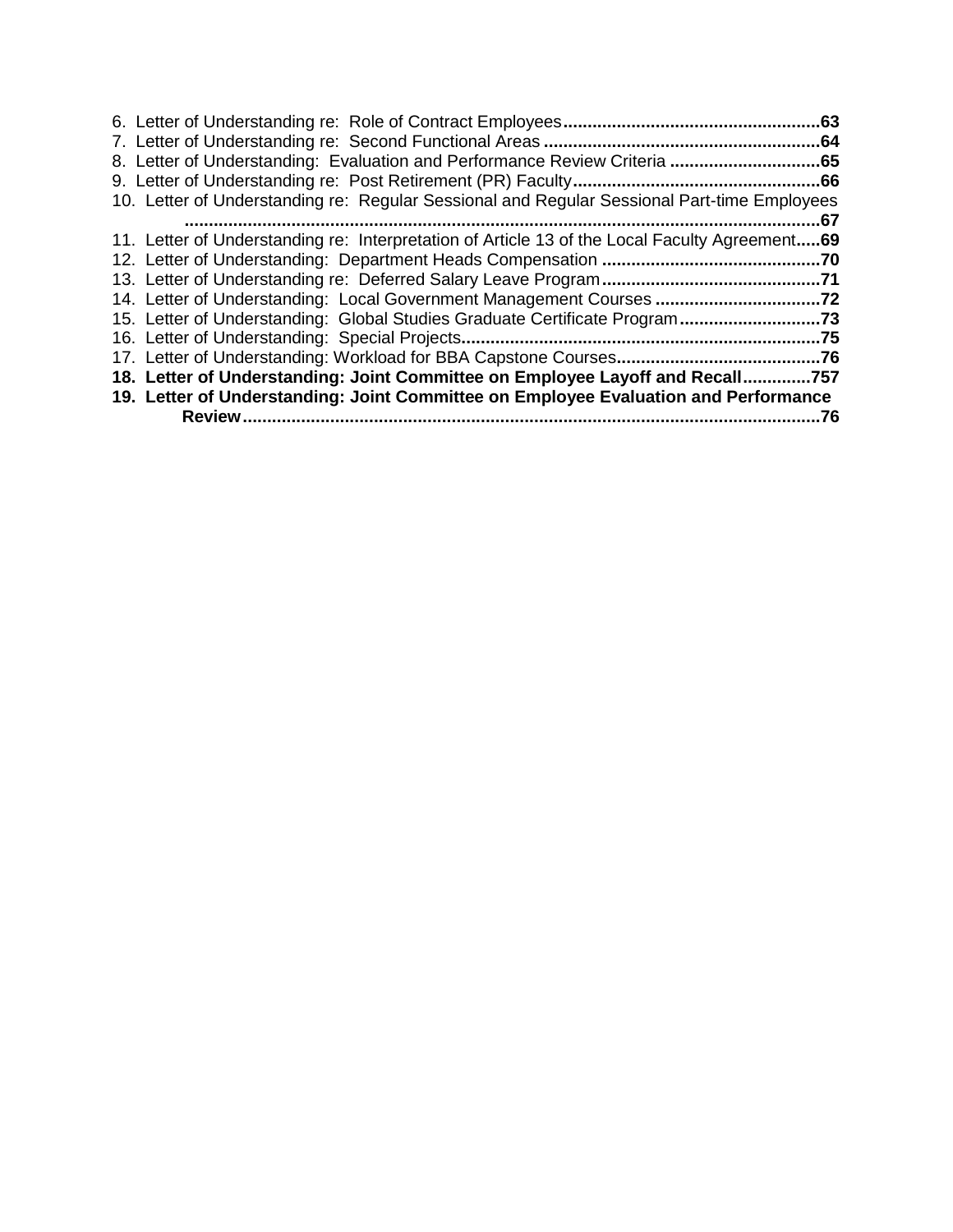THIS AGREEMENT is effective as of 201**4** April 01.

BETWEEN: The College of the Rockies, of the City of Cranbrook, in the Province of British Columbia,

(hereinafter called "the College")

OF THE FIRST PART;

AND: The College of the Rockies Faculty Association, of the City of Cranbrook, in the Province of British Columbia,

(hereinafter called "the Association" or CORFA)

OF THE SECOND PART.

WHEREAS the College is an employer within the meaning of the Labour Relations Code:

AND WHEREAS the Faculty Association is a trade union within the meaning of the Labour Relations Code and is the bargaining agent for that group of college employees engaged as Regular Full-Time, Regular Part-Time, Term and Auxiliary faculty as defined herein.

NOW THIS AGREEMENT WITNESSETH that the parties hereto agree each with the other as follows:

- <span id="page-5-0"></span>1 TERM OF AGREEMENT
- 1.1 This Agreement shall be for the period commencing 201**4** April 01, and terminating **2019** March 31.
- 1.2 In the event that either or both parties have given notice to commence collective bargaining according to the procedures specified in the Labour Relations Code, and collective bargaining extends beyond the anniversary date of this Agreement, this Agreement shall remain in effect during the period of collective bargaining.
- 1.3 Both parties to this agreement shall to the best of their ability ensure that the Terms herein agreed to are not contravened.

#### <span id="page-5-1"></span>2 INTERPRETATION AND DEFINITIONS

- 2.1 Singular/Plural
- 2.1.1 In this Agreement, unless context otherwise requires, words importing the singular number shall include the plural number; and vice versa.
- <span id="page-5-2"></span>2.2 Definitions

Upon the first working day of the month following ratification of this Agreement, the categories of employees are defined as follows: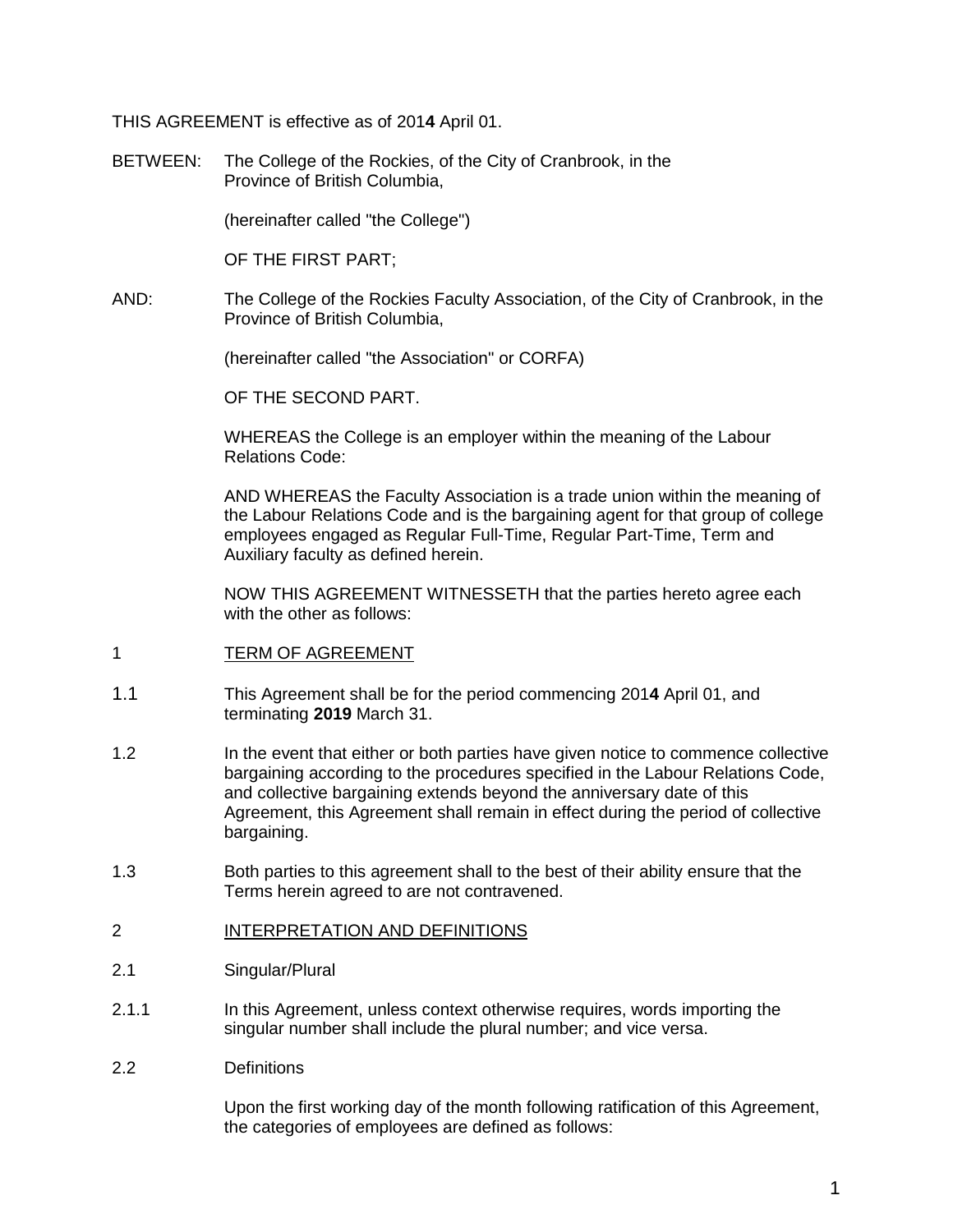#### <span id="page-6-0"></span>2.2.1 Regular Full-time Employee

An employee who has full-time equivalent duty [i.e.,an average of thirty-five (35) duty hours/week] as per Article 5.2, and is employed twelve (12) consecutive months per year, every year.

An employee becomes a Regular Full-time employee by:

being assigned full-time equivalent duty with the expectation by the College of such duty being continuous from year to year,

OR

through the provisions of Article 6.4.1, working as a Regular Part-time employee at full-time equivalent duty for twenty-four (24) continuous months.

<span id="page-6-1"></span>2.2.2 Regular Part-Time Employee

An employee who has minimum duty of at least (50%) fifty percent [i.e., an average of seventeen and a half (17.5) duty hours/week] of an equivalent fulltime workload, but no more than one hundred percent (100%) of an equivalent full-time duty as per Article 5.2, and is employed twelve consecutive months per year, every year.

An employee becomes a Regular Part-time employee by:

being assigned a workload of at least (50%) fifty percent [i.e., an average of seventeen and a half (17.5) duty hours/week] of an equivalent full-time workload, but less than (100%) one hundred percent of equivalent full-time duty as per Article 5.2, with the expectation by the College of such duty being continuous from year to year

OR

being regularized through the provisions of Article 2.2.8.

<span id="page-6-2"></span>2.2.3 Non Regular Employee

A non-regular employee is either a Term or an Auxiliary employee.

<span id="page-6-3"></span>2.2.4 Term Employee

An employee hired to temporarily replace a Regular employee at fifty percent (50%) up to one hundred percent (100%) of a full-time equivalent workload for a minimum of three months, or an employee hired to fill a non-recurring position with a minimum of sixty percent (60%) workload up to one hundred percent (100%) of a full-time equivalent workload for a minimum of three consecutive months to a maximum of ten consecutive months. An employee hired on a term basis in the Licensed Practical Nursing Program meeting the above requirements may be hired to a maximum of fifteen (15) to eighteen (18) consecutive months, depending on program length. A term employee will have a specific term of employment with a start and end date.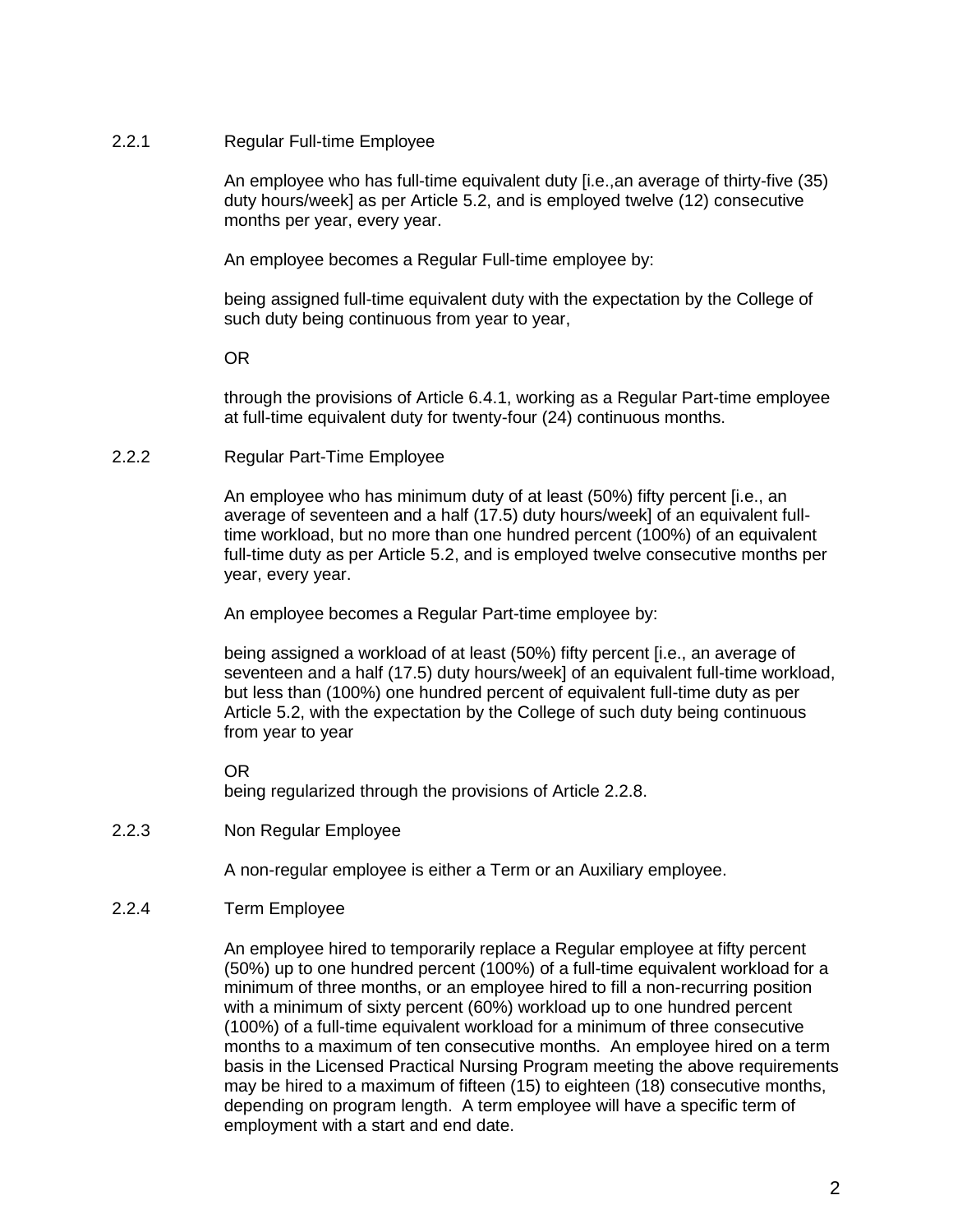#### <span id="page-7-0"></span>2.2.5 Auxiliary Employee

An employee in the bargaining unit who does not meet the definitions for Regular or Term Employees.

#### <span id="page-7-1"></span>2.2.6 Exempt Employees

General interest instructors, contract instructors, program assistants, tutors and markers are not included in the bargaining unit.

#### <span id="page-7-2"></span>2.2.7 Probationary Period

All employees shall serve one twelve month probationary period in the bargaining unit. An employee who has a break in bargaining unit service of thirty-six (36) months or greater may be required by the College to serve a further twelve month probationary period.

#### <span id="page-7-3"></span>2.2.8 Regularization of Non-Regular Employees

On or about May 15 of each year, the College will review the workload of all Non-Regular employees and convert to Regular status, effective July 1 of that year, those employees who meet either of the following criteria:

i) the employee has worked at least (50%) fifty percent of a full-time workload for each of two consecutive appointment years and there is a reasonable expectation of ongoing work for which the employee has the right of first refusal and which the employee is qualified to perform, at a workload of at least (50%) fifty percent for two semesters in the next appointment year,

## OR

ii) the employee has worked at least one hundred and twenty percent (120%) of an annualized workload over two consecutive appointment years and there is a reasonable expectation of ongoing work for which the employee has the right of first refusal and which the employee is qualified to perform, at a workload of at least fifty percent (50%) on an annualized basis over the next appointment year.

#### **An employee who does not meet the reasonable expectation clause by July 1 may request his/her situation be reviewed on or before September 15. If the above criteria is met, the employee will be regularized.**

The following definitions apply for the purposes of this article only:

- 1. An appointment year is the period from July 1 of one year to June 30 of the next year.
- 2. When considering the current appointment year the workload review shall include anticipated workload beyond May 15 up to June 30.
- 3. To qualify as workload, the employee's work must be all at one campus of the College.
- <span id="page-7-4"></span>2.3 Applicability of Articles/Clauses per the Aforementioned Defined Employees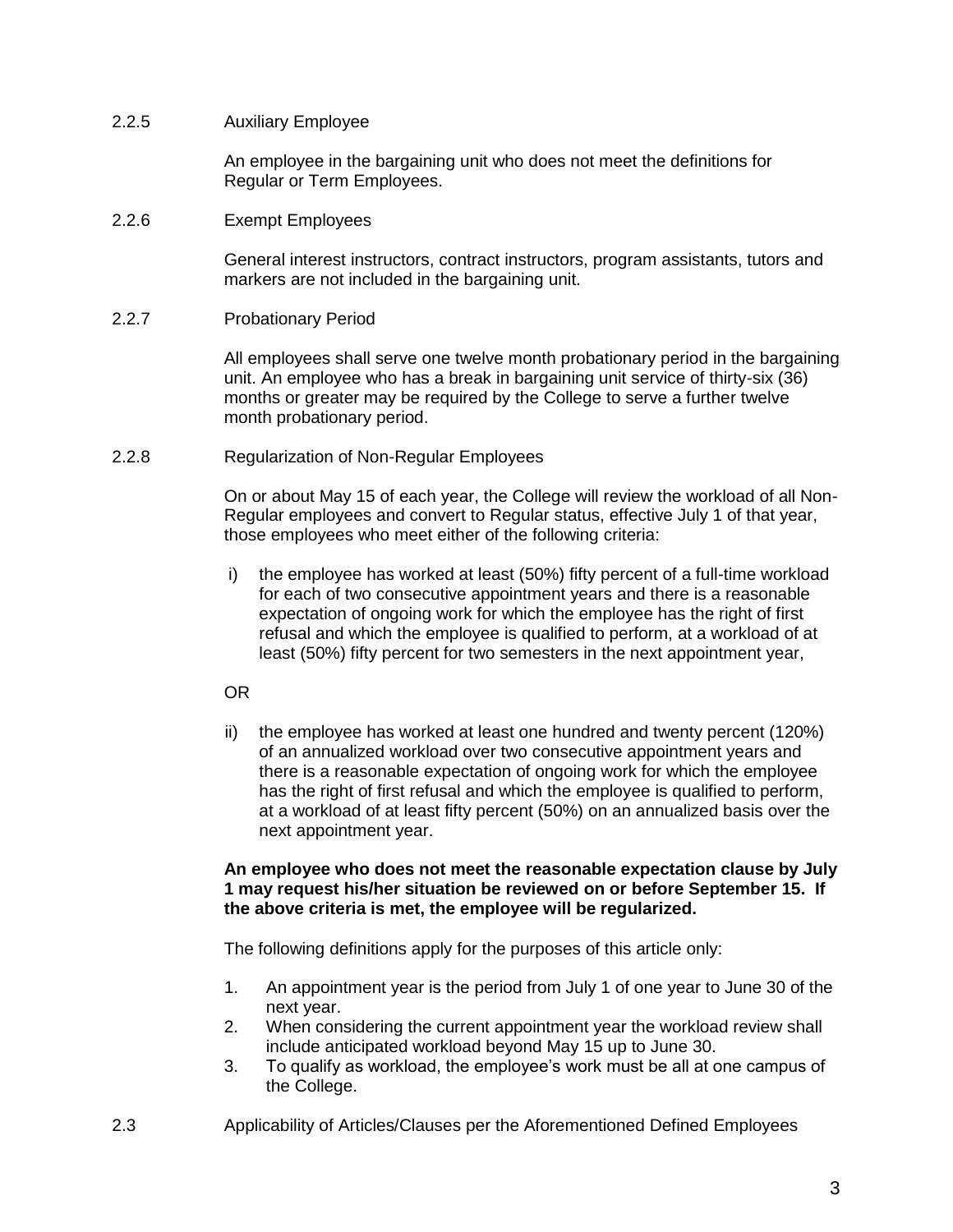2.3.1 The articles in this Agreement only apply to those aforementioned defined employees (Regular Full-Time, Regular Part-Time, Term, Auxiliary) which are specifically mentioned in said article(s)/ clause(s).

#### <span id="page-8-0"></span>3 ASSOCIATION MEMBERSHIP AND RIGHTS

<span id="page-8-1"></span>3.1 Association Membership

The College recognizes the Association as the exclusive bargaining agent for all Instructors, Librarians, Counsellors, Aboriginal Education Coordinator, Coordinator Learning Resources, Learning Specialist, Disability **and Learning Support** Coordinator, **Instructional Designer**, Literacy Capacity Coordinator, **Chair, Academic Innovation and Applied Research, Department Heads,** and Educational Advisors employed by the College except those specifically excluded from the bargaining unit as per clause 2.2.6.

- <span id="page-8-2"></span>3.1.1 Maintenance of Membership
- 3.1.1.1 Faculty members covered by the certification who, at the date of ratification, were members of CORFA shall maintain their membership in good standing as a condition of continuing employment.

New faculty members covered by the certification shall become members of CORFA on the first day of the calendar month following the commencement of their employment and shall maintain membership in good standing in CORFA as a condition of continuing employment.

- a) The Faculty Association agrees to provide the College with a dues authorization form on CORFA letterhead.
- b) The CORFA undertakes to provide the Payroll Department with thirty (30) calendar days advance notice of any change to the amount of dues/assessments.
- <span id="page-8-3"></span>3.1.2 Dues
- 3.1.2.1 The College agrees to deduct from the salary of an employee covered by this Agreement the amount of the Faculty Association's dues determined in accordance with the Faculty Association's bylaws. This sum will be transmitted to the Faculty Association without delay, along with a list of the names of those employees from whose wages the dues have been deducted, their employment status, and the amount of dues currently being deducted from each employee.
- <span id="page-8-4"></span>3.1.3 Picket Lines
- 3.1.3.1 An employee who chooses not to cross a legal picket line as outlined by the Labour Relations Code, shall not be subject to disciplinary action by the College. However, the employee shall forfeit pay and benefits for the length of time during which he/she is absent from duty.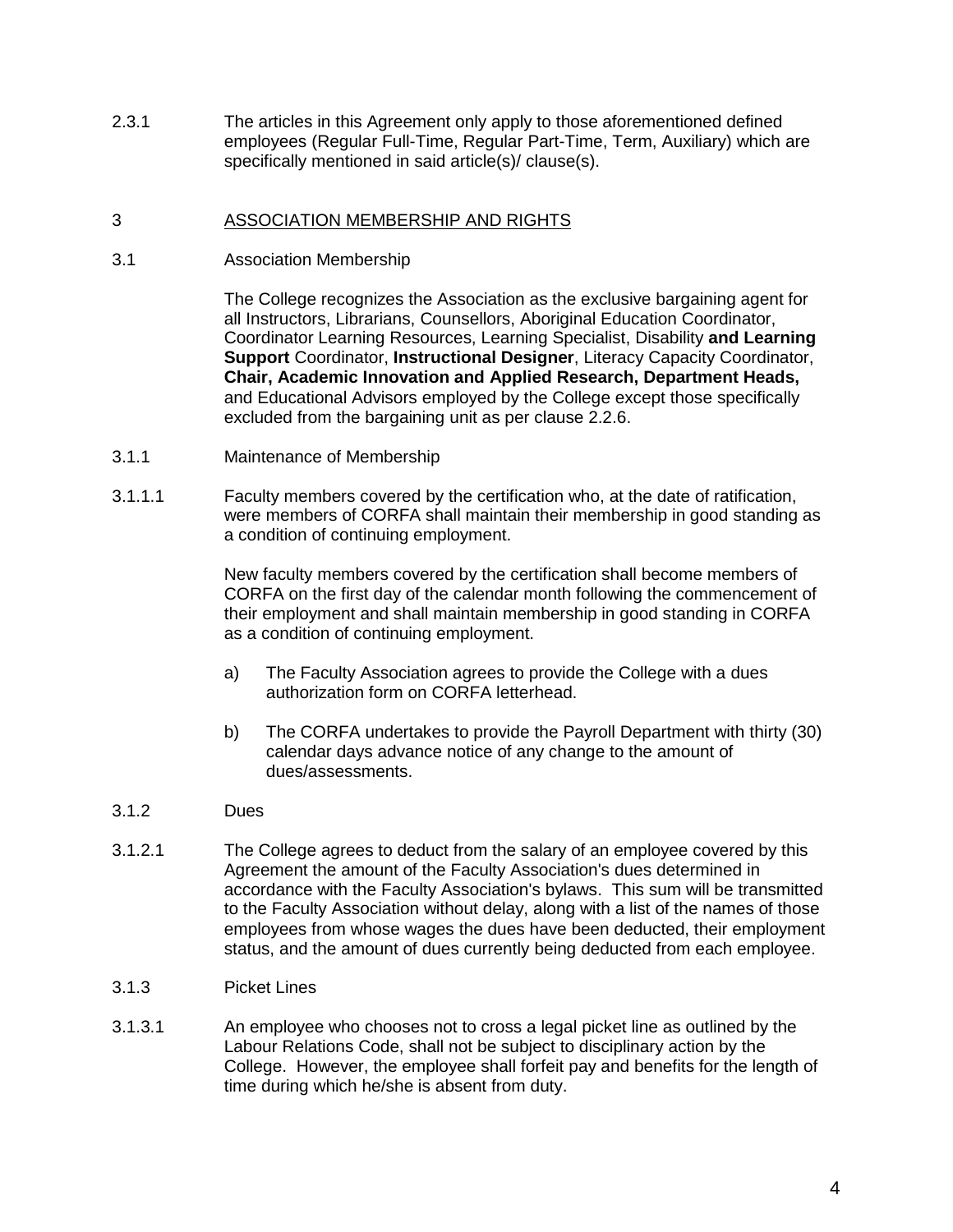- <span id="page-9-0"></span>3.1.4 Leave for Faculty Association Business
- 3.1.4.1 Designated representatives of the Association shall report to and make arrangements with their respective supervisors when it becomes necessary for them to be absent from duty, with pay, for the purpose of carrying on negotiations with the College and/or attending any mutually agreed upon meeting and/or proceeding connected with management-employee relations. Reasonable efforts shall be made to schedule such negotiations and labour/management meetings or proceedings at a time that does not conflict with the teaching duties of the designated representative.
- 3.1.4.2 With the approval of the VP Academic, designated representatives of the Association may be granted leaves of absence without pay, to fill a **Federation of Post Secondary Educators (**FPSE**)** position, to attend conventions, conferences and meetings in connection with Association affairs. It is understood that such leaves of absence shall be mutually agreed upon by the VP Academic and the Association.
- 3.1.4.3 An employee elected or appointed to fill a full-time position in the Federation of Post-Secondary Educators, or any successor organization, may be granted a leave of absence, with pay. Such leaves will not be unreasonably withheld. The employee will remain on the payroll of the College without loss of salary, benefits, or seniority, and shall return to a comparable position at the end of her/his leave. FPSE shall reimburse the College for the cost of replacing the employee.
- 3.1.4.4 Release time for one (1) member of the Faculty Association Executive will be provided on the following basis:
	- (a) The College will provide release time to one (1) employee named by the Association, normally the President, for the conduct of Association business. Said release time shall be fifty percent (50%) of the regular weekly hours of work, i.e., the equivalent of two and one half (2.5) days per week, from September to June.

The release time shall be scheduled/taken at times mutually arranged by and agreeable to the Association and the College.

- (b) The employee designated for release time shall continue to receive full salary and benefits from the College subject to the approvals of the carriers of the College's benefit plans. The College will provide 25% release time (1/4 FTE as per the Common Agreement). The Association will purchase the additional release time at replacement cost.
- (c) To facilitate the administration of the aforementioned, the College shall continue to provide applicable salary and benefits to the employee as per 3.1.4.4 (b) and will invoice the Association three times a year on April 30, August 31, and December 31.
- (d) The hiring, scheduling and training of the part-time replacement employee will be the responsibility of the College.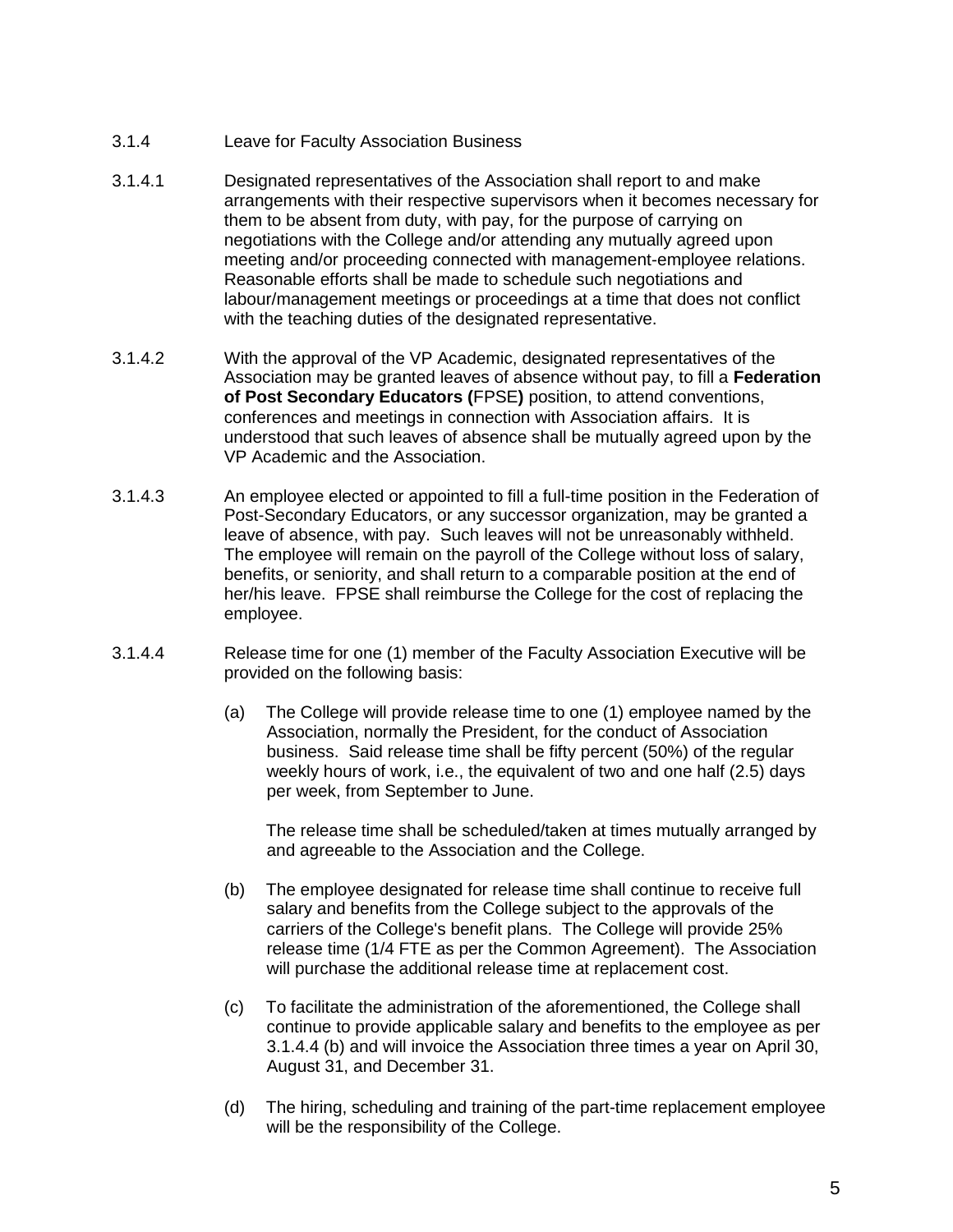- (e) Where a replacement is required, for the purpose of invoicing, prior to the assignment of replacement, the Association President and Dean, or their designates, will identify the work being replaced. Then, the Manager, Payroll & Benefits and the Association will calculate the replacement costs based on the following criteria:
	- 1. Auxiliary replacements will be charged at the hourly rate plus eight percent (8%) in lieu of vacation and benefits.
	- 2. Term replacements will be charged at the pro-rated salary, sixteen percent (16%) in lieu of vacation, and pro-rated benefit premiums. The Association recognizes a Term appointment includes fifteen percent (15%) non-instructional duty time which may exceed the actual release period.
	- 3. If a Part-time Regular employee takes on replacement work resulting from an employee taking Leave for Faculty Association Business, then the Part-time Regular employee's additional workload will be charged at his or her pro-rated salary rate. The Association will also be charged the pro-rated costs of benefit premiums, vacation, PD, and NI accruals resulting from taking on the additional work.
	- 4. If there is no Part-time Regular, Term or Auxiliary employee available to take the replacement work, then Full-time Regular employees may take on the replacement work resulting from a Leave for Faculty Association Business. This additional work will result in an overload for that employee. When he or she is able to take the compensatory release time, then the cost for the Auxiliary or Part-time Regular replacing the full time employee will be as above. This reduction will take place within two subsequent semesters. The Association will be invoiced as a liability for the replacement costs as calculated based on the full-time regular employee's salary, benefit premiums, vacation, PD, and NI accruals. An adjustment will be made on actual costs when the full-time employee is released.

#### <span id="page-10-0"></span>3.2 Contracting Out

Subject to clause 2.2.6, the work normally performed by bargaining unit members, as outlined in clause 5.1, shall not be contracted out unless prior written agreement is reached between the Employer and the Association.

- <span id="page-10-1"></span>3.3 Faculty Labour/Management Committee
- 3.3.1 Pursuant to Section 53 of the *Labour Relations Code*, the College and the Association agree to participate in regular Faculty Labour/Management Committee meetings. These meetings will attempt to resolve problems informally; clarify Collective Agreement language; and to work to find acceptable solutions to other matters mutually agreed to be in the domain of this Committee. The Committee's mandate does not include agreement to alter the terms and conditions of the Collective Agreement.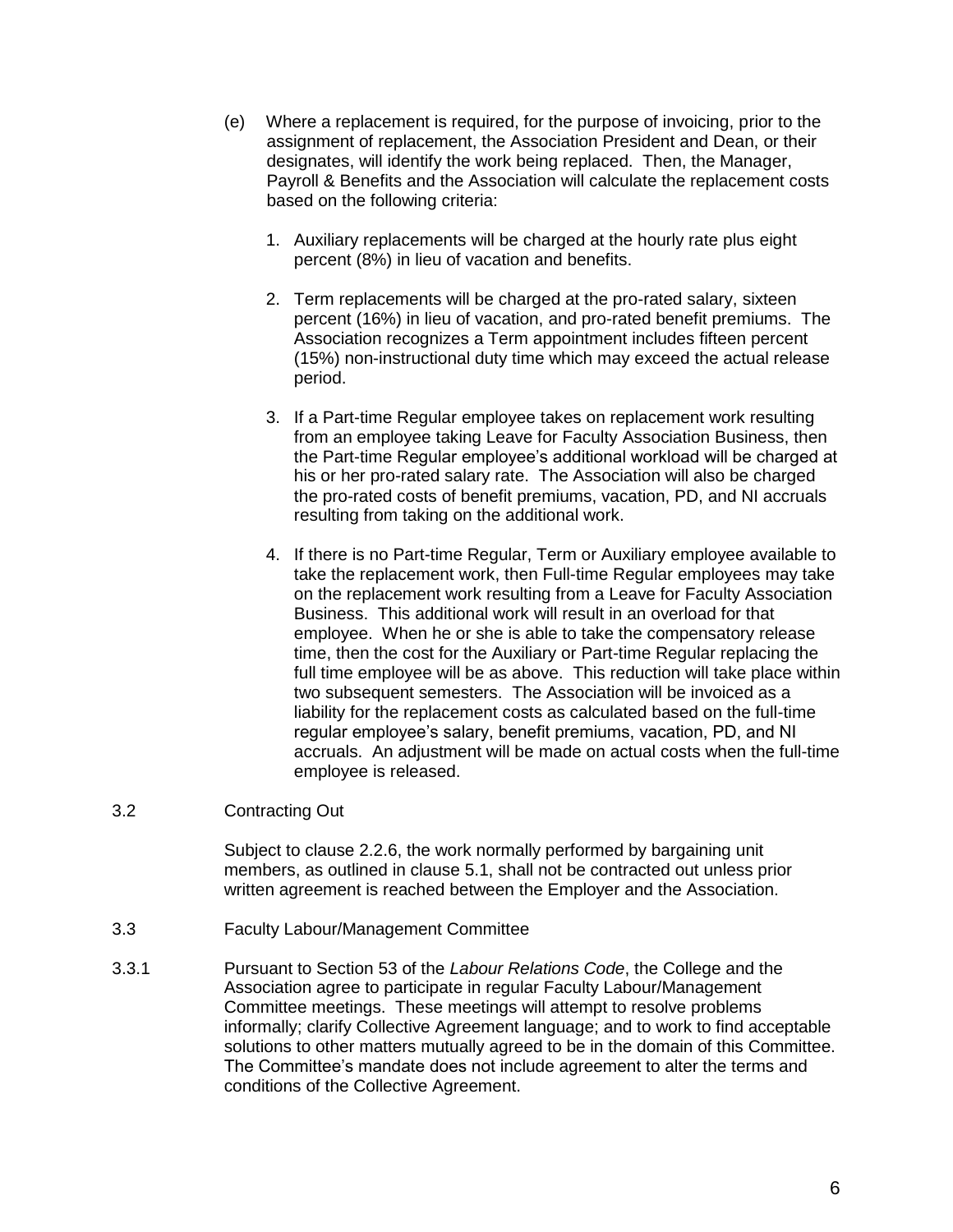3.3.2 Each group shall appoint three (3) members to this Committee. Faculty Association membership will consist of the President, at least one Vice President, and another member **of the** Association Executive. Management membership will consist of the HR Department Executive Director, at least one Dean, and a member of the Executive Committee.

> The Chair of the Committee shall rotate between the Faculty Association and Management.

- 3.3.3 Meetings will be scheduled monthly at times mutually agreeable to the parties. Reasonable efforts will be made to hold such meetings at times not conflicting with assigned duties. Meetings will not normally be held in July or August.
- 3.3.4 Minutes of Committee meetings will be circulated to Committee members as soon as possible after a meeting in accordance with *Freedom of Information/Protection of Privacy Act* legislation.

#### <span id="page-11-0"></span>4 MANAGEMENT RIGHTS

4.1 Except as otherwise provided in this Agreement, the College or its delegated officers have exclusive control over the management, supervision and administration of the College and the direction of the employees covered by this Agreement.

#### <span id="page-11-1"></span>5 WORKING CONDITIONS

By March 15, each Regular employee shall submit for approval an annual proposed schedule on a form provided by the College.

If there are changes requested to the approved plan by either the College or the employee, these changes will be discussed and the plan may be amended.

It is acknowledged contact and non-contact faculty work takes place in a variety of settings.

An employee is required to report all planned or unplanned absences to the person designated by their immediate supervisor.

#### <span id="page-11-2"></span>5.1 Duties and Responsibilities of an Employee

An employee's commitment to the College may encompass either instructional or non-instructional duties and responsibilities.

Duties and responsibilities are assigned to an employee by the Dean/ delegate. The work normally performed by employees, may include, as applicable:

- instructional assignments all modes;
- course program and curriculum preparation;
- curriculum development and revision;
- review and assessment of courses, programs and curricula;
- student contact;
- marking;
- assessing;
- development of teaching aids and instructional materials;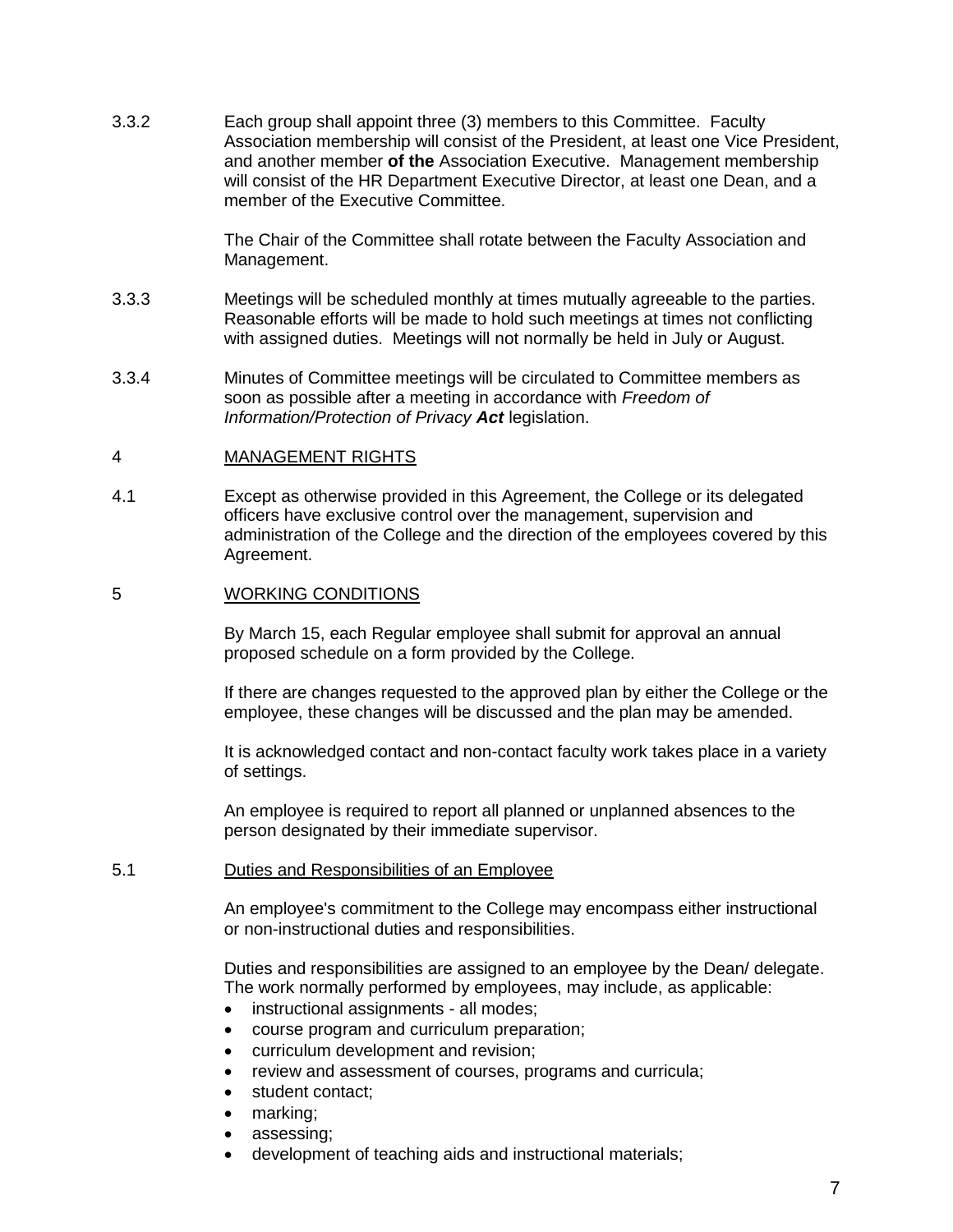- student screening;
- educational advising;
- clinical or practicum placement, supervision, and instruction;
- field studies/trips;
- librarian services:
- orientation as necessary by program/course/service requirements;
- participation in in-service activities;
- acceptance of special assignments related to the specialty(ies) of the employee or to the efficient organization and operation of the College;
- office hours/availability for student assistance;
- participation on committees; availability to attend Departmental/College meetings;
- travel for College duty and responsibilities;
- professional counselling;
- other functions and responsibilities ancillary to the employee's position with the College;

all specified herein without limiting the generality of "duty" and "responsibility".

# <span id="page-12-0"></span>5.2 Duty Time

- 5.2.1 The duty year for an employee is that portion of a calendar year during which duties shall be assigned.
- 5.2.1.1 The duty year for a Regular Full-Time or a Regular Part-Time employee is numerically equal to two hundred and five (205) duty days (261 days minus the sum of vacation and general statutory holiday entitlement).
- 5.2.2 For a Regular Full-Time employee, there shall normally be an average of (averaged over the duty year) thirty-five (35) hours of duty per week.
- 5.2.2.1 For a Regular Part-Time employee, there shall normally be an average of (averaged over the duty year), a minimum of seventeen and one-half (17-1/2) duty hours but no more than thirty-five (35) duty hours per week.

**Upon mutual agreement, the Regular Part-Time employee may be assigned to work over one hundred percent (100%) if:**

- **(i) the workload average over the entire duty year is less than or equal to one hundred percent (100%); and**
- **(ii) the available work cannot reasonably be split to give the employee exactly one hundred percent (100%) without a detrimental effect on students.**

**There is no onus on the College to amend course or program schedules to facilitate the request of a Regular Part-Time Instructor for additional work.**

5.2.2.2 In exceptional circumstances, an employee may request or be assigned a work overload in one semester of an Academic year.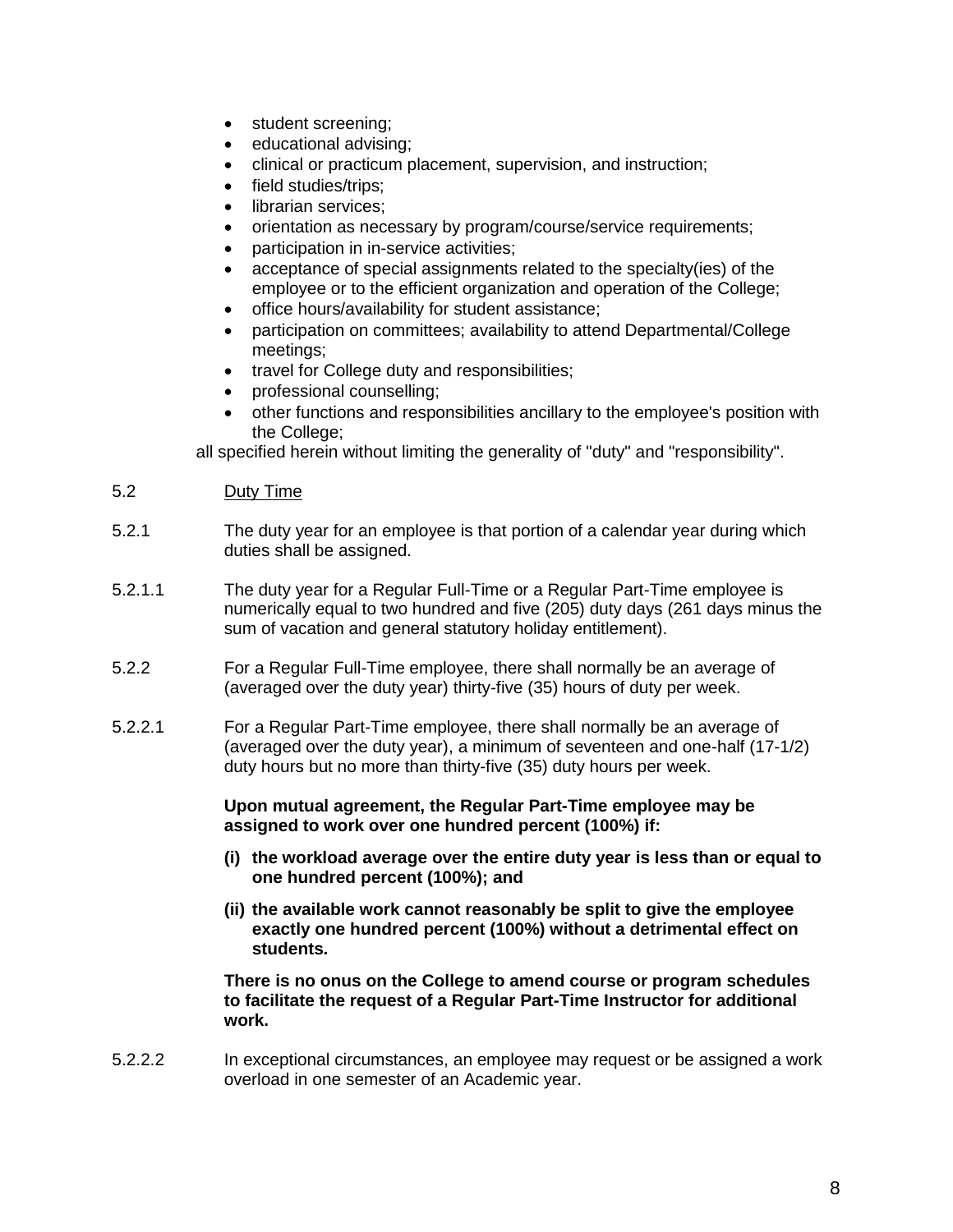An employee who works an overload will have his or her workload decreased accordingly within one calendar year. **If that is not practical, the faculty member will be able to bank the overload for release time within a three (3) year period.**

The Faculty Association will be notified, in writing, of all overloads when they are requested or assigned.

- 5.2.2.3 This duty week normally consists of five (5) consecutive duty days, each of which shall constitute an average of seven (7) hours of duty (exclusive of meal breaks).Where practical with respect to facility utilization, administration, and educational needs and outcomes, the College will consider requests from employees in trades programs for a four day duty week.
- 5.2.2.4 For a regular employee, duties will normally be assigned Monday to Friday. In special circumstances, after consultation with and agreement from the affected employee in the area, a regular instructor may be assigned duties on both a Saturday, and a Sunday. That instructor will then be given two consecutive days off with no assigned duties.

Unless mutually agreed, a regular employee shall not be assigned duties to either a Saturday or Sunday if another qualified employee is available.

- 5.2.2.5 A regular employee will normally be provided with twelve (12) consecutive hours off duty following an evening teaching assignment.
- <span id="page-13-0"></span>5.2.3 Non-instructional Duty Time
- 5.2.3.1 Non-instructional duty (NI) days are comprised of duty time where no regular student contact occurs. These days are separate and distinct from Professional Development Days.
- <span id="page-13-1"></span>5.2.3.2 Entitlement
	- a) Regular Employees

Regular employees in all programs, including Vocational programs, shall be entitled to at least ten (10) non-instructional (NI) duty days per year.

b) Term Employees

The contract of employment of a Term employee will include non-instructional duty days amounting to fifteen percent (15%) of contractual instructional (base) duty days. Non-instructional duty days may be scheduled at the beginning of, during, or at the end of the period covered by the contract.

- <span id="page-13-2"></span>5.3 Duty Schedule
- 5.3.1 The appropriate supervisor shall, after consultation with the employee involved, determine the employee's schedule of assigned duty, as well as applicable vacation and other leave periods.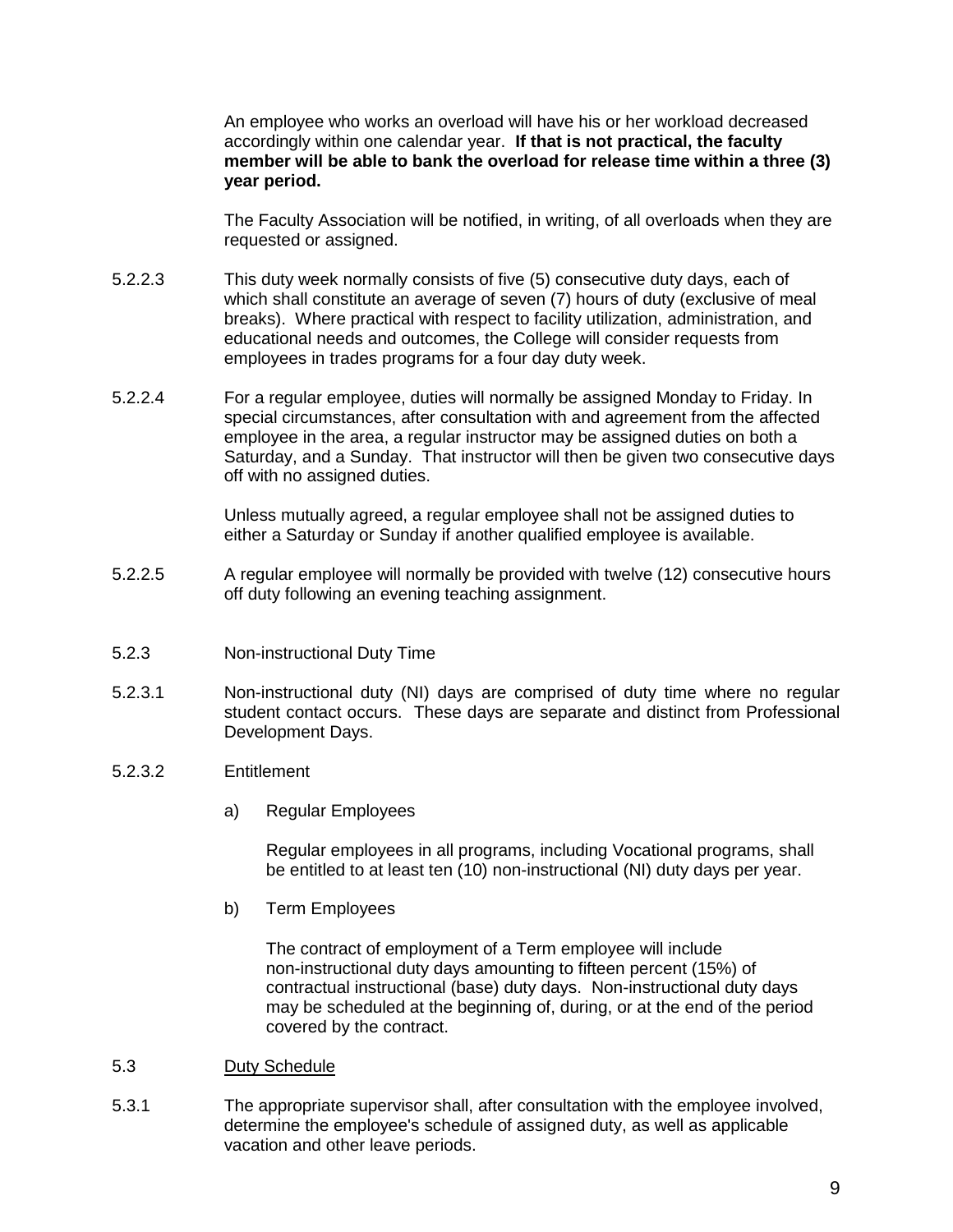**The College is committed to a face-to-face consultative process for assigning annual faculty workloads. Consultation meetings are to be scheduled annually between the department head and each program subgroup, normally by May 31 of each year, in preparation for the following academic year, providing a forum for faculty discussion of course offerings, program issues, workload preferences, and other recommendations for consideration by the department head.**

Approval of all such schedules is the responsibility of the Dean/delegate. In determining an employee's schedule, consideration will be given to the commitment of the College, the needs of the department(s), the expertise and desire of the individual and, if necessary, seniority. The schedule shall be posted and updated as required.

- 5.3.2 Members of the bargaining unit may be assigned to develop proposals and curriculum for, or to deliver, contract training courses or programs. The following employees may be so assigned:
	- 1) A regular full-time employee not assigned to full-time equivalent duty.
	- 2) A regular part-time employee not assigned up to his/her part-time workload assignment.
	- 3) A regular full-time employee with full-time equivalent duty. Such an assignment must be with the employee's consent and will involve backfilling the employee's position, if required.

# <span id="page-14-0"></span>5.4 Professional Development

- <span id="page-14-1"></span>5.4.1 Purposes of Professional Development
- <span id="page-14-2"></span>5.4.1.1 The purposes of professional development include but are not limited to:
	- building discipline expertise;
	- improving teaching abilities;
	- maintaining and expanding professional competence;
	- exploring alternative teaching methods and philosophies;
	- keeping up-to-date in subject matter;
	- keeping up-to-date in instructional processes and skills;
	- carrying out course, program and curriculum development;
	- maintaining and expanding effectiveness in course, program and curriculum development;
	- reviewing and developing instructional materials;
	- improving the quality, effectiveness and efficiency of the programs and services of the College.
- <span id="page-14-3"></span>5.4.2 Professional Development Duty Days
- 5.4.2.1 All Regular employees shall be granted the equivalent of twenty (20) days professional development duty time during the course of a duty year (pro-rata).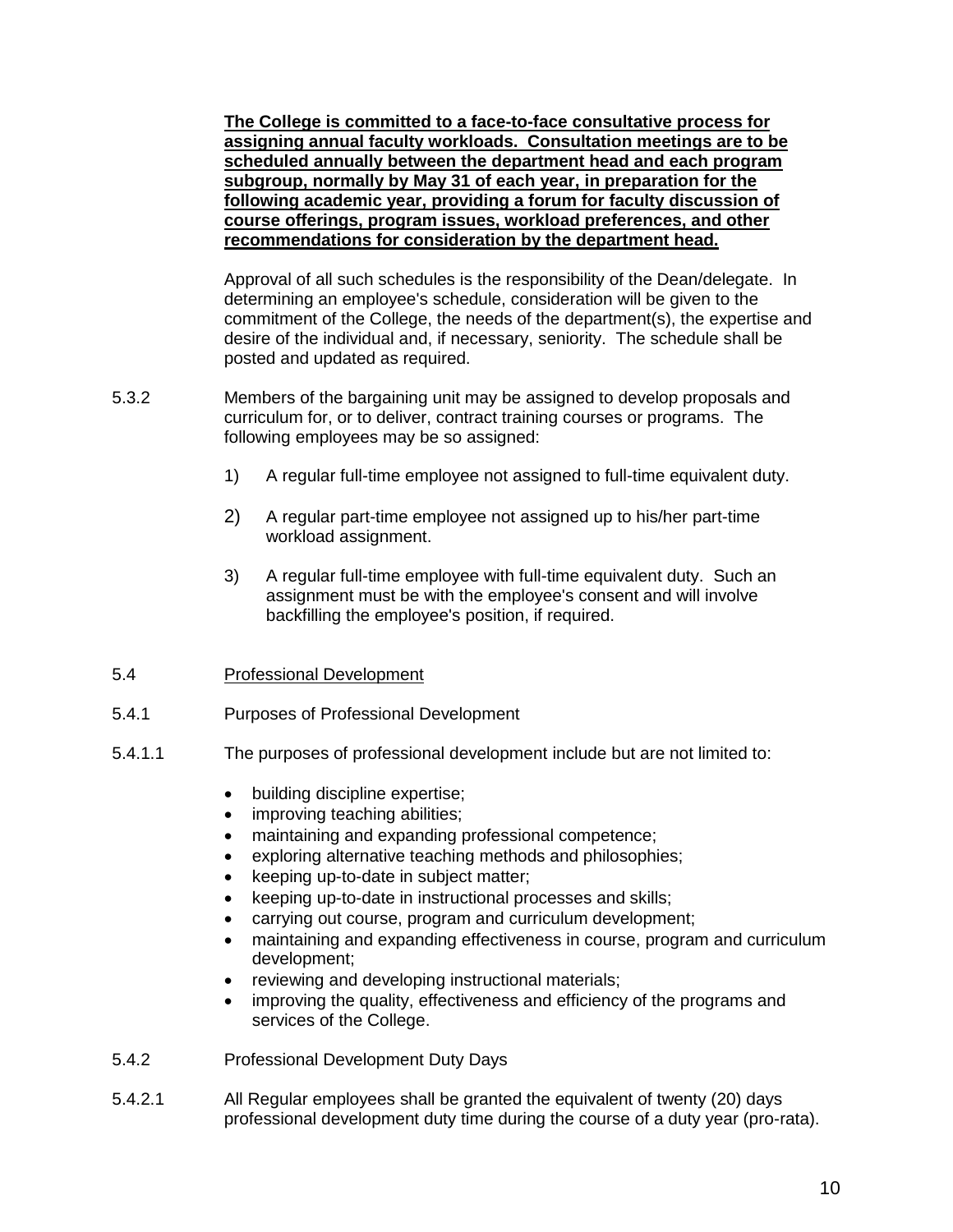- 5.4.2.2 Whenever possible, professional development duty days will be assigned in groups of consecutive full days as applicable.
- <span id="page-15-0"></span>5.4.3 Professional Development Assignments
- 5.4.3.1 All Regular employees shall submit a written proposed professional development plan to their Dean. The planning process will be consultative and the PD proposal will be faculty driven.

At least one (1) month prior to the professional **development** duty days being approved and undertaken, the Regular employee and the Dean/delegate will meet in person and review the proposed schedule and discuss professional development objectives and priorities to be undertaken.

Amendments will be by mutual agreement. Approval is based on consistency with the purposes outlined in 5.4.1.1.

- 5.4.3.2 All Regular employees, within one (1) month of completion of professional development duty, shall submit to the Dean/delegate satisfactory evidence of having carried out the assignment and met the objectives for which the duty time was approved.
- <span id="page-15-1"></span>5.5 University Studies and Career/Technology - Program/Course/Instructional **Assignments**

#### **5.5.1 Instructional Modes and Activities**

**Instruction includes but is not limited to the following modes:**

- **i. Face-to-face: all students are physically present in the same physical learning environment as the faculty member;**
- **ii. Online: instruction and learning takes place in a web-based environment.**
- **iii. Blended: a blend of face-to-face and online instruction, allowing students to attend the entire course in person or take the entire course online. Blended courses may include elements of distributed learning, such as a course website, net-casting, and/or video-conferencing.**
- **iv. Hybrid: A combination of face-to-face and online instruction taken by all students in a course.**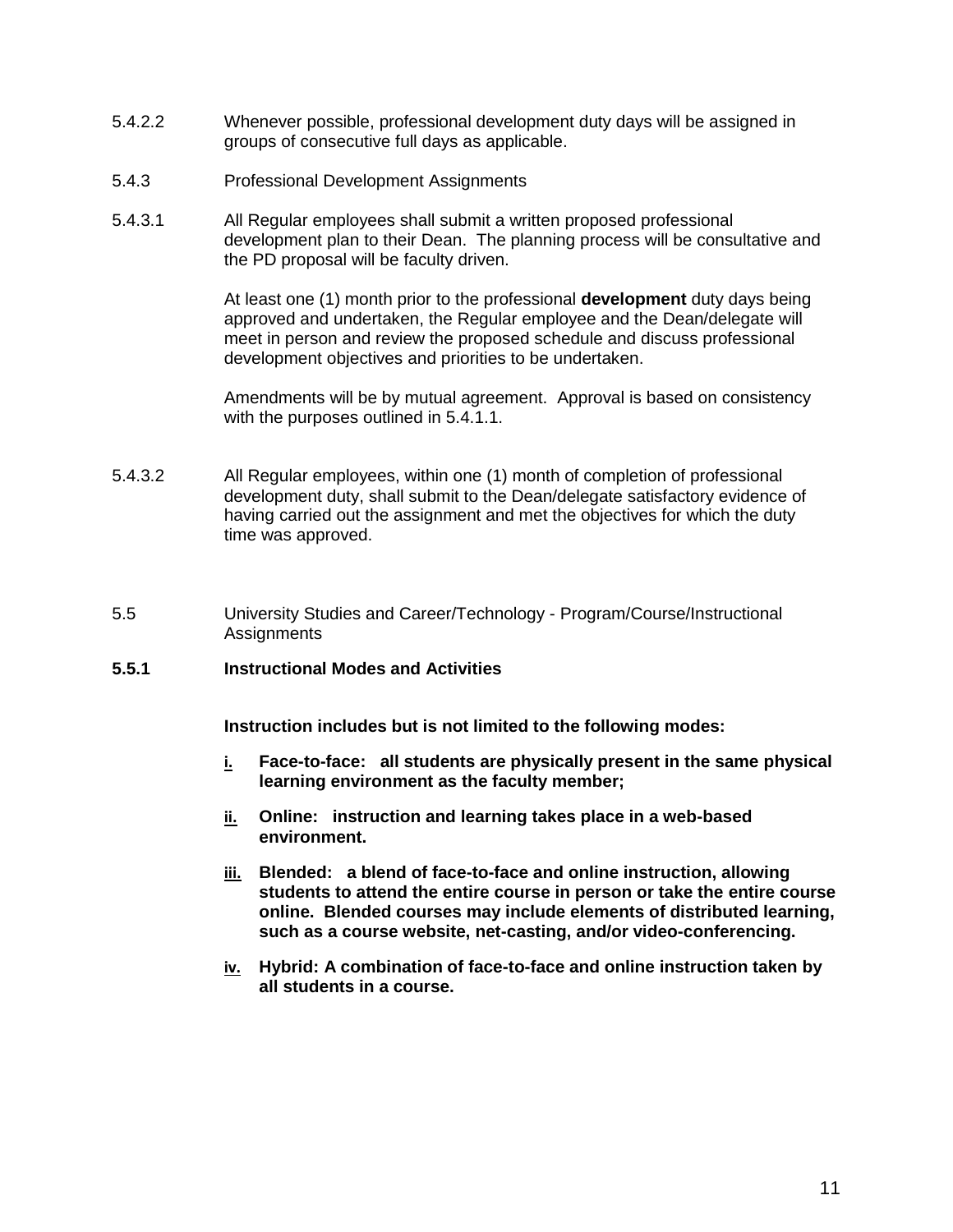**Instructional activities include but are not limited to the following examples:**

#### **a. Classroom Instruction**

**Faculty members meet with students in a semesterized classroom. Substantial preparation and/or marking time may be required outside of the classroom. Instructional methodologies include but are not limited to: lecture, problem based learning, co-operative learning, case studies, and classroom-based simulations. Examples include English courses and Practical Nursing theory courses.**

#### **b. Individually Paced Instruction**

**Faculty members provide monitoring and assistance for students who work on clearly designed learning units, or modules at an individual pace. Examples include Directed Studies (Continuous Intake) Adult Basic Education and Office Administration.**

#### **c. Lab Instruction**

**Faculty members provide direct supervision to students for hands-on activities in a lab, studio, shop, field activity that allows students to observe, practice, explore, solve problems, and develop mastery in the use of disciplinary tools and techniques. Examples include Welding Shop and Biology Lab.**

#### **d. Practice Supervision**

**Faculty members directly supervise students in an actual work setting to facilitate application of classroom, lab, and simulation-related instruction leading towards development of skills in a real life context. Examples include Nursing practicum and Dental Clinic.**

## **e. Field Experience/Preceptorship**

**Faculty members indirectly supervise students who are in the field with a workplace supervisor in on-the-job training. The primary role of the faculty member is to communicate with the student and the supervisor regarding the standard of performance for meeting learning outcomes for work competency. Examples include CYFS and Dental work placements.**

## **f. Guided Studies**

**Faculty guide a small number of students through an existing articulated course that would not otherwise be offered by the college.**

## **g. Special Projects**

**Faculty monitor and provide advice to a student undertaking a proposed and agreed-upon project which further develops and demonstrates an advanced understanding or skill set in a predetermined academic area. Example: Creative Writing 208 and the BBA Capstone courses.**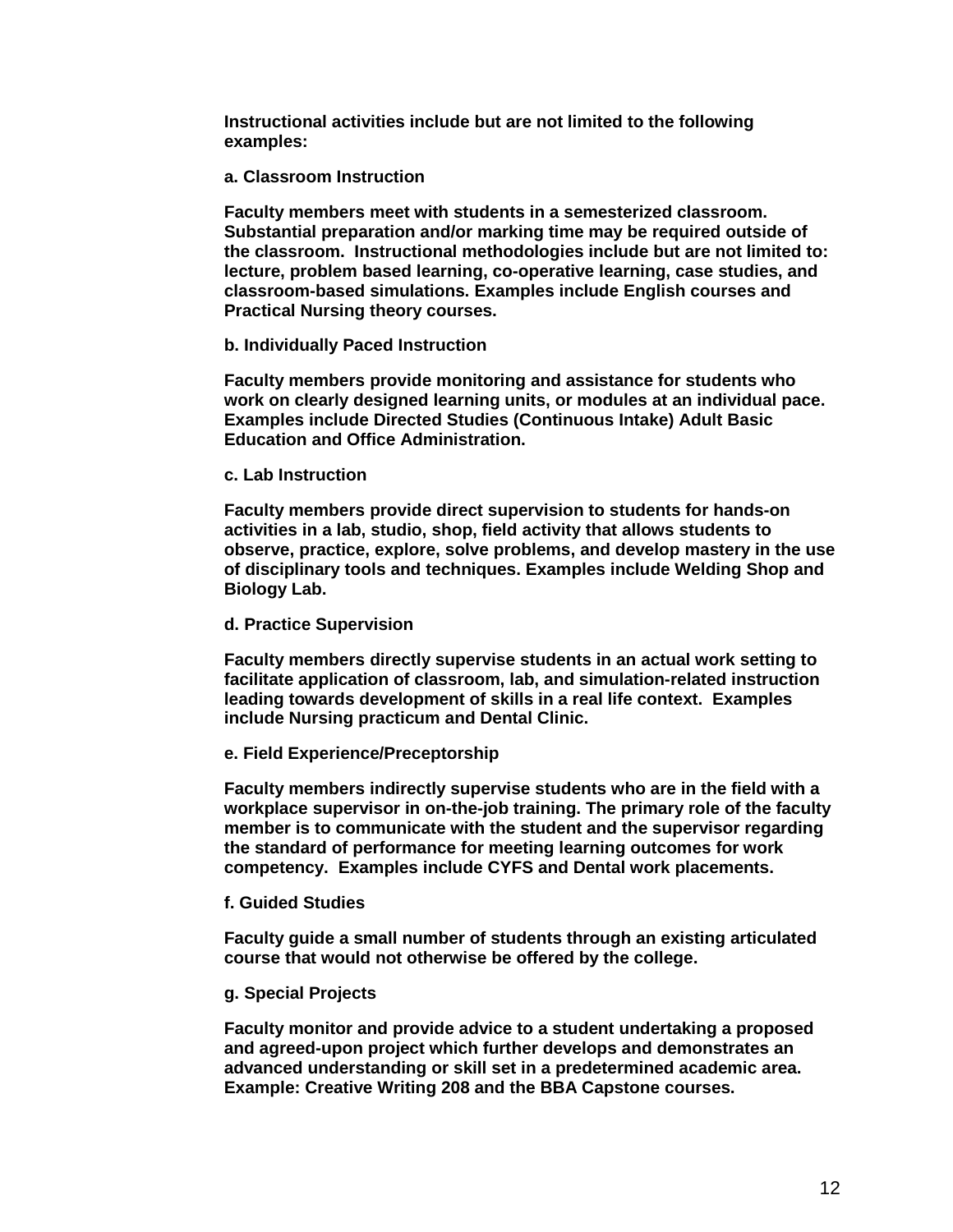#### **H. Office Instruction**

**Assigned instruction with individual students in an office setting. Examples include ELP listening/speaking.**

#### <span id="page-17-0"></span>5.5.1 Contact Hour Defined

**5.5.1.2 Contact Hours for University Transfer/Career Technology Programs**

**The contact hours for a course are the same regardless of delivery mode.**

- **(a) Classroom Instruction: One (1) clock hour = one (1) contact hour.**
- **(b) Lab Instruction: One and one-half (1.5) clock hours = one (1) contact hour.**
- **(c) Practice Supervision: One and one-half (1.5) clock hours = one (1) contact hour.**
- **(d) Guided Studies: Four and one-half (4.5) contact hours per student per three-credit course and pro-rata.**
- **(e) Special Projects (including Fine Arts and BBA capstone courses): Four and one-half (4.5) contact hours per student per three-credit course and pro-rata. A total of ten (10) or more students is equivalent to one course.**
- **5.5.1.3 Guided Studies and Special Projects will normally occur as part of an employee's regular duty time, but may be assigned as additional duty. Hours assigned for individual students as Guided Studies and Special Projects are not considered prep hours as defined under Article 5.5.4.**
- <span id="page-17-1"></span>5.5.2 Contact Hours Per Duty Year
- 5.5.2.1 The normal assigned number of contact hours per duty year in University Studies and Career/Technology program/courses is four hundred and fifty (450) and the maximum shall not normally exceed four hundred and eighty (480) contact hours per duty year.
- 5.5.2.2 Assigned contact hours greater than four hundred and fifty (450) hours will be considered an overload as per Article 5.2.2.2.
- <span id="page-17-2"></span>5.5.3 Contact Hours Per Duty Week
- 5.5.3.1 Assigned instruction in University Studies and Career/Technology programs/courses will not exceed an average of fifteen (15) contact hours per duty week, averaged over the duty year.
- 5.5.3.2 Assigned instruction in University Studies and Career/Technology programs/courses will not exceed eighteen (18) contact hours during any individual duty week.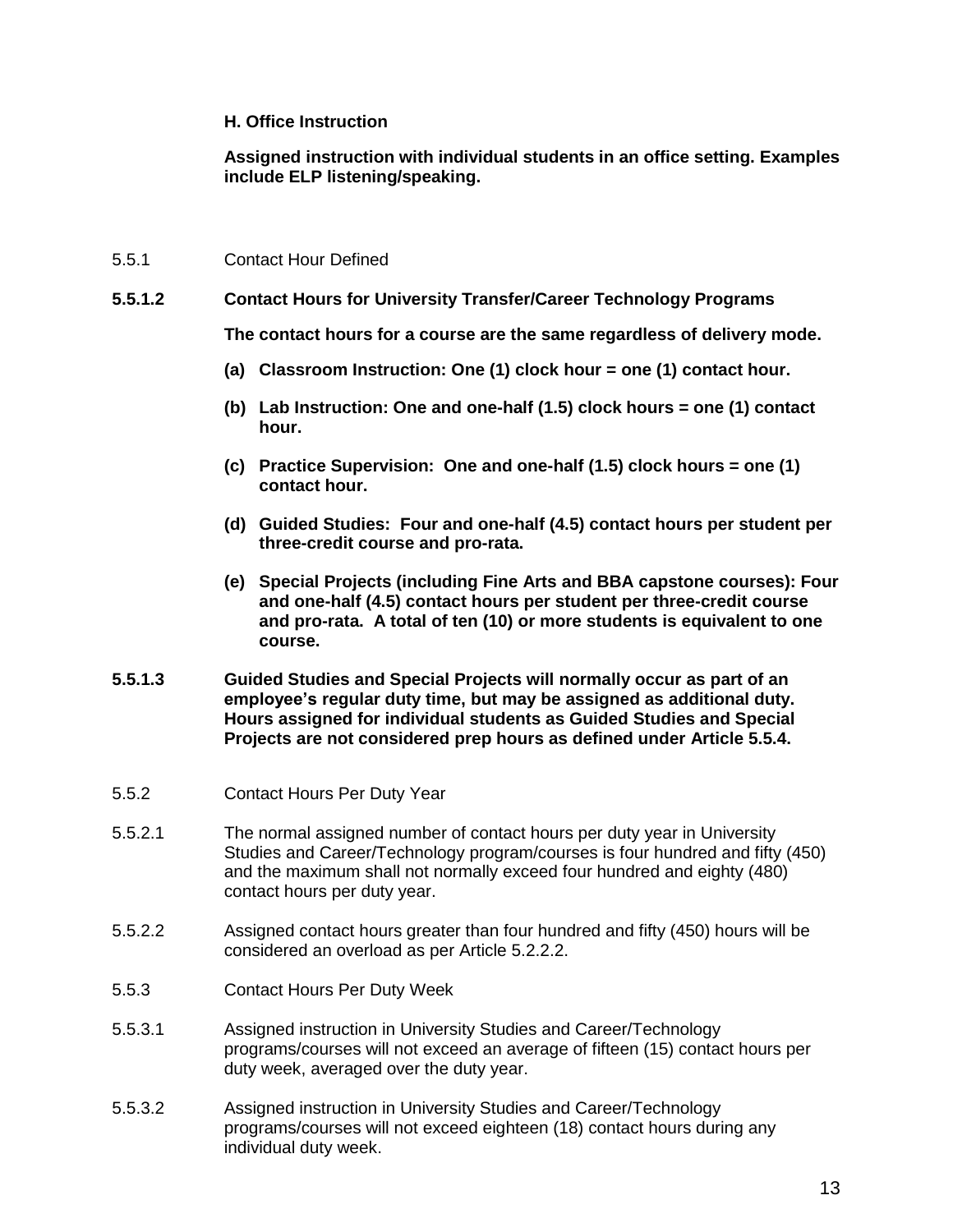- <span id="page-18-0"></span>5.5.4 Preparation Hours Per Week for University Studies and/or Career Technology Courses.
- 5.5.4.1 (a) An instructor will not be required to prepare more than nine (9) distinctly different lecture-form contact hours of instruction per week to a weekly maximum of fifteen (15) contact hours as per 5.5.3.1.

(b) An instructor may be required to prepare up to twelve (12) distinctly different lecture-form contact hours of instruction per week, to a weekly maximum of twelve (12) contact hours.

- 5.5.4.2 The calculation of part-time workloads shall be based on a pro-rata calculation of contact hours as defined in Article 5.5.2.
- <span id="page-18-1"></span>5.5.5 Students Per Instructor
- 5.5.5.1 An instructor of University Studies/Career Technology courses will not be assigned an average (as determined by the Registrar's data on the official final add/drop dates) of more than one hundred and sixty (160) students (registrants) per week averaged over the duty year.

In the event of a scheduled course being of a non-regular number of hours per week format (regular being 3 hours/week), the calculation will be pro-rated.

- 5.5.5.2 The number of registered students in COTR's English composition courses shall not exceed an average of **twenty-five (25)** students per section (as determined by the Registrar's data on the official final add/drop dates). Where an instructor teaches two or more sections of COTR's English composition courses per semester, the average shall not exceed **twenty-five (25)** students (as determined by the Registrar's data on the official final add/drop dates).
- 5.5.5.3 Auxiliary University Studies/Career Technology Course/Program instructors shall be employed for:
	- a) Ninety (90) duty hours for a forty-five (45) contact hour (see 5.5.1.1) scheduled course, and pro-rata; or
	- b) Sixty-seven and a half (67.5) duty hours for a forty-five (45) clock hour scheduled laboratory/practicum/workshop/field activity, etc. and pro-rata; or
	- c) Forty-five (45) clock hours for scheduled seminar is equivalent to a fortyfive (45) contact hour.
- <span id="page-18-2"></span>5.6 Vocational Program/Course/Instructional Assignments
- 5.6.1 For the purposes of Article 5.6, the assigned duty period is 37 weeks including statutory holidays.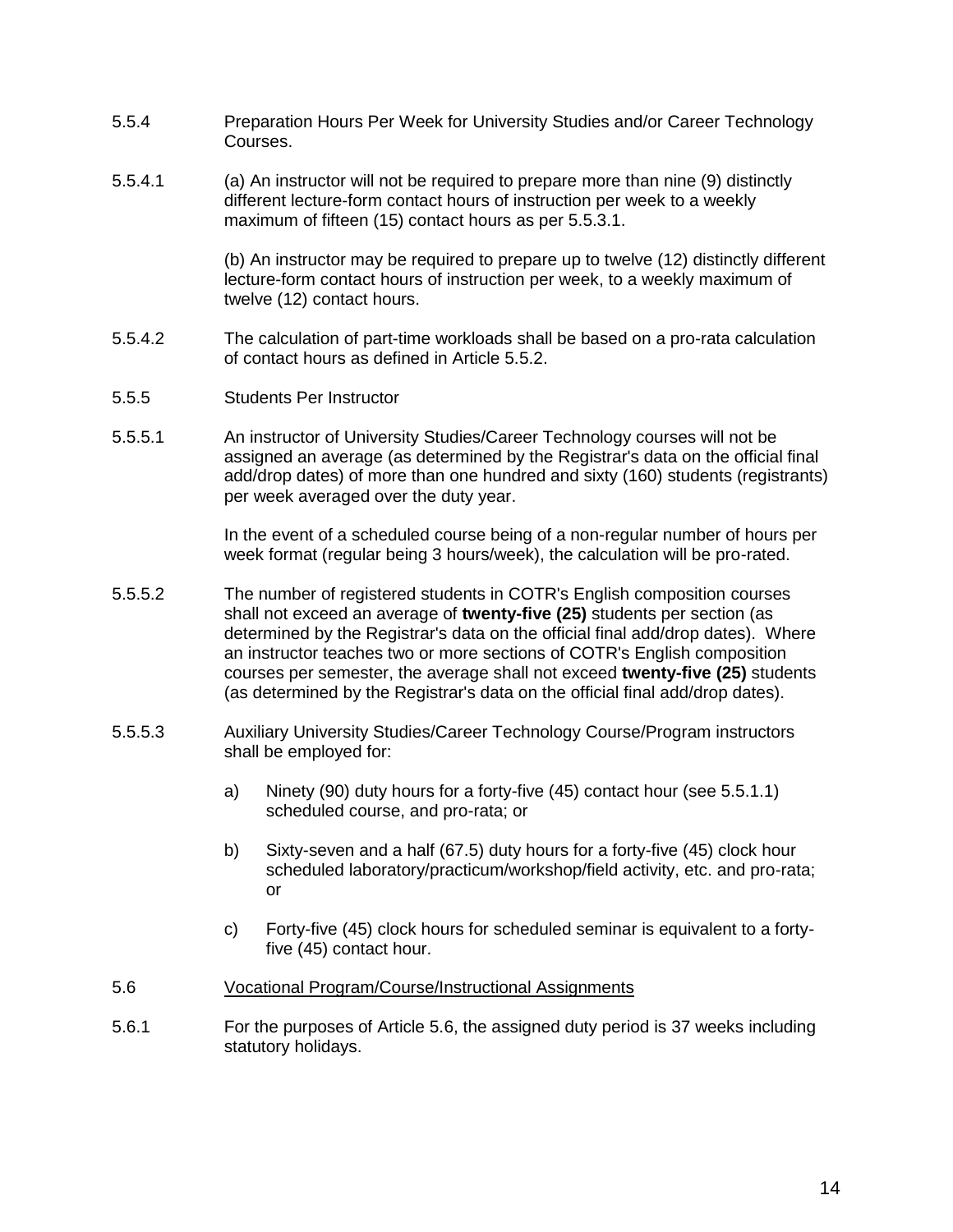#### **5.6.2 Contact Hours for Vocational Programs**

**The contact hours for a course are the same regardless of delivery mode.**

- **(a) Classroom Instruction: One (1) clock hour = one (1) contact hour.**
- **(b) Individually Paced Instruction: One (1) clock hour = one (1) contact hour.**
- **(c) Lab Instruction: One (1) clock hour = one (1) contact hour.**
- **(d) Practice Supervision: One (1) clock hour = one (1) contact hour.**
- **(e) Field Experience/Preceptorship: Between three and one-half (3.5) and five (5) contact hours per student per course.**
- **(f) Guided Studies: Four and one-half (4.5) contact hours per student per three-credit course and pro-rata.**
- **(g) Special Projects: Four and one-half (4.5) contact hours per student per three-credit course and pro-rata. A total of ten (10) or more students is equivalent to one course.**
- **(h) Office Instruction: One (1) clock hour = one (1) contact hour.**
- **(i) Other assigned activity for which release time from contact has been provided: One (1) clock hour = one (1) contact hour.**
- 5.6.3 English Language Training Instructors will not be assigned more than twentytwo and a half (22.5) hours of instruction as defined in Article 5.6.2 (a) per week averaged over the assigned duty period.

Access Education Instructors will not be assigned more than eighteen (18) hours of instruction as defined in Article 5.6.2 (a) per week over the assigned duty period.

- 5.6.4 Recognizing the difference in instructional methodology and program need, the maximum vocational student contact hours will vary between vocational programs. The maximum vocational student contact hours per week, averaged over the assigned duty period, are as follows:
	- a) For Trades, Horticulture, and Culinary Arts twenty-eight **(**28**)** hours
	- b) For Office Administration, Directed-Study/Self-Paced Access Education, including Fundamental programs, and other vocational programs with similar instructional delivery– twenty-five (25) hours. Included within those twenty-five (25) hours will be a maximum of two and one-half (2.5) hours per week of vocational student contact hours as defined in Article 5.6.2 (e).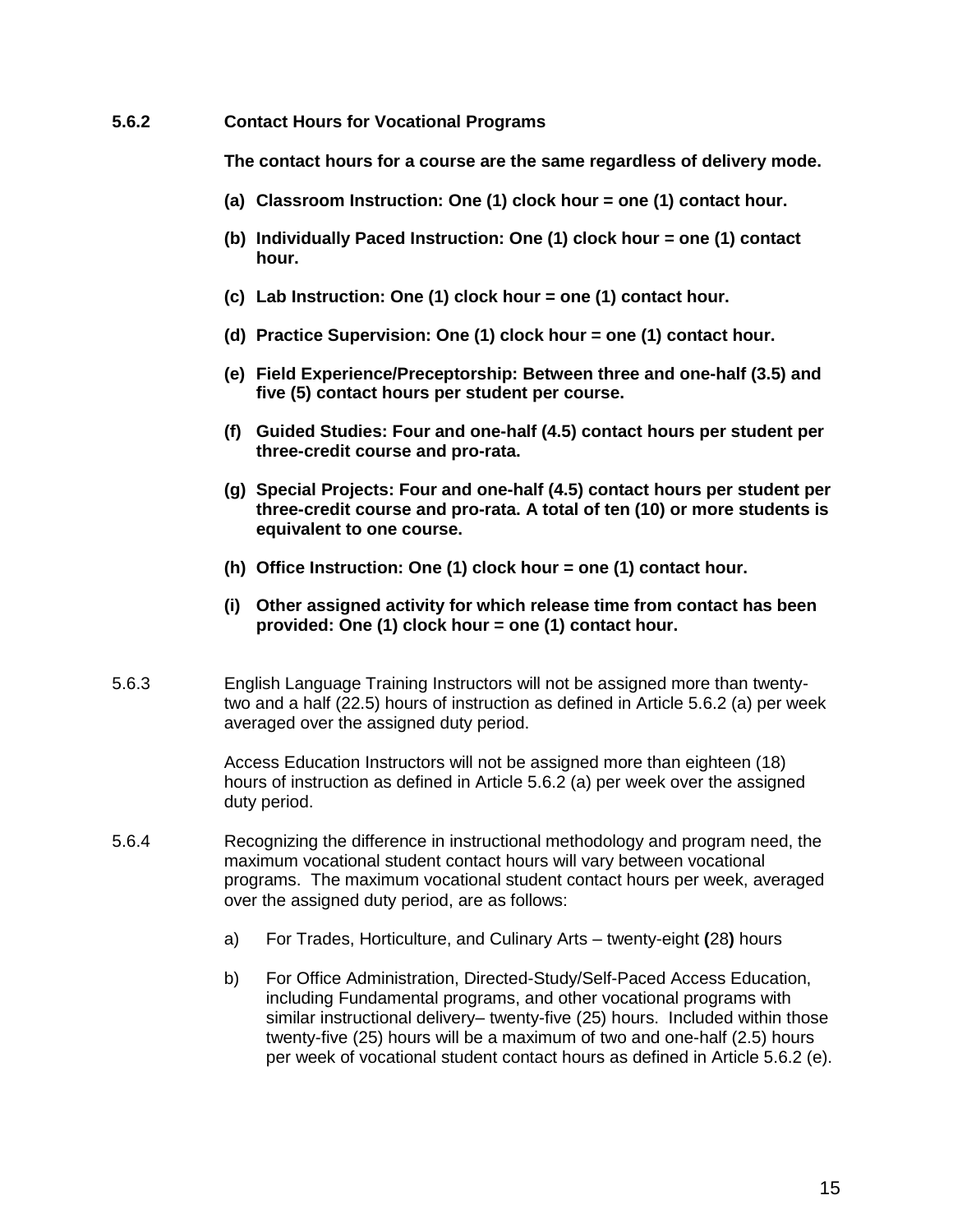- c) For Semesterized Access Education and other vocational programs with similar instructional delivery, Health Care Assistant, Practical Nursing, Certified Dental Assistant, Access Education Transitions, English Language Training, Child, Youth, and Family Studies Program, Mountain Activity SkillsTraining, Adventure Tourism Business Operations, and Network Support Technician Programs – twenty-five (25) hours.
- 5.6.5 Should a Vocational Instructor be assigned Vocational Student Contact Hours that, averaged over the assigned duty period, are greater than the maximum hours defined in Article 5.6.4, the Instructor will receive compensatory time off on an hour for hour basis, e.g. if the Instructor's average Vocational Student Contact Hours should be no greater than twenty-five (25) and the Instructor works an average of thirty (30) such hours in the assigned duty period the Instructor will bank five (5) hours compensatory time off per duty week in that year.
- 5.6.**6** In a laboratory or shop environment whenever, due to excessive numbers of students, learning or safety conditions deteriorate below an acceptable level in the professional judgment of the instructor, s/he shall bring the matter to the attention of the appropriate Campus Manager or Dean of Instruction in order to determine a feasible solution.
- <span id="page-20-0"></span>5.7 Auxiliary Vocational Course/Program instructors shall be employed for the lesser of:
	- a) double their assigned contact hours to a maximum of three (3) paid hours; or
	- b) a half day and be paid for 3.5 duty hours; or
	- c) a full day and be paid for 7.0 duty hours.
- 5.7.1 Auxiliary Vocational Course/Program Instructors employed to teach an entire course in semesterized Access Education or in English Language Training shall be employed for a minimum of one hundred and thirty-five (135) hours for a ninety (90) hour course, and pro-rata.
- <span id="page-20-1"></span>5.8 Contact Hours re Melded (University Studies and Career/Technology, and Vocational Programs/Courses) Instructional Assignments
- 5.8.1 An employee assigned both University Studies and Career/Technology and Vocational program/course responsibilities shall have his/her contact hours determined by pro-rating Articles 5.5 and 5.6.
- <span id="page-20-2"></span>5.9 Travel Duties
- 5.9.1 Standard Travel Time
- 5.9.1.1 Standard travel time between Cranbrook and satellite campuses/ regional communities shall be as follows:

| Creston        | 3 Hours (return) | Invermere | 4 Hours (return) |
|----------------|------------------|-----------|------------------|
| <b>Elkford</b> | 5 Hours (return) | Kimberley | 1 Hour (return)  |
| Fernie         | 3 Hours (return) | Golden    | 8 Hours (return) |

5.9.2 Travel to Instruct University Studies and Career/Technology Programs/ Courses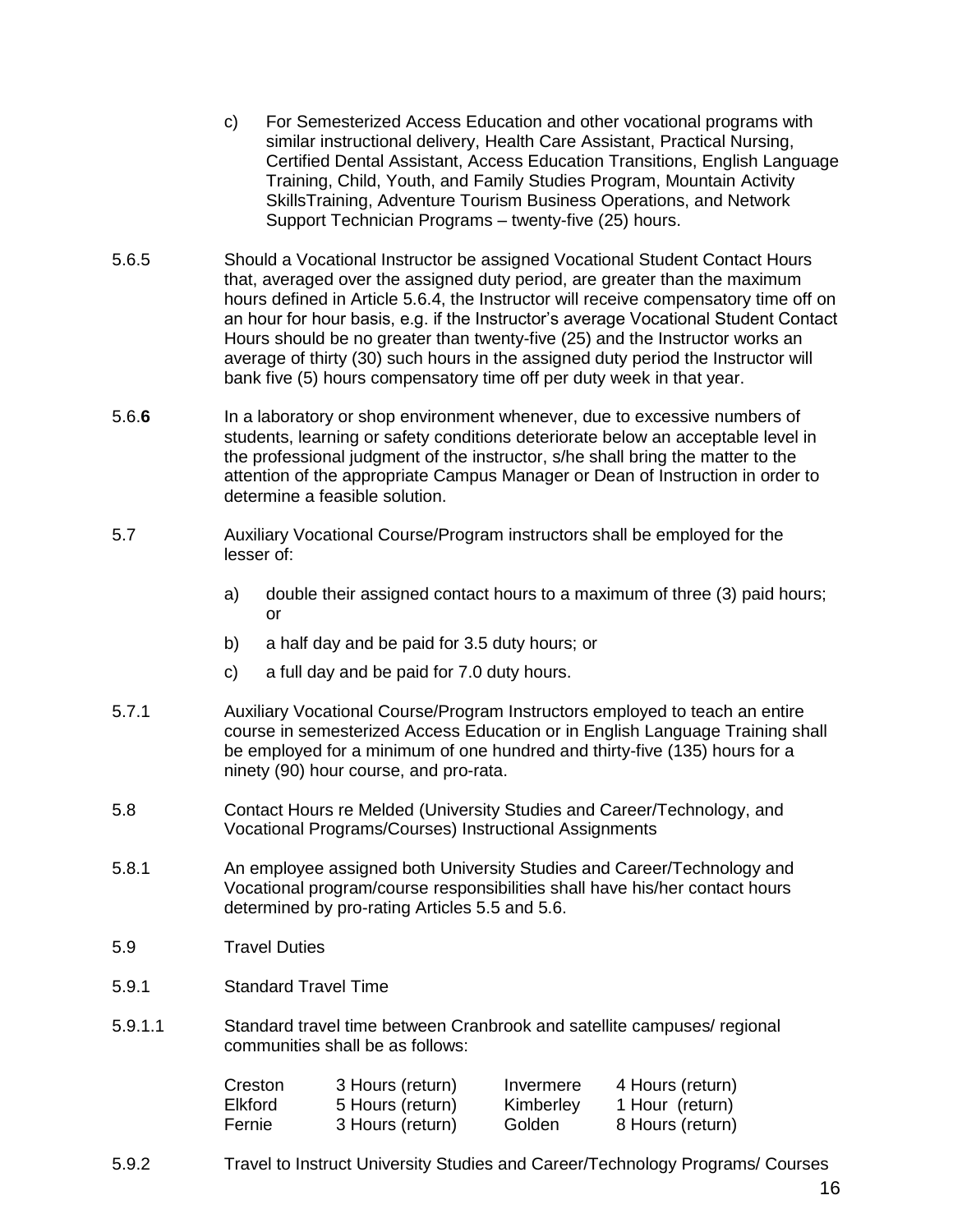- 5.9.2.1 An employee travelling to instruct assigned University Studies and Career/Technology programs/courses within the College region shall have his/her maximum duty year contact hours (Article 5.5.2) reduced by proration to maximums set out in the following articles.
- 5.9.2.1.1 Cranbrook to Golden return thirty (30) times per duty year: a maximum of four hundred and five (405) contact hours per duty year.
- 5.9.2.1.2 Cranbrook to Creston or Fernie or Invermere return thirty (30) times per duty year: a maximum of four hundred and fifty (450) contact hours per duty year.
- 5.9.3 Vocational and non-instructional employees who are required to travel on College business shall have their weekly assigned duty time reduced by the hours travelled during that week, as per 5.9.1.
- <span id="page-21-0"></span>5.10 Program Coordinators
- 5.10.1 Responsibilities of Program Coordinators
- 5.10.1.1 Program Coordinators are regular faculty employees who will be assigned duties and responsibilities by a Dean or delegate. Program Coordinators will be selected from within the broad program area and will know the curriculum requirements, the structure of the courses within the program, and the College support services available. Duties will include coordinating program delivery and acting as a liaison between the department and the Dean or delegate for general issues.
- 5.10.2 Program Coordinator Release Time
- 5.10.2.1 The amount of release time for Program Coordinators will be determined by the College based on a measure of time appropriate to the responsibilities. **Each year the College will provide the Association with a list of Program Coordinators and their release time.**
- 5.10.3 Orientation of Program Coordinators
- 5.10.3.1 The College shall provide an orientation process for new Program Coordinators.
- 5.10.4 Evaluation of Program Coordinators
- 5.10.4.1 Program Coordinators shall participate in the Faculty Performance Review Process, as per Article 10, prior to the expiration of their probationary period. As the Program Coordinator position is not full time, only part of the employee's Performance Review will focus on the coordinator duties. The Dean will initiate the review process at the beginning of the Program Coordinator appointment. At this meeting, the Dean and the Program Coordinator will agree on the employee's goals for the cycle and the sources of information for Program Coordinator feedback and groups of faculty from which feedback is to be gathered.
- 5.10.4.2 The employee in a probationary period for a Program Coordinator position, upon a successful evaluation, will be confirmed as noted in 6.3.1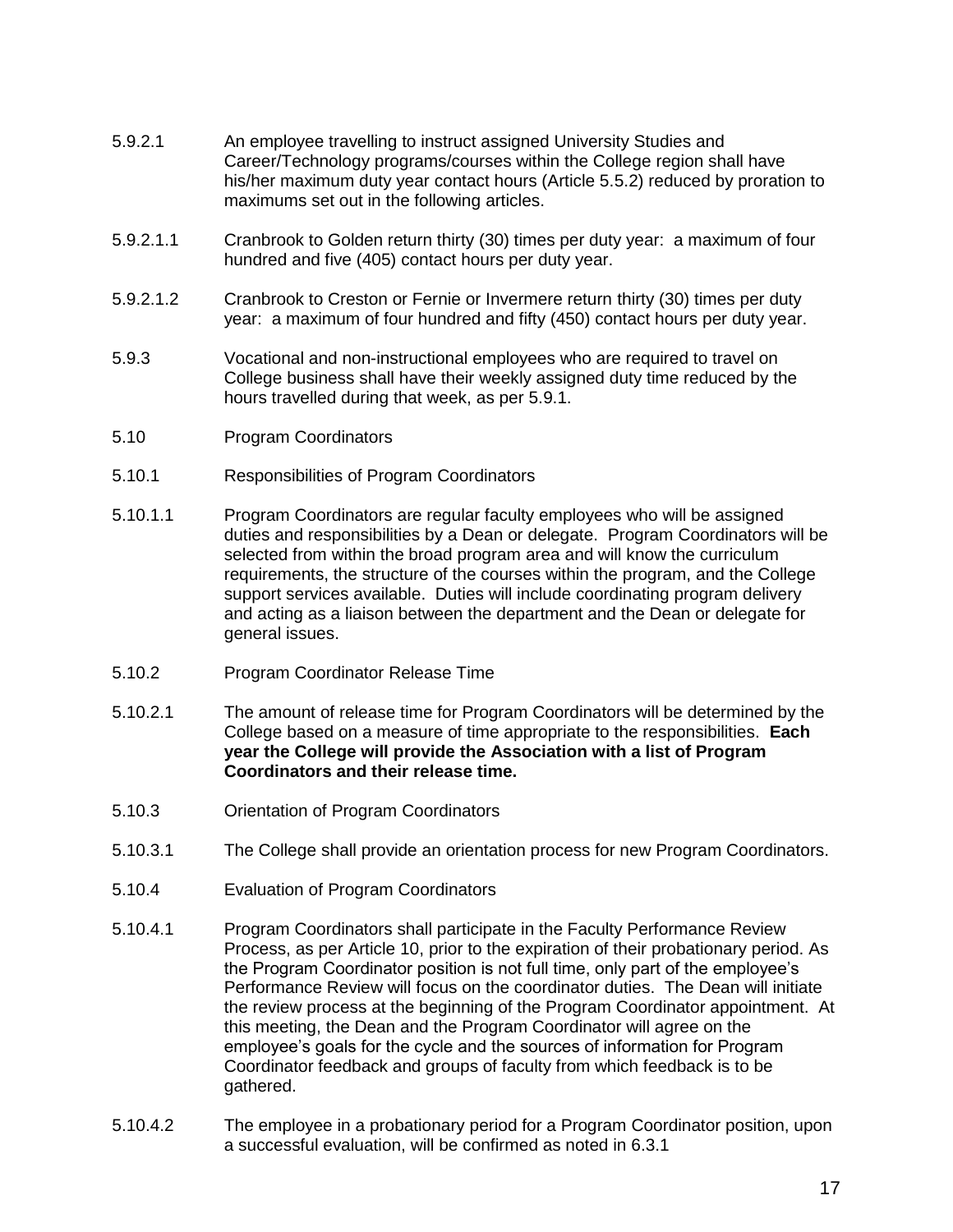- 5.10.4.3 If a Program Coordinator has an unsuccessful evaluation on the items relating to his/her Coordinator duties, the Dean will clearly specify the deficiencies and, with the Program Coordinator, will develop an action plan for performance improvement. After four (4) months, if it is determined insufficient progress has been made, the employee in the probationary or incumbent Program Coordinator position will return to her/his previous position.
- <span id="page-22-0"></span>5.11 Department Heads

**General** 

- 5.11.1 There will be a minimum of three (3) full time Department Head positions. Normally, the Department Head positions will be filled from within the bargaining unit.
- 5.11.2 Duties and Responsibilities

The Department Head will be assigned duties and responsibilities by the Dean. These duties will include assisting the appropriate Dean of Instruction on an ongoing basis, with the day-to-day general administration, supervision and coordination of a department; direction of departmental curricula, standards and instruction; and liaison between the faculty within the department and other Department Heads, and the Dean(s) of Instruction, and between the department and personnel at the campuses involved with the programs and courses comparable to those within the department in Cranbrook.

- 5.11.3 Evaluation
- 5.11.3.1 Department Heads shall participate in the Faculty Performance Review Process, as per Article 10, prior to the expiration of their probationary period and then again before the expiry of their three (3) year term. The Dean will initiate the review process. At this meeting, the Dean and the Department Head will agree on the employee's goals for the cycle and the sources of information and groups of faculty from which feedback is to be gathered.
- 5**.**11.3.2 The employee in a probationary period for a Department Head position, upon a successful evaluation, will be confirmed as noted in 6.2.3**.**
- 5**.**11.3.3 If a Department Head has an unsuccessful evaluation, the Dean will clearly specify the deficiencies and, with the Department Head, will develop an action plan for performance improvement. After four (4) months, if it is determined insufficient process has been made, the employee in the probationary or incumbent Department Head Position will return to her/his previous position.

#### <span id="page-22-1"></span>6 SELECTION AND APPOINTMENT

- 6.1 Selection
- 6.1.1 When possible, a term employee will be given a minimum of one (1) month's notification, prior to the expiration of his/her current appointment, as to whether or not he/she will be re-employed within the following six (6) months and under what conditions.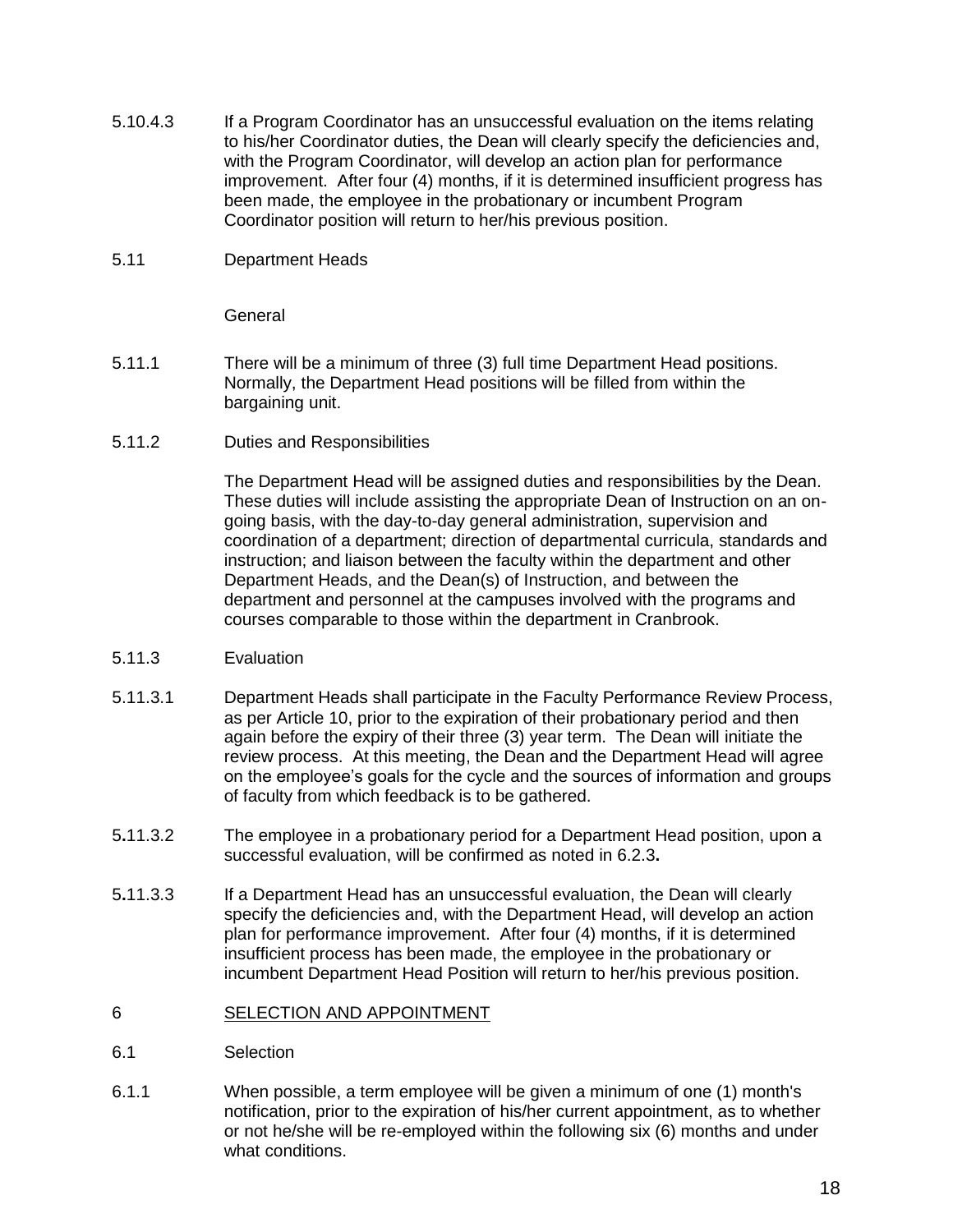# 6.1.2 Advertising Positions

- 6.1.2.1 All vacant positions relevant to this Agreement will be posted, **online and** on notice boards designated for that purpose, within the College and may be advertised outside of the College. A position will be defined as vacant when no bargaining unit member has a right of first refusal to the work.
- 6.1.2.2 Prior to each semester, (normally July and November) a general advertisement indicating possible auxiliary employment opportunities will be published in a regional newspaper, and will be posted within the College on notice boards designated for that purpose. These notices will be forwarded to Department Heads (or Coordinators in program areas where there are none) and Campus Managers for posting in their areas**.** An electronic copy of these general advertisements will be forwarded to the President of the Faculty Association.
- <span id="page-23-0"></span>6.1.2.3 Emergency Hire Situation
- 6.1.2.3.1 An emergency hire situation arises when there is an unanticipated absence of an employee, the time available to secure the services of a qualified employee is less than **twenty-one (21)** days, and there is no other employee with a right of first refusal to the work.
- 6.1.2.3.2 An Emergency Hire is a short-term replacement position. Depending on the program or service, the position will be for a maximum of thirty (30) days or until the end of the current academic semester.
- 6.1.2.3 3 If the replacement work is anticipated to continue after the time periods identified in Article 6.1.2.3.2, the position will be posted and normal hiring process will apply.
- <span id="page-23-1"></span>6.1.3 Search Committee
- 6.1.3.1 A Search Committee shall be struck for all regular, term**, and auxiliary** vacancies **as defined in 6.1.2.1 and not meeting the criteria for emergency hires as per Article 6.1.2.3.**
- 6.1.3.1.2 A Search Committee may either be a standing committee, or an ad hoc committee, as determined by the appropriate Dean/delegate. The Search Committee shall normally be represented by the following:
	- a) the appropriate Dean and/or designate who shall be Chair,
	- b) if applicable, the appropriate Department Head and/or Program Coordinator from the program or service area,
	- c) One (1) employee elected by the Department/area, or appointed by the Department Head, whichever is practicable. Where the area does not have a Department Head or Program Coordinator as per (b) above, then two (2) employees will be elected by the Department/area, or appointed by the Faculty Association President, whichever is practicable.
	- d) The Search Committee Chair may increase the representation provided that the total number of representatives does not exceed five (5).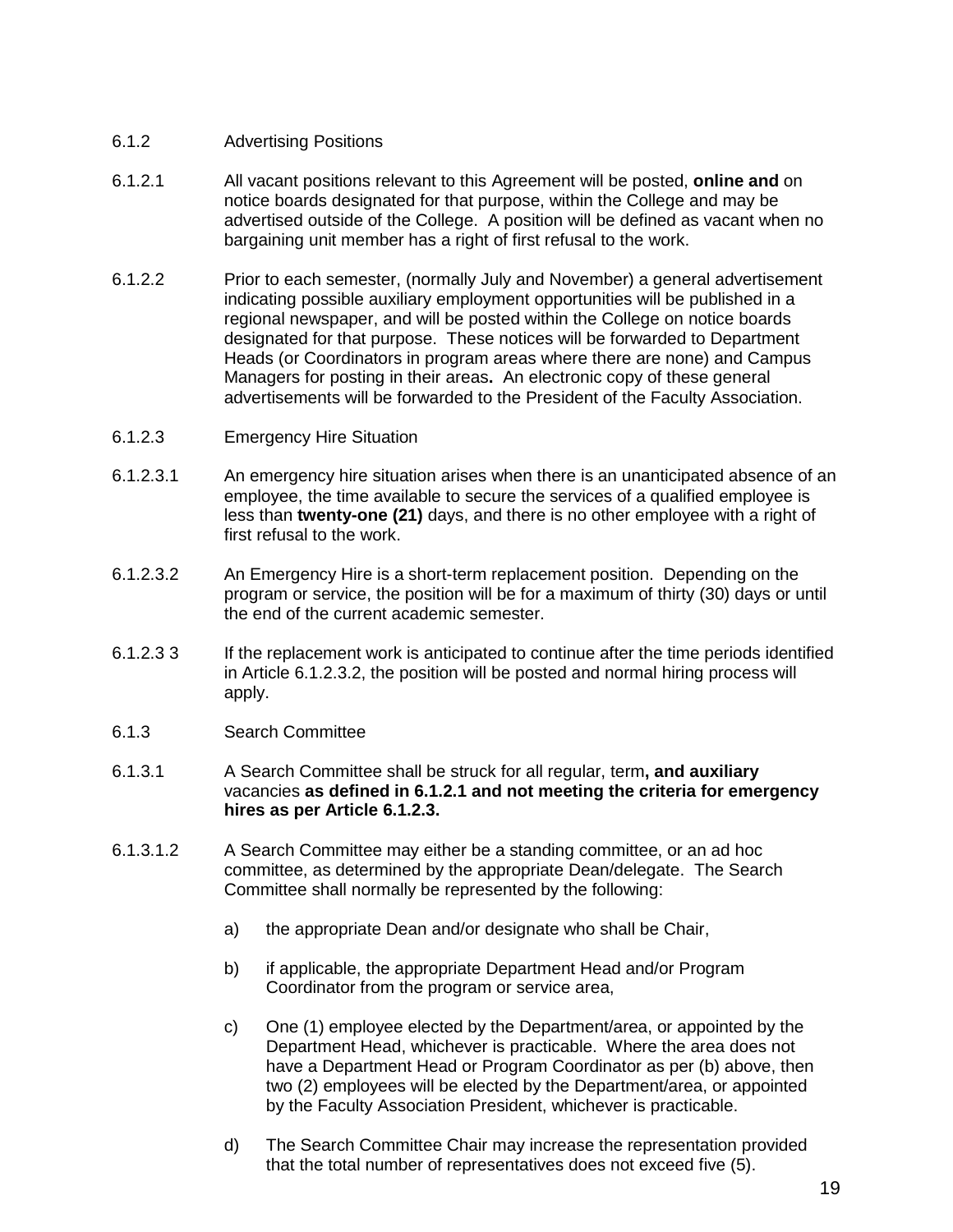**All members of the Search Committee will actively participate in short listing, preparing interview questions, interviewing, and the hiring recommendation. The Search Committee will make its recommendation to the Dean. The final hiring decision shall be made by the Dean.**

#### <span id="page-24-0"></span>6.2 Selection and Term of a Department Head

6.2.1 Each vacant Department Head position will be advertised internally. The advertisement will include a full description of duties and responsibilities. If there is no qualified applicant, then the position will be advertised externally.

> If the current number of Department Heads is at the minimum specified in Article 5.11.1 and a Department Head vacates his or her position at the end of a three year term, or prior to the end of the three year term, the position will be declared vacant and posted immediately.

> If the current number of Department Heads exceeds the minimum specified in Article 5.11.1 and a Department Head vacates his or her position at the end of a three year term, or prior to the end of the three year term, the position will be reviewed by the College. If the College determines the position is to be continued, then it will be posted immediately.

The length of a Department Head posting will be one month if the position is vacated or ends during the Academic Year, or two months if the position is vacated or ends any time between July 1 and August 31.

- <span id="page-24-1"></span>6.2.2 A Department Head Selection Committee will include:
	- a Dean of Instruction:
	- a representative of the Human Resource Department
	- two faculty members designated by CORFA.

The committee shall be provided with copies of the full job description.

The recommendation committee will review all eligible applications for the position, will short-list and interview the candidates, and will make (a) recommendation(s) to the Dean/delegate.

<span id="page-24-2"></span>6.2.3 The total term of appointment for a Department Head shall be three (3) years. After successfully serving a twelve (12) month probationary period, the Department Head will be confirmed for the additional two (2) years of the term. Department Head positions can be filled by an incumbent for a maximum of two (2) consecutive terms before a competition is held again.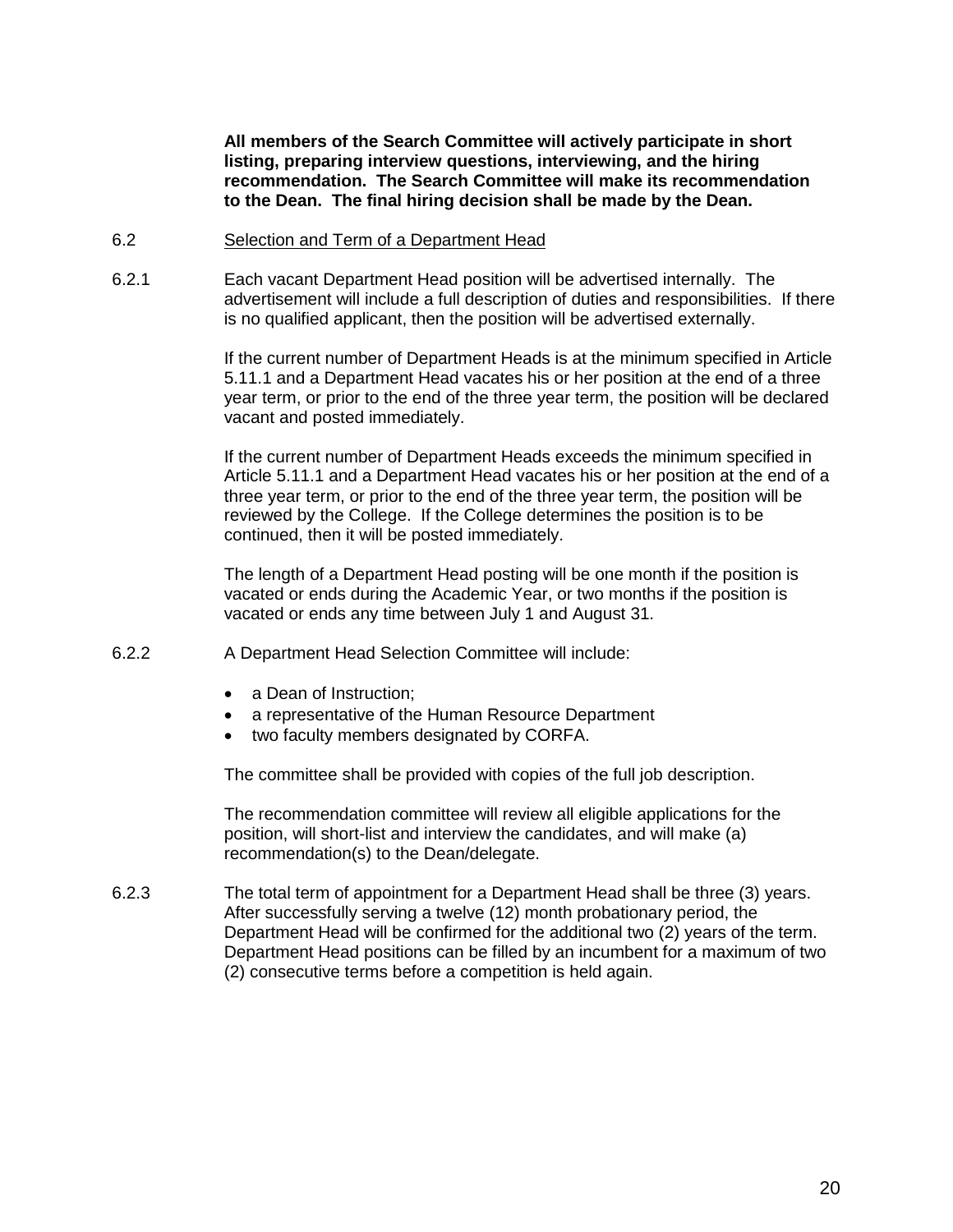- 6.3 Selection and Term of a Program Coordinator
- 6.3.1 Each vacant Program Coordinator position, along with a full job description, shall be advertised internally within the College.
- <span id="page-25-0"></span>6.3.2 A Program Coordinator Selection Committee will include:
	- a Dean of Instruction/Manager;
	- a representative of the Human Resource Department; and
	- one or two faculty members.
- 6.3.3 The term of appointment is for a one (1) year probationary period. Upon successful completion of the probationary period, on recommendation of the appropriate Dean the appointee will normally be confirmed for an additional one (1) year period.
- 6.3.4 The appointee may be re-appointed to additional two (2) year terms provided the selection/appointment process is followed.
- <span id="page-25-1"></span>6.4 Right of First Refusal/Conversion to Regular Full-Time

**The right of first refusal is the right to be offered available work. This right is applicable to regular part-time and non-regular employees. The employee may accept or decline the additional work. An employee is considered to have a right of first refusal to an additional work assignment at the same campus location if:**

- **(a) the assignment repeats work for which the employee was previously hired through a posting under Article 6 (i.e. the same course or collection of courses in a program area;**
- **OR**
- **(b) the Dean has determined that an employee is qualified for one or more courses in a program area based on a review of qualifications. That**  employee will then have a right of first refusal to that course or courses.

**Work performed as an emergency hire does not create a right of first refusal.**

6.4.1 A Regular Part-time employee shall have the initial right of first refusal for additional work assignments **as per Article 6.4**. The temporary workload increase shall not exceed (100%) one hundred percent of equivalent full-time duty as per Article 5.2. Subject to the aforementioned, the employee's salary and all ancillary benefits will then become adjusted/pro-rated only for the duration of time the additional work assignment(s) is undertaken.

> Only where such additional work assignment is continuous for twenty-four (24) months and the additional work assignment combined with the employee's regular part-time duty equals (100%) one hundred percent full-time duty, will the Regular Part-Time employee become converted to a Regular Full-Time employee as per Article 2.2, Definitions.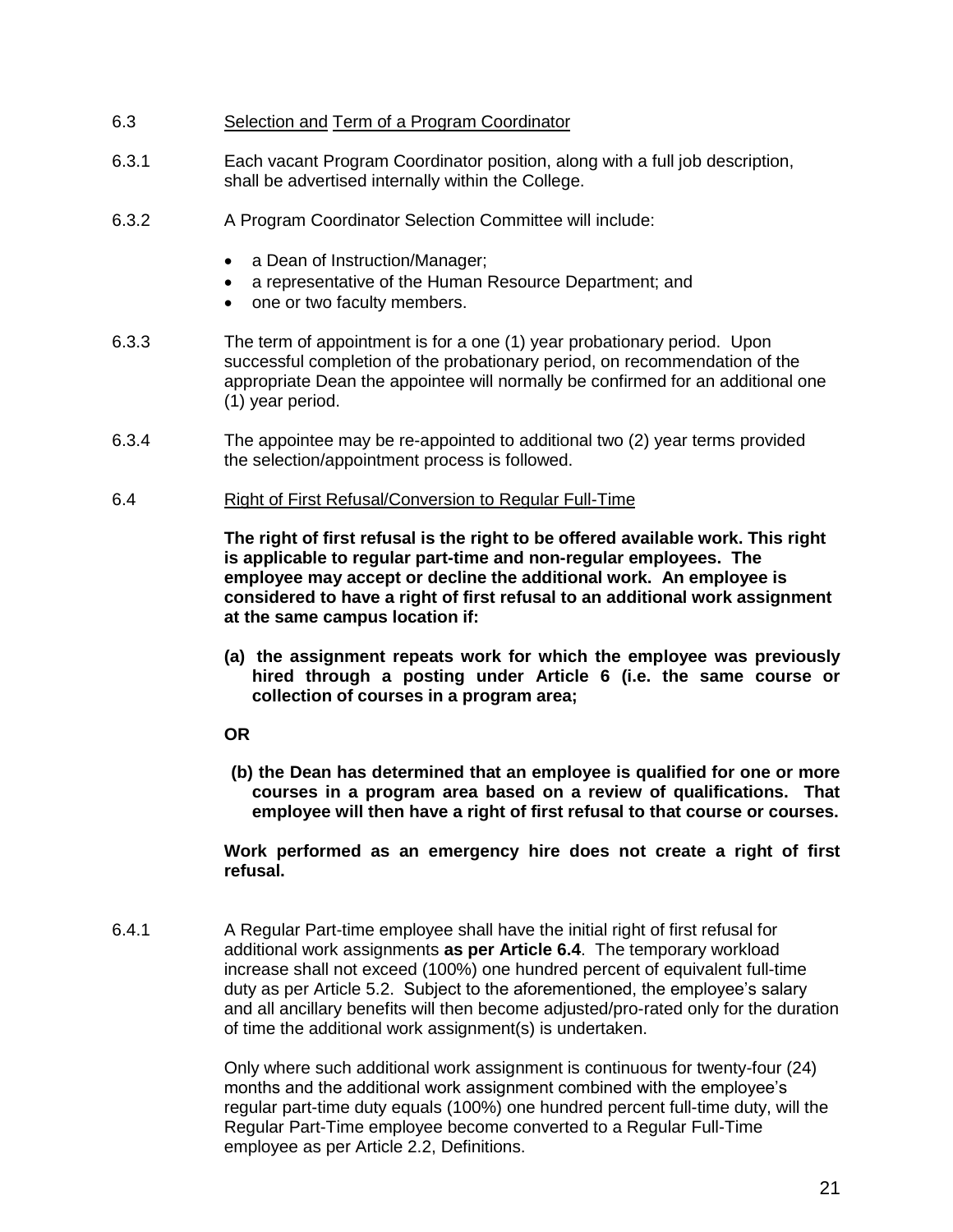6.4.2 (a) A Non-Regular employee who has been selected for appointment per Article 6 shall have the right of first refusal for additional Auxiliary work assignments **as per Article 6.4.** The temporary workload increase shall not exceed (100%) one hundred percent of equivalent full-time duty as per Article 5.2.

> The employee's salary and applicable ancillary benefits will then become adjusted/pro-rated only for the duration of time the additional work assignment(s) is undertaken.

(b) A Non-Regular employee who has been selected for appointment per Article 6 and who has worked at least (60%) of an annualized workload (or 50% of an annualized workload if hired to replace a Regular employee per Article 2.2.4) shall have the right of first refusal for additional Term work assignments **as per Article 6.4.** The temporary workload increase shall not exceed (100%) one hundred percent of equivalent full-time duty as per Article 5.2.

The employee's salary and applicable ancillary benefits will then become adjusted/pro-rated only for the duration of time the additional work assignment(s) is undertaken.

- 6.4.2.1 In situations as per 6.4.2 above, where more than one Non-Regular employee is claiming a right of first refusal, the determining factor for that right shall be based upon total duration of service within the bargaining unit. Service will be calculated in months using the same process used for Regular employees, as per Article 13.1.6. In the case of equal rankings, the employee with the earlier date of first appointment with the College will have the right of first refusal. Seniority will be lost if a break of service of more than twenty (20) months occurs.
- <span id="page-26-0"></span>6.4.2.2 The employer will maintain a record of time worked by Non-Regular employees at the College for the purposes of right of first refusal and regularization. The employer will also maintain a record of time worked by Regular Part-time and Regular Sessional employees for the purpose of right of first refusal and conversion to Regular Full-time. **The employer will create and maintain a database of employee rights of first refusal as determined by Article 6.4.**

22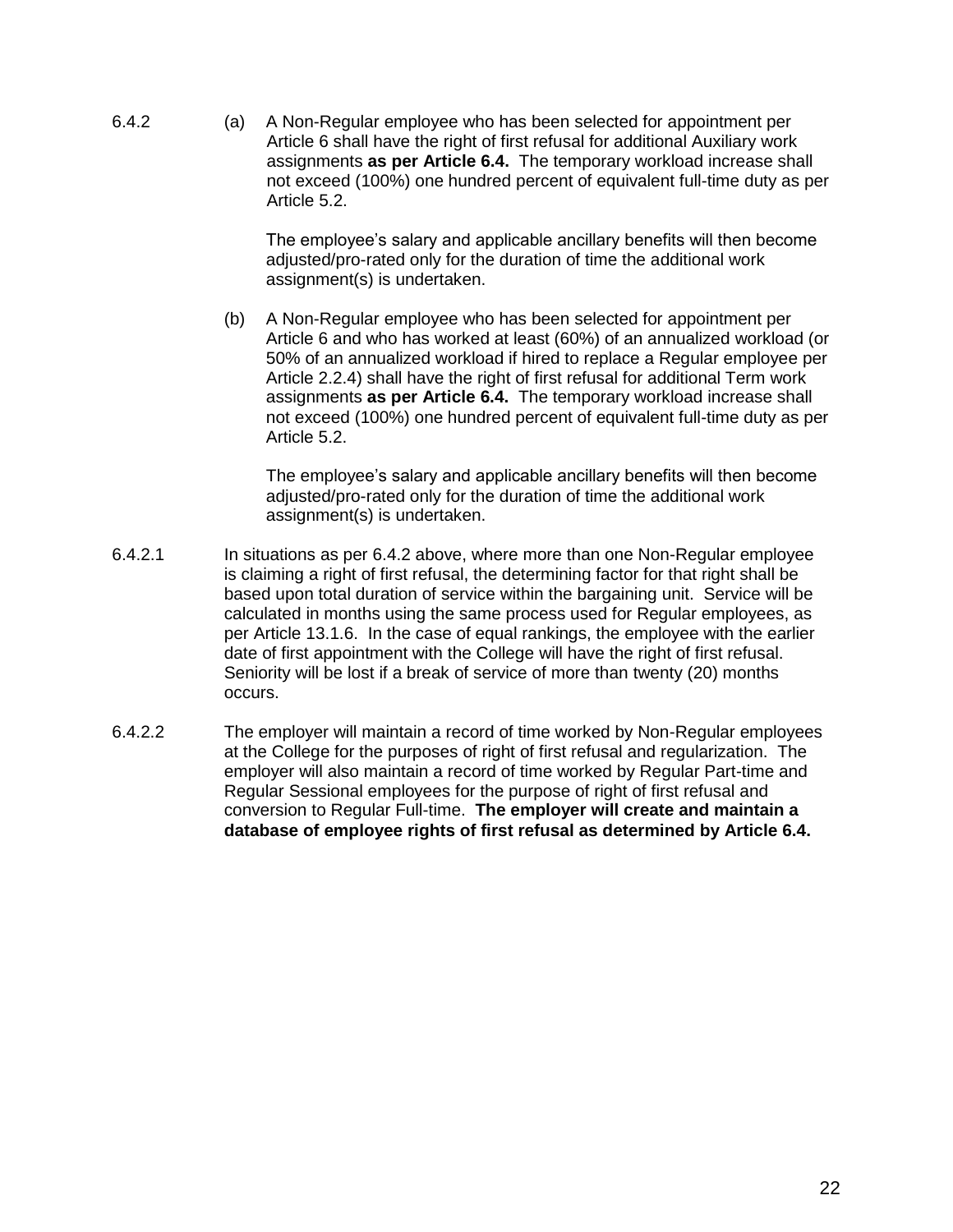# SALARIES AND PREMIUMS

# <span id="page-27-0"></span>7.1 Salary Schedule

NOTE: A term employee is paid at the appropriate step on the following schedule plus an additional 16% in lieu of annual vacation.

7.1.1 Effective April 1, **2014**

|             |             |              | <b>SEMI-</b> |            |             |
|-------------|-------------|--------------|--------------|------------|-------------|
| STEP        | <b>YEAR</b> | <b>MONTH</b> | <b>MONTH</b> | <b>DAY</b> | <b>HOUR</b> |
| 1           | 86,611      | 7,217.58     | 3,608.79     | 333.12     | 47.59       |
| $\mathbf 2$ | 81,136      | 6,761.33     | 3,380.67     | 312.06     | 44.58       |
| 3           | 75,577      | 6,298.08     | 3,149.04     | 290.68     | 41.53       |
| 4           | 72,485      | 6,040.42     | 3,020.21     | 278.79     | 39.83       |
| 5           | 69,829      | 5,819.08     | 2,909.54     | 268.57     | 38.37       |
| 6           | 67,175      | 5,597.92     | 2,798.96     | 258.37     | 36.91       |
| 7           | 64,519      | 5,376.58     | 2,688.29     | 248.15     | 35.45       |
| 8           | 61,864      | 5,155.33     | 2,577.67     | 237.94     | 33.99       |
| 9           | 59,209      | 4,934.08     | 2,467.04     | 227.73     | 32.53       |
| 10          | 56,554      | 4,712.83     | 2,356.42     | 217.52     | 31.07       |
| 11          | 53,900      | 4,491.67     | 2,245.83     | 207.31     | 29.62       |

**Effective April 1, 2015**

|             |             |              | <b>SEMI-</b> |            |             |
|-------------|-------------|--------------|--------------|------------|-------------|
| <b>STEP</b> | <b>YEAR</b> | <b>MONTH</b> | <b>MONTH</b> | <b>DAY</b> | <b>HOUR</b> |
| 1           | 87,477      | 7,289.75     | 3,644.88     | 336.45     | 48.06       |
| 2           | 81,947      | 6,828.92     | 3,414.46     | 315.18     | 45.03       |
| 3           | 76,333      | 6,361.08     | 3,180.54     | 293.59     | 41.94       |
| 4           | 73,210      | 6,100.83     | 3,050.42     | 281.58     | 40.23       |
| 5           | 70,527      | 5,877.25     | 2,938.63     | 271.26     | 38.75       |
| 6           | 67,847      | 5,653.92     | 2,826.96     | 260.95     | 37.28       |
| 7           | 65,164      | 5,430.33     | 2,715.17     | 250.63     | 35.80       |
| 8           | 62,483      | 5,206.92     | 2,603.46     | 240.32     | 34.33       |
| 9           | 59,801      | 4,983.42     | 2,491.71     | 230.00     | 32.86       |
| 10          | 57,120      | 4,760.00     | 2,380.00     | 219.69     | 31.38       |
| 11          | 54,439      | 4,536.58     | 2,268.29     | 209.38     | 29.91       |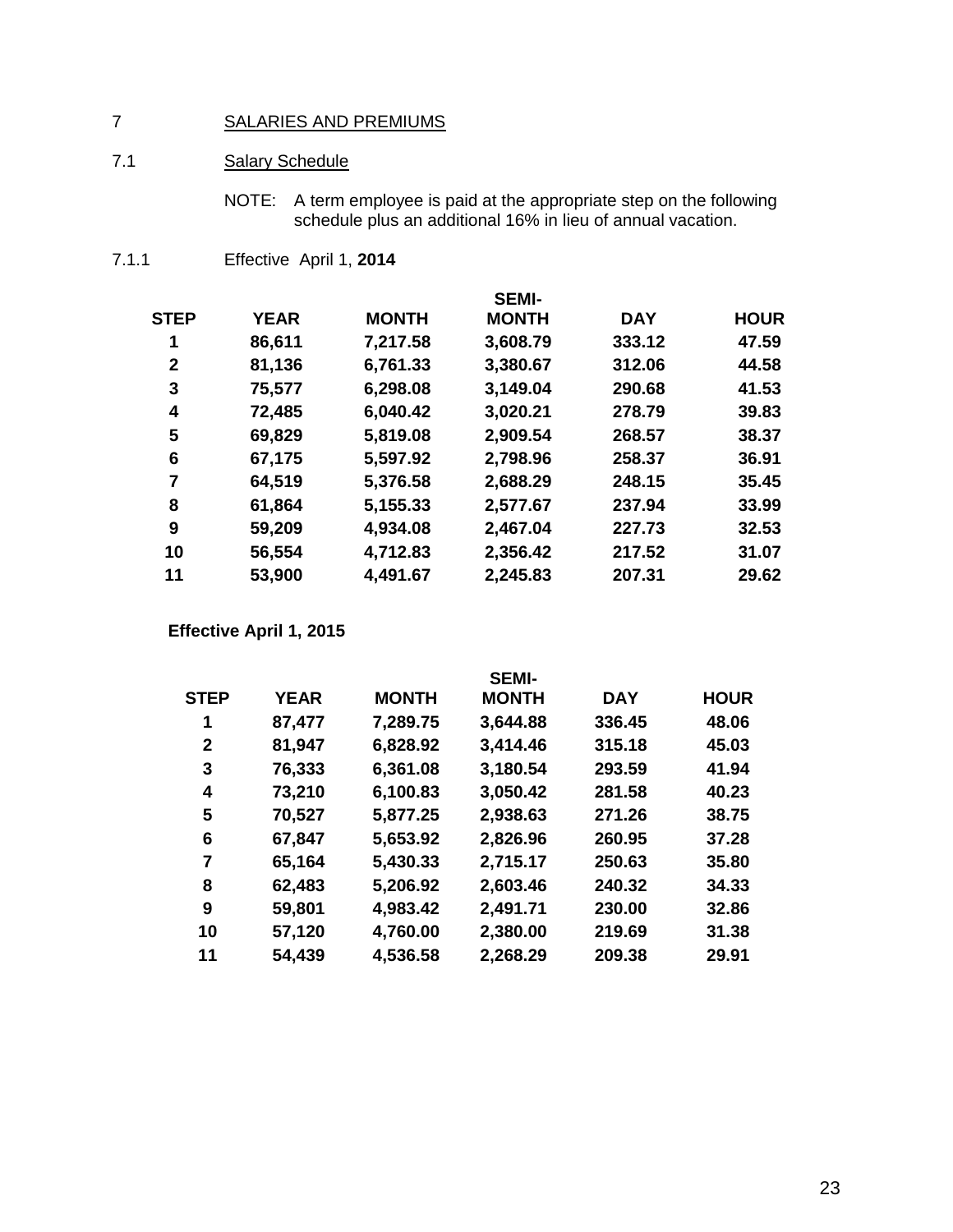- **Eebruary 1, 2016<sup>1 2 3</sup> Economic Stability Dividend (ESD) increase**
- **•** April 1, 2016<sup>13</sup> **One-half of one percent (0.5%) increase**
- **February 1, 2017<sup>1 2 3</sup> One percent plus ESD increase**
- **•** April 1, 2017<sup>13</sup> **One-half of one percent (0.5%) increase**
- **Eebruary 1, 2018<sup>1 2 3</sup> One percent plus ESD increase**
- April 1, 2018<sup>13</sup> **One-half of one percent (0.5%) increase**
- **February 1, 2019<sup>1 2 3</sup> One percent plus ESD increase**

**<sup>1</sup>The first day of the first full pay period after this date. For April 1, 2015, the first day of the first full pay period after this date or the first day of the first full pay period after the date of tentative settlement of the collective agreement (whichever is later).**

**<sup>2</sup>See the Memorandum of Understanding on the Economic Stability Dividend (ESD) in the 2014-2019 Faculty Common Agreement. Amount may be adjusted depending on the ESD.** 

**<sup>3</sup>Amounts to be determined depending on the ESD.** 

| Semi-Month | $=$ Year divided by 24         |
|------------|--------------------------------|
| Month      | $=$ Semi-month multiplied by 2 |
| Day        | $=$ Year divided by (260)      |
| Hour       | $=$ Day divided by 7           |

- <span id="page-28-0"></span>7.2 Salary Schedule for Auxiliary Faculty
- 7.2.1 Effective April 1, **2014**

| <b>STEP</b> |         |      | HOUR (BASE) + 4% Vacation Pay + 4% Benefits Pay = HOUR (TOTAL) |         |
|-------------|---------|------|----------------------------------------------------------------|---------|
| 10.         | \$31.07 | 1.24 | 1.24                                                           | \$33.56 |
| 9           | \$32.53 | 1.30 | 1.30                                                           | \$35.14 |
| $9+$        | \$33.41 | 1.34 | 1.34                                                           | \$36.09 |

Effective April 1, **2015**

| <b>STEP</b> |         |      | HOUR (BASE) + 4% Vacation Pay + 4% Benefits Pay = HOUR (TOTAL) |         |
|-------------|---------|------|----------------------------------------------------------------|---------|
| 10          | \$31.38 | 1.26 | 1.26                                                           | \$33.90 |
| 9           | \$32.86 | 1.31 | 1.31                                                           | \$35.48 |
| 9+          | \$33.74 | 1.35 | 1.35                                                           | \$36.44 |

- **•** February 1, 2016<sup>123</sup> Economic Stability Dividend (ESD) increase
- **•** April 1, 2016<sup>13</sup> **One-half of one percent (0.5%) increase**
- **February 1, 2017<sup>1 2 3</sup> One percent plus ESD increase**
- April 1, 2017<sup>13</sup> **One-half of one percent (0.5%) increase**
- **February 1, 2018<sup>1 2 3</sup> One percent plus ESD increase**
- **•** April 1, 2018<sup>13</sup> **One-half of one percent (0.5%) increase**
- **Eebruary 1, 2019<sup>123</sup> One percent plus ESD increase**

**<sup>1</sup>The first day of the first full pay period after this date. For April 1, 2015, the first day of the first full pay period after this date or the first day of the first full pay period after the date of tentative settlement of the collective agreement (whichever is later).**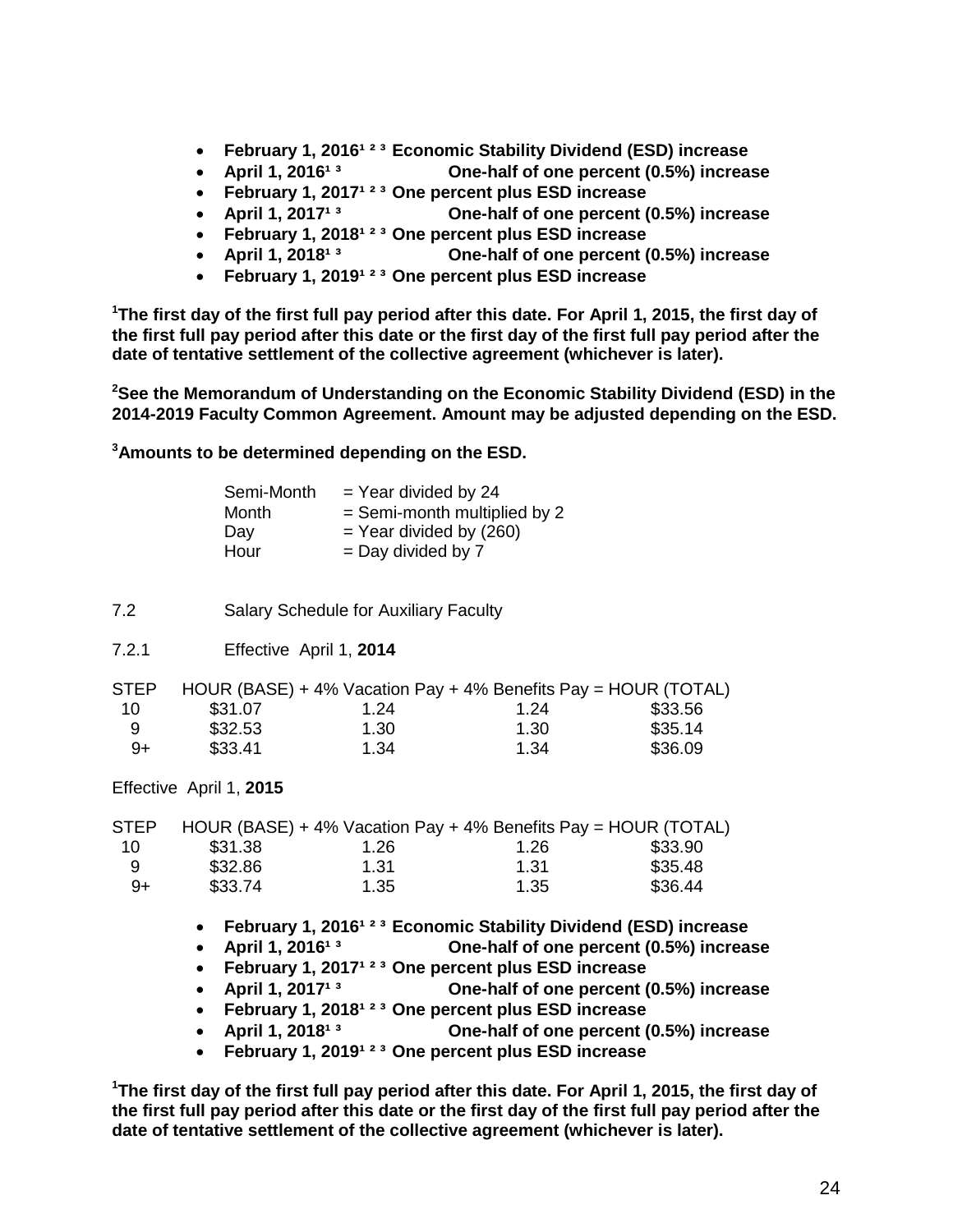**<sup>2</sup>See the Memorandum of Understanding on the Economic Stability Dividend (ESD) in the 2014-2019 Faculty Common Agreement. Amount may be adjusted depending on the ESD.** 

**<sup>3</sup>Amounts to be determined depending on the ESD.** 

<span id="page-29-0"></span>7.2.1.1 Auxiliary faculty placement on salary schedule shall be per:

| Step 10   | Probationary/<br>Inexperienced                         | Qualified for position and has less than<br>90 hours of teaching experience                                                                                             |
|-----------|--------------------------------------------------------|-------------------------------------------------------------------------------------------------------------------------------------------------------------------------|
| Step 9    | Experienced with formal<br><b>Teaching Methodology</b> | Qualified for position and has 90 hours<br>or more of teaching experience or has<br>completed a Teaching Methodology<br>Program approved by the<br>VP Academic.         |
| $Step 9+$ | Experienced with formal<br><b>Teaching Methodology</b> | Qualified for position and has 180<br>hours or more of teaching experience<br>or has completed a Teaching<br>Methodology Program approved by the<br><b>VP Academic.</b> |

Note: For non-instructional auxiliary faculty, equivalent criteria will be used.

## <span id="page-29-1"></span>7.3 Increments

**.**

- 7.3.1 Subject to satisfactory service and other provisions of this Agreement, a regular employee will advance one (1) step on the salary schedule on his/her increment date. The increment date is the anniversary of his/her employment provided that:
	- a) the increment date for an employee who commenced employment on or before the fifteenth (15th) day of any month shall be the first (1st) day of that month;
	- b) the increment date of an employee who commenced employment after the fifteenth (15th) day of any month shall be the first (1st) day of the month following.

For an employee whose increment date has previously been established as July 1, there shall be no change in his/her increment date.

- 7.3.2 Service as a term employee may result in a delay and alteration of the increment dates so that the employee receives his/her increment at the beginning of the month following the month in which the equivalent of two hundred and six (206) full-time assigned duty days have been accumulated.
- 7.3.3 Increment dates shall be delayed, and altered accordingly, if an employee is absent from duty without pay except as per 7.3.4. The period of delay shall be one (1) month for each month of absence or any portion thereof exceeding ten (10) working days.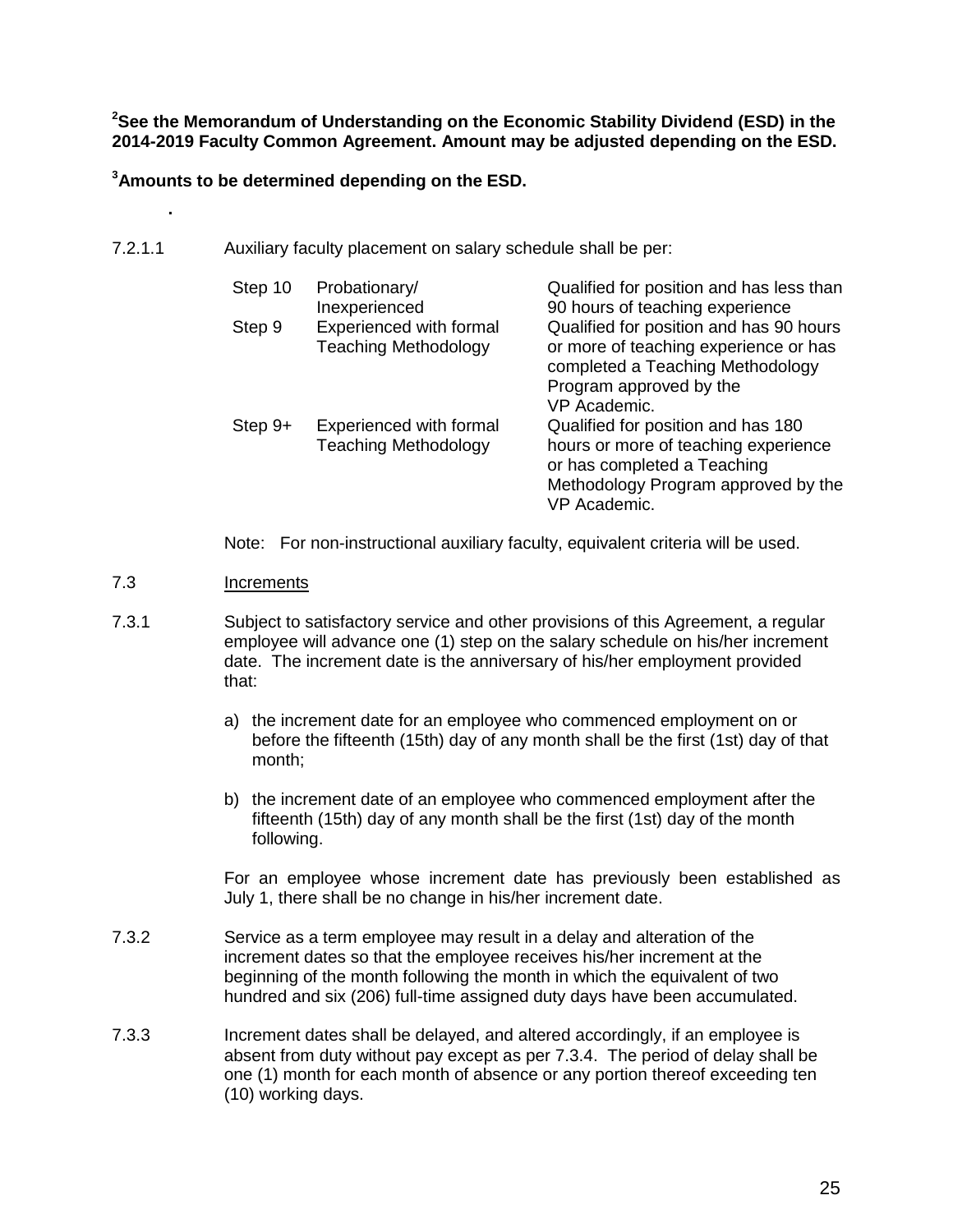- 7.3.4 Increment dates will not be delayed for such periods, during leaves of absence without pay, when the purpose of the leave is related to the employee's normal duties and responsibilities, and when so approved at the time the leave is granted.
- 7.3.5 In the case of absence because of illness, no change in the increment date shall be made for absences totaling sixty (60) or fewer assigned duty days in any contract year after the expiration of usable sick leave.
- 7.3.6 Absence from duty with pay will not result in a delay in increments.
- 7.3.7 The increment date cannot be advanced.
- <span id="page-30-0"></span>7.4 Application of Salary Schedule
- 7.4.1 Initial Placement
- 7.4.1.1 Nothing in this agreement shall prevent a prospective employee from being hired at a salary above the minimum required by this Article.
- 7.4.1.2 In the determination of initial step placement on the salary schedule for each employee one (1) step will normally be credited for every year of relevant full-time teaching experience. Consideration will be given to other related work experience, and further consideration will be given to relevant educational attainment which is in excess of the accreditation normally required for the position, e.g., advanced degrees in a relevant subject area, Instructor's Diploma, Teaching Certificate.

A copy of Article 7.4.1 will be included with each new employee's letter of hire.

- 7.4.1.3 The onus is on the prospective employee to submit, prior to appointment, documentation in proof of instructional/work experience for credit.
- 7.4.1.4 The Association shall be advised of the name and initial placement of all employees upon confirmation of appointment.
- 7.4.1.5 An employee who feels that an anomaly or inequity exists in his/her initial placement on the salary schedule may, within ninety (90) working days of his/her initial placement, request a review by the President of the Association and the appropriate Dean of Instruction/Manager.

The final decision with respect to salary placement shall be made by the President and should this decision be unacceptable to the employee or Association, they shall have access to the provisions of Article 21 of this Agreement.

7.4.2 Re-evaluation of Placement on Regularization

An employee who is regularized as per Article 2.2.8 after performing work both as an Auxiliary and as a Term employee following his/her initial placement on the Salary Schedule, may within thirty (30) working days of his/her regularization, request that the College re-examine his/her placement on the grid to ensure that full credit for all work performed for the College by the employee is reflected in the salary step on which the employee is paid.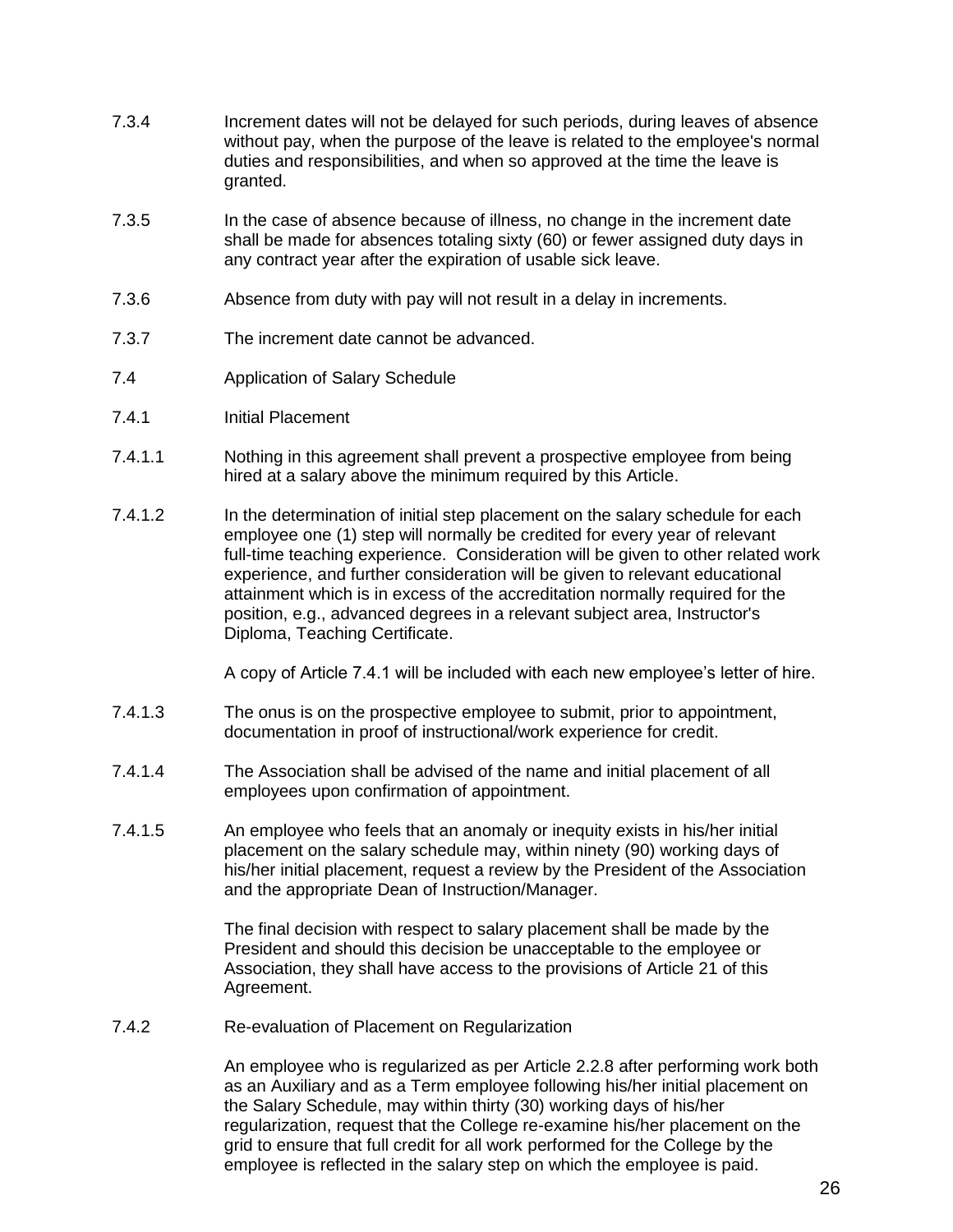# <span id="page-31-0"></span>7.5 Hourly Premium

- 7.5.1 A regular or term employee who is assigned duties between 1800 and 0700 hours, Monday to Friday inclusive, and/or on Saturday or Sunday, shall be compensated for such service(s) on the basis of a \$2.00 (two dollars) per hour premium.
- <span id="page-31-1"></span>7.6 Instructor Diploma or Equivalent
- 7.6.1 Employees are encouraged to undertake advanced training to augment instructional processes and professional skills. This undertaking can be shown through the completion of the BC Provincial Instructor Diploma, the Native Adult Instructors Diploma, or equivalent.
- 7.6.2 If not already completed on hire, regular instructors shall complete the BC Provincial Instructor Diploma Program or have demonstrated its equivalence within three years after the date of appointment. To ensure each employee is aware of this requirement, a copy of Article 7.6 will be included with each new employee's letter of hire.

For the purposes of this Article, an equivalent credential shall be:

- i) Studies at a post-secondary institution of one hundred and eighty (180) accumulated course hours or its equivalent in instructional or pedagogical methodology and theory based on such as the following:
	- curriculum design
	- instructional skills and techniques
	- learning theory
	- adult education theory
	- evaluating students
	- evaluating the effectiveness of instruction

OR:

- ii) Experience as a teaching assistant in a post-graduate university or polytechnic program, or as a teacher in a secondary school, or as an instructor in another college or institute, or as a trainer/instructor in a corporation, agency or government service, or as an instructor at College of the Rockies or a combination of any of the foregoing provided that the experience is:
	- a) of one year full-time experience or equivalent duration and;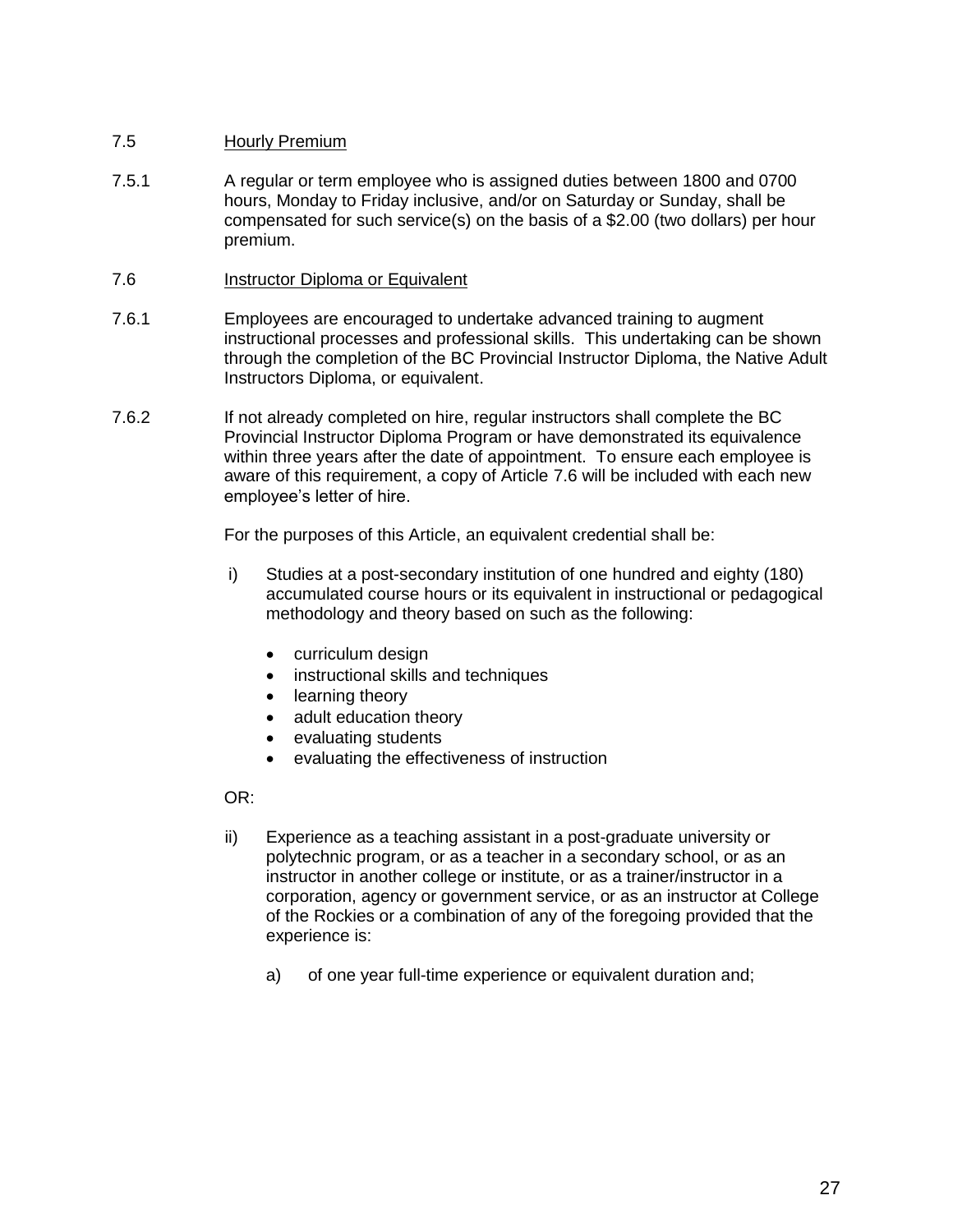- b) has been augmented by studies at a post-secondary institution of ninety (90) accumulated course hours or its equivalent in instructional or pedagogical methodology and theory based on such as the following:
	- curriculum design
	- instructional skills and techniques
	- learning theory
	- adult education theory
	- evaluating students
	- evaluating the effectiveness of instruction
- 7.6.3 Where an employee completes the BC Provincial Instructor Diploma, the Native Adult Instructors Diploma, or the equivalent as described in (i) or (ii) above, the employee shall advance one (1) additional step on the appropriate salary scale effective on the next anniversary/increment date. Auxiliary employees will progress to their maximum immediately upon obtaining the BC Provincial Instructor Diploma, the Native Adult Instructors Diploma, or equivalent.
- 7.6.3.1 Where a regular or term employee does not meet the requirements of 7.6.1 above he/she shall not receive his/her third increment when due but shall continue to advance normally thereafter.
- 7.6.3.2 The appropriate Dean/delegate may forestall the increment delay period in 7.6.3.1 on one occasion only in special circumstances such as a leave without pay, extended sick leave, or other extenuating circumstances.
- 7.6.4 A regular employee, enrolled in the BC Provincial Instructor Diploma, the Native Adult Instructors Diploma, or an equivalent program as adjudicated by the Dean of Articulation & Instruction, may utilize professional development days per Article 5.4.2.1 for the purpose of completing same.

## <span id="page-32-0"></span>8 REIMBURSABLE EXPENSES

- <span id="page-32-1"></span>8.1 Travel Expenses
- 8.1.1 Employees travelling on College business will be reimbursed for expenses incurred per the College's policy on Travel and Expense Claims. Such reimbursement shall be at rates no less than those specified in College Policy 3.2.5 and its appendices in effect at the signing of this Collective Agreement.
- 8.1.2 Vehicle
- 8.1.2.1 Employees may use a personal or rental when traveling for approved College business. The most economical and practical method shall be used. If a rental vehicle is used, the College will undertake to pay the lease or rental charges. If a personal vehicle is used, the College will pay the mileage rate as per College policy.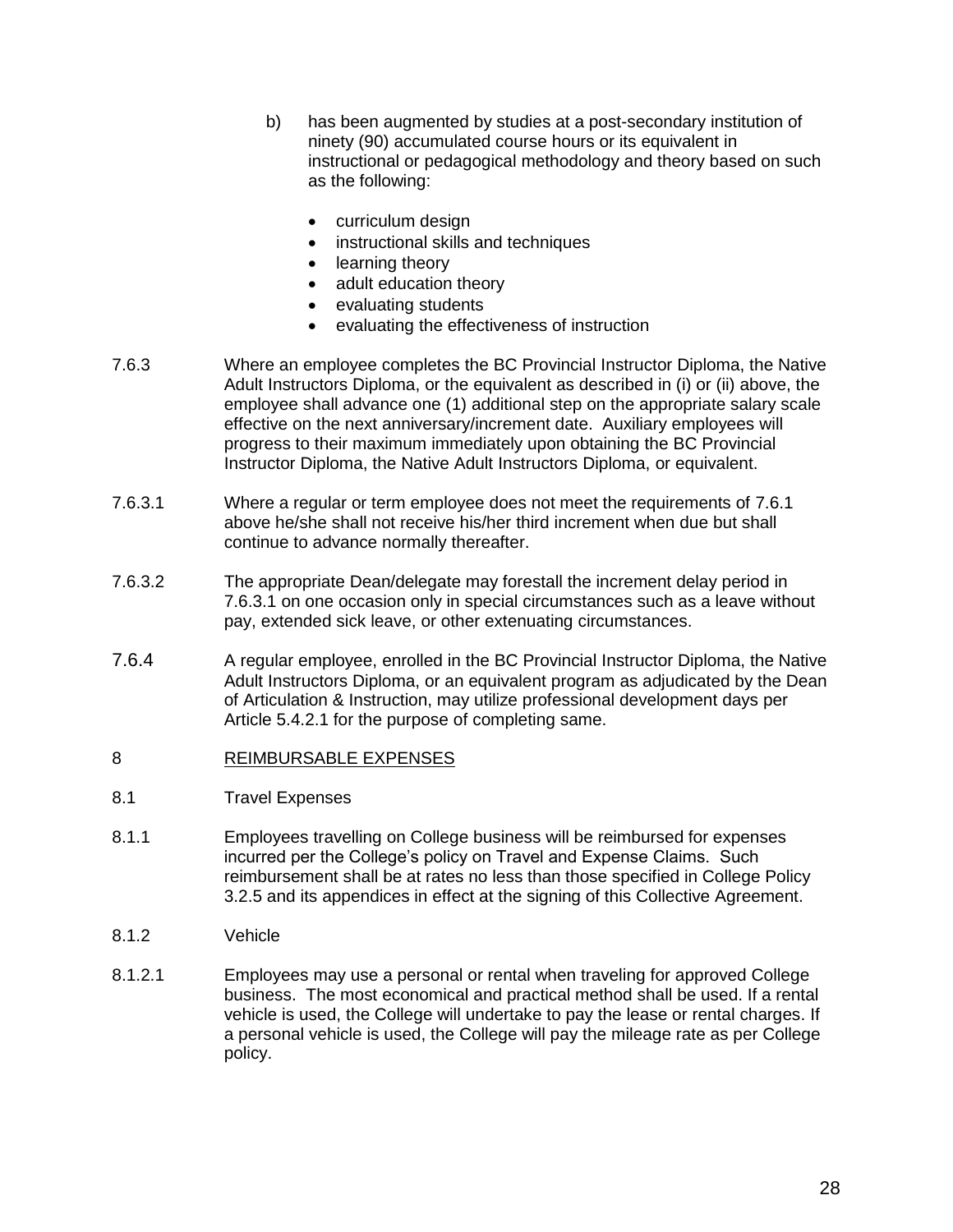#### 8.1.3 Vehicle Insurance

A regular or term employee who is required to travel in excess of sixteen-hundred (1600) kilometers per insurance year between College campuses on College business shall, subject to the prior approval of the VP Academic/delegate, be reimbursed upon presentation of appropriate receipts and documents of one hundred percent (100%) (pro-rated in the case of a term employee) of the annual incremental cost of the Insurance Corporation of British Columbia (I.C.B.C.) Class 07 (Business) premium that is over and above that for Class 02 (Pleasure, Drive To Work or School).

Such reimbursement shall be limited to one (1) vehicle per employee and it is the employee's responsibility to purchase Class 07 vehicle insurance when necessary.

8.1.4 Accommodation and Other Expenses

Actual accommodation expenses and other directly associated business expenses incurred by an employee, while on assigned duty at a location other than the College campus to which he/she is normally assigned, will be reimbursed upon presentation of appropriate receipts.

Any anticipated extraordinary business expenses shall be subject to prior approval by the VP Academic/delegate.

- <span id="page-33-0"></span>9 EMPLOYEE BENEFITS
- <span id="page-33-1"></span>9.1 Eligibility for Benefits
- 9.1.1 Regular Full-Time Employees
- 9.1.1.1 A Regular Full-Time employee is entitled to all employee benefits under Article 9 unless otherwise specified.
- 9.1.2 Term Employees
- 9.1.2.1 A term employee is entitled to all employee benefits under Article 9 unless otherwise specified.
- **9.1.2.2 A term employee, as per Article 2.2.4, will have the option to participate in the Group Health and Dental Benefits plan; in which case, the premiums will be pro-rated.**
- 9.1.3 Auxiliary Employees
- 9.1.3.1 An auxiliary employee is not entitled to any employee benefits under Article 9 unless otherwise specified.
- 9.1.3.2 An auxiliary employee is entitled to four percent (4%) payment in lieu of benefits. **This amount shall be increased to five percent (5%) effective April 1, 2018, and then to six percent (6%) effective September 1, 2018.**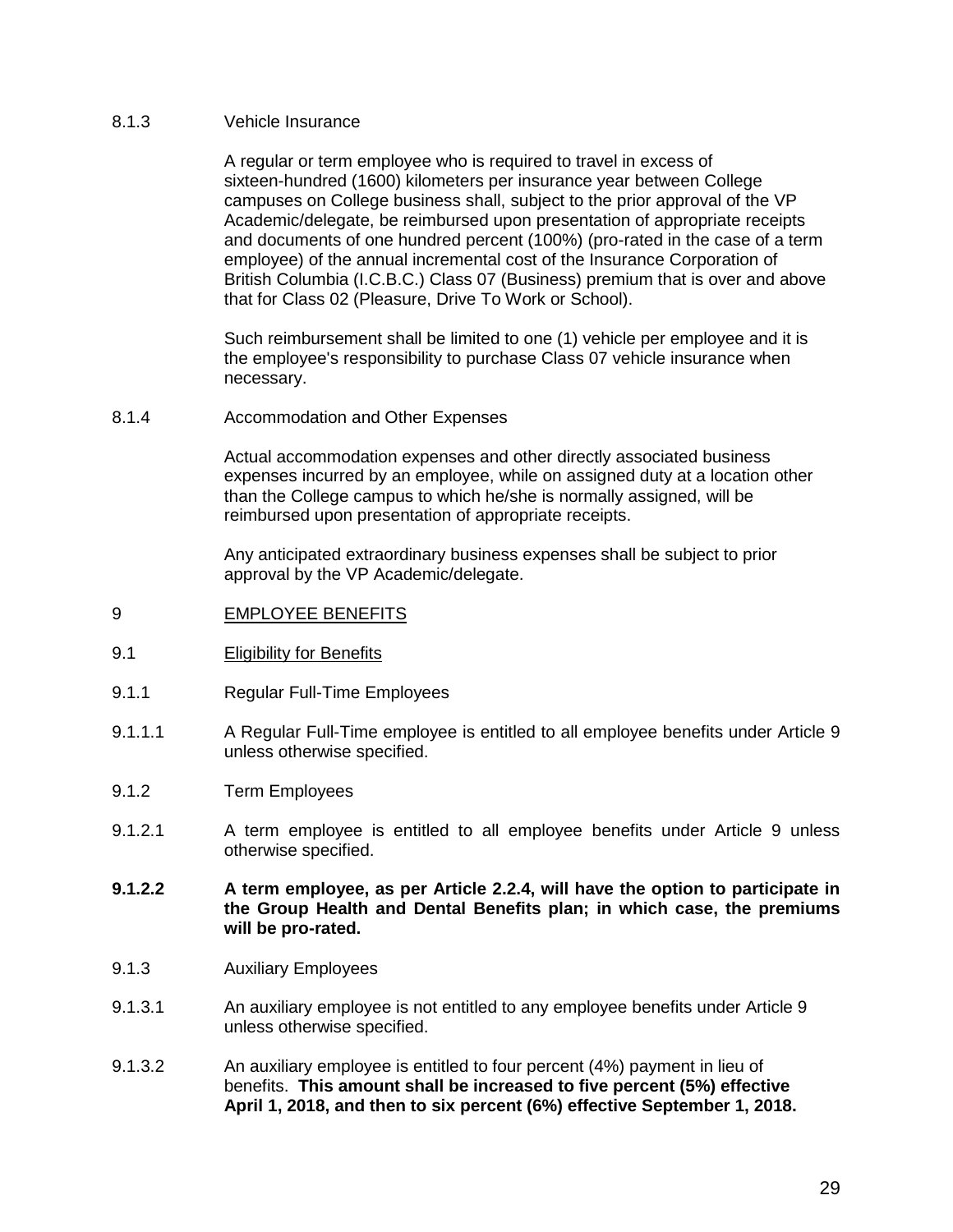- 9.1.4 Regular Part-Time Employees
- 9.1.4.1 A Regular Part-Time employee, as per Article 2.2, will have the option to participate in the Group Health and Dental Benefits Plan; in which case, the premiums will be pro-rated.
- <span id="page-34-0"></span>9.2 Annual Vacation
- 9.2.1 Entitlement
- 9.2.1.1 The annual vacation entitlement for all Regular employees shall be forty-four (44) working days pro-rated where applicable.
- <span id="page-34-1"></span>9.2.2 Break Between Christmas and New Year's
- 9.2.2.1 The break between Christmas and New Year's (December 25 to January 1) shall normally be scheduled for Regular employees as vacation days. As part of their annual Leave Plan request, a regular employee may request to take some or all of these days as non-instructional duty days or professional development days.
- 9.2.3 The annual vacation entitlement will normally be taken during the calendar year.
- 9.2.4 A term employee will be paid sixteen percent (16%) of his/her salary in lieu of the annual vacation entitlement.
- 9.2.5 An auxiliary employee will be paid annual vacation pay in the amount of four percent (4%) calculated on the employee's total wages earned during the employment period.
- <span id="page-34-2"></span>9.3 General (Statutory) Holidays
- 9.3.1 Approved general (statutory) holidays are as follows: New Year's Day, Family Day**,** Good Friday, Easter Monday, Victoria Day, Canada Day, Labour Day, Thanksgiving Day, Remembrance Day, Christmas Day, Boxing Day and B.C. Day.
- <span id="page-34-3"></span>9.4 Superannuation
- 9.4.1 All employees are eligible for pension coverage in accordance with the College Pension Act.
- <span id="page-34-4"></span>9.5 Sick Leave
- 9.5.1 Effective April 1, 2002, all regular employees and term employees who are employed for four (4) months or more are entitled to sick leave at 100% for the first thirty (30) calendar days of illness or injury. Regular employees shall retain any sick leave banks accrued prior to April 1, 2002.
- 9.5.1.1 A term employee who is employed for less than a four (4) month period shall earn and accumulate sick leave credits at the rate of one and one half (1 1/2) days per month to a maximum which the appointment allows. Accumulated sick leave credits shall not be transferable from appointment to appointment.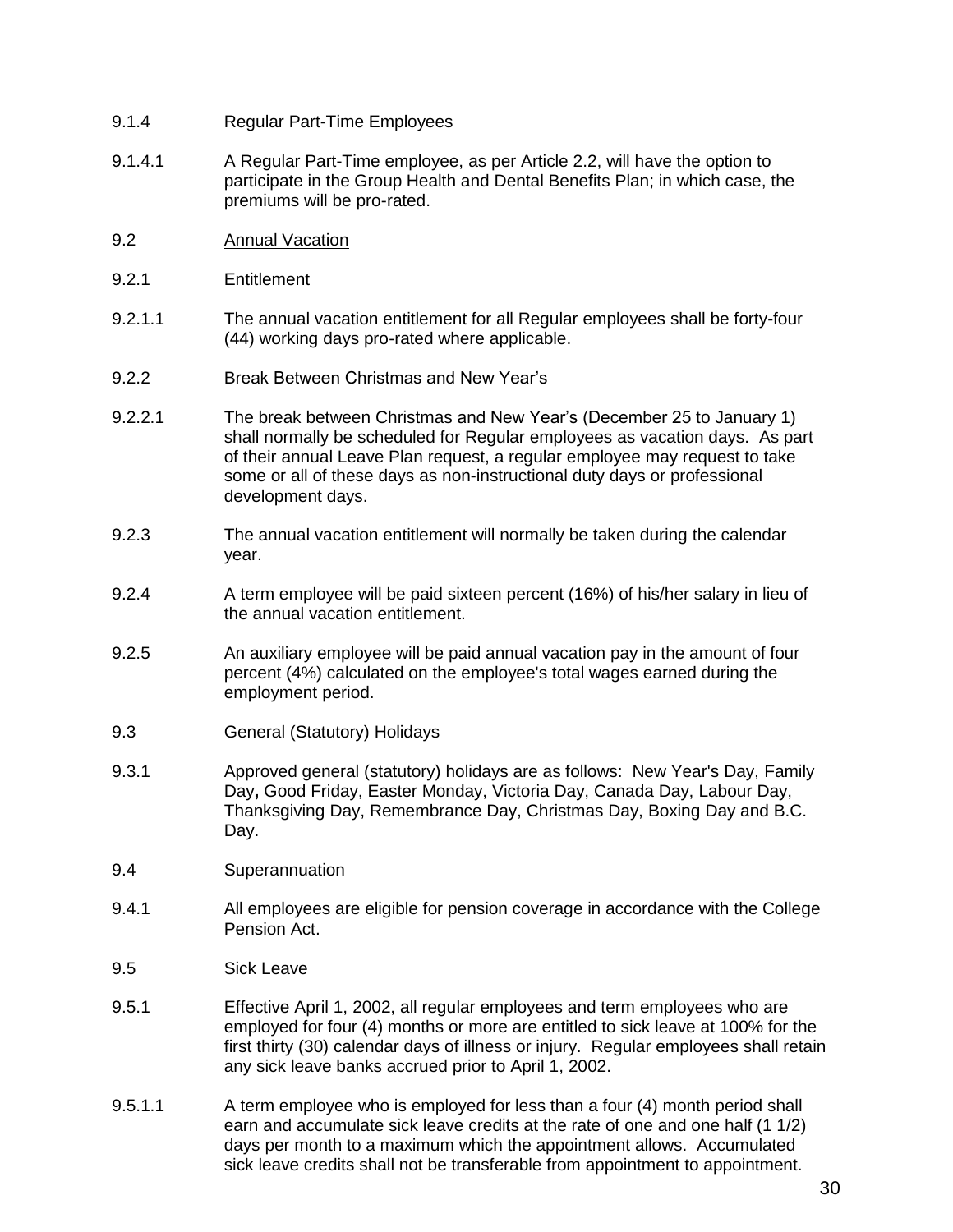- 9.5.2 The appropriate Dean/delegate may grant a term employee up to a maximum of five (5) days sick leave prior to his/her having earned same, subject to the advance being deducted from future credit.
- 9.5.3 Absences for sickness in excess of five (5) days in the same month will require validation by a physician.
- 9.5.4 An illness or injury suffered during a vacation or leave which results in confinement under a physician's care for a period of five (5) days or more in the same month is claimable against sick leave entitlement. Such illness/injury will require validation by a physician. In such circumstances the employee's vacation or leave may be extended for the period of the confinement on the approval of the President or his/her delegate.
- <span id="page-35-0"></span>9.6 Short and Long Term Disability
- 9.6.1 A regular employee or a term employee who is employed for four (4) months or more who has been in receipt of sick leave for thirty (30) calendar days shall be eligible to receive short-term disability (STD) benefits which will pay at seventy percent (70%) weekly indemnity for a period of up to twenty-one (21) weeks.
- 9.6.1.1 An employee who has retained a sick leave bank accrued prior to April 1, 2002, may choose to utilize any or all of that bank after the first thirty (30) days of illness or injury. Instead of drawing STD benefits, those employees with banked sick leave, can use those days and be paid at one hundred percent (100%) of their weekly salary until such time as **their** sick leave bank is depleted, **they** return to work, or **they are** eligible for long-term disability (LTD) benefits.
- 9.6.2 After twenty-one (21) weeks of STD or sick leave used as in 9.6.1.1, the employee shall be eligible to receive LTD benefits in accordance with the Common Agreement LTD plan.
- 9.6.3 The College shall pay one hundred percent (100%) of the STD and LTD premiums for eligible employees (including those on Parental Leave or the first eight (8) weeks of Compassionate Care Leave).
- 9.6.4 An employee on an approved leave of absence without pay for a period of two years or less (general leave, educational leave, leave for public duties, or deferred salary leave) shall pay the premiums for the STD and LTD benefits unless s/he is granted an exemption from the Common Disability Benefits Plan.
- <span id="page-35-1"></span>9.7 Group Life Insurance/Accidental Death and Dismemberment**.**
- 9.7.1 The College shall pay one hundred percent (100%) of the premium cost of the group life insurance plan and an accidental death and dismemberment insurance plan, except as per 9.1.4.1.
- 9.7.2 The life insurance plan will provide coverage at three (3) times an employee's annual salary to the next highest \$1,000.
- 9.7.3 The minimum coverage for an employee is \$50,000.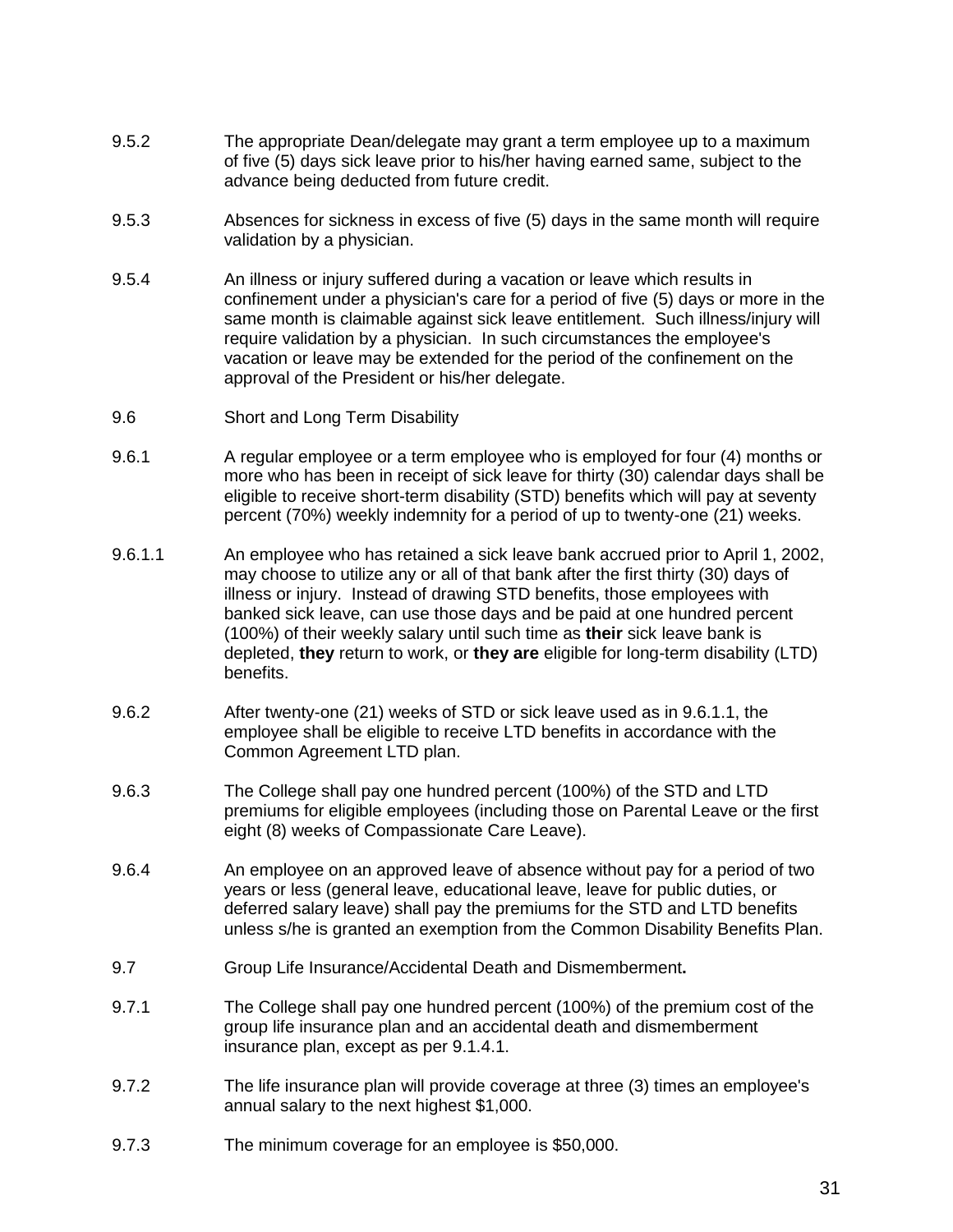- 9.7.4 Coverage under the accidental death and dismemberment insurance plan will be equal to that of the life insurance plan.
- 9.8 Health Insurance
- 9.8.1 The College shall pay one hundred percent (100%) of the premium cost for the Medical Services Plan of B.C. (Basic Plan), except as per 9.1.4.1.
- 9.8.2 The College shall pay one hundred percent (100%) of the premium cost for the extended Health Care Insurance plan, except as per 9.1.4.1.
- 9.9 Dental Insurance Plan
- 9.9.1 The College will pay one hundred percent (100%) of the premiums for a dental insurance plan, except as per 9.1.4.1.
- 9.10 Vision Care (Optical Plan)
- 9.10.1 The College shall provide a Vision Care (Optical Plan) for regular employees.
- 9.10.1.1 The Vision Care (Optical Plan) shall provide for \$400 (four hundred dollars) **\$500 (five hundred dollars) effective January 1, 2017** per family member every two (2) calendar years. The College shall pay one hundred percent (100%) of the premium cost, except as per 9.1.4.1. Eligible family members include a spouse and unmarried dependent children as defined in the policy with the benefit carrier.
- 10 EMPLOYEE EVALUATION and PERFORMANCE REVIEW
- 10.1 a) Evaluation

Evaluation is a summative process, the outcome of which is to assess an employee's suitability for reappointment or continuing appointment. The process also provides the employee with information that will enable him/her to improve job skills and effectiveness.

b) Performance Review

Performance Review is a faculty driven, formative process. It is expected that post-probationary faculty will meet the College's performance criteria and engage in professional development as a matter of course. The performance development process should facilitate their further development as competent, conscientious professionals.

#### 10.2 Evaluation Process

- a) The appropriate Dean/Manager will evaluate a probationary employee in an all-inclusive way at least once during the probation period.
- b) A post-probationary non-regular employee may be evaluated on an annual basis or less often as opportunity allows, as determined by the Dean/Manager. An employee's last evaluation prior to regularization per Article 2.2.8 must be satisfactory. Such an employee will be deemed to have a satisfactory evaluation if the College has not undertaken one.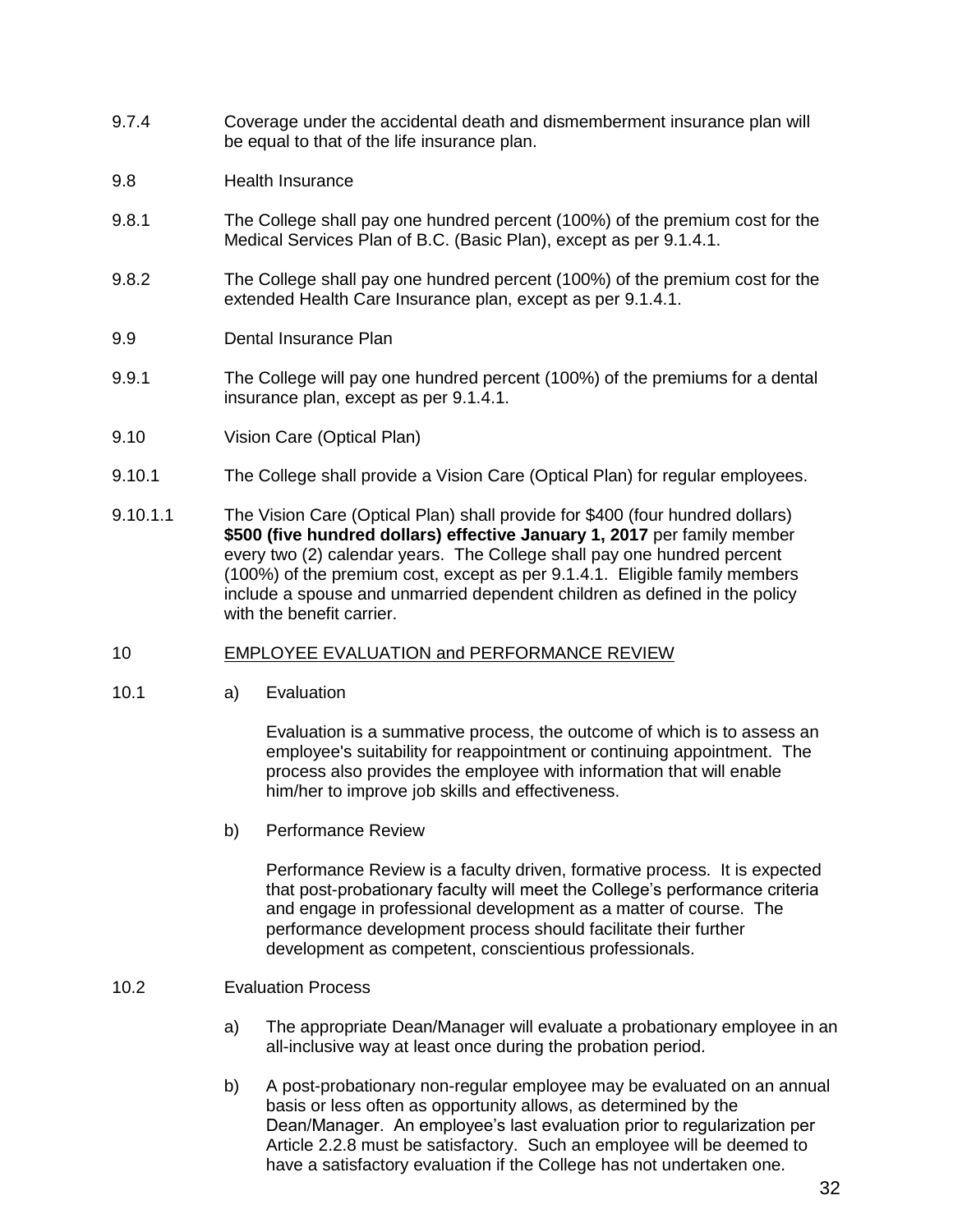- c) The Dean/Manager will extend the probationary period of an employee for one additional year when:
	- i) S/he has conducted an all inclusive evaluation of the employee and
	- ii) S/he has reached the conclusion that the employee's performance is unsatisfactory, but, in her/his opinion, it is probable the employee's performance will reach a satisfactory level by the end of the extended probationary period. In such a circumstance, the Dean/Manager will clearly specify the deficiencies, and, with the employee, will develop an action plan for performance improvement.
- d) An employee shall be advised in advance, both with respect to the employer's intention to conduct a formal evaluation and the procedure by which it is to be conducted.

#### 10.3 Evaluation Data

The employee shall be offered the opportunity to review, with the appropriate Dean/Manager, her/his evaluation data and report. The employee shall also be given the opportunity to make written comments about his/her evaluation, which shall be entered in the personnel file.

#### 10.4 Performance Review Process

The College and the Faculty Association have co-developed the current Performance Review Process and agree to maintain a co-development approach to any revisions to that Process.

A post-probationary employee shall participate in the Faculty Performance Review Process once every four (4) years. The Dean/Manager will initiate the review process at the beginning of the four (4) year cycle. At this meeting, the Dean/Manager and the employee will agree on the employee's goals for the cycle and the sources of information and student feedback to be gathered.

In the absence of an all-inclusive performance review in a given year, the employee's performance shall be deemed to be satisfactory.

- 10.5 Performance Review Committee
- 10.5.1 If, on the basis of performance review, a second opinion is deemed necessary by either the employee or the Dean/Manager, the employee or the Dean/Manager may ask for a mutually agreed upon third party to assist them to develop an action plan to address their differences.

Such a plan must be in writing, signed by both the employee and the Dean/Manager, and, unless mutually agreed, developed within 5 duty days of the request for assistance. If neither asks for third party assistance, the matter shall be referred to a Performance Review Committee.

10.5.2 A Performance Review Committee, when required, will consist of two (2) Deans/Managers, and two (2) employees appointed by the Faculty Association. No one shall serve on this committee who has submitted material to the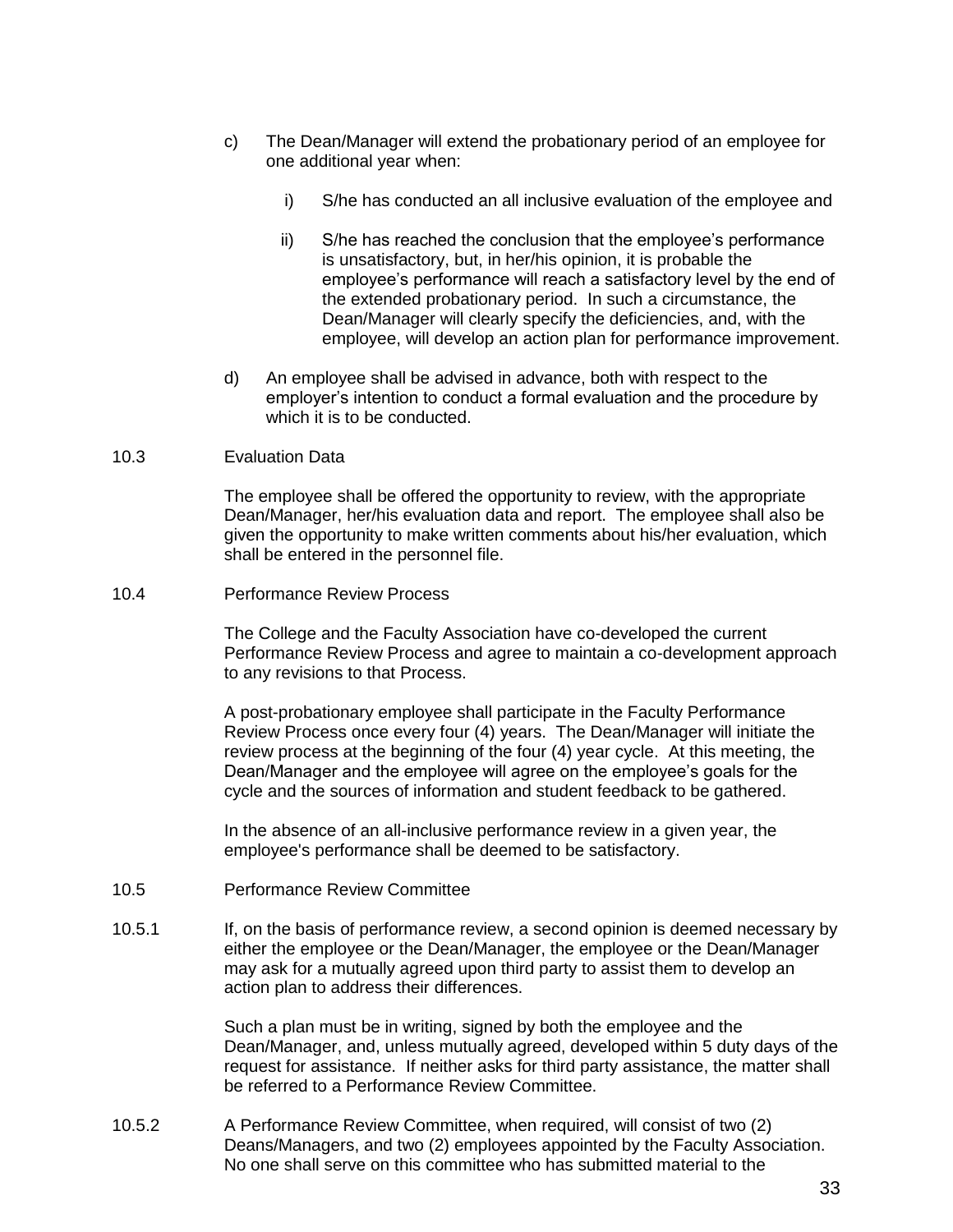employee's performance review file for the performance review period unless agreed to by the Dean/Manager and the employee.

Notice of the establishment of such a Committee will be provided to the President of the Faculty Association.

- 10.5.3 The Performance Review Committee, established per article 10.5.2 will review the formal performance review portfolio in reference to Performance Review Criteria (developed pursuant to the Letter of Understanding re. Evaluation and Performance Review Criteria), and will forward their conclusions to the President.
- 10.6 If, at any point during the four (4) year cycle, the Dean/Manager has any reason to believe the employee's performance has deteriorated to an unsatisfactory level, the Dean/Manager, the employee, and a mutually agreed upon third party will develop an action plan, including timelines, to address the concern(s), utilizing tools, procedures and criteria similar to those used in the evaluation process. This process and action plan constitute an evaluation per Article 19.

### 11 LEAVES OF ABSENCE FROM DUTY

### 11.1 General

- 11.1.1 Every employee has the obligation to be on duty on his/her duty days/hours unless granted leave of absence from duty.
- 11.2 Continuance of Group Benefits
- 11.2.1 Upon approval of leave of absence without pay, an employee may apply for continuance of any or all group benefits during the leave period. Said benefits will be continued by the College if approved by the carrier, and if both employer and employee premiums are paid by the employee during the leave period, except as provided hereunder.
- 11.2.2 Any employee who is granted a leave of absence under the conditions of this article will accrue seniority during the period of such leave. On the expiration of the leave of absence, the employee shall be reinstated in all respects in his/her previous position and with all increases to wages and benefits to which he/she would have been entitled had the leave not been taken.
- 11.3 Pregnancy and Parental Leaves
- 11.3.1 Written Application
- 11.3.1.1 Pregnancy and/or Parental leaves will be granted per Sections 50 and 51 of Part 6 of the *Employment Standards Act* on written application to the appropriate Dean/delegate.
- 11.3.1.2 The written application for Pregnancy Leave will be supported by a certificate from a medical practitioner stating the employee is pregnant and estimating the probable date of birth of the child.
- 11.3.1.3 The employee applying for adoption leave shall furnish proof of legal adoption of a child.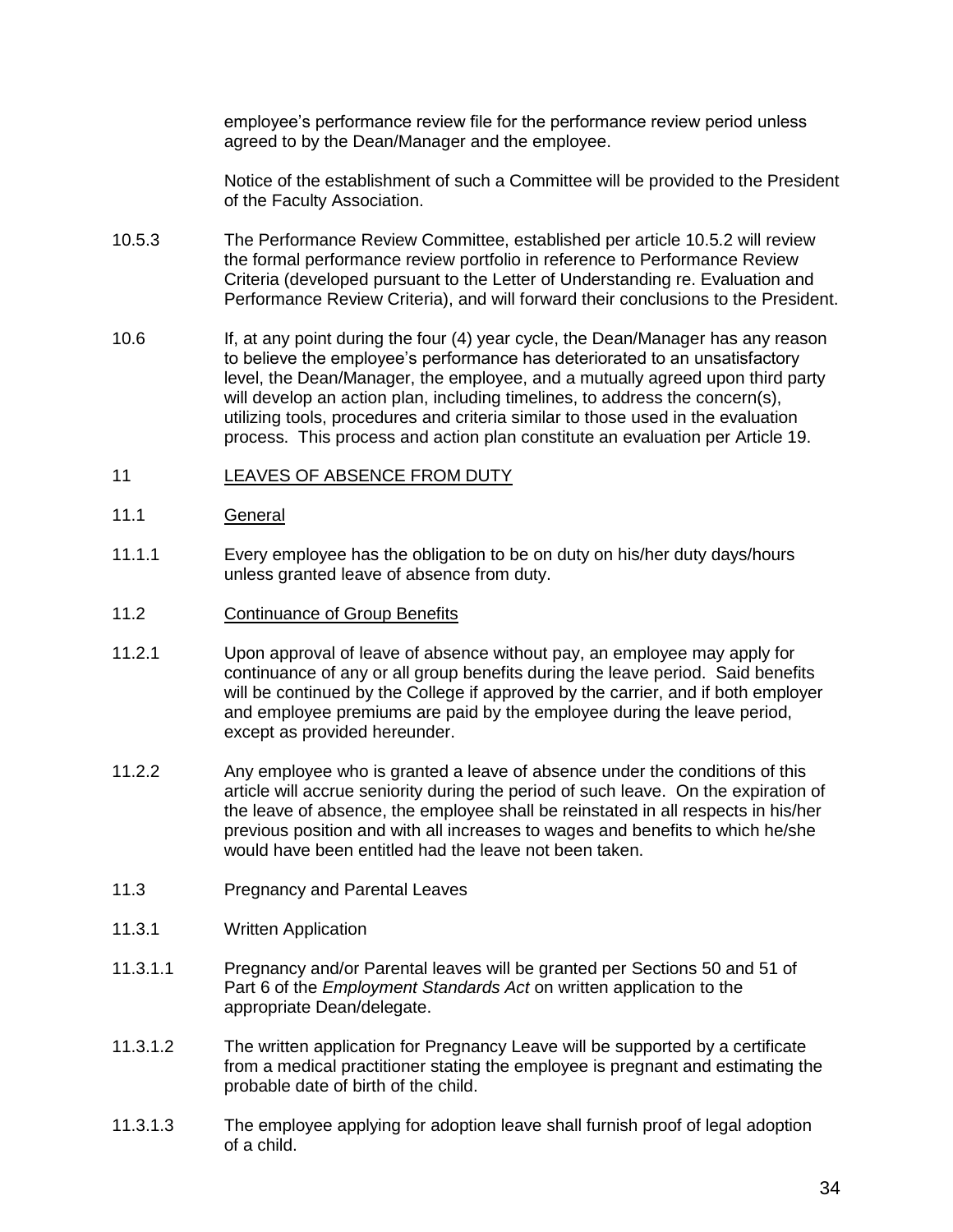- 11.3.1.4 If the leave will affect part or all of any semester, the employee shall give as much notice as possible to allow satisfactory arrangements to be made to cover any duties involved.
- 11.3.1.5 Refer to the Common Agreement Article 8 Parental Leave which outlines benefit entitlements.
- 11.4 Jury Duty and Court Appearance
- 11.4.1 When summoned to serve on a jury; when subpoenaed as a witness in criminal proceedings, or as a witness in a civil action if not a party thereto; when appearing as a defendant in a criminal or traffic case if acquitted therefrom; the employee, to qualify for permission from the Dean/delegate to be absent with pay, shall produce the summons or subpoena or submit such other evidence showing the necessity for court appearance.
- 11.4.2 An employee shall also provide statements from officials of the court of the time taken and the fees (if any) paid to him/her and shall pay all such fees to the College.
- 11.5 Compassionate Leave and Bereavement Leave
- 11.5.1 Upon request, the Executive Director, Human Resources may authorize compassionate leave including bereavement leave with pay of up to five (5) working days.
- 11.6 General Leave of Absence Without Pay for a Regular Employee
- 11.6.1 A regular employee may apply to the Dean/delegate for a general leave of absence not exceeding a total of twenty-four (24) consecutive months. Should such leave be approved, it shall be without pay and benefits (except as provided per 11.2.1) and without loss of seniority (see 11.2.2).
- 11.7 Political Leave
- 11.7.1 Refer to Common Agreement Article 7.10 Public Duties.
- 11.7.2 The request for leave of absence without pay must be submitted one month prior to the first day of leave.
- 11.7.3 Upon returning to employment the employee shall be reinstated to his/her faculty position, with all benefits and seniority to which he/she would have been entitled had the leave not taken place.
- 11.8 Voluntary Workload Reduction
- 11.8.1 A Regular Full-Time employee may make written application to the appropriate Dean/Manager to voluntarily reduce his/her workload commitment for a period of up to twenty-four (24) months. The temporary employment reduction shall not be less than sixty percent (60%) of equivalent full-time duty as per Article 5.2.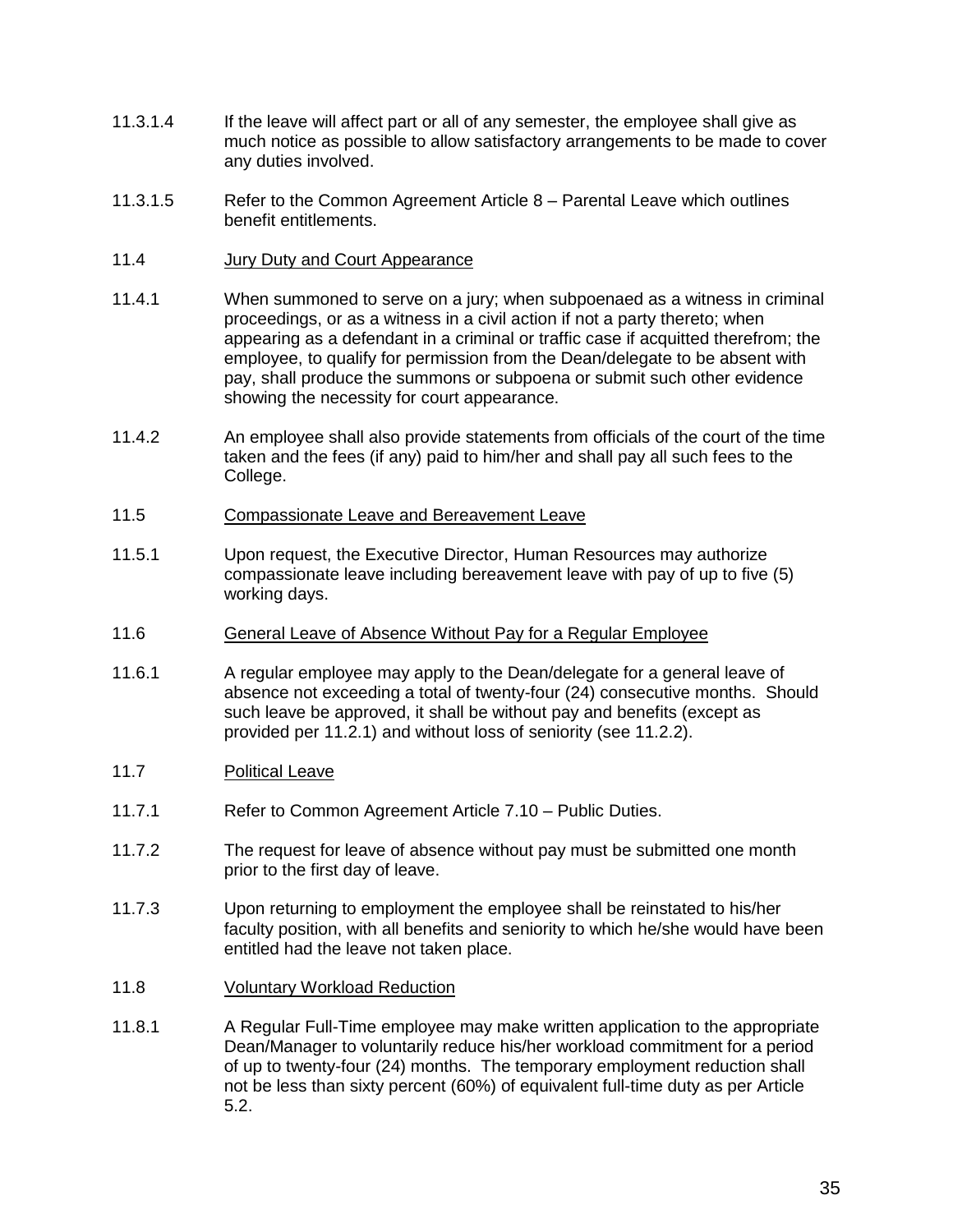Upon approval, all provisions of Regular Part-Time will then apply for the duration of time. The employee will then revert to regular full-time duty, salary, and ancillary benefits upon conclusion of the voluntary workload reduction. The provisions of Article 13.1 through 13.1.3.3 shall not apply in the instance of voluntary workload reduction.

- 12 TRANSFER OF EMPLOYEES
- 12.1 Transfer Conditions
- 12.1.1 The College is a multi-campus institution and, as such, an employee may be required to transfer from campus to campus as the needs of the College dictate. However, an employee:
- 12.1.1.1 shall not be transferred to another campus without his/her consent if there exists at the campus to which he/she is currently assigned an appropriate vacant position for which he/she is qualified and has the present skills, competencies and abilities;
- 12.1.1.2 shall not be transferred to another campus without his/her consent more frequently than every two (2) years;
- 12.1.1.3 Transfer of Employees (Notice)

shall be given notice of transfer a minimum of three (3) months in advance of the commencement of duties at the other campus.

The College, the Association, and the faculty member(s) shall meet as soon as possible on receipt of this notice to discuss possible alternatives.

- 12.2 Transfer Moving Expenses
- 12.2.1 The College shall reimburse an employee transferred to another campus for actual, eligible moving expenses to a maximum of **ten percent (**10%**)** of annual salary. If a regular employee's work is transferred to another campus, and s/he accepts a transfer to that campus, then s/he is entitled to receive moving expenses.
- 12.2.2 The guidelines for determining eligible moving expenses are those followed by Canada Revenue Agency in determining deductions for computing income.
- 12.2.3 Whenever an employee requests a transfer to another campus and it is granted by the College, all moving expenses shall be borne by the employee.
- 13 EMPLOYEE LAYOFF AND RECALL AND TECHNOLOGICAL CHANGE
- 13.1 Layoff of Regular Employees

Layoff means an involuntary loss of employment. It affects regular employees as a result of:

- decreased or insufficient enrollment;
- elimination of or reduction of programs/courses/ activities; or
- a shortage of funds.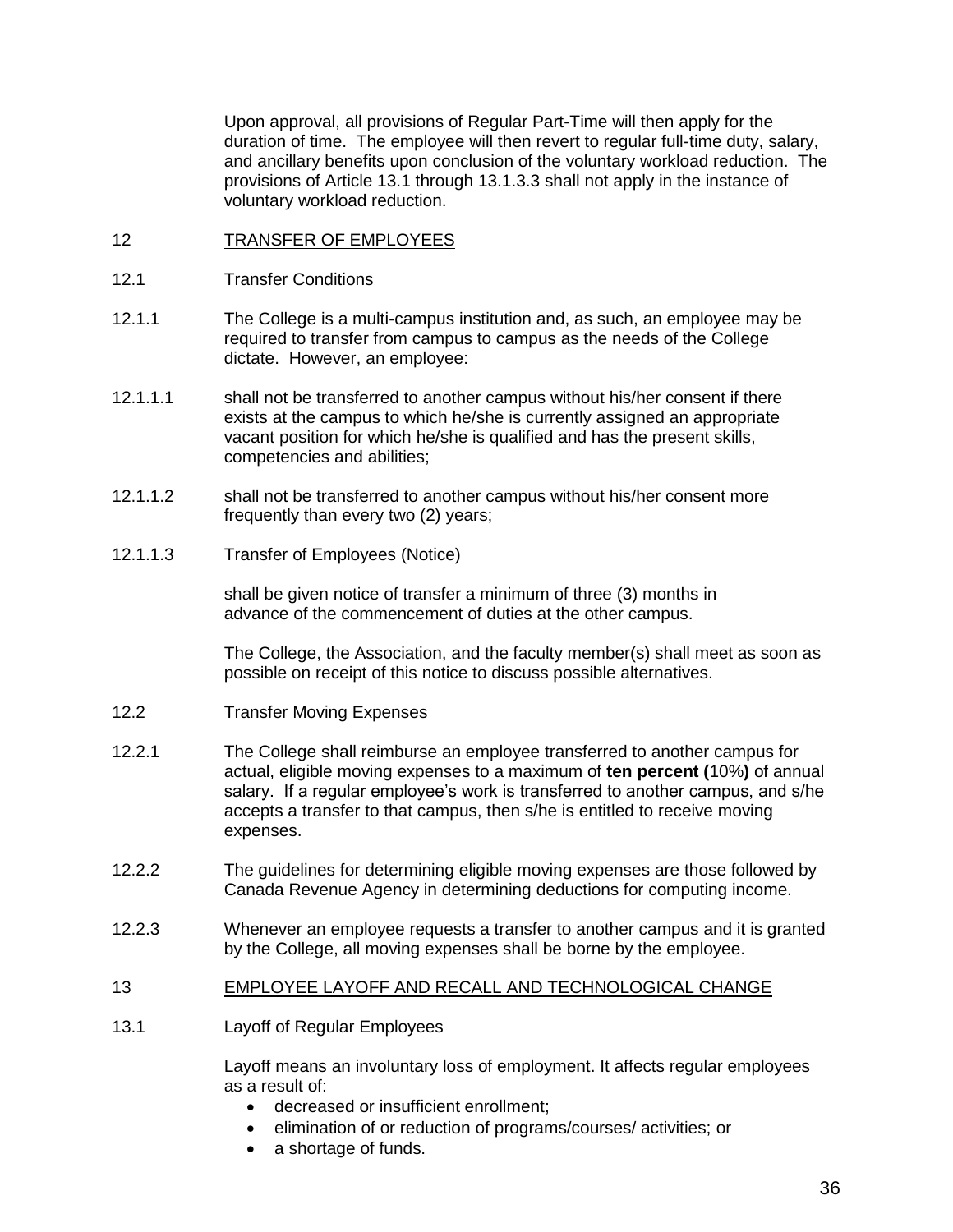. Where such event(s) occur, the College Board may consider it necessary to reduce the number of regular employees through layoff, then the following procedures shall apply.

#### 13.1.1 Notification and Employee Input

As part of the Program and/or Budget Review processes, if the College identifies program areas/departments where there is potential for a loss of employment of regular employees, the College will implement the provisions of Article 6.4 of the 2010 –12 Faculty Common Agreement. A copy of relevant financial and/or enrollment information related to the applicable review process will be provided to the President of the Faculty Association.

13.1.2 As part of the process under Article 6.4.1 of the 2010-12 Faculty Common Agreement, employees will be given an opportunity to generate solutions to the identified concerns.

#### 13.1.3 Advance Notification

The College President shall notify the President of the Faculty Association in writing of the College Board's decision to reduce the regular employee(s), the reason(s) related thereto per article 13.1; and the specific functional area(s) to be reduced.

This notice will be provided at least thirty (30) calendar days in advance of serving notice of layoff to regular employee(s), in order to provide the Association with an opportunity to recommend to the College President specific alternatives within the Association's jurisdiction of the contemplated course of action. The reason(s) for the reduction referred to in article 13.1.2 shall be supported by relevant financial and/or enrollment information.

#### 13.1.4 Association Recommendations

Concurrent with the notice referred to in article 13.1.1 and within the thirty (30) calendar day period referred to therein, a College Board member, the College President, and one (1) resource person appointed by the College President will meet, on at least a weekly basis with the President of the Faculty Association and two (2) resource persons from the Faculty Association Executive Committee expressly for the purpose of determining the viability of specific Faculty Association recommendations regarding alternative solutions vis-à-vis those specific functional areas of contemplated reduction with respect to which the Faculty Association has received advance notification.

The Board member and the College President will ensure that the recommendations referred to in this article will be fully considered prior to the serving of notice(s) of layoff per Article 13.1.8.

A recommendation referred to in this article shall be deemed viable if its implementation is understood to meet the same requirement(s) as the course of action proposed by the College.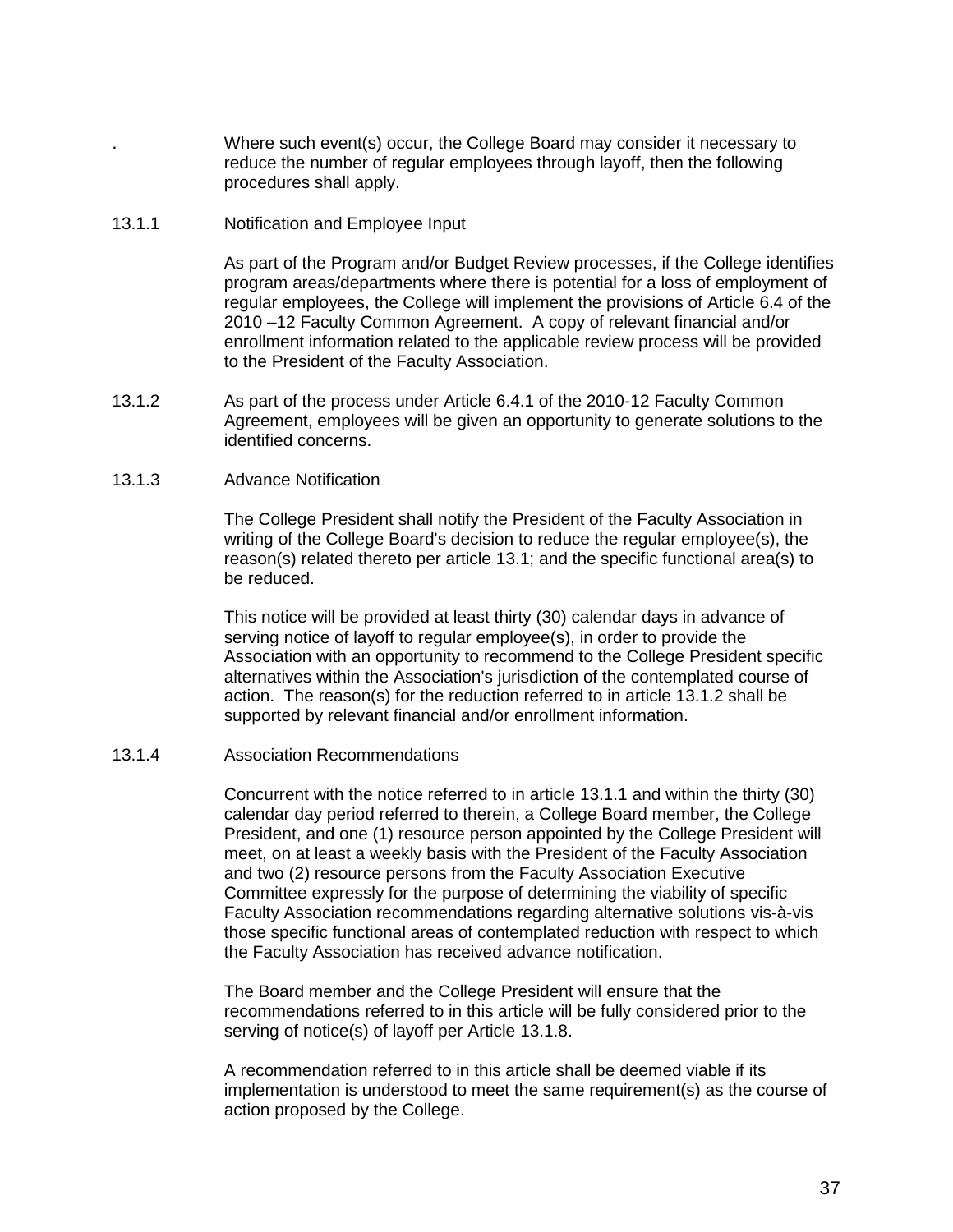On or before the expiry date of the thirty (30) day advance notification, the College President shall advise the President of the Faculty Association in writing as to the decision taken vis-à-vis this article and the principal reason(s) related thereto.

### 13.1.5 Reduction Sequence (Employee Functional Areas)

If it becomes necessary to reduce the number of regular employees in one (1) or more functional areas, the principle of seniority shall apply, within each of the following functional areas.

# Employee Functional Areas for Layoff and Recall

| <b>Aboriginal Education</b><br>Advisor | Criminology/Criminal Justice           | Media Librarian                  |
|----------------------------------------|----------------------------------------|----------------------------------|
| <b>Aboriginal Education</b>            | <b>Culinary Arts/Professional Cook</b> | Millwright/Industrial Mechanic   |
| Coordinator                            | Training                               |                                  |
| <b>Adult Basic Education</b>           | <b>Curriculum Developer</b>            | <b>Mountain Adventure Skills</b> |
|                                        |                                        | Training                         |
| <b>Adventure Tourism</b>               | <b>CYFS: Early Childhood Education</b> | Network Support Technician       |
| <b>Business Operations</b>             |                                        |                                  |
| Anthropology                           | <b>CYFS: Education Assistant</b>       | <b>New Media Communications</b>  |
|                                        |                                        |                                  |
| <b>Applied Computers</b>               | <b>CYFS: Human Service Worker</b>      | <b>Office Administration</b>     |
|                                        |                                        |                                  |
| <b>Applied Research Analyst</b>        | <b>Database Administration</b>         | Philosophy                       |
| Astronomy                              | <b>Disability Services Coordinator</b> | Physics                          |
| <b>Automotive Service Technician</b>   | <b>Instructional Designer</b>          | Planermill Maintenance           |
| <b>Bachelor of Science Nursing</b>     | Economics                              | Plumbing                         |
| <b>Bachelor of Science Nursing</b>     | <b>Educational Advising</b>            | <b>Political Science</b>         |
| <b>Mental Health</b>                   |                                        |                                  |
| <b>Basic Health Sciences</b>           | Electrical                             | <b>Practical Nursing</b>         |
| Biology                                | English                                | Psychology                       |
| <b>BUAD: Accounting</b>                | <b>English Language Training</b>       | <b>Public Services Librarian</b> |
| <b>BUAD: Computer Systems</b>          | <b>Fine Arts</b>                       | <b>Recreation Management</b>     |
| Management                             |                                        |                                  |
| <b>BUAD: General Management</b>        | French                                 | <b>Religious Studies</b>         |
| <b>BUAD: Marketing</b>                 | Geography                              | Small Engine Repair              |
| Carpentry/Joinery                      | Geology                                | Sociology                        |
| <b>Certified Dental Assistant</b>      | Hairdressing/Hairstylist               | Spanish                          |
| Chemistry                              | <b>Health Care Assistant</b>           | Theatre                          |
| <b>Collision Repair</b>                | <b>Heavy Duty Equipment</b>            | <b>Timber Framing</b>            |
|                                        | Technician/Truck and Transport         |                                  |
|                                        | Mechanic                               |                                  |
| Communications                         | History                                | <b>Tourism Management</b>        |
| <b>Computer Information</b>            | Horticulture                           | Transitions                      |
| Systems                                |                                        |                                  |
| <b>Computing Sciences</b>              | Kinesiology                            | Welding                          |
| <b>Computer &amp; Web Specialist</b>   | Learning Specialist                    | Women's Studies                  |
| Counsellor                             | <b>Literacy Capacity Coordinator</b>   |                                  |
| <b>Creative Writing</b>                | <b>Mathematics</b>                     |                                  |
|                                        |                                        |                                  |

This list of functional areas can be amended per article 13.1.5.4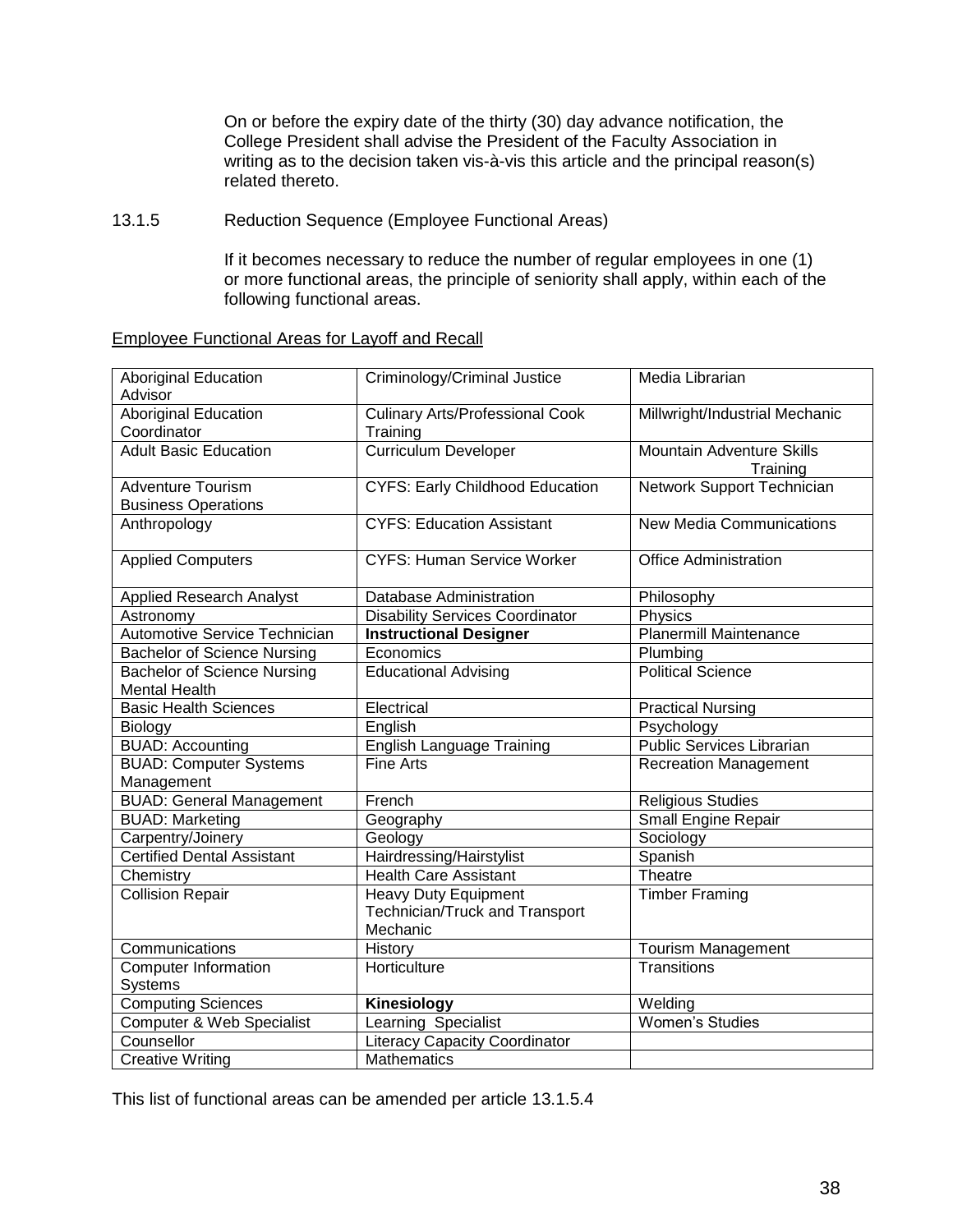- 13.1.5.1 A regular College employee will be listed by seniority per Article 13.1.6 in one (1) primary functional area, based on his/her major portion of duties and responsibilities (duty hours) during his/her previous two (2) calendar years as a regular employee from the date of ratification of this Agreement. This list as provided or as otherwise amended by the College President in accordance with this Collective Agreement, will remain in effect for the duration of the Agreement.
- 13.1.5.2 A new regular employee will have his/her primary functional area identified by the Dean/Manager upon appointment.
- 13.1.5.3 The listing of regular employees referred to in Article 13.1.5.1 may be amended at the beginning of each calendar year by the College President in order to identify any employee who has qualified for a second functional area in accordance with the following criteria:
	- a) He/she has declared to the Dean/Manager in writing his/her intention to seek listing in a second functional area;

and,

b) He/she has been adjudicated by the Dean/Manager to be fully qualified for a substantial majority of all duties/courses/subjects in that second functional area. The primary determining factor(s) in such adjudication will be the position qualifications related to the functional area in question;

and,

- c) He/she has demonstrated competence in that second functional area during the previous two (2) calendar years by successfully completing within a schedule of assigned duty per Article 5.3.1 an assignment directly related to the second functional area of not less than sixty (60) duty days for non-instructional regular employees, or three hundred and sixty (360) contact hours per Article 5 for vocational regular instructional employees, or one hundred and eighty (180) contact hours per Article 5 for University Studies and Career/Technology regular instructional employees.
- 13.1.5.4 Should it become necessary for the College to introduce a new regular position which would in turn necessitate adding a functional area to those listed in Article 13.1.5, the College President may do so at any time, and will meet the requirements of this Collective Agreement by providing the President of the Faculty Association with a copy of the amended list referred to in Article 13.1.5. and a copy of the amended list referred to in Article 13.1.5.1.
- 13.1.5.4.1 A current Regular employee assigned by the College to a new functional area will not have the new functional area designated as one of her/his two functional areas until s/he qualifies per clause 13.1.5.1 or 13.1.5.3.
- 13.1.5.4.2 A current employee who is placed in a new functional area as a result of a posting may immediately have the new functional area designated as one of her/his two functional areas.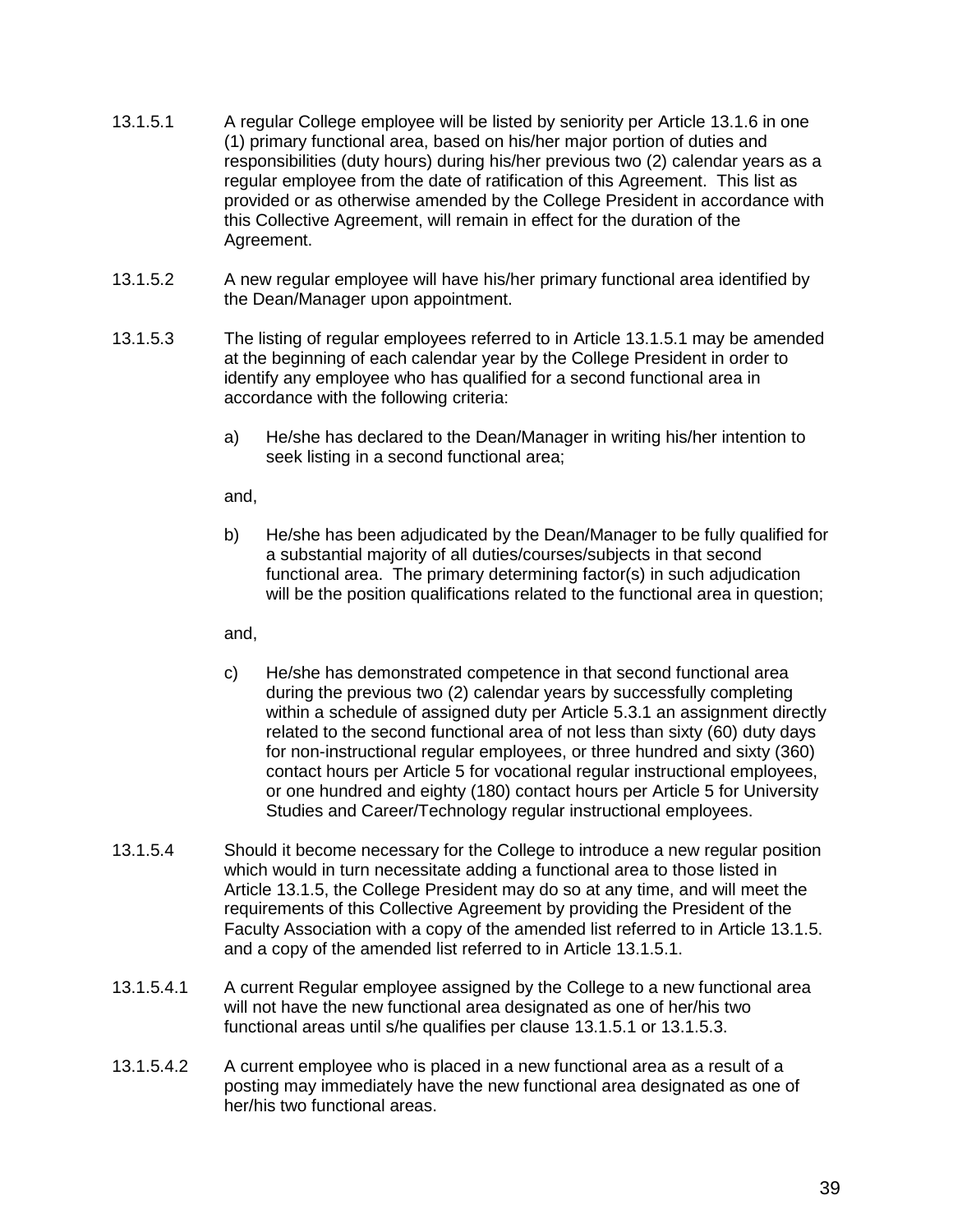- 13.1.6 Seniority
- 13.1.6.1 Calculation for Regular Employees

The seniority of a regular employee shall be based upon total duration of service within the bargaining unit, including vacations and approved leaves. Service in the bargaining unit is measured in months. Regular employees accrue twelve (12) months seniority per year.

13.1.6.2 Service for Non-Regular Employees

Non-regular employees do not have Seniority but accrue service in the Bargaining Unit. Service that counts towards seniority will be lost if there is a break in service of more than 20 months.

13.1.6.3 Conversion of Service Upon Regularization

Upon Regularization, the number of months of service in the bargaining unit is converted to that employee's seniority. Term employees accrue one (1) month of service for any portion of a month included in their term of employment; and auxiliary employees accrue one (1) month of service for any portion of a month the auxiliary employee works.

13.1.6.4 Seniority for Selection Purposes

In the case of equal rankings, the employee with the earlier date of initial appointment as a member of the bargaining unit shall be considered the senior.

If the ranking are still equal, the employee with greater hours worked in the bargaining unit will be considered the senior.

If the rankings are still equal, the date of first appointment with the College shall be the determining factor.

13.1.6.5 Seniority on Recall

If a former regular employee is recalled as per article 13.1.12, his/her seniority held per article 13.1.6 on the date of his/her recall will be reinstated.

### 13.1.6.6 Seniority List

The Employer shall maintain a seniority list showing all necessary information relevant to the application of the seniority provisions of the Agreement, including but not limited to employee name, functional area(s), status, months of seniority, initial date in the bargaining unit, and regularization date. An up-todate seniority list shall be sent to the President of the Faculty Association or designate by December 15 of each year.

13.1.6.7 Letter of Appointment

Regular and Term employees shall receive a letter of appointment prior to commencing employment. The Employer shall provide the President of the Faculty Association with a copy of all letters of appointment issued to Regular and Term employees.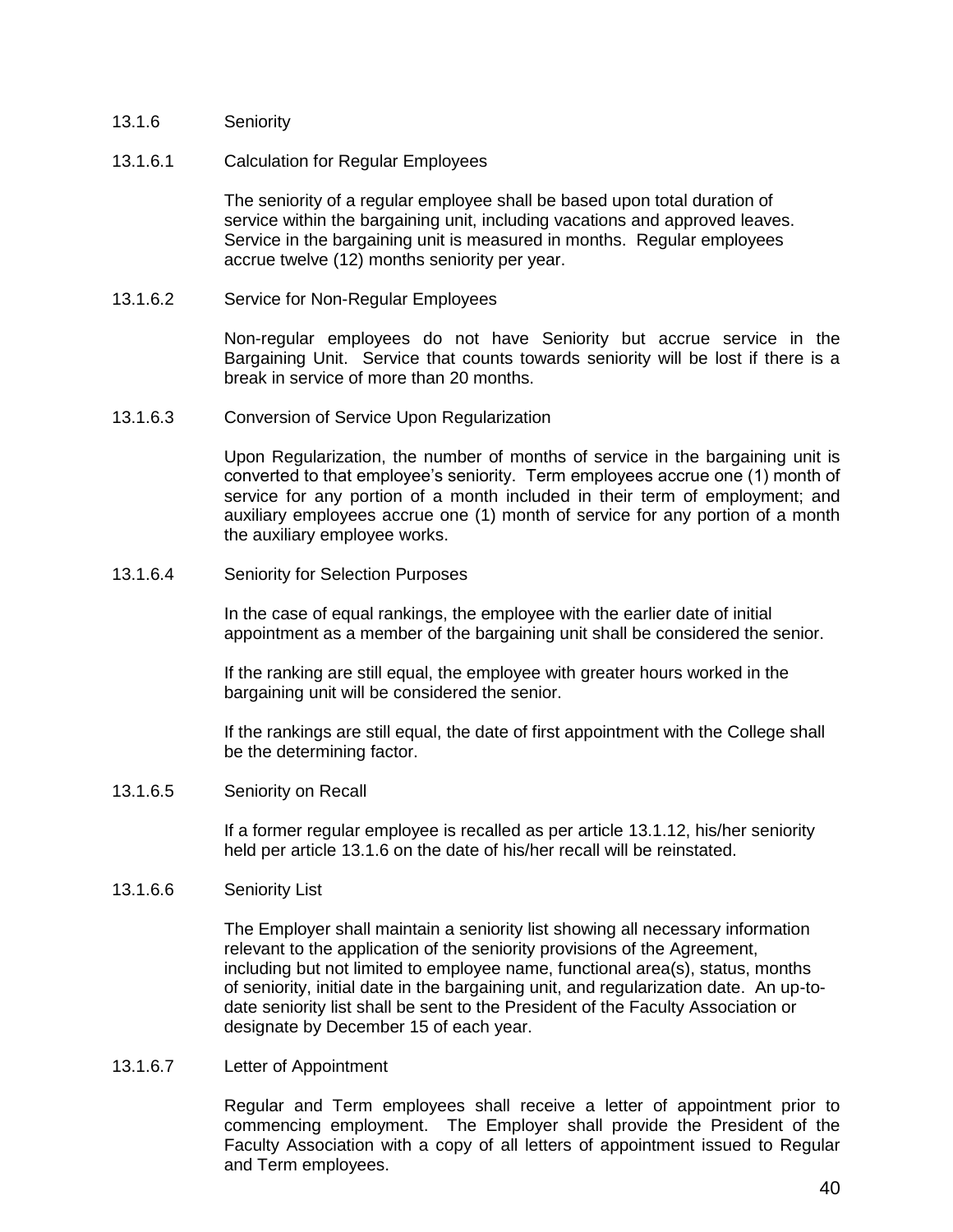13.1.6.8 Seniority Accrual – Paid and Unpaid Leaves

Reference Article 7.3 of the Common Agreement which states: "All paid leaves shall be treated as continuous employment for the purposes of seniority accrual. Unpaid leaves shall be treated as continuous employment for the purposes of seniority accrual for the duration of the leave, except for movement up the salary increment scale."

13.1.6.9 Loss of Seniority

Regular employees shall lose their seniority in the event that:

- a) They are discharged for just cause;
- b) They voluntarily terminate their employment;
- c) They are on layoff for more than two (2) years;
- 13.1.7 Reassignment

A regular employee designated for layoff under Article 13.1 will be given a short list and interview opportunity for any vacant regular faculty position for which he/she is fully qualified.

- 13.1.8 Notice of Layoff
- 13.1.8.1 In the event of termination under the above conditions, a minimum of three (3) months written notice shall be given to the regular employee, with a copy to the President of the Faculty Association.
- 13.1.9 Retraining

If a regular employee designated for layoff under article 13.1 has completed at least three (3) years of service as a regular employee, he/she may, subject to approval by the President or his/her delegate be eligible for retraining, for a vacant regular faculty position. If applicable, such retraining shall be provided by the College without loss of salary or benefits to the regular full-time employee for a period of up to three (3) months and a regular part-time employee for a period of up to two (2) months.

If further retraining is determined by the President or his/her delegate to be necessary the regular employee shall be granted a further leave of absence without pay or benefits for a period not to exceed six (6) months.

- 13.1.9.1 If a regular employee designated for layoff under Article 13.1 is granted retraining as provided for in Article 13.1.9 and subsequently leaves the employ of the College prior to three (3) years from the layoff date applicable to such retraining, he/she will return to the College an amount equal to one (1) month's pay and benefits (pro-rata) for each year remaining of the three (3) years of service he/she is obliged to complete subsequent to his return to duty.
- 13.1.10 Personnel Records
- 13.1.10.1 Any references or personnel records pertaining to a regular employee who has been laid off under Article 13.1 shall clearly point out the reasons for the layoff.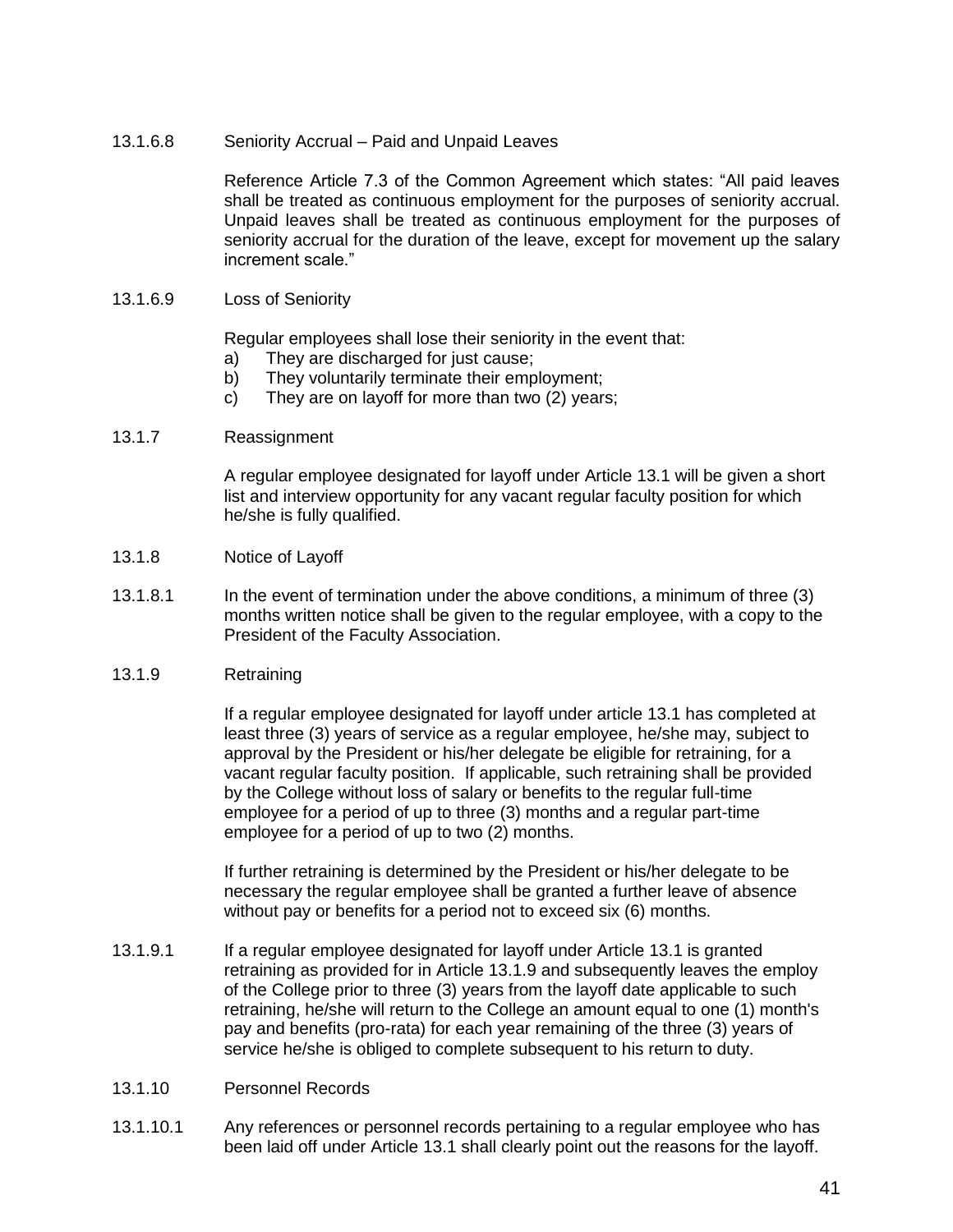#### 13.1.11 Severance Pay

If neither reassignment per Article 13.1.7 nor retraining per Article 13.1.9 is feasible, a regular employee may be laid off and awarded one (1) month severance pay for each completed year of service as a member of the bargaining unit up to a maximum of six (6) months severance pay.

13.1.11.1 The acceptance of severance pay by an employee shall not prejudice his/her opportunity of recall at the College.

### 13.1.11.2 Severance Pay

Where an employee is recalled per Article 13.1.12 during the period covered by severance pay, he/she shall refund the difference between the severance pay and the actual layoff calculated in full months, e.g., an employee who has received six (6) months of severance pay, if recalled after 3 1/2 months, will repay two months severance pay

#### 13.1.12 Recall

If it is found that the number of regular employees will be increased in a specific functional area, the College shall recall in the reverse order of layoff, i.e. last out, first back in, to those regular employees who were previously employed in this area and who had been laid off under Article 13.1 within the previous two (2) years.

- 13.1.12.1 If no one is available who meets the above conditions, a short listing and interview opportunity will be provided to those regular employees who are fully qualified in this area and who had been laid off within the previous two (2) years.
- 13.1.12.2 Employees shall be responsible to keep a current address on file at the College.
- 13.2 Technological Change
- 13.2.1 Definition
- 13.2.1.1 For the purposes of this Agreement, the term "technological change" means technical changes introduced by the College in the manner, method, or procedure in which it carries out educational operations and services where such technical change or changes significantly affects the terms and conditions or security of employment of regular employees of the bargaining unit or alters significantly the basis on which this Agreement was negotiated. Such technical changes as anticipated above shall include the following:
	- a) The introduction, because of technological change or development, of equipment, material, or processes different in nature, type, or quantity from that previously utilized.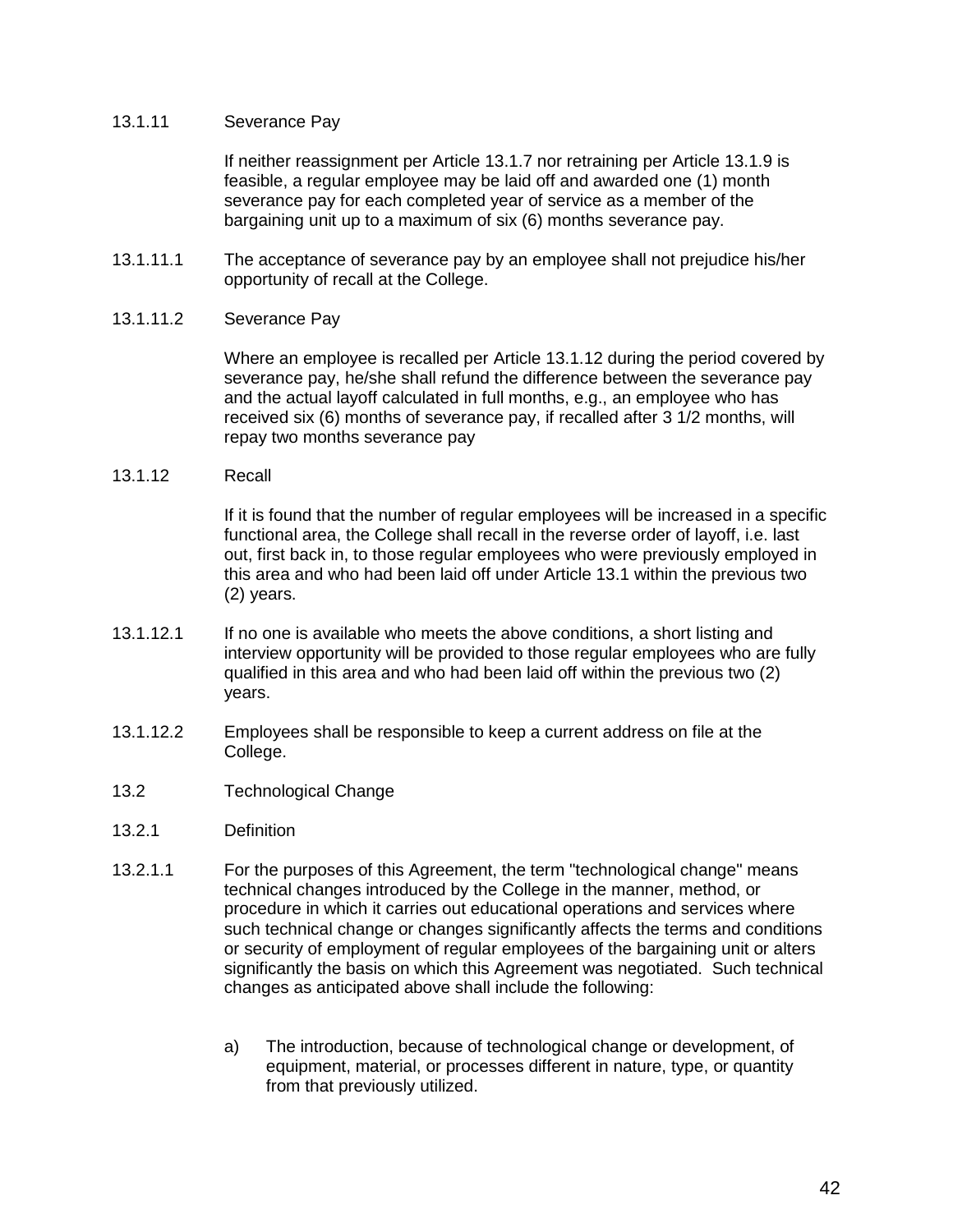- b) A technological change, related to the introduction of this equipment, material, or process, in the manner in which the College carries out its educational objectives and operations which significantly affects one or more regular employees.
- 13.2.2 When the College intends to introduce a technological change it shall notify the Faculty Association in writing as far as possible in advance of its intention, and to update the information provided as new developments arise and modifications are made.
- 13.2.2.1 The notice mentioned above shall provide pertinent data including:
	- a) the nature of the technological change;
	- b) the date on which the College proposes to effect the technological changes;
	- c) the approximate number, type, and location of regular faculty employees likely to be affected by the technological change;
	- d) the effects the technological change may be expected to have on regular faculty working conditions and terms of employment; and,
	- e) other pertinent data relating to the anticipated effects on any regular faculty.
- 13.2.3 Where the College has notified the Faculty Association of its intention of introducing a technological change, the parties will undertake to meet within the next thirty (30) calendar days in an effort to reach agreement on solutions to the problems arising from this change as they affect regular faculty employees.
- 13.2.4 Agreements reached between the parties under 13.2.3 shall be concluded in written form.
- 13.2.5 Where the parties do not reach agreement within sixty (60) calendar days after the date on which the Faculty Association has received notification from the College of its intention of introduction of the technological change, and various matters remain unresolved, either party may refer such matters to arbitration within twenty-one (21) calendar days of failure to agree.
- 13.2.6 One hundred and twenty (120) calendar days from the date of notification, the College may proceed with the planned technological change pending resolution by agreement or by arbitration of the dispute.
- 13.2.7 In the event of intended or actual regular employee reduction as a result of technological change, the reduction provisions outlined in Articles 13.1 shall apply.
- 14 COPYRIGHT
- 14.1 Refer to Common Agreement Article 5 Copyright and Intellectual Property.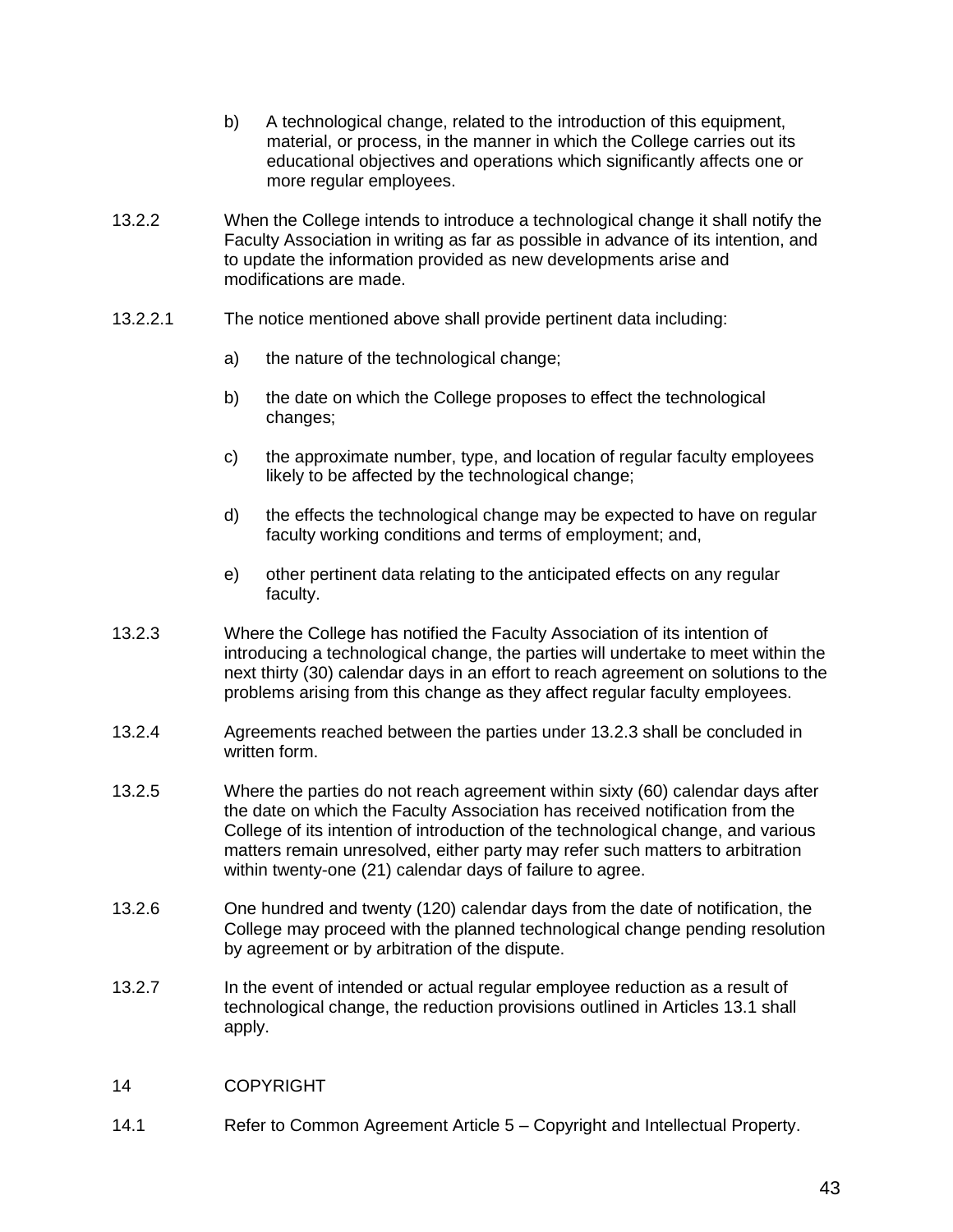### 15 PERSONNEL FILES

- 15.1 There shall be one official Personnel File maintained in Human Resources for each employee covered by this Agreement.
- 15.2 Personnel Files will be kept confidential. The College shall not release information contained in an employee's Personnel File to unauthorized individuals without the written consent of the employee concerned.
- 15.3 During normal working hours and in the presence of the Human Resources Director or delegate, every employee has the right of access to **his/her** Personnel File alone or accompanied by the President of the Faculty Association. Upon request, employees are entitled to a copy of any material in their Personnel Files.
- 15.4 Each document directed to the Personnel File which constitutes disciplinary action shall be signed by the employee as evidence a copy has been received. The employee's signature does not indicate agreement with the contents of the document. Refusal on the part of the employee to sign such documents shall not preclude their placement in the Personnel File.
- 15.4.1 Any disciplinary documentation shall be removed from the Personnel File after the expiration of twenty-four (24) months from the date it was issued if a similar incident has not taken place
- 16. LEGAL INDEMNIFICATION
- 16.1 Except where there has been gross negligence or malicious or willful misconduct on the part of an employee, the College will:
	- a) indemnify and save harmless employees from any liability action arising from the proper performance of his/her duties for the College; and
	- b) assume all costs, legal fees, and other expenses arising from any such action in accordance with the existing University College and Institute Protection Program, Self-Insured Comprehensive General Liability coverage.

### 17 OCCUPATIONAL HEALTH AND SAFETY

17.1 The College of the Rockies is committed to an Occupational Health, Safety and Environmental Program that protects students, staff, faculty/employees and the general public. Protection from accidental and preventable injury is this program's goal.

> Safety is the direct responsibility of everyone. With the support and commitment of everyone, this goal can be accomplished. Pursuant to the *Workers Compensation Act* requirements for training and posting of policies, all employees will perform their jobs according to established procedures, following safe work practices, and reporting foreseeable hazards.

17.2 The College agrees to comply with all regulations made pursuant to the *Workers Compensation Act* and any other statute of the Province of British Columbia pertaining to occupational health and safety.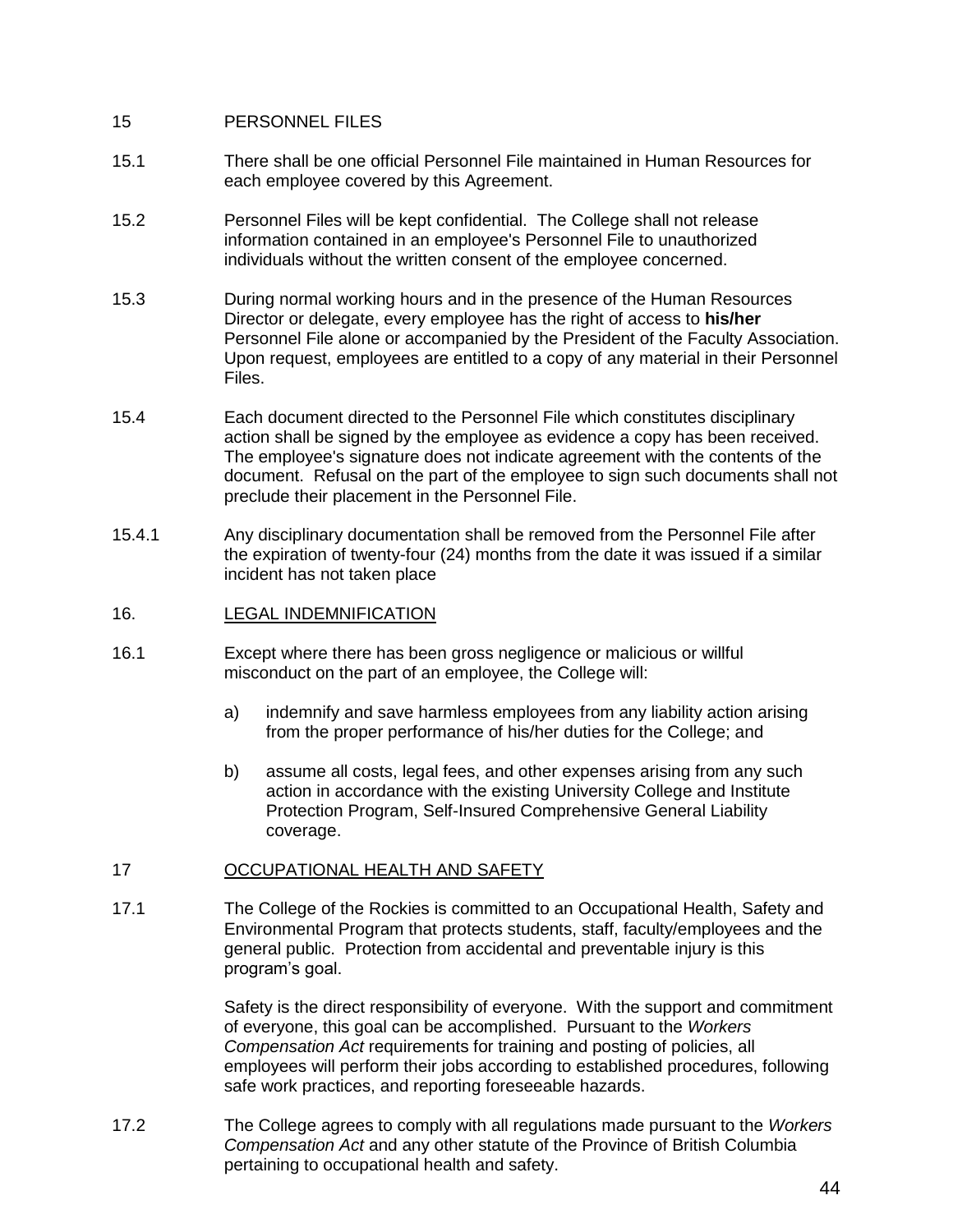- 17.3 The College will provide a link on the College Intranet to the WorkSafe BC website and to the relevant College policy regarding Safety Equipment/Apparel**.**
- 17.4 The College shall maintain an Occupational Health and Safety Committee in keeping with *Workers Compensation Act* and Regulations and ensure such committee carries out all the duties and responsibilities in accordance with the statutes. There shall be no fewer than two (2) CORFA members appointed by the Association on this committee.
- 17.5 Pursuant to Section 150 of the *Workers Compensation Act*, no employee will be disciplined for acting in compliance with the *Act*.
- 17.6 All accidents and injuries must be reported by an employee within twenty-four (24) hours or as practicable to the employee's immediate supervisor or the Human Resources Department.

#### 18 STUDENT CONCERNS

If a Dean/Manager receives and intends to follow up on a student concern about an employee, that employee will be informed of the substance of the concern within seven (7) days of receipt of the concern. The employee will also be given an opportunity to respond to the concern.

#### 19 UNSATISFACTORY SERVICE

When, through the provisions of Article 10 or otherwise, a manager identifies serious performance problems or serious performance issues concerning an employee, the manager shall undertake, or shall have already undertaken, an evaluation prior to taking disciplinary action. If disciplinary action, up to and including termination, is taken, written notification will be provided to the employee and the Association.

#### 20 DISCIPLINE

The College shall not dismiss or discipline an employee bound by this Agreement except for just and reasonable cause.

- 20.1 The College will provide at least **twenty-four (**24**)** hours notice to an employee of any meeting in which the conduct of the employee is being investigated and discipline may be imposed. Less notice may be given if the College has cause for investigating the employee's conduct immediately.
- 20.2 At the time of notice, the College will inform the employee and the Association of the purpose of the meeting and that the meeting could result in discipline. The employee will be expected to consult with his/her Steward and the employee shall have the right to Association representation at the meeting.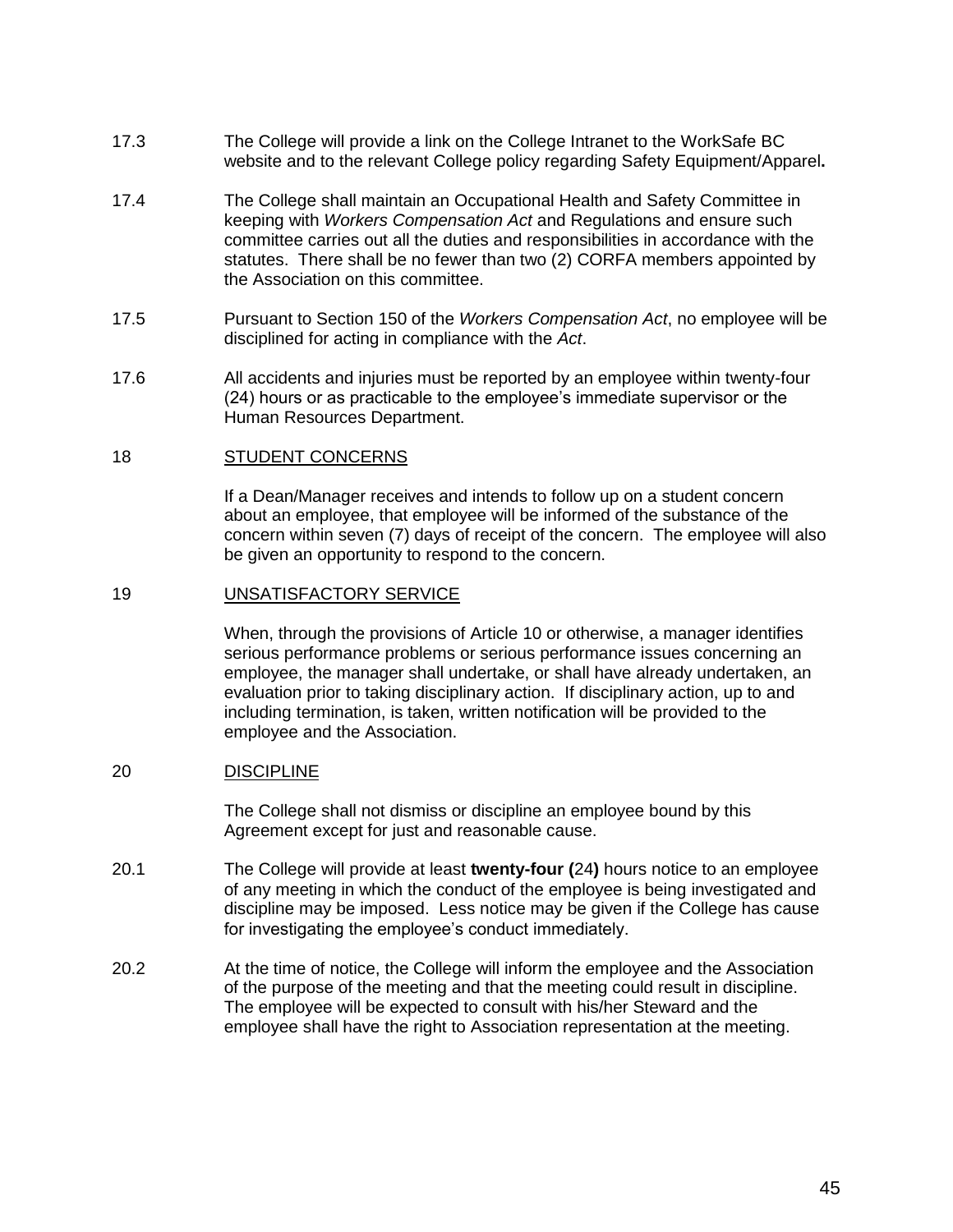- 20.3 Should discipline beyond a verbal reprimand be imposed, the College will notify the employee, in writing, of the reason for the discipline. The employee, at his/her discretion, may provide a copy of that letter to his/her Steward. In the event an employee is suspended, written notification will be provided to the employee and the President of the Faculty Association within five (5) working days.
- 20.4 A grievance alleging that the suspension or discharge of an employee is unjust must be initiated within twenty-two (22) working days of the written notification to the employee of the suspension or discharge. Such grievance will proceed directly to Step **2** of the grievance procedure.

### 21 GRIEVANCE PROCEDURE

#### 21.1 General

It is the intent and the purpose of this Article to provide the parties with a procedure whereby complaints and/or disputes as to the interpretation of any of the Articles in this Agreement will be resolved without work stoppage.

The parties agree to make every reasonable effort to settle all grievances in a prompt, just, and equitable manner.

Throughout the grievance procedure, the Association, as the exclusive bargaining agent, has carriage of all grievances.

#### 21.2 Definitions

Grievance: A grievance is a claim, dispute or complaint involving the interpretation, application, administration, or alleged violation of this Collective Agreement and includes any question as to whether a matter is arbitrable.

Types of Grievance:

Individual Grievance: A grievance initiated by an individual employee and or the Association on behalf of an individual employee. All individual grievances must commence at the informal step.

Group Grievance: A grievance initiated by the Association on behalf of a group of employees similarly affected by the employer's action. For the purposes of the Steps, employee includes "employees". All group grievances must commence at Step 1.

Policy Grievance: A grievance by the Association which may involve a matter of general policy or of general application of the collective agreement. All policy grievances must commence at Step 2.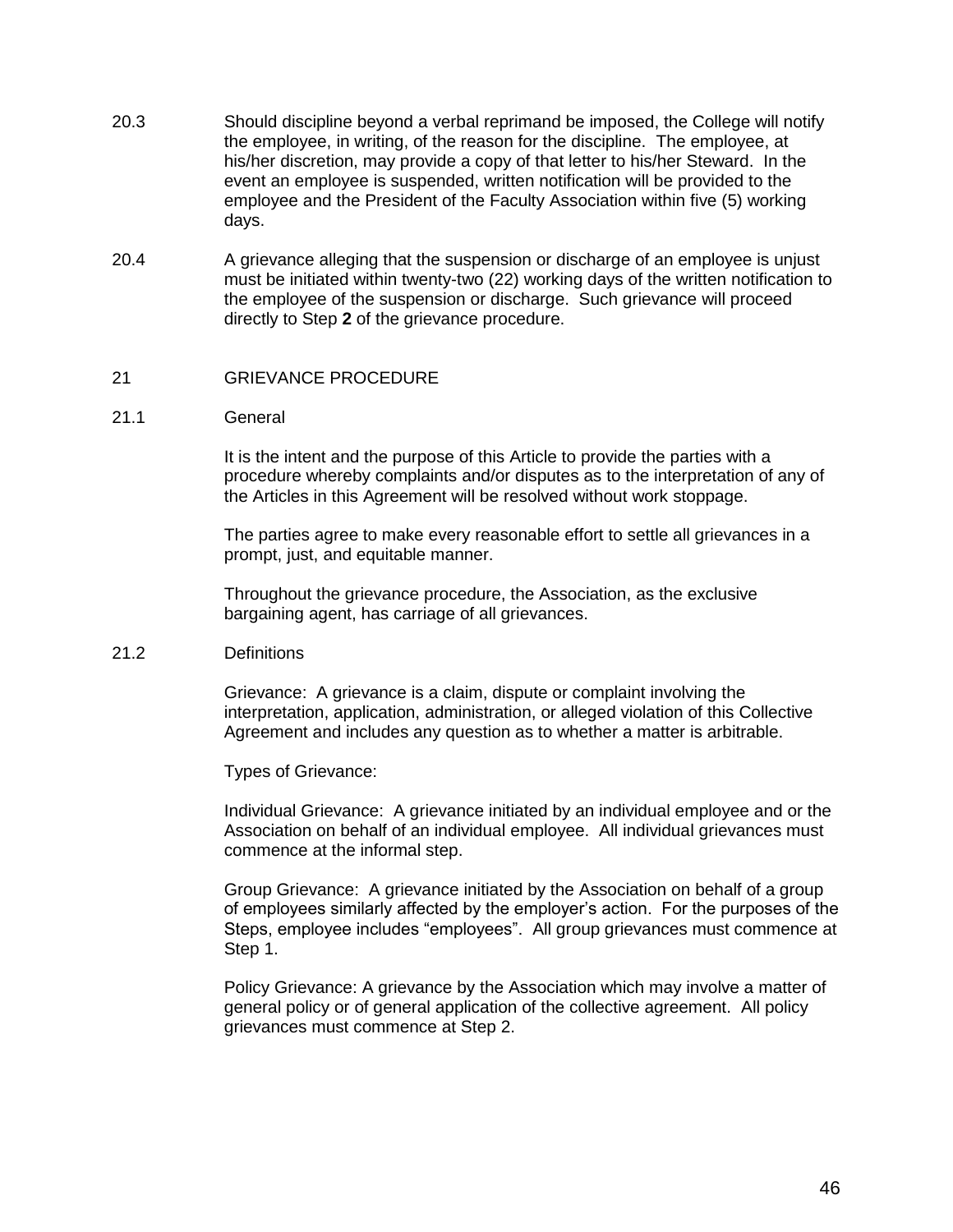### 21.3 Time Limits

In the event a party fails to reply within the time limits prescribed in this article, the other party may submit the matter to the next step as if a negative reply or denial has been received.

Time limits specified in this article may be extended by mutual agreement of the parties.

- 21.4 Steps
- 21.4.1 Informal Step:
- 21.4.1.1 An employee, or the Association on behalf of an employee or group of employees, may, within twenty (20) working days of an incident giving rise to a grievance, or of the time when the employee or Association could reasonably have been expected to become aware of the incident, whichever is later, bring the matter to the attention of his/her immediate supervisor.
- 21.4.1.2 No later than ten (10) working days following the notice given pursuant to clause 21.4.1.1, the supervisor will notify the Association of the grievance; will advise the employee that he or she has the right to be accompanied by a representative of the Association at any discussion of the grievance; and will meet with the affected employee and with, where requested by the employee, a representative of the Association.

Every reasonable effort will be made to resolve the matter at this stage of the grievance process. Any recommendations by the supervisor to resolve the matter are subject to review and approval by the Director of Human Resources and the Association.

Any interpretations of the collective agreement on behalf of the College must be confirmed by the Director of Human Resources.

- 21.4.2 Step 1:
- 21.4.2.1 Failing a satisfactory settlement at the informal step, the Association may submit the grievance in writing to the employee's immediate excluded supervisor within ten (10) working days of the time the Association could reasonably have become aware of the outcome of the informal step.

Within ten (10) working days of receipt of the written grievance, the excluded supervisor will meet with the Association representative and the affected employee (in the case of a group grievance up to two (2) affected employees), and will provide the Association with a written response to the grievance along with any supporting documentation within a further five (5) working days.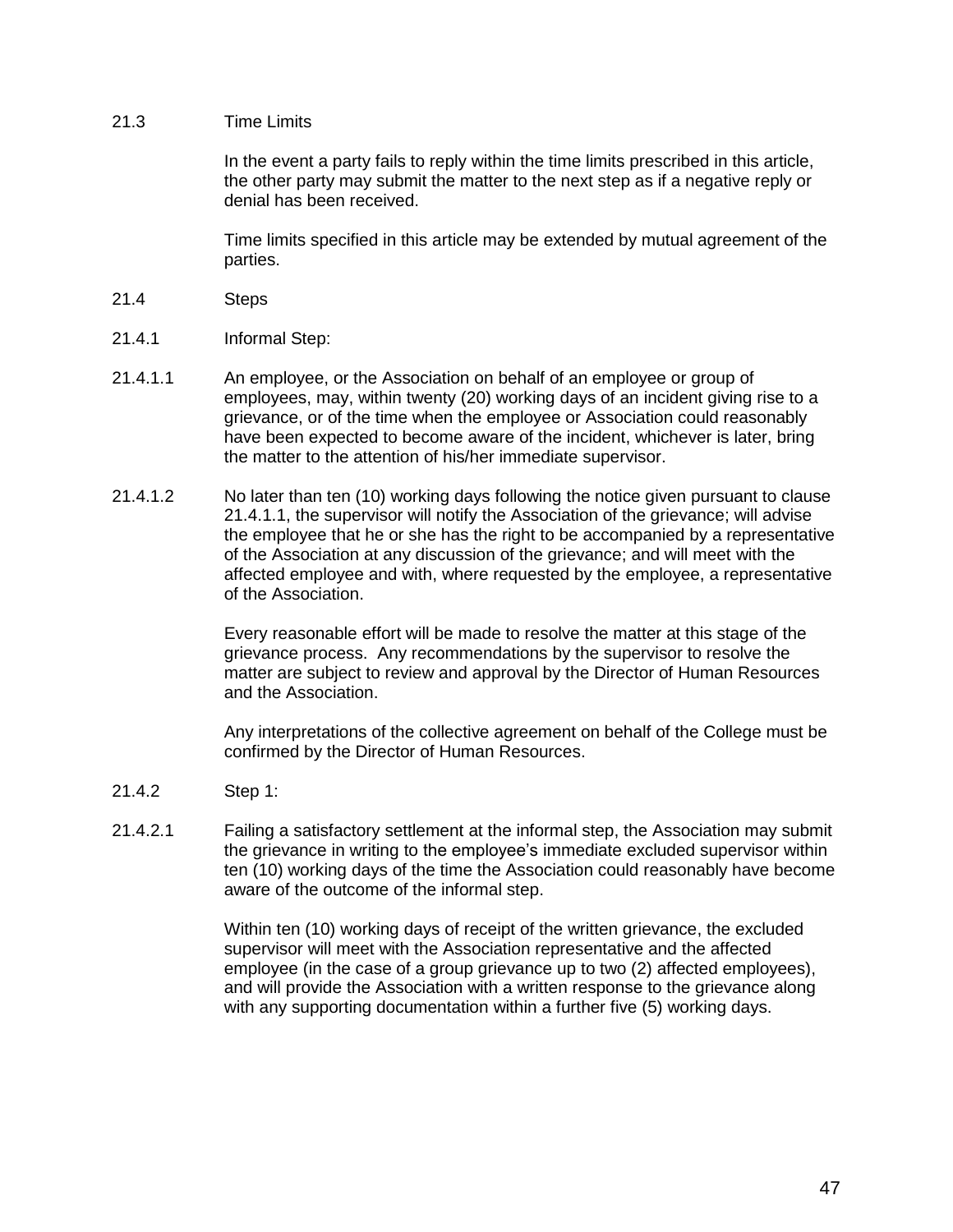- 21.4.3 Step 2:
- 21.4.3.1 Failing a satisfactory settlement at Step 1 the Association may, within five (5) working days of the date of the written response in Step 1, or in case of a policy grievance, commence Step 2 by forwarding a copy of the written grievance along with any other relevant information to the College President or designate.

The College President or designate will arrange and hold a meeting with the Association and up to two (2) affected employees within ten (10) working days of receipt of the grievance and will provide the Association with a written response within a further ten (10) working days.

If the written response is not to the satisfaction of the Association, then the grievance may be advanced to arbitration. Notice of Intent to advance to arbitration will be in writing to the College President or designate within twentytwo (22) working days of the date of the written response from the College President or designate.

### 21.5 Arbitration

Where the matter is advanced to arbitration, the parties will meet to select a mutually acceptable arbitrator. In the event that mutual agreement cannot be reached, either party may, upon five (5) working days written notice to the other party, request the Minister of Labour of the Province of British Columbia to appoint an arbitrator.

The arbitrator shall have the authority to apply, or to determine compliance with, the provisions of this Agreement, including the waiver of time limits, and shall not have the authority to in any way add to, detract from or alter the provisions of this Agreement. The decision arrived at by the arbitrator shall be final and binding on the parties.

Each party shall pay the expenses incurred in connection with the preparation and presentation of its own case to the arbitrator. The parties shall share equally the expenses of the arbitrator.

- 22 ACADEMIC FREEDOM
- 22.1 Every employee is entitled to exercise Academic Freedom in the performance of his/her duties. However, it is recognized Academic Freedom must be exercised responsibly and act within pertinent legislation.
- 22.2 People benefit from the search for knowledge and its free exposition. Academic freedom is essential to both these purposes in the teaching function of the College as well as in its scholarship and research. There shall be no infringement or abridgement of the academic freedom of any faculty member.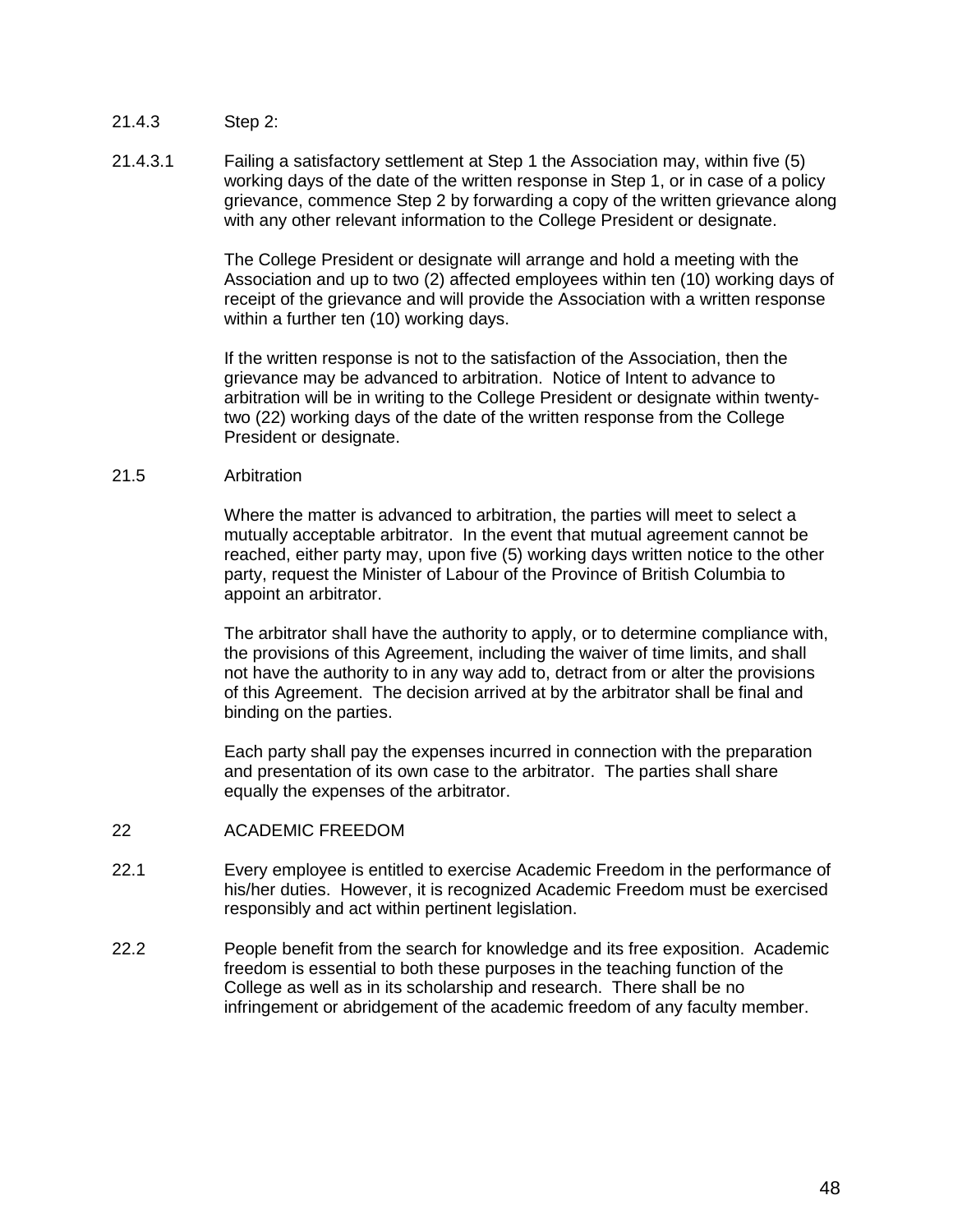- 22.3 Academic freedom is the freedom to examine, question, teach, and learn, and it involves the right to investigate, speculate, and comment without regard to prescribed doctrine. Academic freedom ensures:
	- (a) Freedom in the conduct of teaching and the performance of duties;
	- (b) Freedom in undertaking research and publishing or making public the results thereof; and
	- (c) Freedom from institutional censorship.
- 22.4 Academic Freedom carries with it the duty to use that freedom in a responsible way and in a manner consistent with the scholarly obligation to base teaching and research on an honest search for knowledge, and on the prescribed learning outcomes of the course outlines.
- 23 PROFESSIONAL DEVELOPMENT FUNDING AND SCHOLARLY ACTIVITIES
- 23.1 Common Faculty Professional Development Fund
- 23.2 Purpose

The Common Agreement Faculty PD Fund was created through Letter of Understanding 6 of the Common Agreement. The Fund is in support of various types of professional development activities. Such professional development is for the maintenance and development of the faculty members' professional competence and effectiveness. The purpose is to assist faculty to remain current and active in their discipline and program. The Fund is not meant to replace any existing development or educational funds.

The parties (College of the Rockies Faculty Association and the College of the Rockies) agree that the fund will be used to provide successful applicants with full or partial paid leaves while they are pursuing approved Professional Development activities.

23.3 Eligibility

Post-probationary faculty members employed by the College shall be eligible to apply for Common Faculty PD financial assistance.

- 23.3.1 Limitations
	- 1. The duration of a full-time leave funded through the Common Agreement Faculty PD fund shall be for at least one week to a maximum of six months.
	- 2. The duration of a partial leave (of at least 20% but less than 100%) shall be for a maximum of one academic year.
- 23.4 Process for Application and Approval

A faculty member who wishes to apply for funding through this Fund will submit her/his application to the Faculty Development Committee in response to a call from that Committee for applications. The application must be supported with written (email okay) confirmation of approval in principle from the applicant's Department Head or Campus Manager for the absence of the applicant from normal duties to undertake the specified professional development.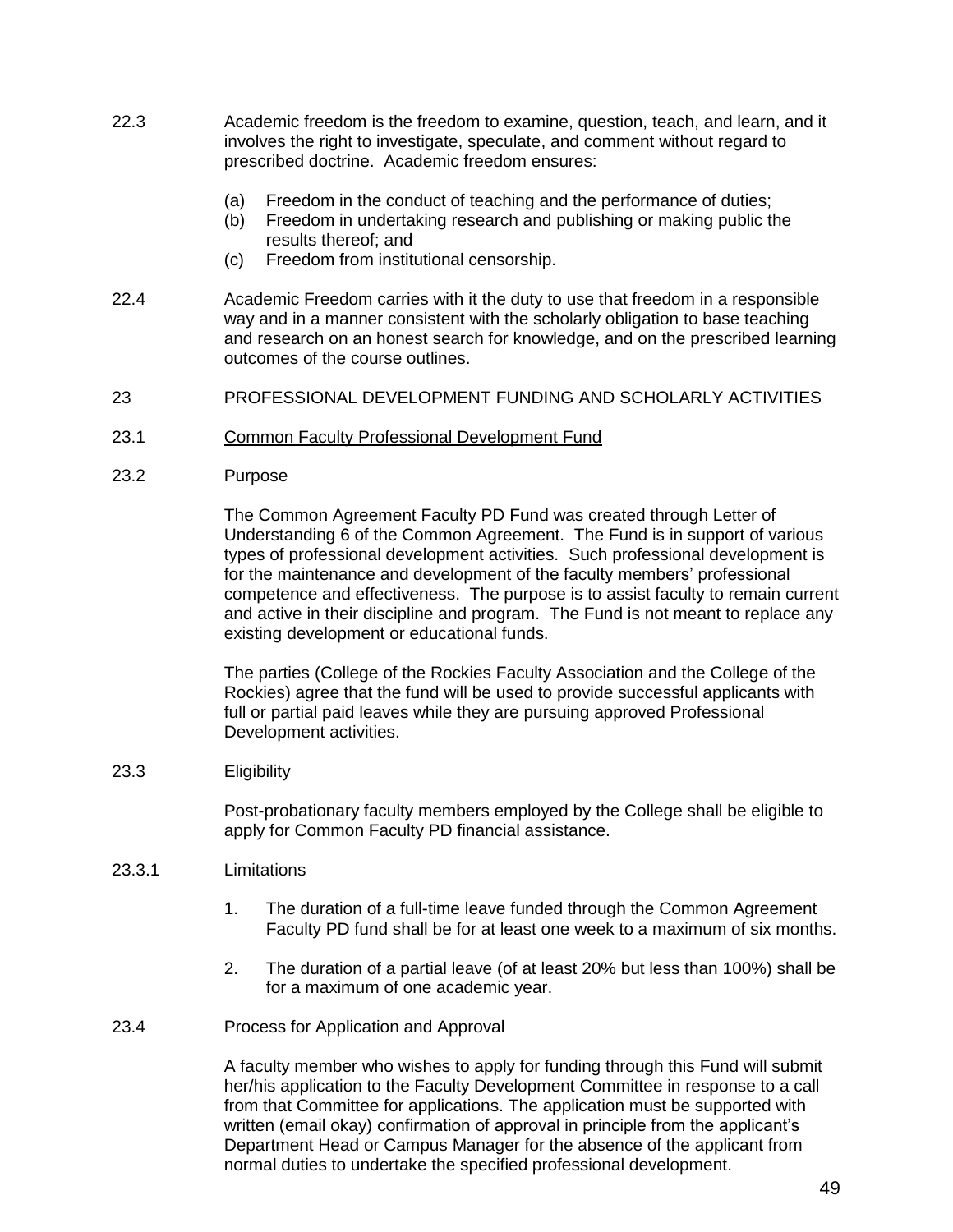The Faculty Development Committee will evaluate each application as per the candidate selection criteria below. The Committee Chair will meet with the VP Academic, and present her/him with its analysis and recommendations. All applications for funding will be ranked by the Committee for consideration by the VP Academic. The VP Academic, will consider all recommendations of the Committee and be responsible for the final approval of applications.

### 23.5 Candidate Selection

- 1. Details of the application process will be outlined in the Professional Development Handbook and may be modified by mutual consent of the Parties.
- 2. The Faculty Development Committee will review all applications for financial assistance and assess the merits of each application based on the following factors (no order of priority):
	- Length of service with the College;
	- Available funding;
	- Previous financial assistance granted;
	- The value to the College of the experience sought by the faculty member;
	- The value to the faculty member of the experience sought by the faculty member;
	- Service by the faculty member to the College and/or Community;
	- The 'comprehensiveness' of the proposal; and
	- That the proposal be realistic (e.g., that the activity can be achieved within the time lines proposed.)
- 3. Without restricting the generality of the principles governing the Common Agreement Faculty PD Fund, the following activities shall be considered as constituting valid grounds for a faculty member to apply for Common Agreement Faculty PD funding:
	- Enrolling in a relevant full-time or part-time program of study at an appropriate institution;
	- Professional research or non-directed study;
	- Assuming, with another institution or agency or in business or industry, a position in a field related to the College appointment held by the faculty member;
	- Travel and visitations for studies of particular relevance to the faculty member's College appointments.

### 23.6 Fund Management

- 1. Common Agreement Faculty PD funds may be used only at a time mutually agreed upon by the College and the employee.
- 2. Deadline for submission of applications to the Faculty Development Committee shall be April 15 of each year. The Committee will review all applications and the Chair will meet with the VP Academic, not later than May 15 to make recommendations. The VP Academic, shall make final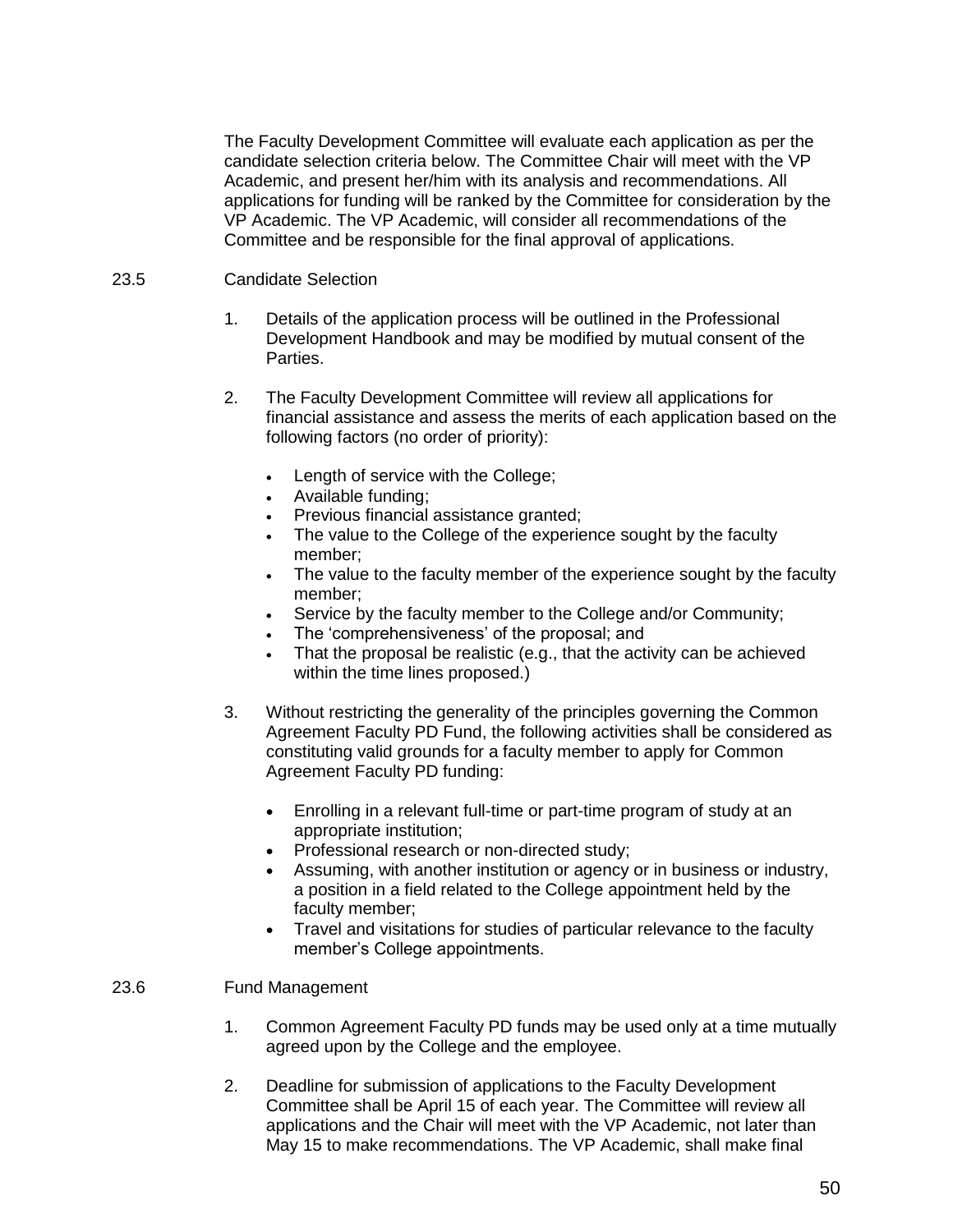approval of applications not later than May 31. These deadlines may be extended or modified by mutual agreement of the parties.

- 3. In the event that funds available during any given fiscal year have not been fully committed, the parties may agree to engage in an additional process (es) within that fiscal year to allot the remaining funds. Any monies in the fund not spent at the end of any fiscal year shall be retained by the employer.
- 4. The College will allocate funds from future fiscal years only where it is recommended by the Faculty Development Committee to do so, and where it is in the best interest of the College, as determined by the VP Academic.
- 5. The Common Agreement Faculty Professional Development Fund will be charged for costs of salary and benefits while on approved leave as well as vacation, PD, and NI days accrued while on such leave.
- 6. A faculty member who is granted funding from the Common Agreement Faculty PD Fund must commit to continuing employment with the College for a period equal to double the leave taken.

Examples:

- 1. Leave is 100 percent for 6 months must work 100 percent for 12 months
- 2. Leave is 50 percent for 6 months must work equivalent to 50 percent for 12 months which may be 100 percent for 6 months
- 3. Leave is 100 percent for 8 weeks must work 100 percent for 16 weeks

A faculty member must repay all salary and benefits paid if s/he voluntarily leaves or is dismissed from the College prior to fulfilling 50 percent of the required time. If more than 50 percent, but less than 100 percent, of the work commitment has been fulfilled, the member must repay one-half of the salary and benefits paid during the leave.

A faculty member will not be required to repay any salary and benefits if s/he leaves the College as a result of layoff, reduction, illness, or other involuntary reasons.

- 23.7 Faculty Development Funds
- 23.7.1 The College agrees to provide funding in support of professional development for faculty as follows:
- 23.7.1.2 a) Effective April 1 of each year, the College shall contribute to the Faculty Development Fund an amount equal to 0.64% of total faculty salaries for the previous fiscal year;
	- b) The Faculty Association will appoint an Association member who shall be Chair of the Faculty Development Committee. The College will provide 20% release time for the Chair;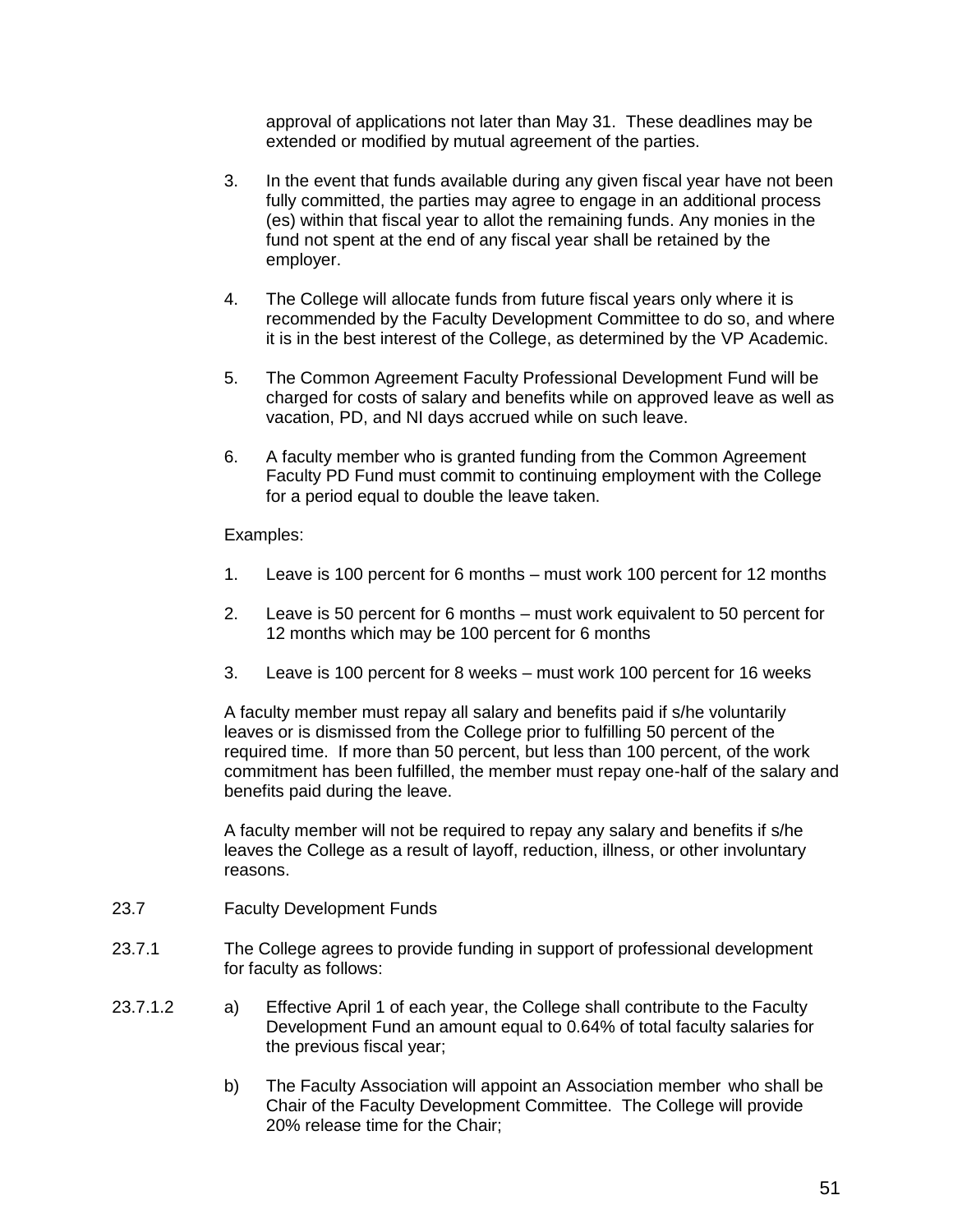- c) Each fiscal year, an amount of \$2,000 (two thousand dollars) from the Faculty Development Fund described in the aforementioned, will be allocated to a Faculty Development Day;
- d) Any unused monies remaining in the Faculty Development Fund at the conclusion of a fiscal year, will be carried forward to the Faculty Development Fund in the next fiscal year.
- 23.7.3 Effective April 1 of each year, the College shall contribute annually to the Educational Leave Fund an amount equal to 40% of the total annual salary and benefits paid to a regular full-time employee at the top step of the salary scale. This fund will be administered by the Faculty Development Committee. Any unused monies remaining in the Educational Leave Fund at the conclusion of a fiscal year, will be carried forward to the Educational Leave Fund in the next fiscal year.
- 23.7.4 For clarification of Article 23.7, an employee is to apply to the Faculty Development Committee for funding, but is also required to apply to his/her Dean/Manager for applicable leave approvals. Such approval will not be unreasonably denied.
- 23.8 Scholarly Activities
- 23.8.1 The College is not funded for scholarly activities. However, the College acknowledges scholarly activity contributes to academic excellence and effectiveness of teaching at the College.
- 23.8.2 Scholarly activity includes expanding expertise in one's fields of knowledge, awareness of current scholarship **in** those fields, involvement in basic research and development, and professional or creative activity.
- 23.8.3 The purpose of research is the expansion of knowledge and the sharing of that knowledge through publication or other appropriate professional means. Development involves the examination of the implications of basic research and its practical applications, and the evolution of practice in professional or creative activities.
- 23.8.4 Nothing in this provision shall be construed as increasing or changing an employee's assigned workload or basis for evaluation.
- 24 RESPECTFUL WORKPLACE ENVIRONMENT

The College and the Association are committed to ensuring that all employees enjoy the right to work in a collegial, respectful workplace environment.

#### 24.1 Harassment

Harassment means behavior that is not acceptable in the conduct of an employee's professional responsibilities.

The parties agree that proven sexual or personal harassment is a serious violation of an employee's rights, dignity, and personal well-being. The College will investigate all harassment grievances and treat all such grievances with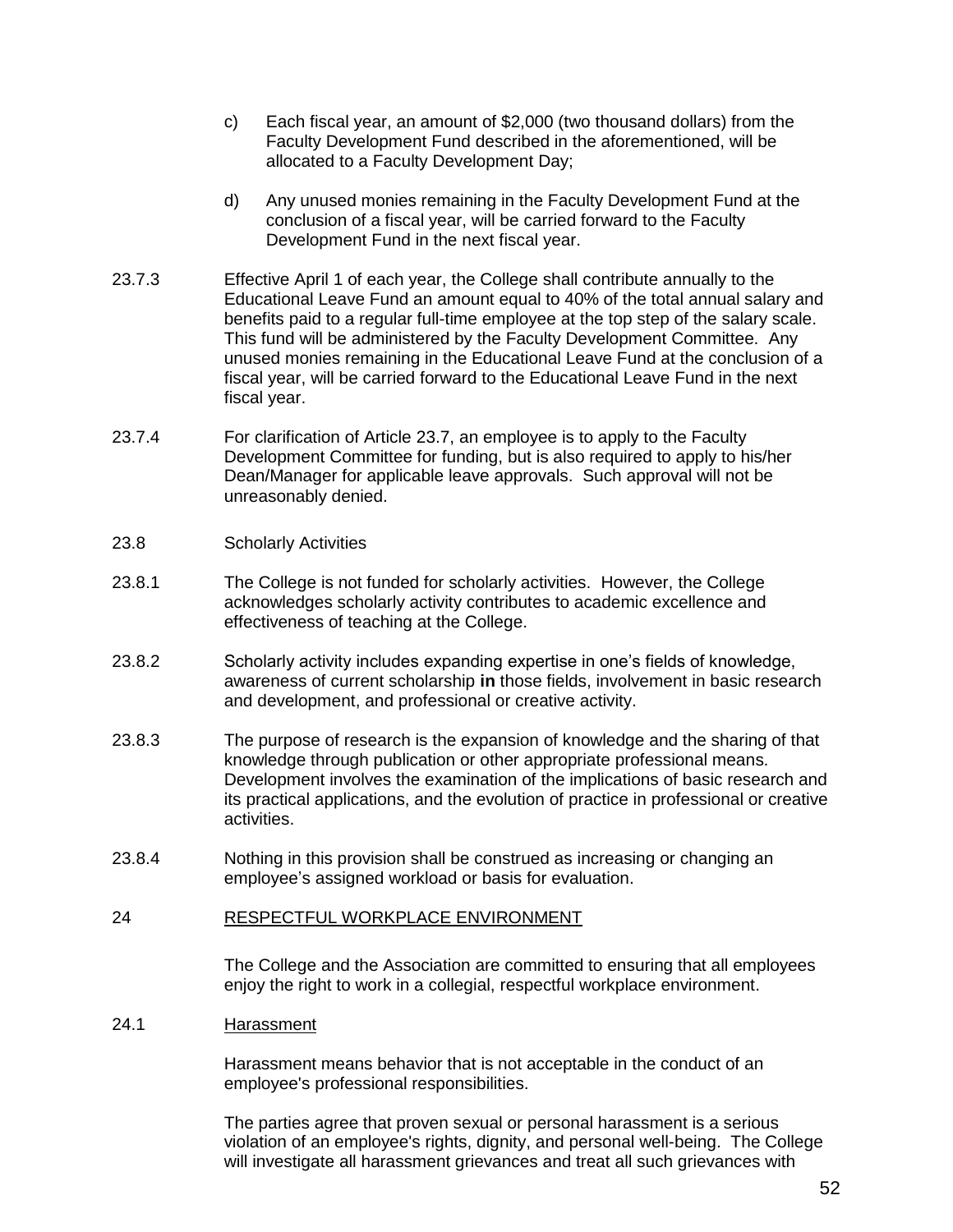seriousness and confidentiality. Where such grievances of a sexual or personal harassment nature are justified, appropriate disciplinary measures, up to and including dismissal, are supported and endorsed by the parties.

#### 24.1.1 Sexual Harassment

Sexual harassment may be physical and/or psychological, and may take the form of any unwanted or unwelcome conduct, comment, gesture, or contact of a sexual nature that is likely to cause offense or humiliation by another employee of the College who knows, or reasonably should be expected to know, that such behavior is unwanted or unwelcome.

Sexual harassment also includes: sexual advances and requests for sexual favors such as an implied or expressed promise of a job-related reward to comply with a sexually-oriented request; a reprisal, or an implied or expressed threat of reprisal that impacts employment; a denial of employment opportunity, or the expressed or implied threat to deny employment opportunity.

Examples of sexual harassment include:

- verbal harassment or abuse such as sexist jokes, comments, conduct
- displays of pornographic and/or sexually explicit pictures, photographs, literature, not related to an appropriate academic context of creating awareness of such materials
- unwanted touching, patting, pinching, physical contact
- unwelcome compromising invitations which are of a persistent nature.

#### 24.1.2 Personal Harassment

Personal harassment may include repeated, intentional, offensive comments and/or behavior intended to deliberately demean and cause personal humiliation to another employee. Examples of personal harassment include:

- discriminatory behavior in violation of human rights legislation
- physical threats, abuse, assault, intimidation
- verbal abuse
- displays of pornographic, and/or racist pictures, photographs, literature not related to an appropriate academic context of creating awareness of such materials.

#### 24.1.3 Retaliation

The parties agree that retaliation or reprisals directed to a complainant and/or witnesses shall not be tolerated nor condoned.

24.1.4 Process/Proceedings

The employee who has a complaint may process it through the grievance procedure as per Article 21, Grievance Procedure, subject to the following variances, as appropriate:

a) If an employee who is the subject of the complaint is a College representative at any step of the grievance procedure, then the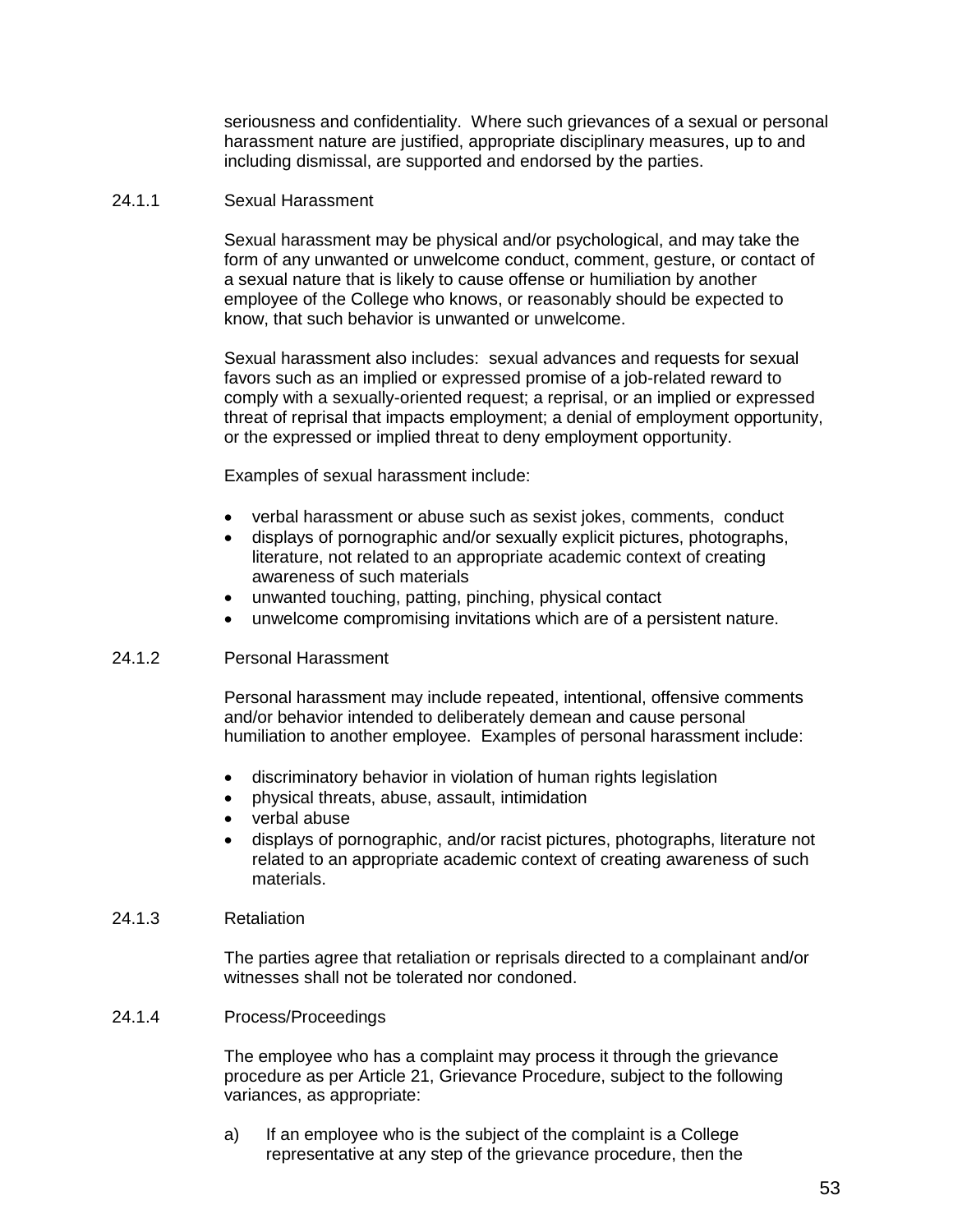Association may present the grievance to another appropriate representative designated by the College President.

- b) College and/or Association representatives, in the course of investigating a harassment grievance, shall have due regard for the privacy and confidentiality of the grievor, witnesses, and all employees involved in the grievance.
- c) Arbitration:
	- i) An arbitrator, in the determination of a complaint of harassment, shall have the authority to take reasonable steps to protect the interests of all parties in privacy and confidentiality in the determination of procedural and evidentiary matters, subject to fairness to all parties.
	- ii) If the grievor and the employee who is the subject of the grievance are both members of the same bargaining unit, then, the arbitrator shall also have jurisdiction in respect to any subsequent grievance arising from related discipline of the member who is the subject of the grievance.
- d) The employee who initiated the grievance, and the employee who is the subject of the grievance, shall have the right to Association representation at all meetings, interviews, and hearings where the faculty member's presence is requested by management in connection with these allegations.
- e) Normally grievances will be filed after the incident(s) and/or series of incidents occur; however, time limits may be extended.
- f) If the grievor chooses to file a simultaneous complaint with the Human Rights Commission, the grievor agrees that, in so doing, the grievance procedure shall precede the complaint.
- 24.1.5 Discrimination and Human Rights
- 24.1.5.1 The College and the Faculty Association do not condone discrimination without cause.
- 24.15.2 The parties agree that the provisions of Section 8 of the *Human Rights Act*, SBC Chapter 22, 1984, apply as though included in, and forming part of, this Agreement.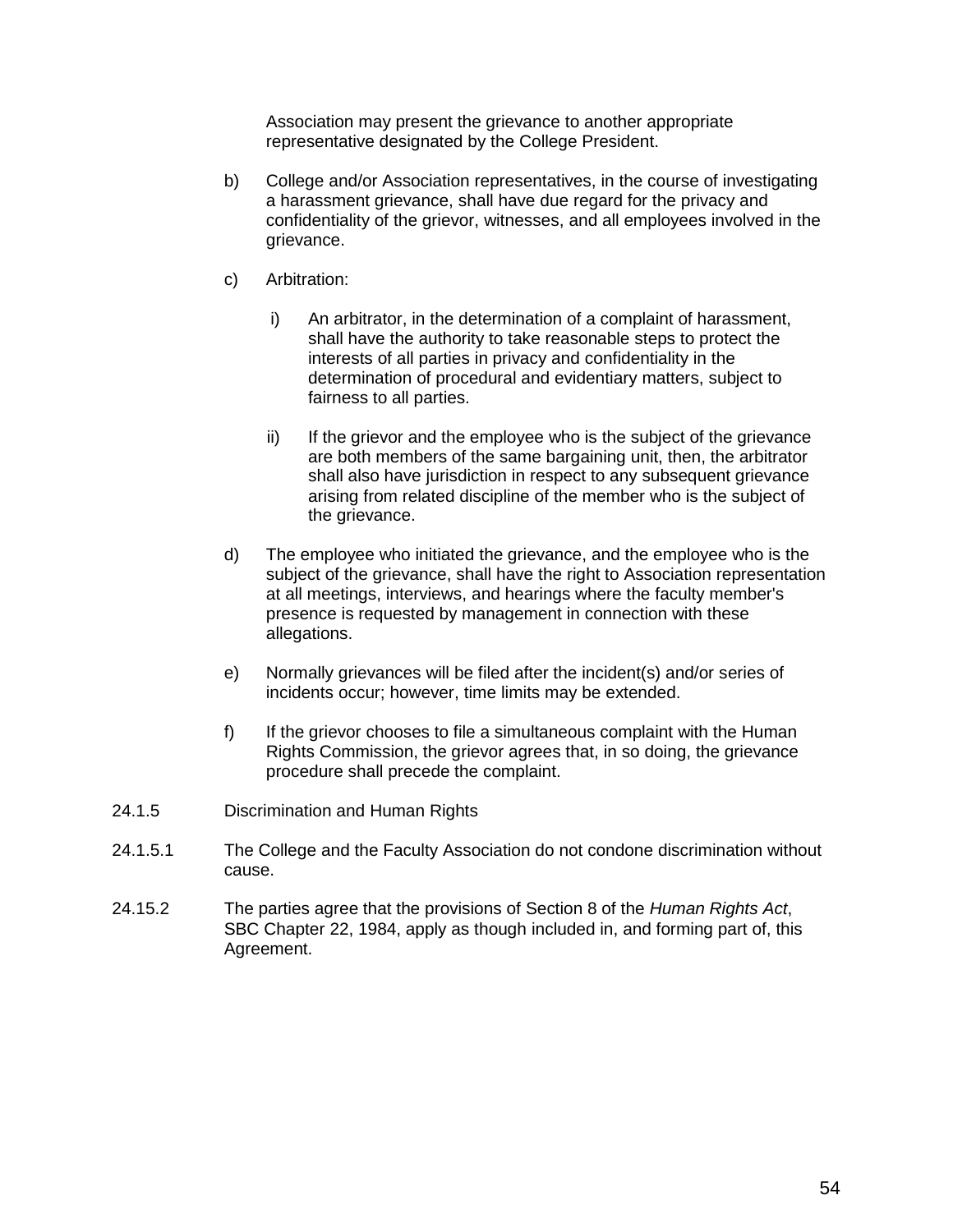SIGNED BY BOTH PARTIES TO THIS AGREEMENT, in the City of Cranbrook, British

Columbia, this \_\_\_\_\_\_\_\_ day of \_\_\_\_\_\_\_\_\_\_\_\_\_\_\_\_\_\_, 2015.

THE COLLEGE OF THE ROCKIES FACULTY ASSOCIATION

Leslie Molnar, President Faculty Association

COLLEGE OF THE ROCKIES

Roy Daykin, PSEA Chair Board of Directors

Joan Kaun, VP Bargaining Faculty Association

David Walls President & CEO

Ben Heyde Negotiating Committee

Rezin Butalid Negotiating Committee Sheila McDonald Negotiating Committee

Darrell Bethune Negotiating Committee

Heather Hepworth Negotiating Committee

Yvonne Nelson Negotiating Committee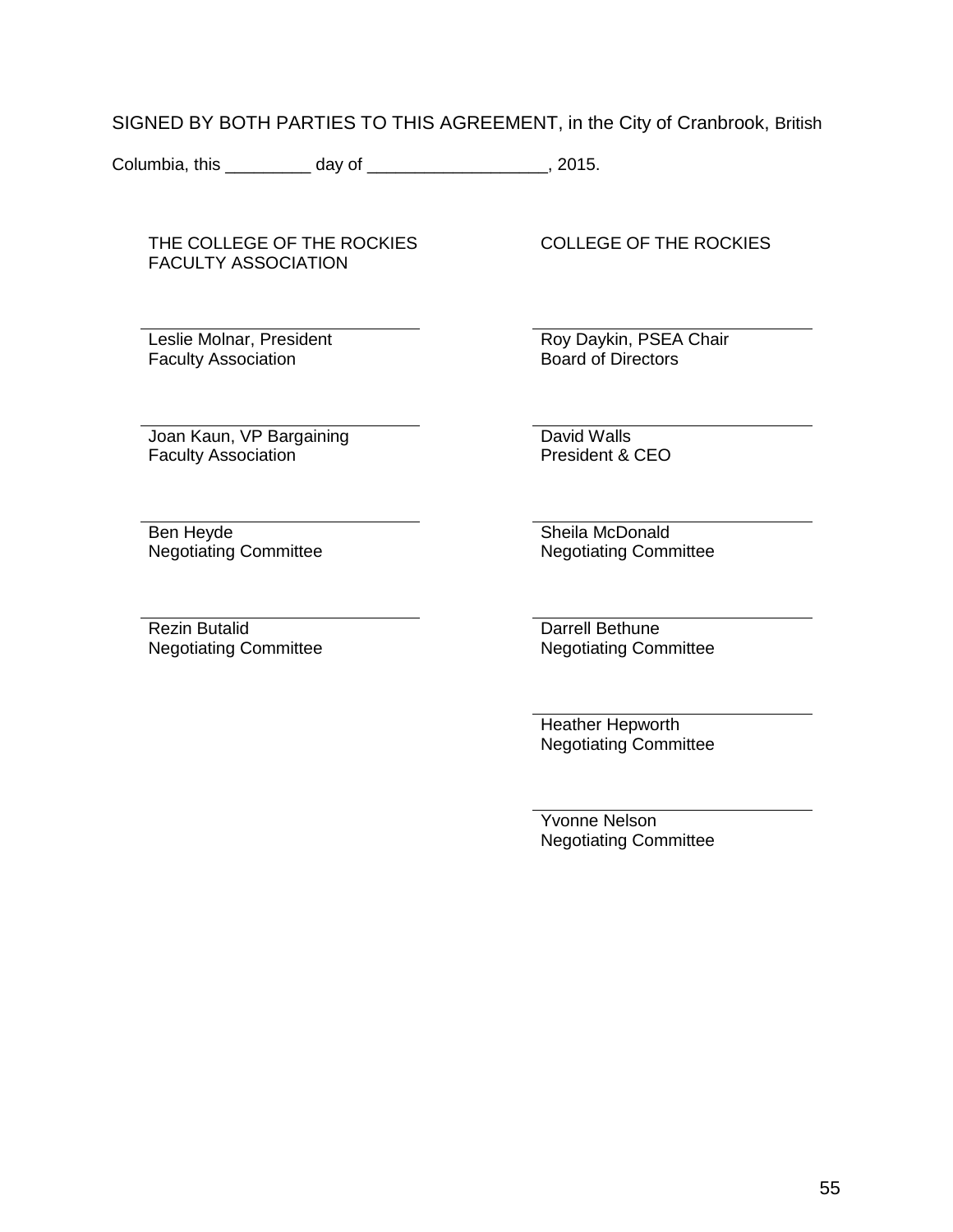# **1. Letter of Understanding re: Early Retirement Incentive Program**

The College will provide an early retirement incentive program for eligible employees. Participation in the early retirement incentive program is voluntary. The purpose of this program is to provide an incentive to an eligible employee who wishes to resign from employment and commence early retirement before age 64.

### **Eligibility**

In consideration for making application for early retirement, all of the following criteria must be met:

- (a) the employee must be age 55 or over, but less than age 64 on the effective date of the early retirement;
- (b) the employee must have a minimum of ten years of full-time equivalent service in the BC College and Institute system;
- (c) the employee must meet the minimum pensionable years of service requirement as per the College Pension Act;
- (d) the employee must be at the highest achievable step of the salary scale.

### Application

An employee shall make written application to the Human Resources Development Department who shall confirm the eligibility criteria are met. The Human Resources Development Department will then forward a copy of the application to the Faculty Association for information, and a copy of the application to the College President for approval. The President's decision shall be final and shall consider availability of funds and operational requirements.

#### Incentive Payment

(a) The College may offer and an employee may accept a one-time lump sum early retirement incentive based on the age at retirement to be paid as follows:

| % of Annual Salary<br>Age at Effective Date of Retirement | at Time of Retirement |
|-----------------------------------------------------------|-----------------------|
|                                                           | 100%                  |
|                                                           | 80%                   |
|                                                           | 60%                   |
|                                                           | 40%                   |
|                                                           | 20%                   |
|                                                           | 0%                    |
|                                                           |                       |

- (b) The College may opt to pay the early retirement incentive in three equal annual payments over a thirty-six (36) month period.
- (c) Eligible employees may opt for a partial early retirement with a pro-rated incentive.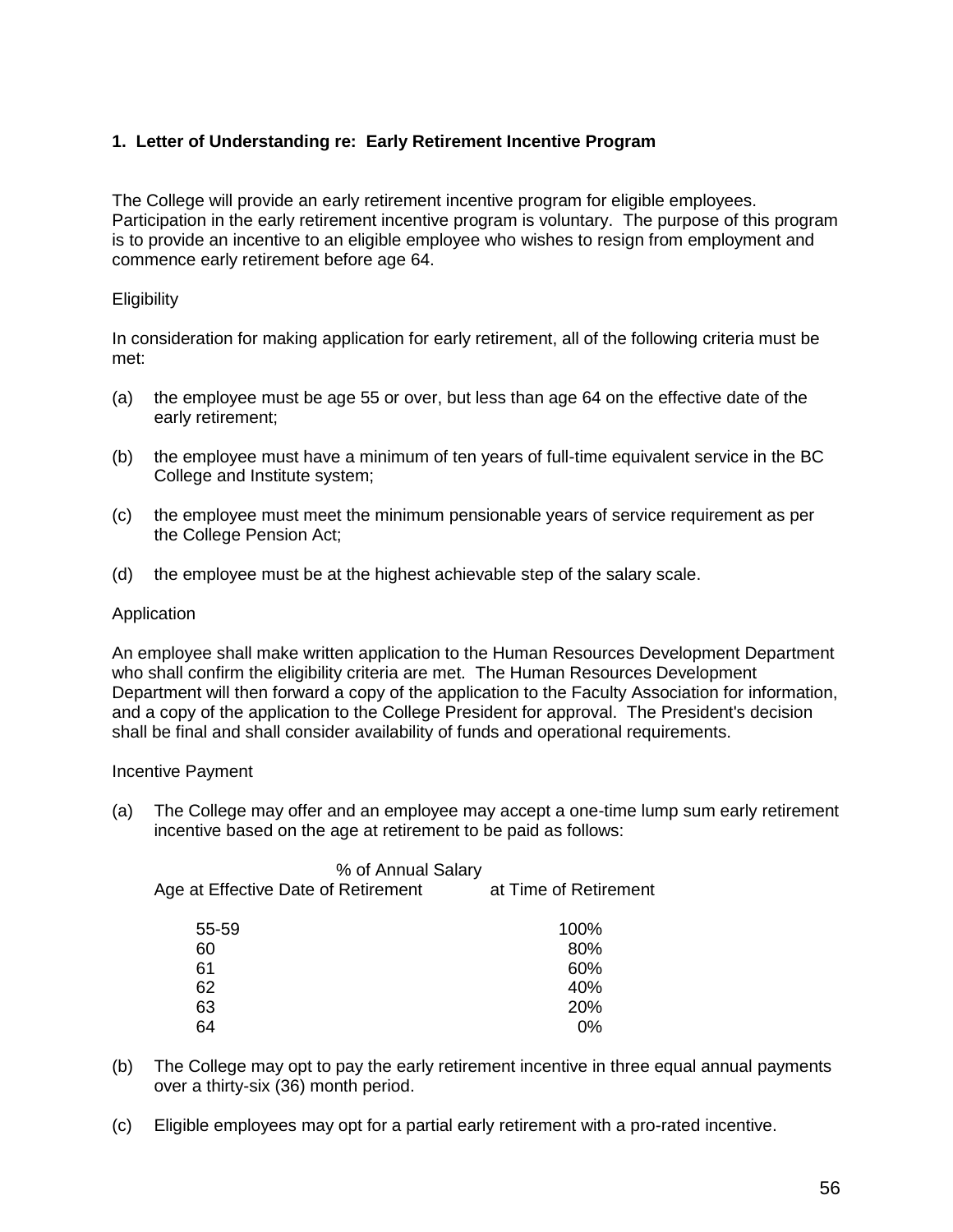(d) No adjustments to the salary in effect at the date of an employee's early retirement shall be made after the incentive is paid. The employee may elect to have the incentive payment paid directly to an RRSP in accordance with applicable legislation.

Protection of Medical Benefit Coverage

(a) Early retiring employees in receipt of a College pension may obtain basic medical and extended health benefit coverage through the Superannuation Commission when filing a claim for pension. Appropriate deductions will be made from monthly pension on a premium shared basis.

Retired employees in receipt of pension are not allowed to choose to join these plans at a later date.

- (b) Early retiring employees not immediately commencing receipt of a College pension may elect to continue their basic medical, extended health and dental benefit coverage through the College during the period preceding receipt of pension, but in any event, not longer than five years following retirement, provided that:
	- 1. Written notification of the intention to continue these benefits is provided to the Human Resources Development Department six weeks prior to the date of early retirement;
	- 2. The individual maintains B.C. residency; and

The participant prepays all premium costs.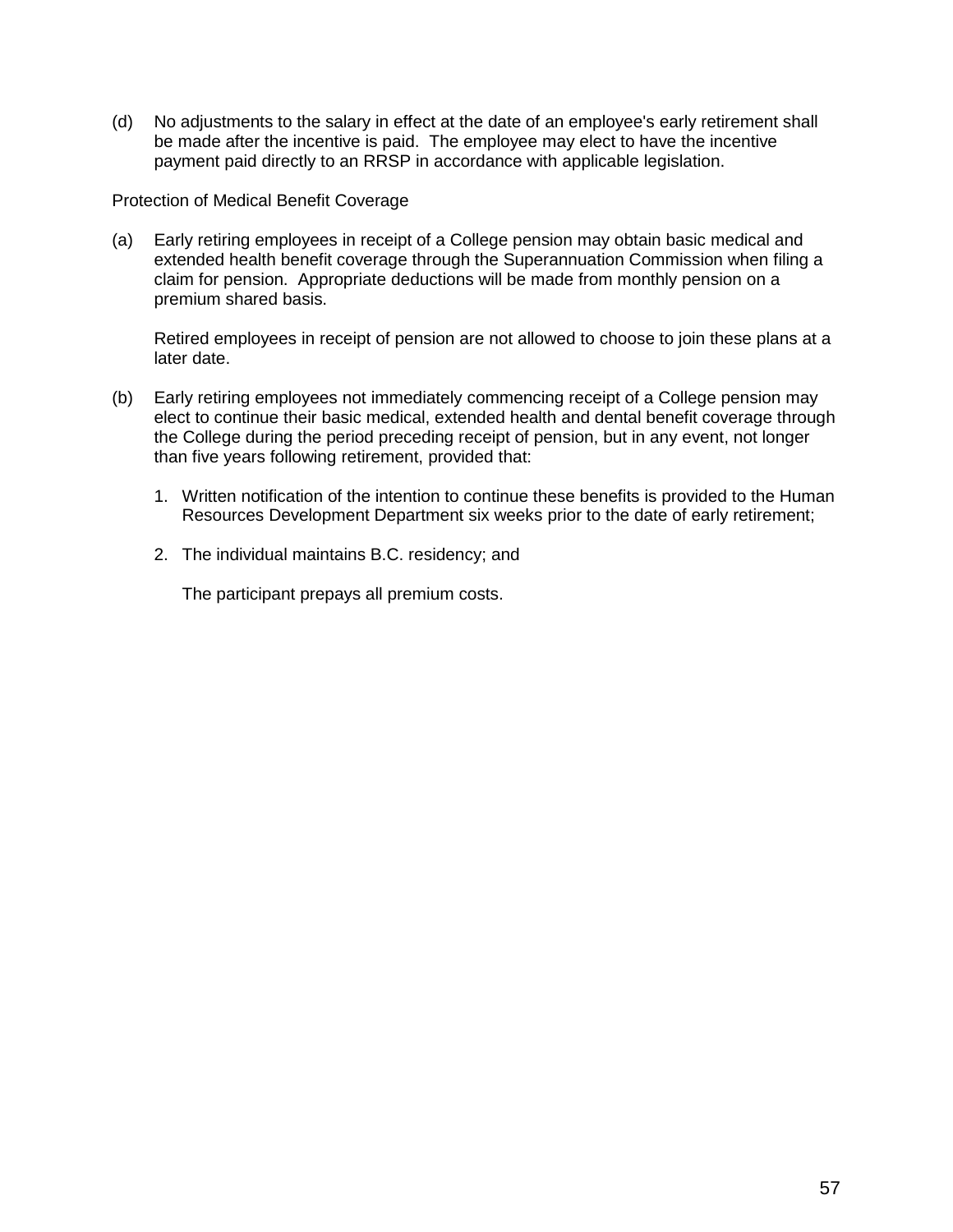### **2. Letter of Understanding re: University Studies and Career Technical Preparation Hours Per Week**

The parties agree to a voluntary alternative to the five section, three preparation workload model for University Studies/Career Technical instructors.

Upon mutual agreement between the Instructor and the Dean/delegate, an Instructor will be considered to have a full teaching load if s/he

prepares up to twelve (12) distinctly different lecture-form contact hours of instruction per week for University Studies and/or Career/Technology lecture courses in any one semester, to a maximum weekly contact of 15 hours.

The following conditions must apply:

- the Instructor must have at least three (3) years of post-secondary teaching experience;
- the Instructor must have had less than one hundred (100) students (as defined per Article 5.6.5.1) in the previous semester and is anticipated to have less than one hundred (100) students in the current semester ;
- the Instructor's workload in the current semester must contain no more than three (3) distinctly different lecture-form contact hours of instruction per week in courses s/he has not previously taught.
- this option subject to CORFA's agreement, which must be obtained before seeking agreement of the Instructor, but CORFA's agreement must not be withheld unreasonably.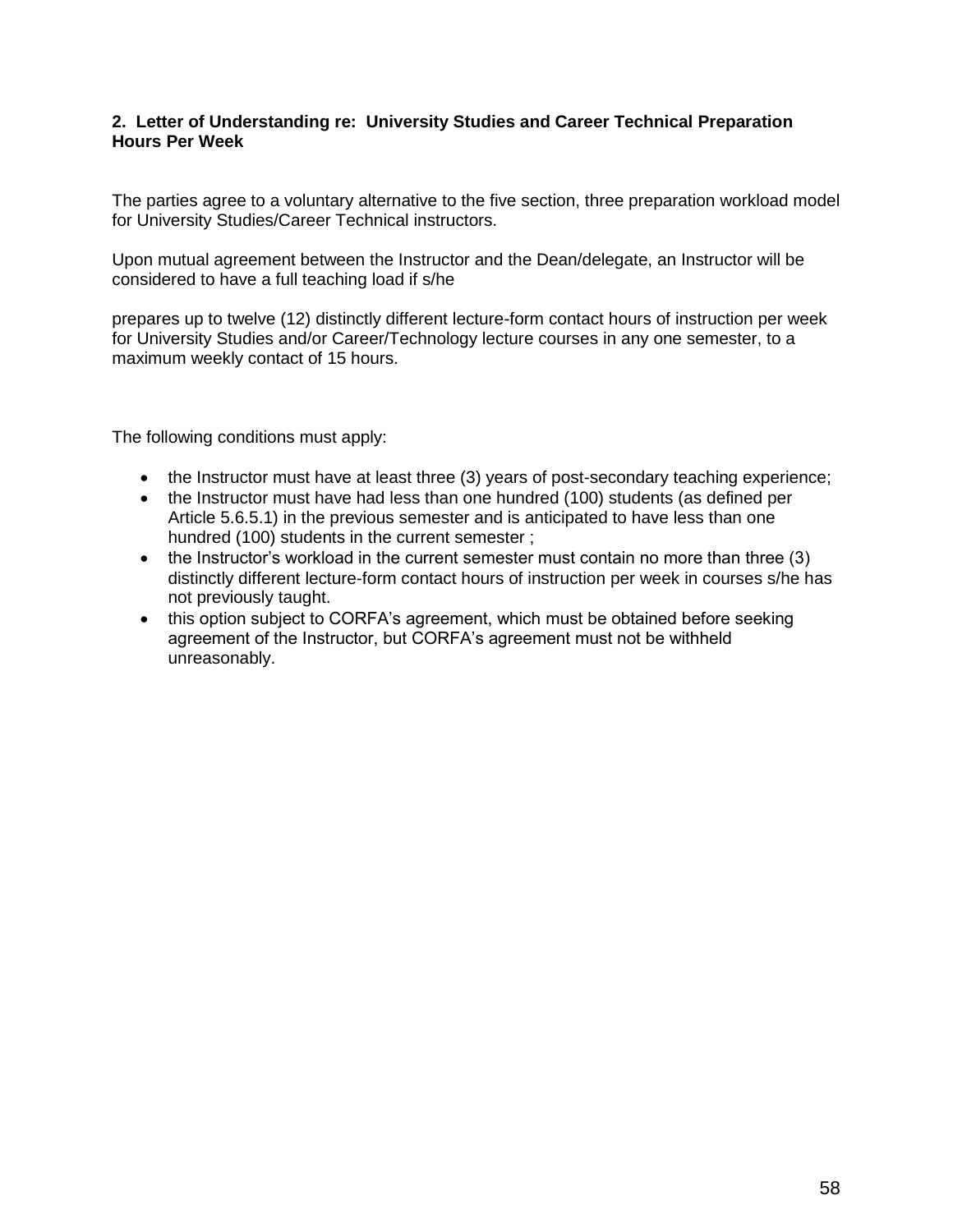# **3. Letter of Understanding re: Distributed Learning**

Refer to Common Agreement Article 6.6 – Education Technology/Distributed Learning

The parties agree that the contact hours per week for delivering a course shall be the same regardless of whether it is offered in distributed learning or lecture format.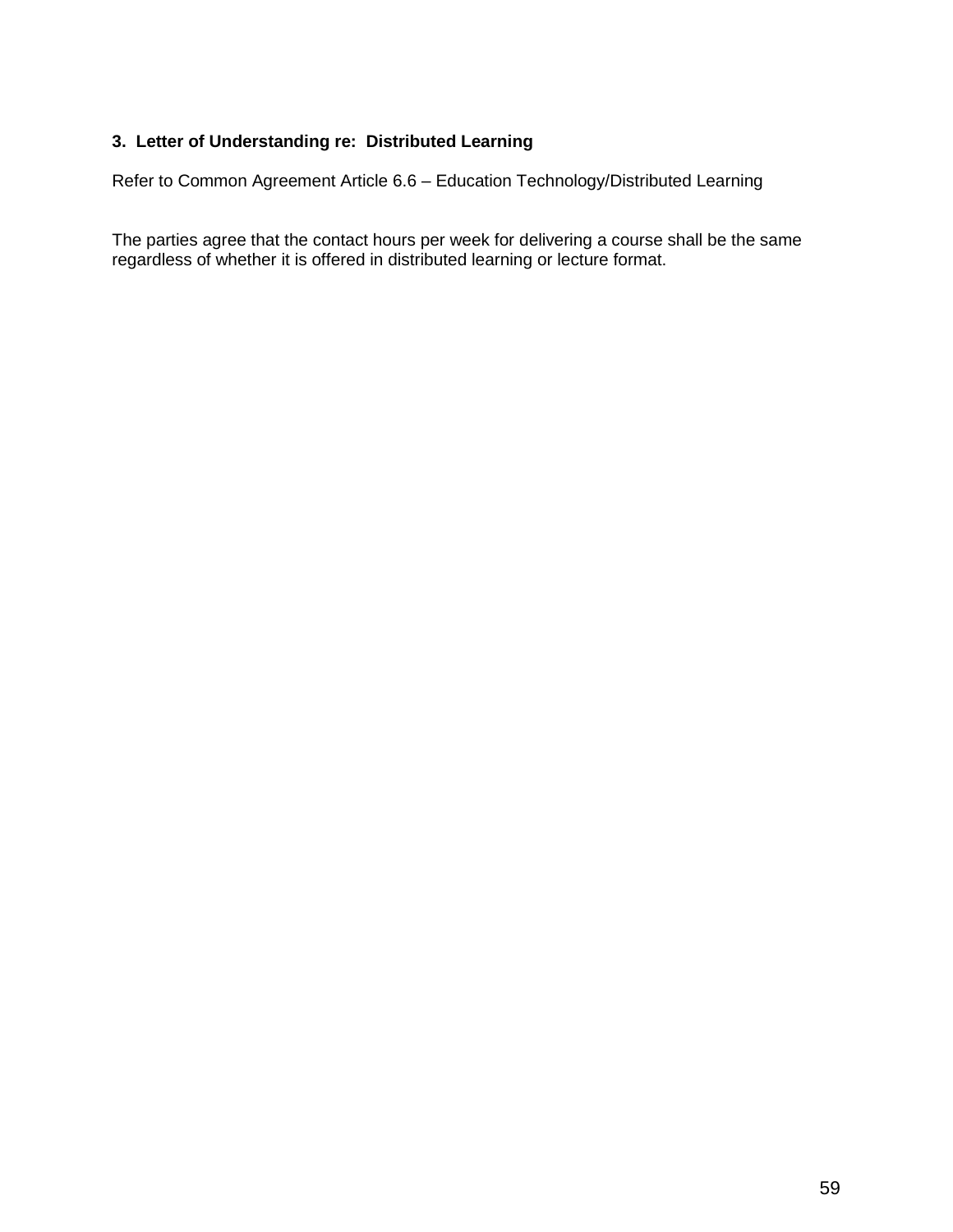# **4. Letter of Understanding re: Flexible Configurations of Work**

This letter of understanding addresses the commitment between the College of the Rockies Faculty Association (CORFA) and the College of the Rockies to:

- 1. recognize that faculty members may participate as Contract Instructors in work of the College which is outside of the Bargaining Unit
- 2. allow faculty members to receive appropriate compensation for such work, either in the form of future release time or other direct compensation
- 3. recognize that faculty members may, from to time, work in an overload situation and to establish a mechanism to track such work overloads
- 4. allow for workload averaging beyond one academic year

The principles surrounding this Letter of Understanding are:

- Except for PLA, which is work that the College may assign to a faculty member, a faculty member's participation in work that is described by this letter will be voluntary. (CORFA will be provided with a copy of any individual agreements developed pursuant to this letter.)
- All aspects of this letter apply to Regular faculty and to Term faculty subject to item (5) below. Aspects of this letter that deal with work which is outside of the bargaining unit, CTM work, and PLA work, will also apply to Auxiliary faculty.
- For the purpose of workload averaging of bargaining unit work over two years or more, this Letter of Understanding includes only work that is contact hour driven, or CTM or PLA work.
- The Human Resources Department will be responsible for establishing and maintaining a system for tracking work accrued for future release time.
- The right of first refusal will not apply to work outside the bargaining unit. It will only apply to work made available when a faculty member is replaced due to release time granted per the provisions of this letter.

Specifically, this Letter of Understanding commits CORFA and the College to the following:

- 1. Faculty may participate in work outside of the Bargaining Unit as per 5.3.2.
- 2. For time worked outside the bargaining unit, the faculty member and the College will, by mutual agreement, determine whether the faculty member will receive direct compensation or release time. Such release time may be scheduled immediately or banked as per section 5 below.
- 3. The faculty member and the College will negotiate, in advance of each case, the direct compensation or equivalent amount of release time to be made available to the faculty member for participating in work outside the bargaining unit. The amount of cash payment or release time will normally be equal to or greater than what the faculty member would be entitled to if the work had been in the bargaining unit.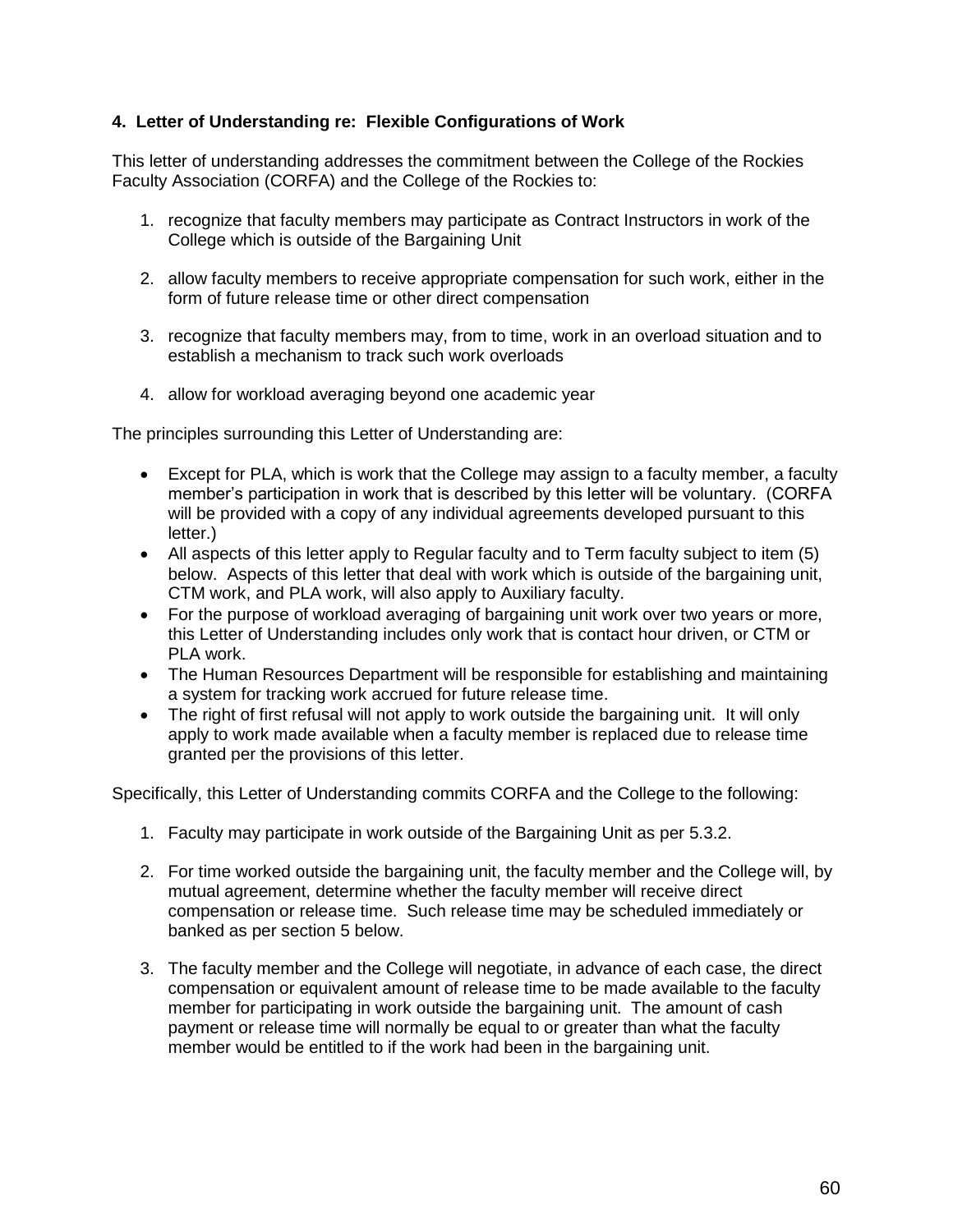- 4. However, where the market dictates lower rates and the faculty member and the College mutually agree, the faculty member may be paid less. In such circumstances, the College will encourage the faculty member to discuss those rates with CORFA prior to entering into such an agreement.
- 5. A Regular faculty member may, with their supervisor's agreement, perform bargaining unit work that is beyond an annual workload in any one year and bank that work toward future release time.
- 6. Where there is no Auxiliary faculty member with a right of first refusal to do the work, a term faculty member may, with their supervisor's agreement, perform bargaining unit work that is beyond an annual workload in any one year and bank that work toward future release time within the Term. The College will notify the Association prior to offering the overload to the term faculty member. If the release time is not scheduled within the Term, the faculty member will receive payment for the banked time at the completion of their appointment.
- 7. A faculty member who banks release time can schedule that release time, by mutual agreement, with their supervisor once a discrete unit of release time is accrued. The faculty member's schedule will be amended within the next year to average the workload. If that is not practical, the faculty member will bank the overloaded work for release time within a three-year period. The measure of a discrete unit will vary from program to program (weeks, sections, etc.)
- 8. If a faculty member terminates employment prior to using banked time, s/he will be paid out for that banked time. Neither a faculty member nor a supervisor should be unreasonable in agreeing to the scheduling of banked release time.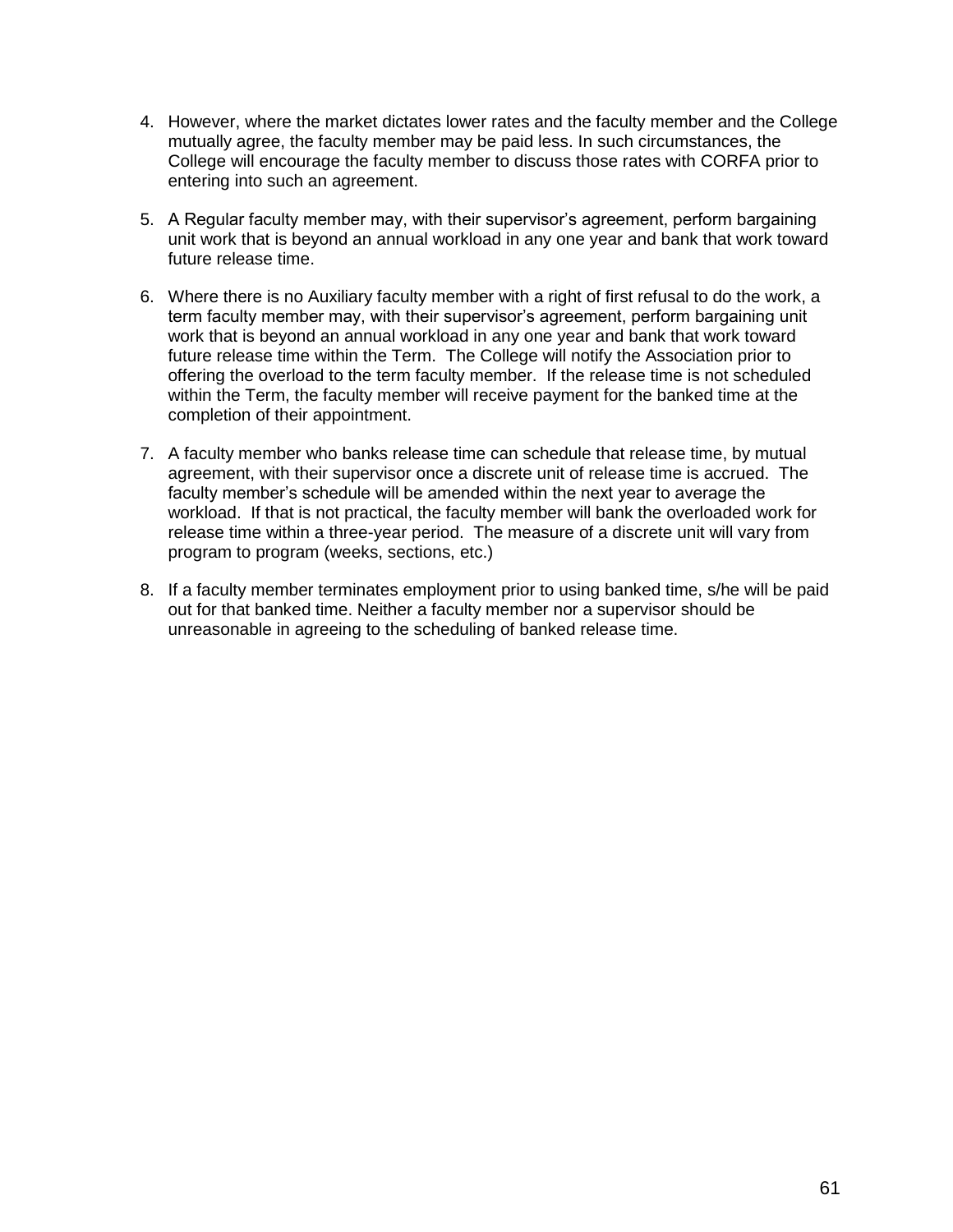### **5. Letter of Understanding re: Courses Offered Through Institutes or Community Development**

The parties agree that if College of the Rockies credit is granted to a student of a contract training course, during that course, or within two (2) months of the completion of the course, the instructional assignment for that contract training course will be considered bargaining unit work. If the Instructor of the course has not already been compensated at bargaining unit rates or greater, s/he will be entitled to compensation at her/his applicable bargaining unit rate.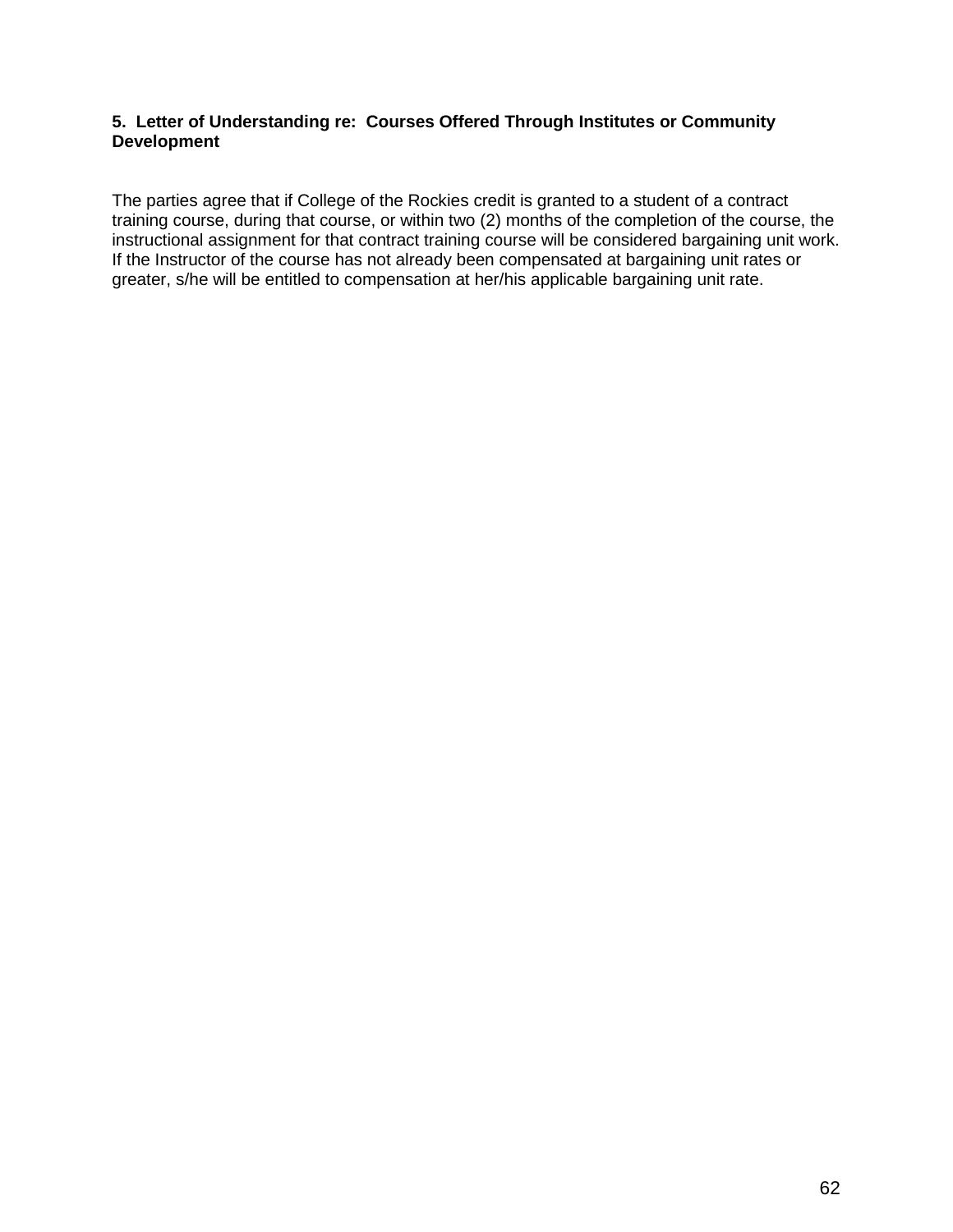## **6. Letter of Understanding re: Role of Contract Employees**

To secure the long-term viability of College of the Rockies and the bargaining unit, and to ensure the College competitiveness, the parties agree that the work performed by contract instructors will include instruction, program development, curriculum development, or educational services within:

- 1. public/private or public/public partnerships where the partner is delivering some or all of the training
- 2. new cost recovery programs that need an incubation period of a minimum of three program deliveries in order to determine program sustainability
- 3. training that is provided under a written partnership agreement in a public/private or public/public partnership
- 4. training that is purchased in whole or in significant part (at least 50%) by a public or private partner
- 5. training that is delivered at a partner's location using the partner's equipment.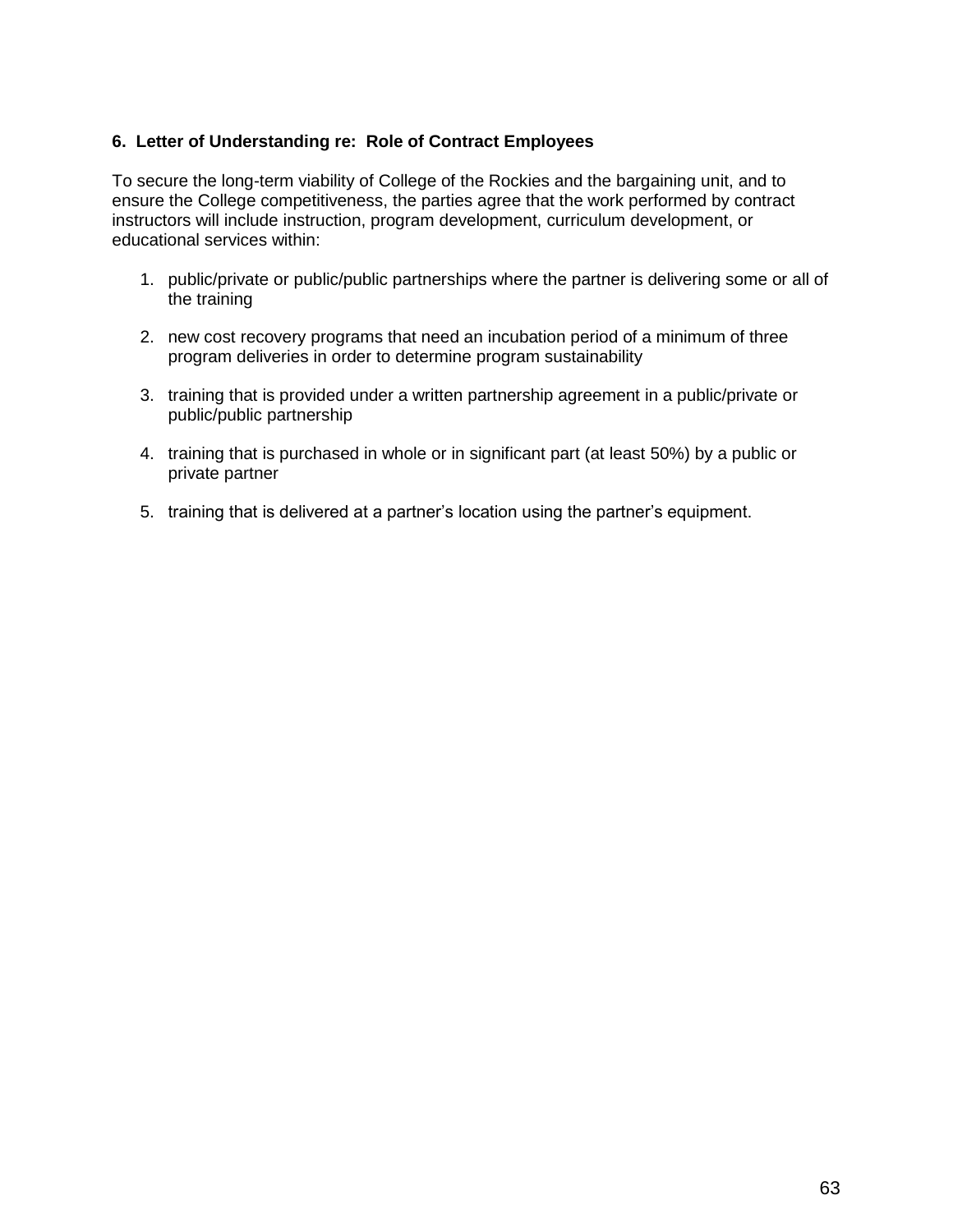## **7. Letter of Understanding re: Second Functional Areas**

The parties agree to the following clarification of the collective agreement language concerning the seniority list and functional areas:

- 1. The primary functional area for each faculty member is based upon that faculty member's work assignment in the previous two calendar years prior to January first of the current year.
- 2. A faculty member who is currently listed with a second functional area will retain that second functional area. If a faculty member's primary functional area changes per #1, his/her previous primary functional area will become his/her second functional area.
- 3. In January of each year, a faculty member may apply to be listed on the seniority list in a second functional area. Such application must be forwarded to the faculty member's Dean or Campus Manager on or before January 31. Article 13.1.5.3 refers.
- 4. In February each year, the seniority list will be amended per successful applications from #3.
- 5. A faculty member can only have one second functional area. If a faculty member successfully applies for a second functional area, per #3, and he/she already has a second functional area, the previous second functional area will be removed.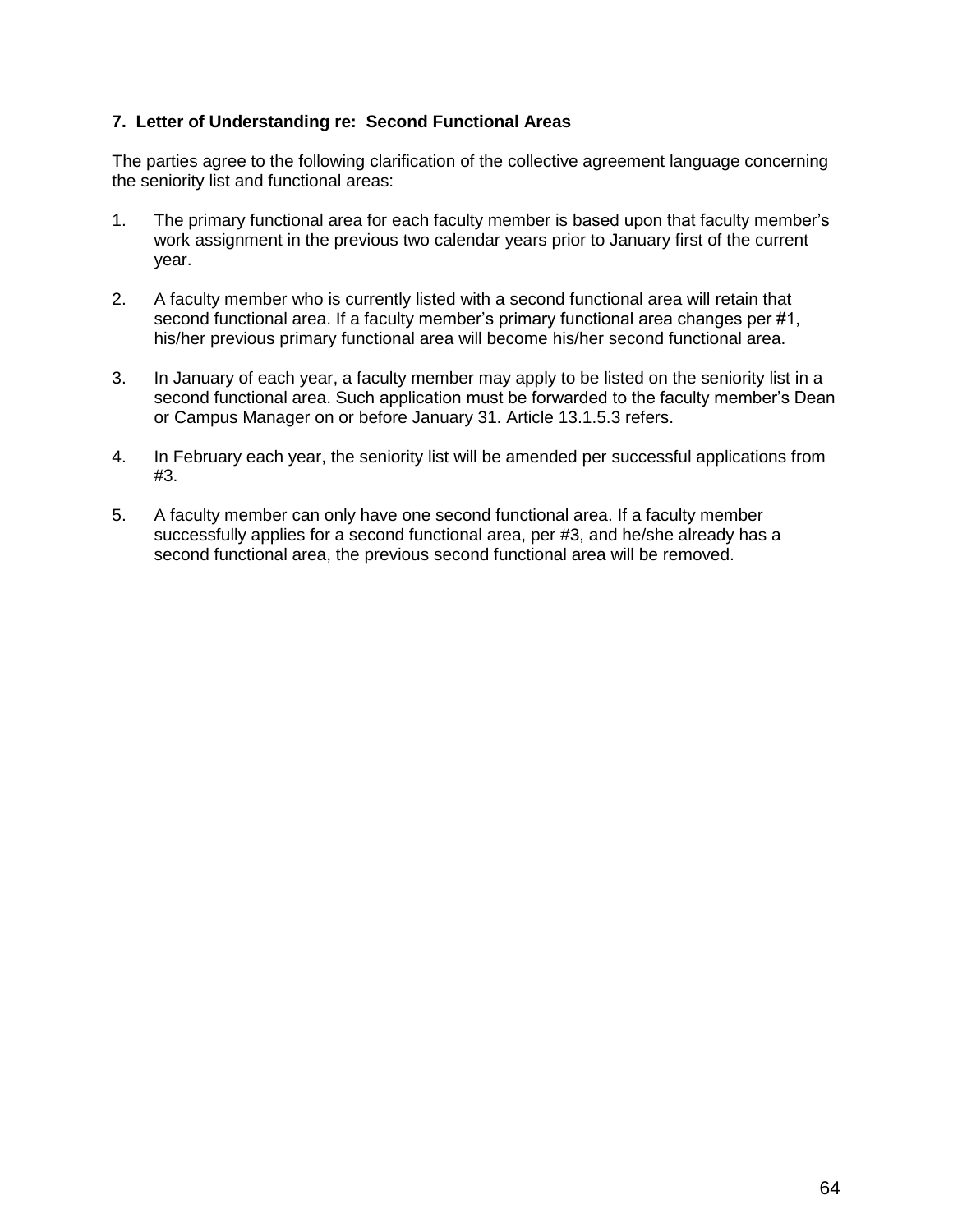# **8. Letter of Understanding: Evaluation and Performance Review Criteria**

The parties agree to use the following criteria for evaluation and performance of faculty as follows:

Evaluation criteria and procedures for evaluation and performance review shall be applied in a similar manner to all employees. Though designed for instructional faculty, they will be applied to non-instructional faculty as appropriate to their job duties (mutates mutandis).

- 1. The employee develops an approach to teaching and learning that:
	- is designed with student diversity in mind, giving adequate attention to the different learning needs of individual students
	- encourages cooperation among students, where appropriate
	- encourages students to take an active part in their learning
	- communicates high expectations
	- includes prompt corrective feedback
	- ensures students are treated with respect and in an equitable manner
	- encourages student-faculty contact
- 2. Teaching activities are organized, well prepared, clear and effective.
- 3. The employee provides students with a course syllabus or the course or program outline, including expectations, learning resources and the method of evaluation to be used.
- 4. The employee understands and is knowledgeable about recent developments in his/her instructional area.

It is recognized that in fields of rapidly changing technology where renewal time is not adequate, an instructor may not be able to achieve mastery of current developments; however, such instructors are expected to be aware of the general nature of these developments; and to communicate this to students as appropriate.

- 5. The employee designs instructional materials/activities that consider offerings and requirements of "receiving institutions" (post-secondary and/or the employer and community).
- 6. The employee participates in approved professional development activities.

It is recognized that the College has an obligation to assist and support instructors regarding Professional Development.

- 7. The employee manages instruction/duties effectively:
	- follows relevant college policies and procedures (i.e. Principles of Quality Education, grading and exams policies, etc.)
	- monitors student progress towards instructional goals and objectives
	- maintains current student records and is punctual with reports, grades and records.
	- demonstrates professionalism with students, peers, and college community.
- 8. The employee makes a continuing contribution to the goals and objectives of the College.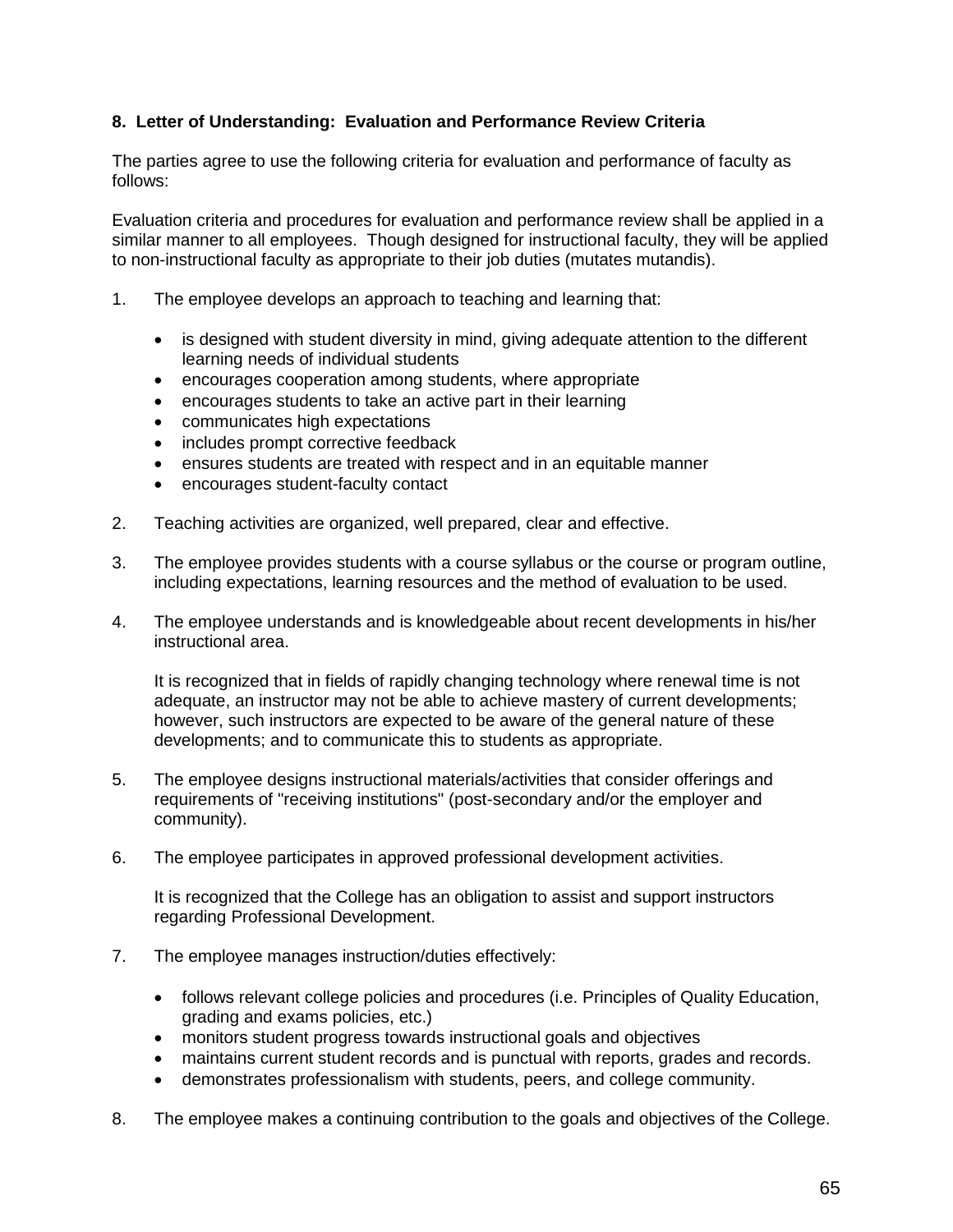# **9. Letter of Understanding re: Post Retirement (PR) Faculty**

This letter of understanding will apply to College of the Rockies faculty who are re-employed after retirement. The parties agree to establish a new category of employee in the collective agreement to effect the re-employment of faculty after their normal retirement age. The following conditions describe that category of employment:

### **Definition**

A PR Auxiliary is a person who has retired from the College as a member of the faculty bargaining unit and who is subsequently re-employed after retirement.

### Duration of Employment

A PR Auxiliary is employed for up to one year. S/he may be employed for more than one year but each period of employment will initially not be longer than one year.

#### **Workload**

A PR Auxiliary may work up to 100% of a workload. If the workload is an instructional term assignment, the term of employment will include non-instructional duty days (front/during/end of term) amounting to fifteen percent (15%) of the instructional duty days.

### Salary

A PR Auxiliary will be paid pro-rata based on their step placement prior to retirement. For example, a PR Auxiliary with an 80% workload will receive 80% of their annual salary pro-rated to the length of the teaching assignment (they would receive \$32,000 for such a workload if their term of employment was 8 months and if their annual salary were \$60,000). In addition to salary, a PR Auxiliary will receive 10% in lieu of vacation and benefits.

#### Health and Welfare Benefits

A PR Auxiliary is ineligible to participate in the College's health and welfare benefits plans.

#### Pension

While employed as a PR Auxiliary, an employee may contribute to or draw from the College Pension Plan per the rules and regulations of that Pension Plan.

Professional Development, Vacation and Sick Leave

A PR Auxiliary does not accrue nor can s/he use Professional Development days, Vacation or Sick Leave.

#### Right of First Refusal

Notwithstanding Article 6.4, a PR Auxiliary is not eligible to exercise right of first refusal.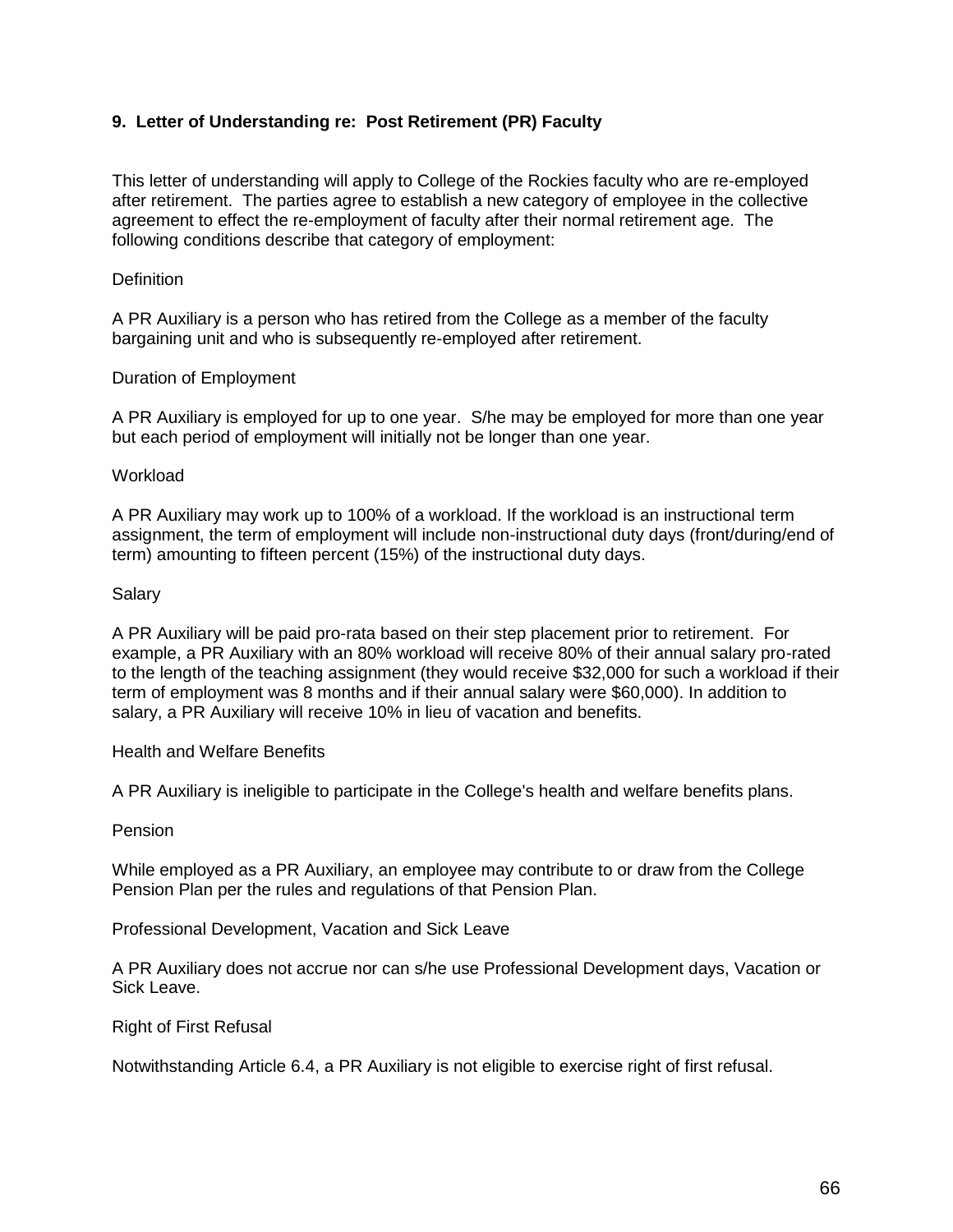### **10. Letter of Understanding re: Regular Sessional and Regular Sessional Part-time Employees**

1. Definition:

Due to specific College program/service requirements, the College employs Regular Sessional and Regular Sessional Part-time employees.

A Regular Sessional employee is an employee who has full-time equivalent duty [i.e., an average of thirty-five (35) duty hours/week] as per Article 5.2, and is employed a minimum of seven (7) consecutive months up to a maximum of ten (10) consecutive months each year, every year, with the expectation by the College of such duty being recurring from year to year.

A Regular Sessional Part-time employee is an employee who has minimum duty of at least (50%) fifty percent (i.e. an average of seventeen and a half (17.5) duty hours/week) of an equivalent full-time workload, but no more than (100%) one hundred percent of an equivalent full-time duty as per Article 5.2; and is employed a minimum of seven (7) consecutive months up to a maximum of ten (10) consecutive months each year, every year, with the expectation by the College of such duty being recurring from year to year.

A Regular Sessional or a Regular Sessional Part-time employee shall not be required to re-apply for his/her subsequent period of employment each year. Upon conclusion of the duty requirement for the given year, the employee does not have further commitment to the College until the re-commencement of the duty requirement in the next given year. The provisions of Article 13.1 through 13.1.3.4 only apply for an expected permanent layoff by the College.

### **2 (a) REGULAR SESSIONAL EMPLOYEES**

**The Employer will provide a list to the Union annually by December 15 that consists of the name, status, length of instructional session, effective date, and program.**

3. (a) Right of First Refusal

A Regular Sessional or a Regular Sessional Part-time employee shall have the right of first refusal for additional work assignments **as per Article 6.4** and the additional work assignment(s) are available at the same location where the Regular Sessional or Regular Sessional Part-time employee normally fulfills his/her work commitment(s).

Subject to the aforementioned, the employee's salary and all ancillary benefits will then become adjusted/pro-rated only for the duration of time the additional work assignment(s) is undertaken.

(b) Conversion to Regular Sessional

Only where such additional work assignment for a Regular Sessional Part-time employee is continuous for two full sessions and the additional work assignment combined with the employee's Regular Sessional Part-time duty equals one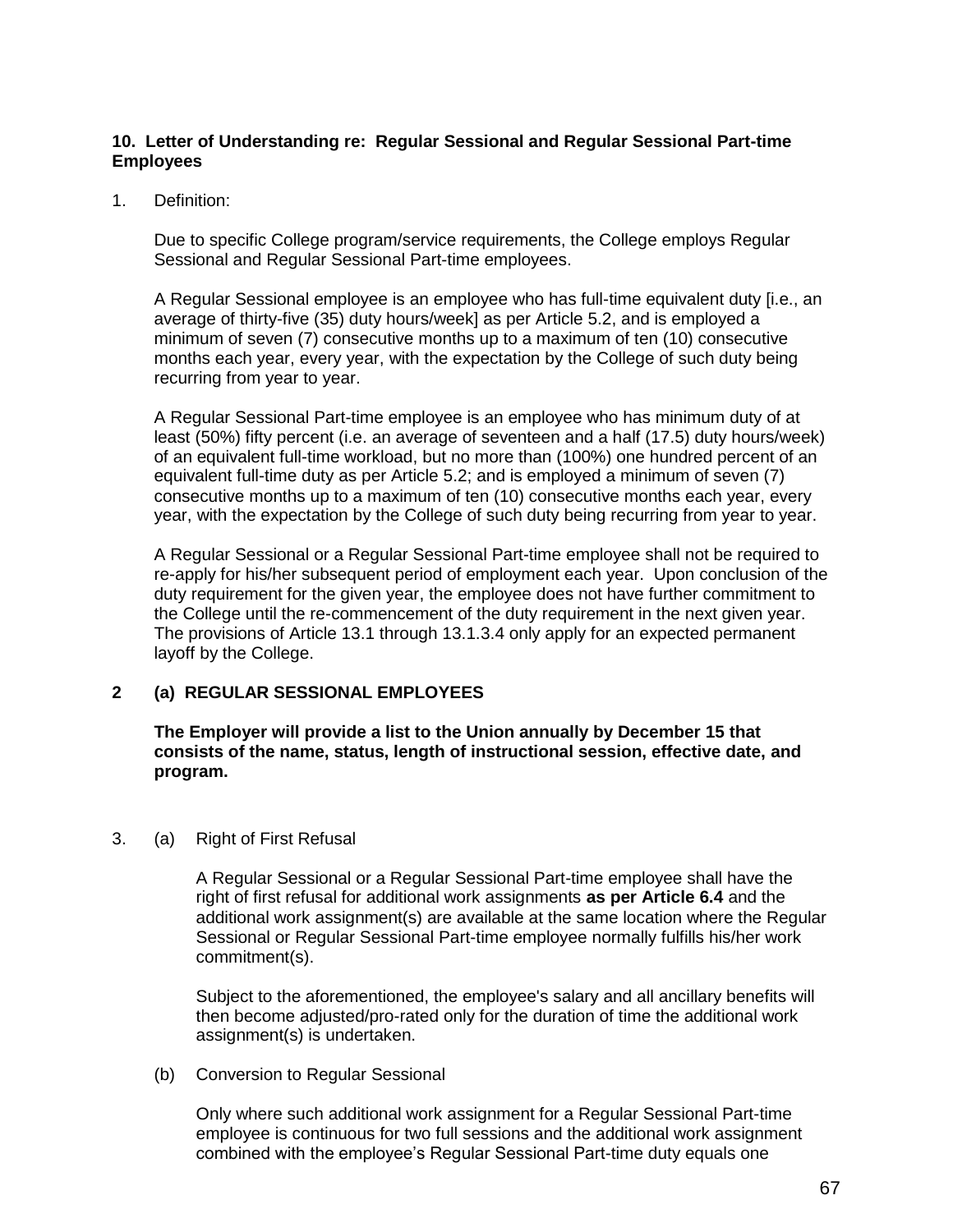hundred percent (100%) full-time duty during their normal session will the Regular Sessional Part-time employee become converted to a Regular Sessional employee.

(c) Conversion to Regular Full-time

Only where such additional work assignment in (a) is continuous for twenty-four (24) months, and the additional work assignment combined with the employee's regular sessional duty equals 100% (one hundred percent) full-time duty, will the Regular Sessional employee become converted to a Regular Full-time employee as per Article 2.2, Definitions.

- (d) In situations as per 3(a) above, where more than one Regular Sessional employee has a right of first refusal, the determining factor for that right shall be based upon the date of first appointment with the College. Seniority will not be lost if a break of service of not more than 24 months occurs.
- 4. Vacation Leave:

For Regular Sessional or Regular Sessional Part-time employees, vacation use, where possible, is to be taken within the employee's work cycle. Any earned but unused vacation entitlement shall be paid out upon the employee's concluding work cycle in that applicable year of employment.

5. Group Health/Dental Benefits:

A Regular Sessional or Regular Sessional Part-time employee will have the option to participate in all group Health & Dental benefits; in which case, the premiums will be prorated.

6. Sick Leave, Short and Long Term Disability (STD and LTD)

A Regular Sessional or Regular Sessional Part-time employee is eligible for participation in the Common Disability Plan of the Common Agreement, including salary continuance (Sick Leave), STD and LTD.

7. The Association and the College can mutually agree in writing to amend the list of Regular Sessional or Regular Sessional Part-time employees if, during the life of this Agreement, such a need is identified.

Applicable conditions of the current Collective Agreement apply.

8. Seniority

Effective April 1, 2001, Regular Sessional and Regular Sessional Part-time employees shall accrue one month of seniority for each month worked, including months in which the employee is on Sessional layoff.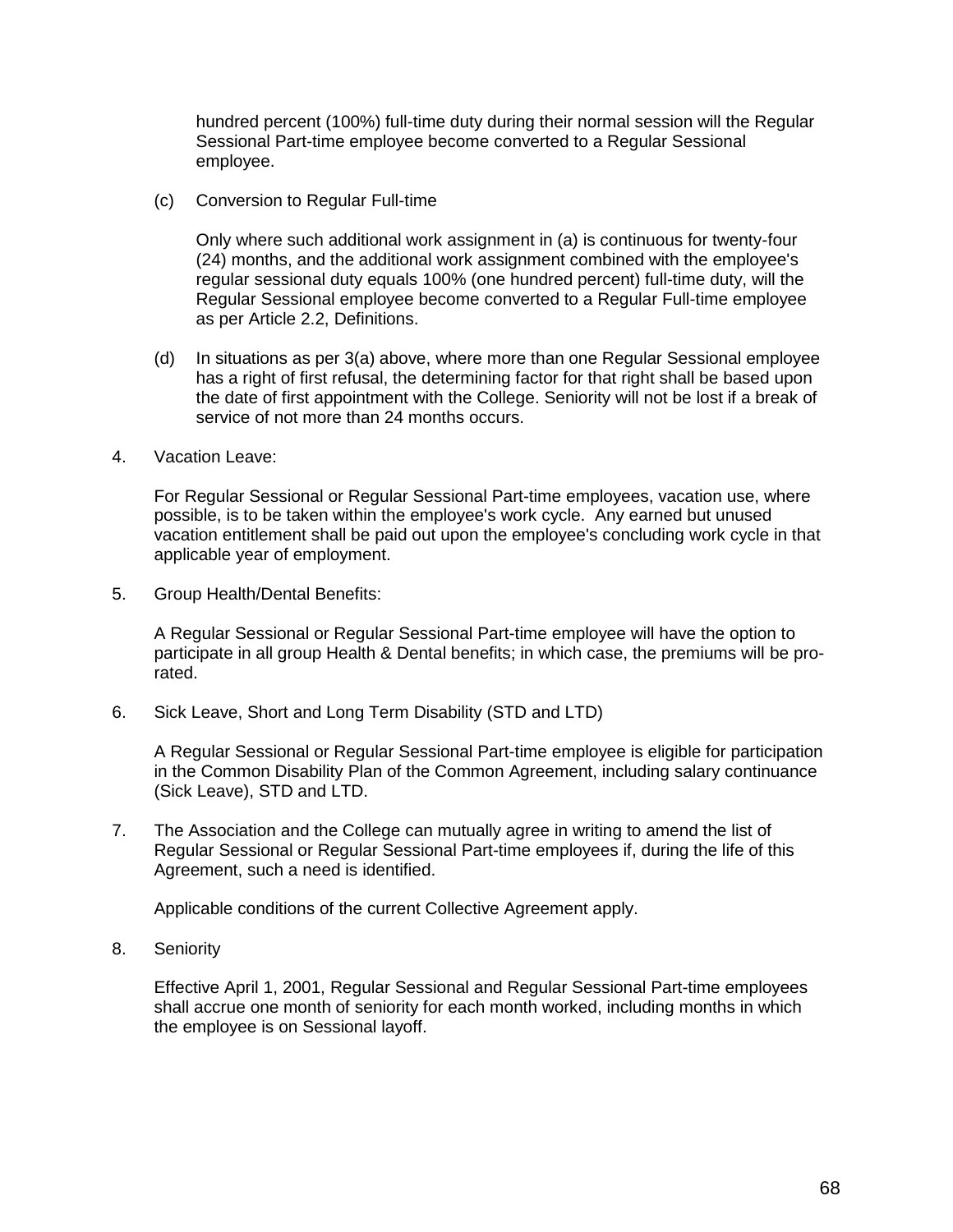### **11. Letter of Understanding re: Interpretation of Article 13 of the Local Faculty Agreement**

The parties have a mutual concern that there is a relative inequity of severance pay for Regular Part-time employees. The current interpretation of Article 13.1.9 has the result that the amount of severance pay a Regular Part-time employee is eligible for varies from year to year based on their workload percentage at the time of layoff. The parties have agreed to interpret Article 13.1.9 as follows so that there is an averaging affect applied to severance pay for Regular parttime employees:

"Months severance pay" means the current full monthly pay at the employee's current step multiplied by the employee's average annual workload percentage for the past six duty years. If an employee has worked less than six duty years, or if the employee was on approved unpaid leave of absence or on Short-term or Long-term disability during the past six years, the average annual workload percentage is calculated over the number of duty years worked by the employee.

"Completed years of service" means the cumulative service an employee has in the bargaining unit, rounded to the lowest full completed year of service; e.g., 3.7 years of service equals 3 years of completed service.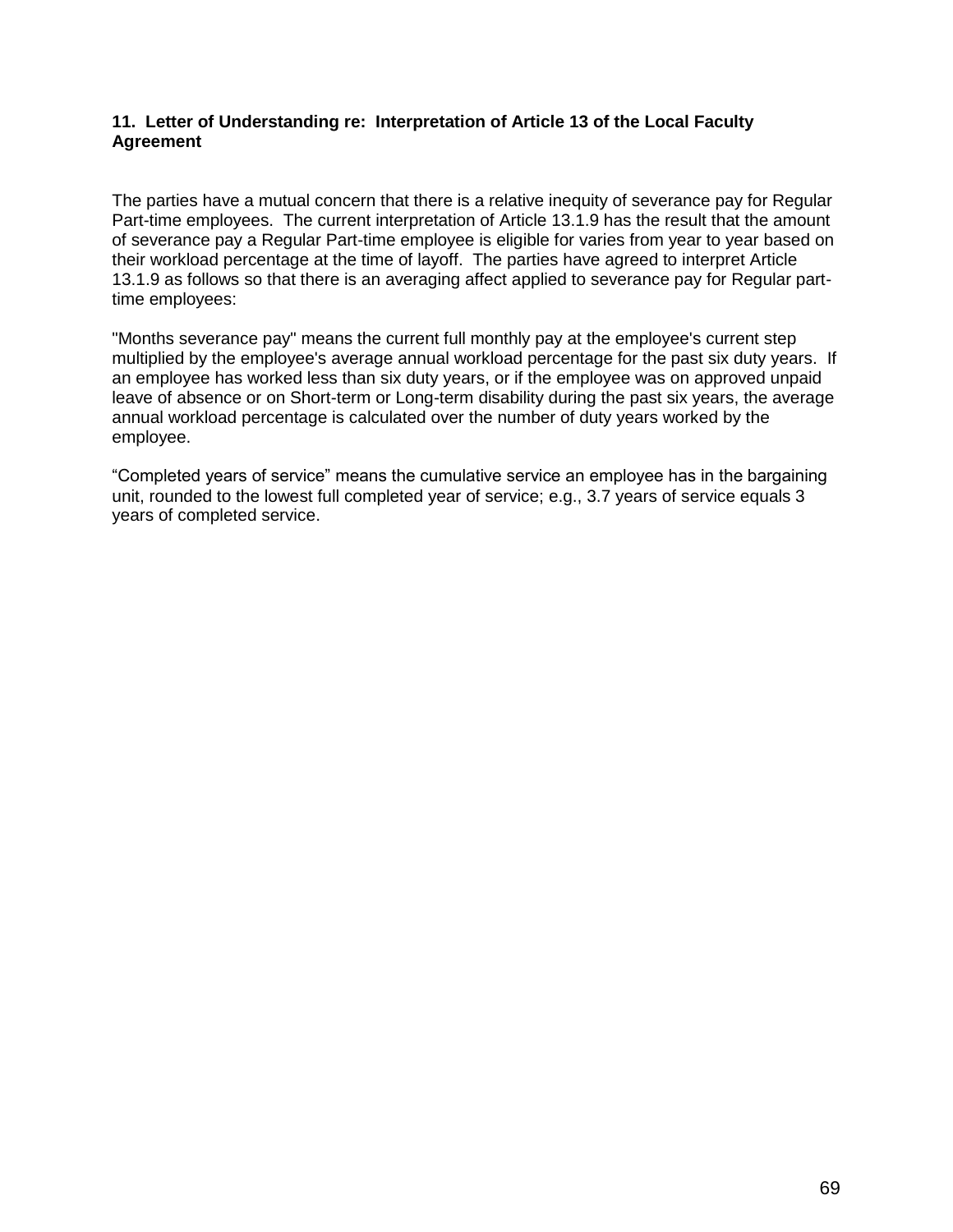### **12. Letter of Understanding: Department Heads Compensation**

The College of the Rockies (the College) and the College of the Rockies Faculty Association (CORFA) agree that the following provision will apply to department heads **and to the Chair, Academic Innovation and Applied Research** for the term of this collective agreement.

As Department Head **or Chair, Academic Innovation and Applied Research**, a faculty member will receive an annual stipend spread over 12 months of:

- **April 1, 2014 \$5,538;**
- **4** April 1, 2015<sup>1</sup> \$5,593;
- **•** February 1, 2016<sup>123</sup> Economic Stability Dividend (ESD) increase
- **•** April 1, 2016<sup>13</sup> **One-half of one percent (0.5%) increase**
- **February 1, 2017<sup>1 2 3</sup> One percent plus ESD increase**
- **•** April 1, 2017<sup>13</sup> **One-half of one percent (0.5%) increase**
- **February 1, 2018<sup>1 2 3</sup> One percent plus ESD increase**
- April 1, 2018<sup>13</sup> **One-half of one percent (0.5%) increase**
- **February 1, 2019<sup>1 2 3</sup> One percent plus ESD increase**

**<sup>1</sup>The first day of the first full pay period after this date. For April 1, 2015, the first day of the first full pay period after this date or the first day of the first full pay period after the date of tentative settlement of the collective agreement (whichever is later).**

**<sup>2</sup>See the Memorandum of Understanding on the Economic Stability Dividend (ESD) in the 2014-2019 Faculty Common Agreement. Amount may be adjusted depending on the ESD.** 

### **<sup>3</sup>Amounts to be determined depending on the ESD.**

Her/his vacation entitlement will be 6 weeks and s/he will be entitled to scheduled professional development time of up to 10 days per year (the topic(s) of such professional development requires the approval of the Faculty PD Committee and the immediate supervisor). Vacation and professional development time will be scheduled by her/his supervisor in consultation with the Department Head.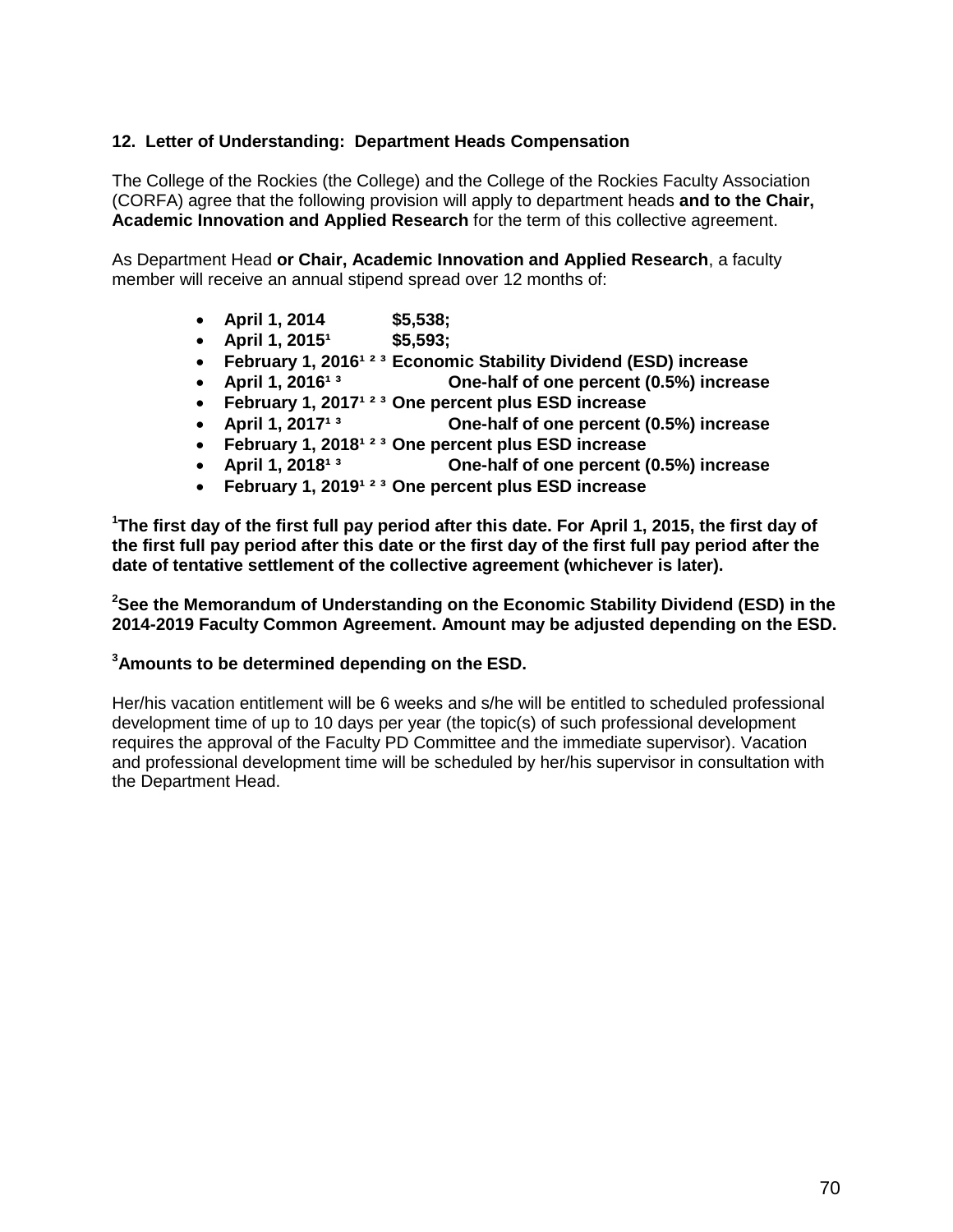# **13. Letter of Understanding re: Deferred Salary Leave Program**

The parties agree to maintain access for faculty to the College's Deferred Salary Leave Program. Changes to the existing program, other than those required by federal or provincial statutes, must be mutually agreed to by the parties.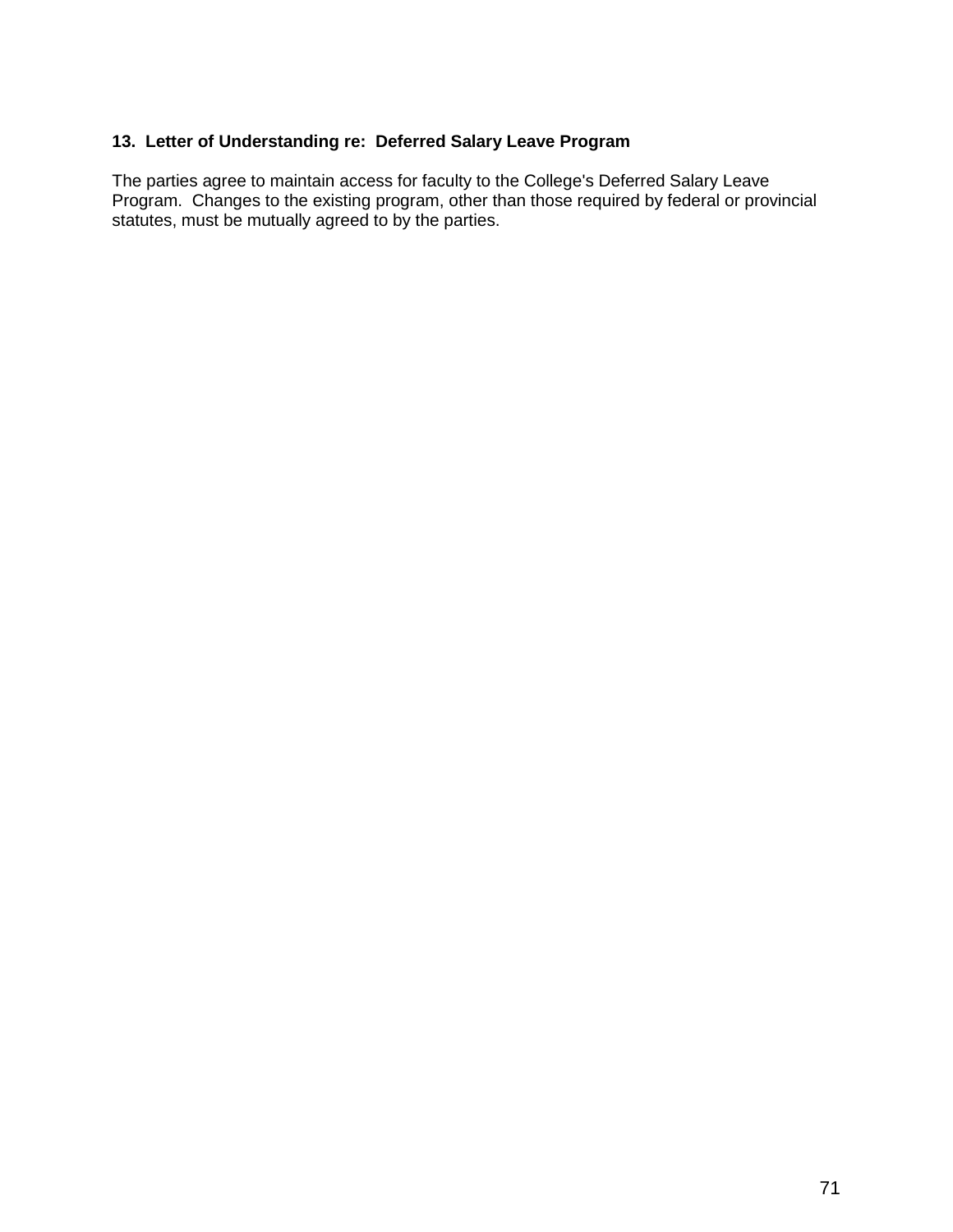## **14. Letter of Understanding: Local Government Management Courses**

#### **Overview**

College of the Rockies offers four courses in the Local Government Management program – BUAD 240, 241, 242 and 243. These courses are offered on-line in a continuous intake, selfpaced format. Because of this format, all four courses must be prepared and maintained throughout the academic year to facilitate student enrolment and will not be cancelled due to low or no enrolment.

The College of the Rockies (COTR) and the College of the Rockies Faculty Association (CORFA) agree to the following interim agreement for faculty teaching the on-line, continuous intake, self-paced Local Government Management courses:

- 1. Faculty will be assigned 10 academic hours per LGM course to maintain the currency of the course databases for each of the four LGM courses per academic year. For the purpose of interpretation of this Letter of Agreement, these 10 academic hours will be counted as assigned contact hours for an annual academic workload. This assigned time recognizes the dynamic nature of the course content determined by external changes in the BC government's regulatory environment.
- 2. Faculty will be assigned 4.5 contact hours per LGM student enrollment in the academic year.
- 3. All four LGM courses will be considered as three hours of preparation in each of the fall and winter semesters.
- 4. Faculty will provide the Department Head with the report of total student numbers upon closing enrolment in the LGM courses for the academic year.

This formula will be applied on the first day of classes for Business Administration commencing September 8, 2009, until the final date of the instructional period (April 30, 2010). Workload will be adjusted accordingly. Faculty and the Department Head will collaborate throughout the academic year to determine if and when the number of students will necessitate a change in workload. It is understood, given the nature of this agreement, that there may be an amount of contact hours owing or banked at the end of the academic year which would be carried forward.

The parties (CORFA and COTR) agree to review this interim agreement in April of 2010 and renew, revise or discontinue it.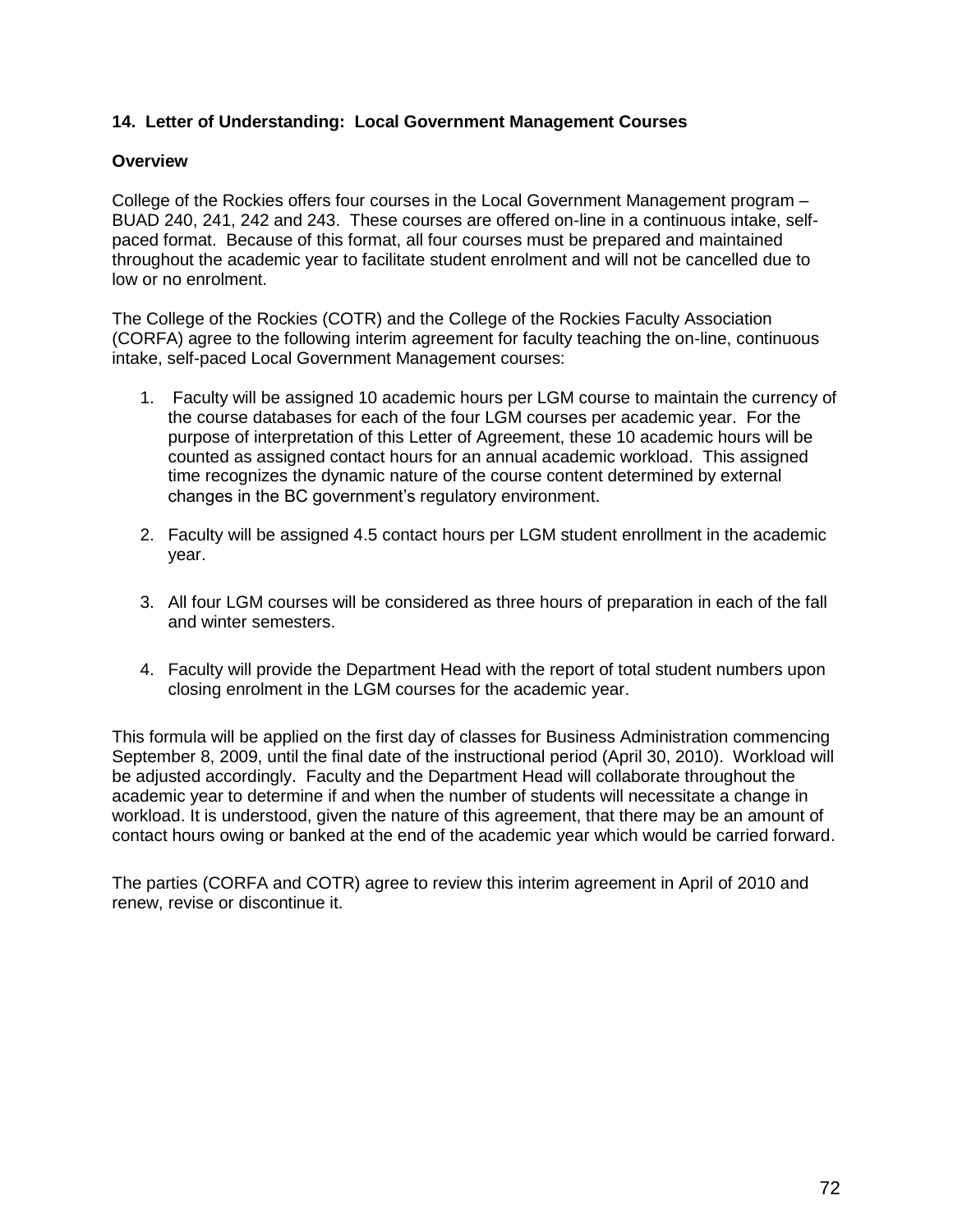## **15. Letter of Understanding: Global Studies Graduate Certificate Program**

### **Overview**

The Global Studies Graduate Certificate program is designed to assist students from a wide variety of academic backgrounds to apply their learning to international, global, and intercultural situations. Students will utilize and/or apply their existing international awareness; achieve recognition for formal learning which has been applied in an international or intercultural context; document knowledge, skills and attitudes developed during an international placement; and present their achievement in a portfolio.

#### Class Grouping Arrangement

Individual courses within this program may be delivered by faculty in one of two ways:

- 1. In an individualized self-directed format
- 2. In a cohort arrangement.

When the student(s) enrolling in a GLST course are enrolling at different times and/or with very different topics or locations for study, the course will be offered in an individualized format. When 10 or more students with similar learning objectives enroll in one course with the expectation of beginning and completing the course at the same time, the College may elect to deliver the course in a cohort arrangement.

Course delivery may include teaching strategies such as mentoring, PLA, distance delivery, practicum or internship experience, and portfolio development.

#### Faculty Appointment

The College of the Rockies and the College of the Rockies Faculty Association agree to pilot the following process:

- Prior to each academic year a general advertisement indicating possible employment opportunities in the Global Studies Certificate program will be posted.
- When the course is delivered in an individualized, self-directed format, the instructor will be assigned a total of nine (9) hours of accountable duty time<sup>1</sup> for each student in each course offering at his or her salary schedule at the time of the assignment.
- When the course is delivered in a cohort arrangement, it will be considered as one section as defined by the University Studies model.

Before an external candidate is hired, all internal candidates who meet the following criteria will be considered, and once deemed qualified for this work will have the right of first refusal to this work.

Faculty selection for each course assignment will be based on the following criteria:

 $\overline{a}$ <sup>1</sup> For the purpose of this Letter of Understanding, nine hours of accountable duty time per student per course is equal to 9 hours out of 1302 annual duty hours or .69% of annual duty time (calculated using 186 annual duty days which is based on 261 duty days per year minus the sum of vacation, general statutory holiday entitlement and professional development days).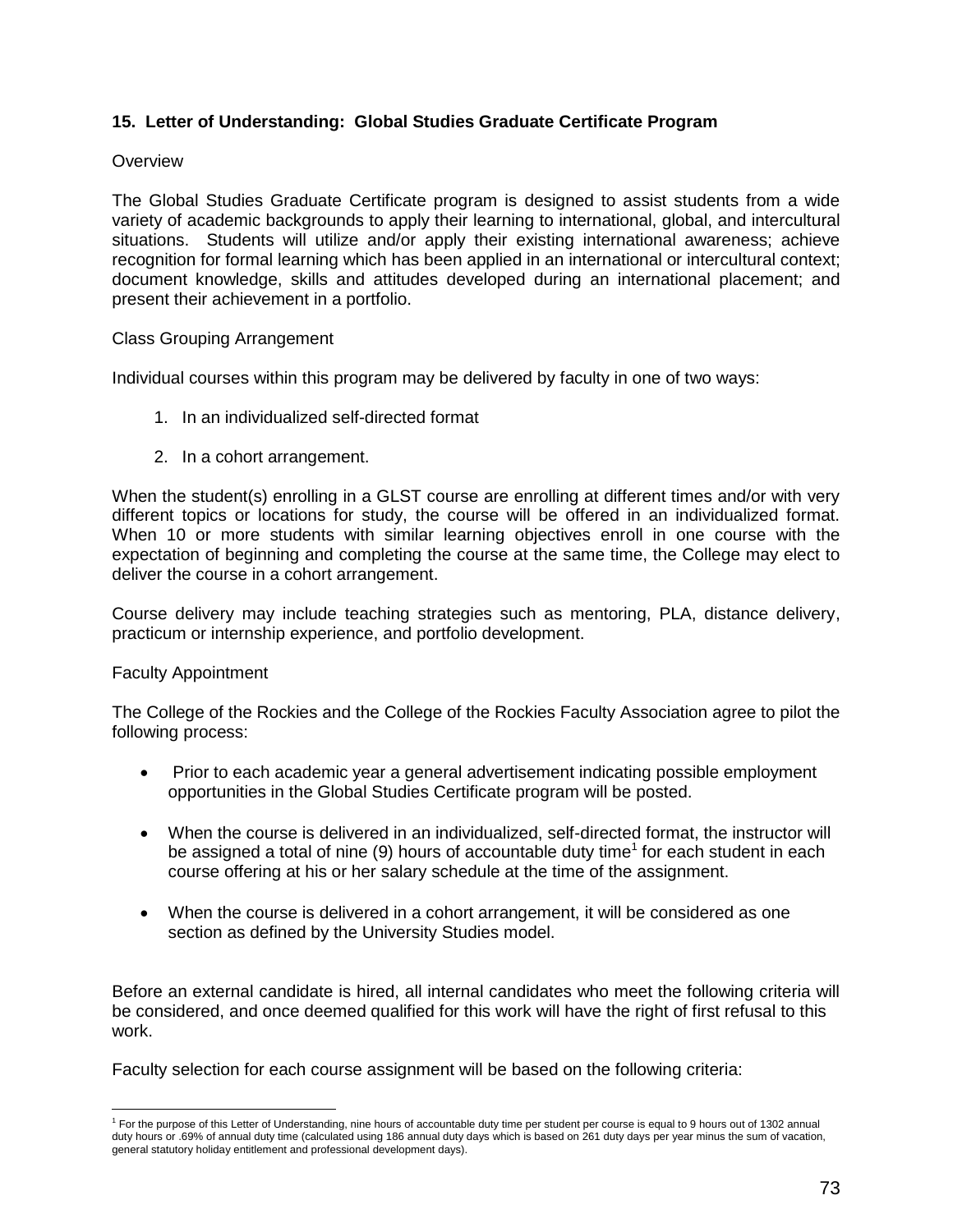- 1. Focus of study of the student(s).
- 2. Relevancy of the academic expertise/knowledge of the faculty member.
- 3. Relevancy of the professional and other experience of the faculty member. This experience may include (but is not limited to): familiarity with the specific geographical region, familiarity with the specific culture or country, consultancy experience in the region.

When more than one faculty member is equally qualified, the determining factor for hire will be based on the date of first appointment with the College.

Implementation of the LOU

- Regular full-time faculty members will calculate, in advance of each course delivery, how to incorporate the released time into his or her current work assignment or as banked time towards a future work assignment<sup>2</sup>. When preferred, a faculty member may bank this time until a discrete unit of release time is accrued and, following discussion with the faculty member's Department Head, will take this accrued release time at a mutuallyagreed time.
- Regular Part-Time Faculty members working less than 100% will incorporate the number of accountable duty hours for each course into his or her workload assignment to a maximum of 100% workload for a semester or 100% workload averaged over the year.
- Non-regular faculty will have the accumulated time added to the end of each employment assignment at the rate of 9 hours total per student per course or at the allotted time for courses offered in a cohort arrangement.

#### **Tracking**

Human Resources will be responsible for establishing and maintaining a system for tracking work accrued for future release time. The Human Resources Department will maintain a list of faculty deemed qualified for this work and provide CORFA with an updated copy of this list as it is revised. Human Resources will ensure that CORFA is provided with a copy of employment agreements developed pursuant to this letter of understanding. All other provisions in the Local and Common Collective Agreement apply.

<sup>&</sup>lt;u>.</u><br><sup>2</sup> For courses delivered in an individualized self-directed format, Regular faculty members will choose to receive credit for either 9 hours of noninstructional duty time (e.g., one work day of 7 hours plus 2 additional hours) or instructional workload proportional to the defined formula of accountable duty time per student per course (e.g., 9/1302 multiplied by annual full-time contact hours).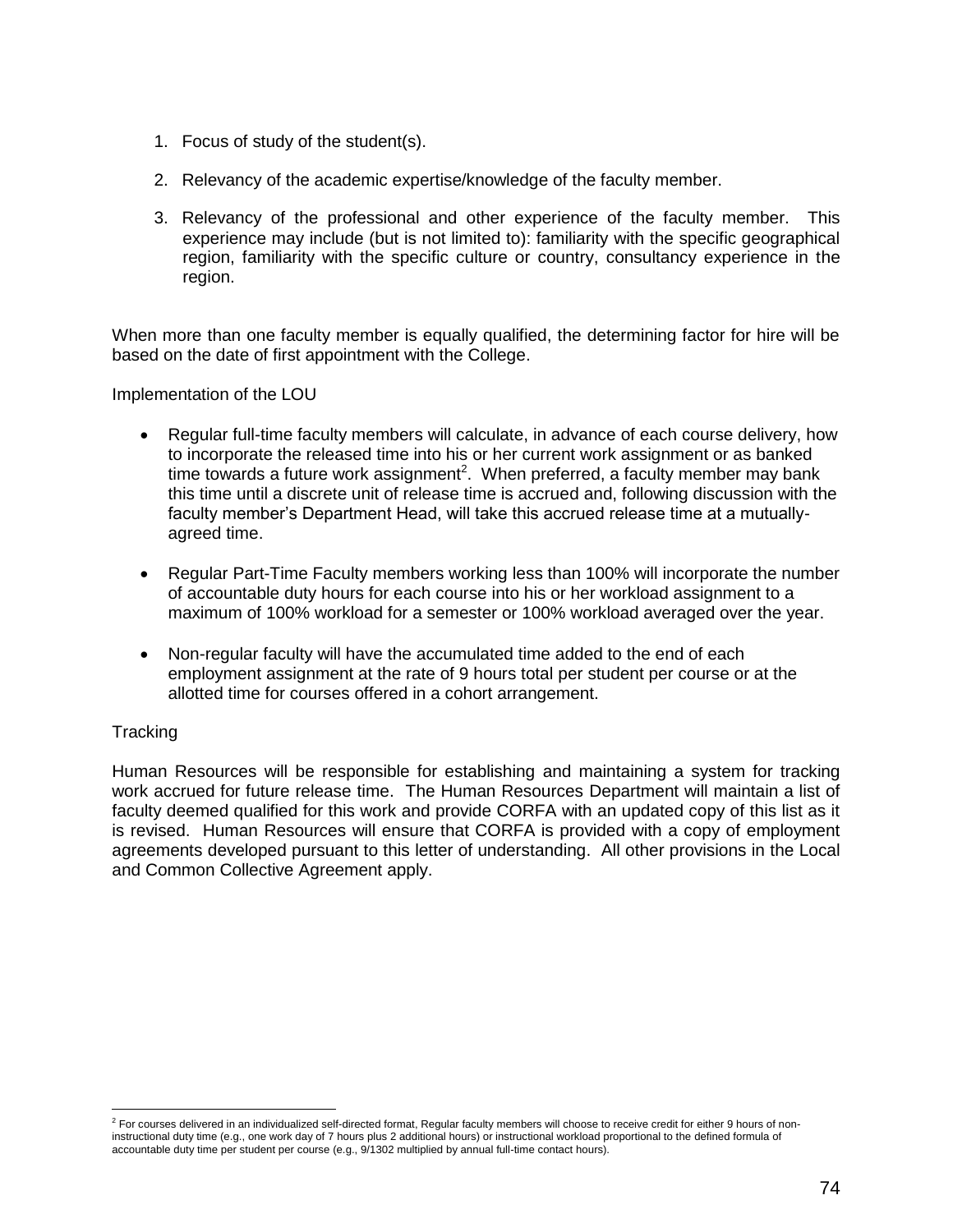## **16. Letter of Understanding: Special Projects**

Faculty assigned to special projects instruction will be assigned to four and one half (4.5) contact hours per student in an individual 3 credit course, pro-rata.

The contact hours are not distinctly different lecture form contact hours and are not considered prep hours as defined under Article 5.**5**.4.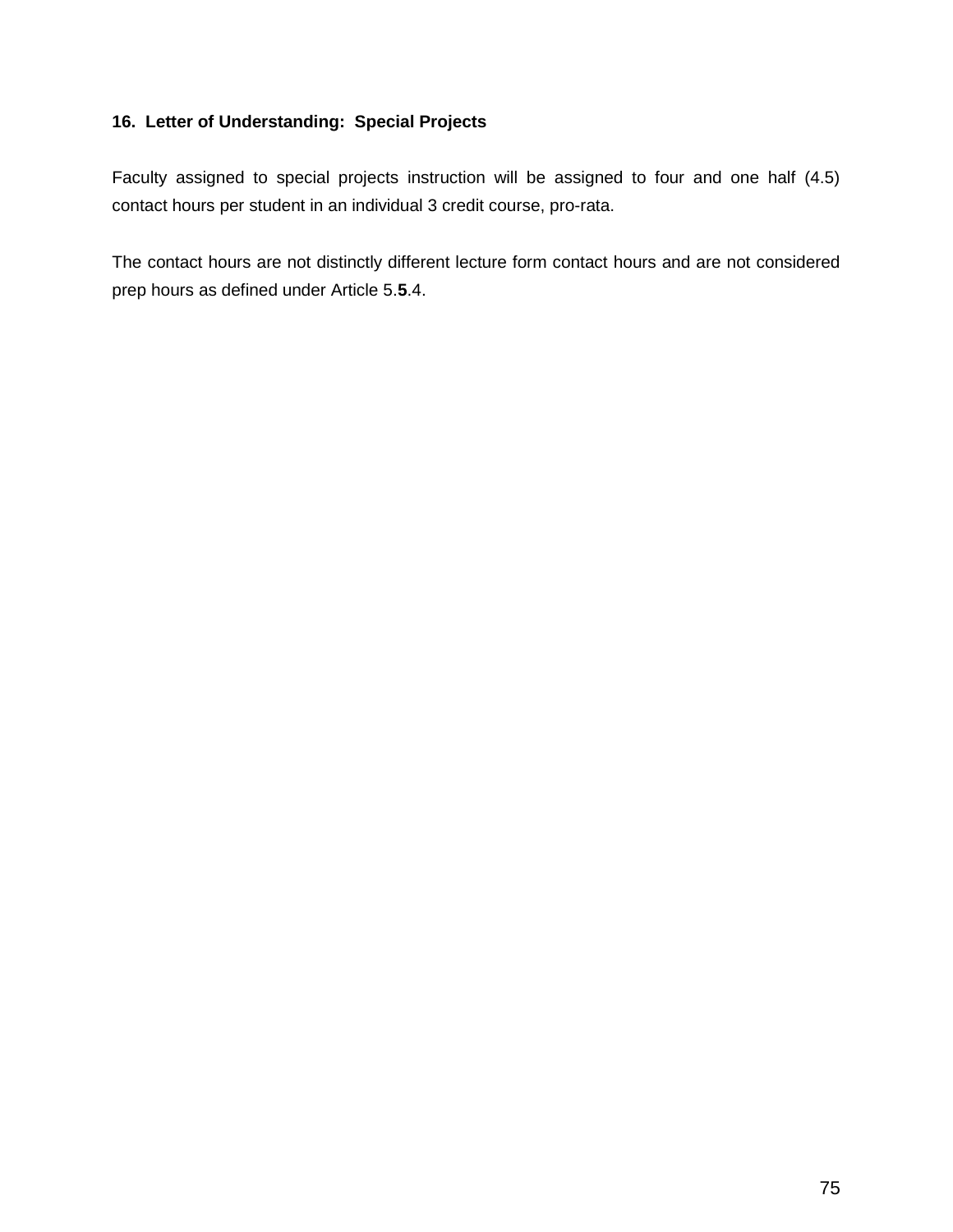### **17. Letter of Understanding: Workload for BBA Capstone Courses**

Capstone courses are designed for students to research, develop, implement and evaluate a sustainability project. The Courses are sequential and it is anticipated that one faculty member will guide a student through all three capstone courses as one project. The courses have a mix of credits (MGMT 470 has 4 credits, MGMT 480 has 3 credits, and MGMT 490 has 2 credits) with a total of 9 credits. Students are expected to complete MGMT 470 within **4** months, MGMT 480 within **4** months and MGMT 490 within **2** months for a total of **10** months **from start to finish.** It is anticipated that most students will complete the sequence of 3 courses within an academic year. The courses will be uniquely defined by individual student projects and are predominantly student directed.

MGMT 470 students research a problem and plan a field-based, real world solution. Students are expected to identify a research question, select a theoretical framework and complete a review of the current literature around the question.

MGMT 480 students implement the project proposal developed in MGMT 470 in either a regular job environment or an arranged practicum. It is anticipated that there will be regularly scheduled meetings with the faculty member and input from the work environment supervisor.

MGMT 490 students write a comprehensive business report or thesis. Students are expected to demonstrate outcomes through a formal presentation, website or professional portfolio.

The parties agree that the following will apply to the BBA Capstone courses:

- a) Faculty members are assigned 1.5 contact hours per credit per student. (i.e., a single student progressing through 470, 480, and 490 would achieve 9 credit hours and faculty workload would be recognized as 13.5 contact hours).
- b) The Capstone course contact hours are not distinctly different lecture format contact hours and are not considered prep hours as defined under Article 5.5.4.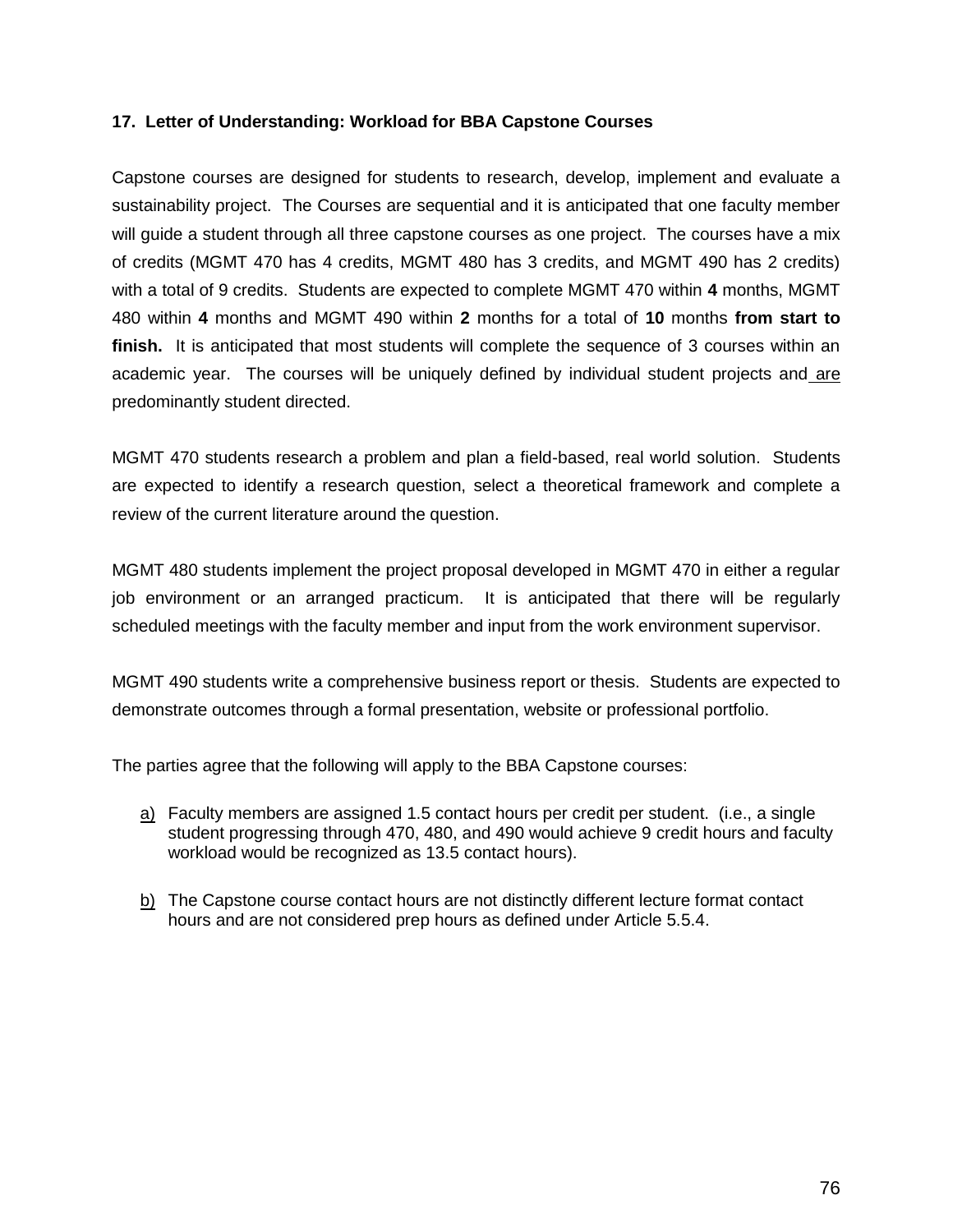- **18. Letter of Understanding: Joint Committee on Employee Layoff and Recall**
- **1. The parties agree to establish a Joint Committee on Employee Layoff and Recall**
- **2. The committee shall consist of three representatives appointed by the College and three representatives appointed by the Faculty Association.**
- **3. The committee's mandate shall be to:**
	- **a) review the current layoff and recall language of the Collective Agreement.**
	- **b) develop recommendations for making the layoff and recall process more efficient for both employees and the College**
- **4. The Committee shall commence in January 2016 and meet regularly until work is completed, but no later than March 31, 2017. This deadline may be extended by mutual agreement.**
- **5. The Committee may make recommendations to the College and the Association. The findings of the committee will be submitted to the parties' respective principals for review and will be subject to the sectors ratification process. For the College the principals include the Board of Directors and the PSEA Board of Directors.**